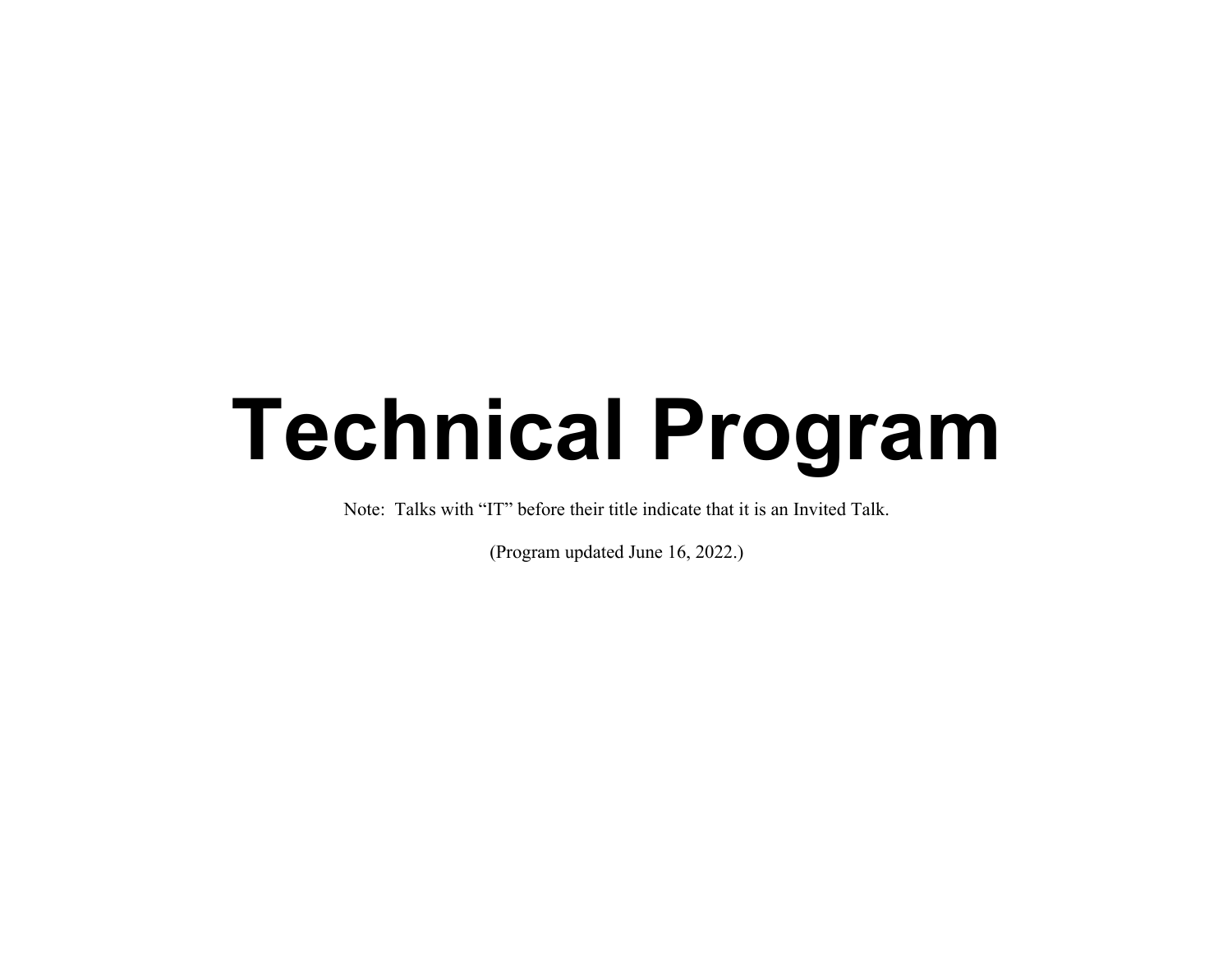# **Monday, June 20**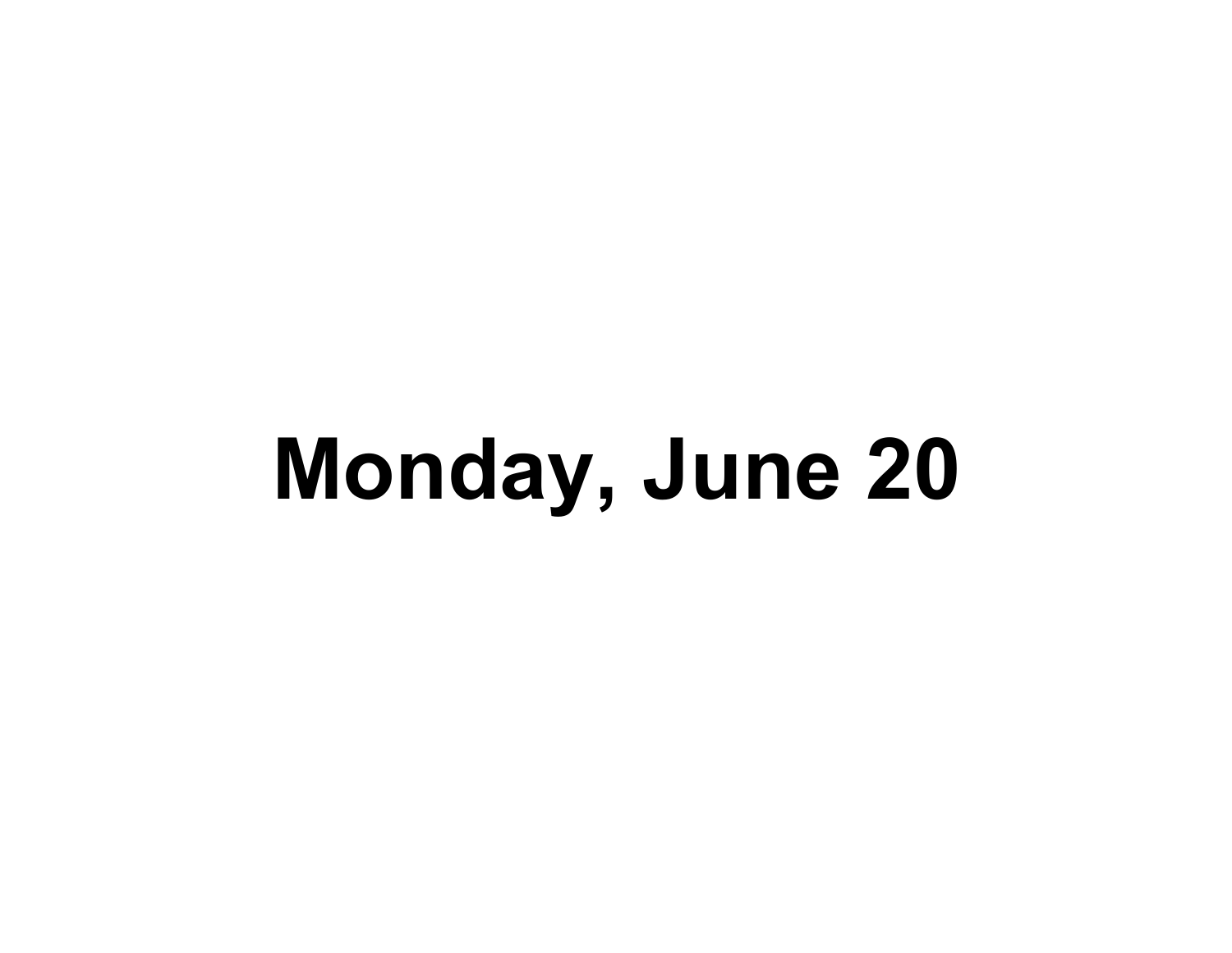#### **Plenary Speaker Nancy Sottos** *Additive and Freeform Manufacturing of Thermosetting Polymers 8:30 – 9:45 AM Room: AT&T 204; Chair: Ellen Arruda*

| 10:15 AM                                                                                                                         | 10:35 AM                                                                                                                                  | 10:55 AM                                                                                                                                                  | 11:15 AM                                                                                                                                        | 11:35 AM                                                                                                          |  |  |
|----------------------------------------------------------------------------------------------------------------------------------|-------------------------------------------------------------------------------------------------------------------------------------------|-----------------------------------------------------------------------------------------------------------------------------------------------------------|-------------------------------------------------------------------------------------------------------------------------------------------------|-------------------------------------------------------------------------------------------------------------------|--|--|
|                                                                                                                                  | #M103, Data-driven Approaches for Multiscale and/or Multiphysics Systems<br>Chairs(s): Juner Zhu; Room: AT&T 301                          |                                                                                                                                                           |                                                                                                                                                 |                                                                                                                   |  |  |
| IT - Model-based Battery Management System (BMS) for Current<br>and Next-generation Lithium Batteries                            |                                                                                                                                           | Variational Principle Neural<br>Network for Dynamics of<br><b>Conservative Physical Systems</b><br>- Solving the Phase-Field Model<br>of Dynamic Fracture |                                                                                                                                                 |                                                                                                                   |  |  |
| Venkat Subramanian*                                                                                                              |                                                                                                                                           | Wei Li*, Avtar Singh, Juner Zhu                                                                                                                           |                                                                                                                                                 |                                                                                                                   |  |  |
|                                                                                                                                  | #M104, Meshfree, Peridynamics, and Particle Methods: Contemporary Advances and Applications<br>Chairs(s): Michael Hillman; Room: AT&T 204 |                                                                                                                                                           |                                                                                                                                                 |                                                                                                                   |  |  |
| IT - A Neural Network-Enhanced Reproducing Kernel Particle<br>Method for Modeling Strain Localization                            |                                                                                                                                           | Particle Conversion Methods for<br><b>Computing Momentum</b><br>Enhancement Due to<br>Hypervelocity Impact                                                | An Upwind Reproducing Kernel<br><b>Collocation Method for</b><br>Convection-Dominated<br>Problems                                               | An Immersed Peridynamics<br>Model of Fluid-Structure<br>Interaction Accounting for<br>Material Damage and Failure |  |  |
| J. S. Chen*, Jonghyuk Baek, Kristen Susuki                                                                                       |                                                                                                                                           | James Walker*, Sidney<br>Chocron, Stephen Beissel                                                                                                         | Jiarui Wang*, Michael Hillman                                                                                                                   | Keon Ho Kim*, Amneet Bhalla,<br><b>Boyce Griffith</b>                                                             |  |  |
| Chairs(s): Daniele Mortari; Room: AT&T 106                                                                                       | #M106, Theory and Applications of Functional Interpolation to Optimization and Control                                                    |                                                                                                                                                           |                                                                                                                                                 |                                                                                                                   |  |  |
| Using Functional Interpolation to<br>Perform Stress Concentration<br>Analysis with Comparison to<br><b>Finite Element Method</b> | IT - On Limit Analysis Using Functional Interpolation                                                                                     |                                                                                                                                                           | IT - Pontryagin Neural Networks and Theory of Functional<br>Connections for the Class of Optimal Control Problems with<br><b>Quadratic Cost</b> |                                                                                                                   |  |  |
| Logan Megginson*, Daniele<br>Mortari                                                                                             | Vigneshwaran Radhakrishnan*, Sahil Wajid, Daniele Mortari, Amine<br>Benzerga                                                              |                                                                                                                                                           | Enrico Schiassi*                                                                                                                                |                                                                                                                   |  |  |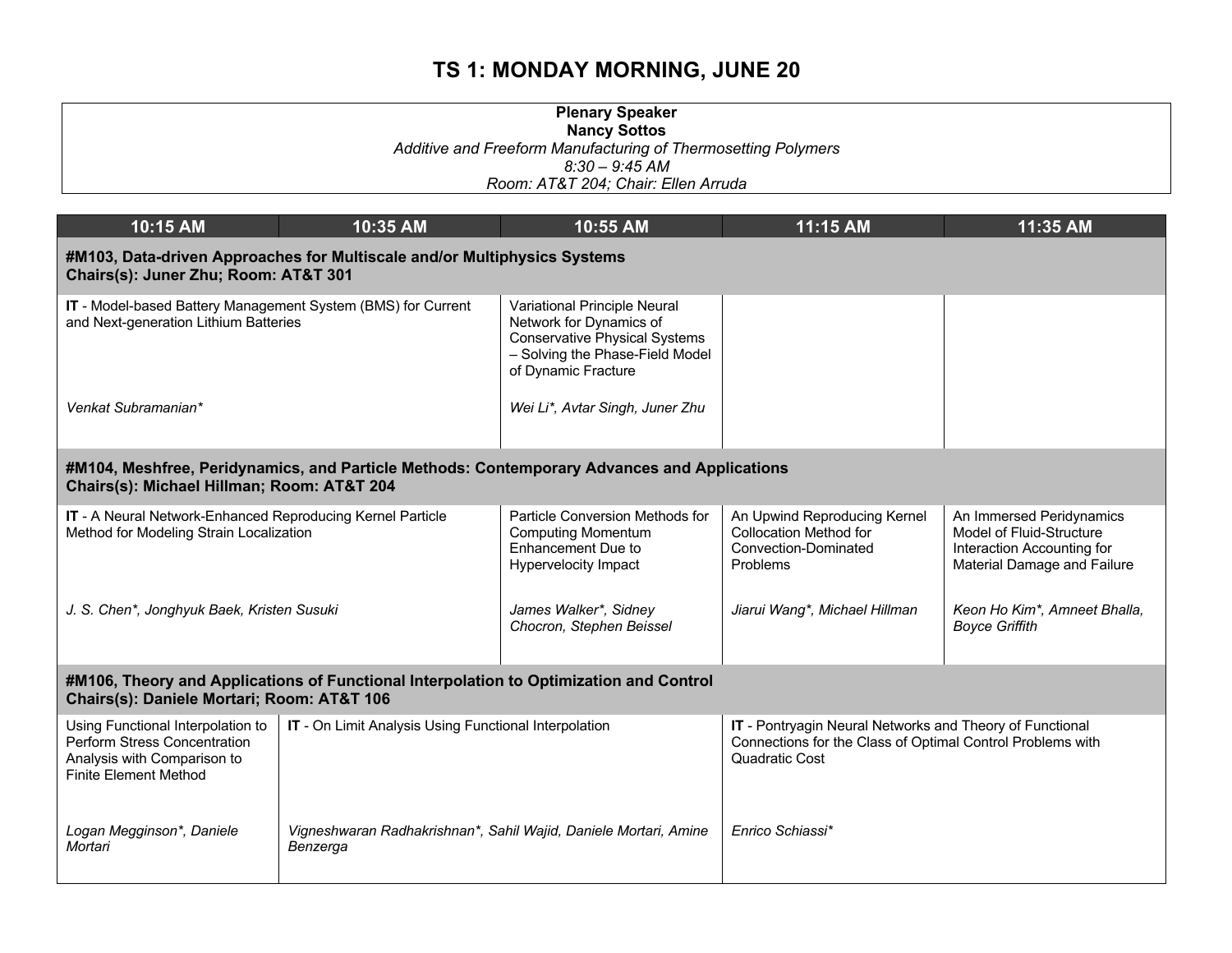| 10:15 AM                                                                                                                                                                                                        | 10:35 AM                                                                                                                                  | 10:55 AM                                                                                                               | 11:15 AM                                                                                        | 11:35 AM                                                                                                                                                                 |  |  |
|-----------------------------------------------------------------------------------------------------------------------------------------------------------------------------------------------------------------|-------------------------------------------------------------------------------------------------------------------------------------------|------------------------------------------------------------------------------------------------------------------------|-------------------------------------------------------------------------------------------------|--------------------------------------------------------------------------------------------------------------------------------------------------------------------------|--|--|
|                                                                                                                                                                                                                 | #M201, Studies in Electrokinetic and Electrohydrodynamic Flow<br>Chairs(s): Michael Siegel, Room: AT&T Salon E                            |                                                                                                                        |                                                                                                 |                                                                                                                                                                          |  |  |
| IT - Induced Charge Electrokinetic Flow for a Drop                                                                                                                                                              |                                                                                                                                           | Electrohydrodynamic<br><b>Interactions of Drops</b>                                                                    | Electrohydrodynamic Instability<br>of and Equatorial Streaming<br>from Lenticular Drops         |                                                                                                                                                                          |  |  |
| Michael Booty*, Manman Ma, Michael Siegel                                                                                                                                                                       |                                                                                                                                           | Jeremy Kach*, Lynn Walker,<br>Aditya Khair                                                                             | Brayden Wagoner*, Petia<br>Vlahovska, Michael Harris,<br>Osman Basaran                          |                                                                                                                                                                          |  |  |
|                                                                                                                                                                                                                 | #M204, Recent Advances in Cardiovascular Fluid Mechanics<br>Chairs(s): Rajat Mittal, Cyrus K Aidun; Room: Rowling Hall RRH 3.208 (Brazos) |                                                                                                                        |                                                                                                 |                                                                                                                                                                          |  |  |
| IT - Non-invasive Monitoring of Transcatheter Aortic Valves via<br>Embedded Wireless Pressure Microsensors - A CT scan Enabled<br>In-silico Proof-of-concept                                                    |                                                                                                                                           | Modeling Transcatheter Aortic<br>Valve Replacement (TAVR): A<br>Fluid-Structure Interaction Model                      | Pumping Mechanism of the<br><b>Embryonic Heart Tube</b>                                         | Computational Modeling of Flow<br>through Prosthetic Heart Valves<br>Using an Entropic Lattice-<br><b>Boltzmann Method Based</b><br>Multiscale Suspension Flow<br>Solver |  |  |
| Shantanu Bailoor, Jung-Hee Seo, Stefano Schena, Lakshmi Dasi,<br>Rajat Mittal*                                                                                                                                  |                                                                                                                                           | Jordan Brown*, Margaret Anne<br>Smith, Jae Lee, Aaron Barrett,<br>Charles Puelz, David Wells,<br><b>Boyce Griffith</b> | Alex Gendernalik*, David Bark                                                                   | Mustafa Usta*, Min Yun, Ajit<br>Yoganathan, Cyrus Aidun                                                                                                                  |  |  |
| #M205, Biofluid Mechanics in Thrombosis and Hemostasis<br>Chairs(s): Z. Leonardo Liu, David Bark, George Karniadakis, David Ku; Room: AT&T 202                                                                  |                                                                                                                                           |                                                                                                                        |                                                                                                 |                                                                                                                                                                          |  |  |
| IT - Machine Learning-Enhanced Multiscale Modeling of Platelet-<br>and Flow-Mediated Thrombosis: In Vitro and In Silico Analysis of<br>Adhesion Dynamics, Multi-Platelet Aggregation, and Thrombus<br>Formation |                                                                                                                                           | A Three-Dimensional Multiscale<br>Model for Platelet Aggregation<br><b>Under Flow</b>                                  | Multiscale Modelling Unravels<br>the Biophysics of Shear-induced<br>Platelet Aggregation (SIPA) |                                                                                                                                                                          |  |  |
| Danny Bluestein*, Jawaad Sheriff, Peng Zhang, Changnian Han,<br>Peineng Wang, Yicong Zhu, Ziji Zhang, Marvin Slepian, Yuefan<br>Dena                                                                            |                                                                                                                                           | Kaushik Shankar*, Talid Sinno,<br>Scott Diamond                                                                        | Z. Leonardo Liu*, Cyrus K<br>Aidun, David N Ku                                                  |                                                                                                                                                                          |  |  |
| 10:15 AM                                                                                                                                                                                                        | 10:35 AM                                                                                                                                  | 10:55 AM                                                                                                               | 11:15 AM                                                                                        | 11:35 AM                                                                                                                                                                 |  |  |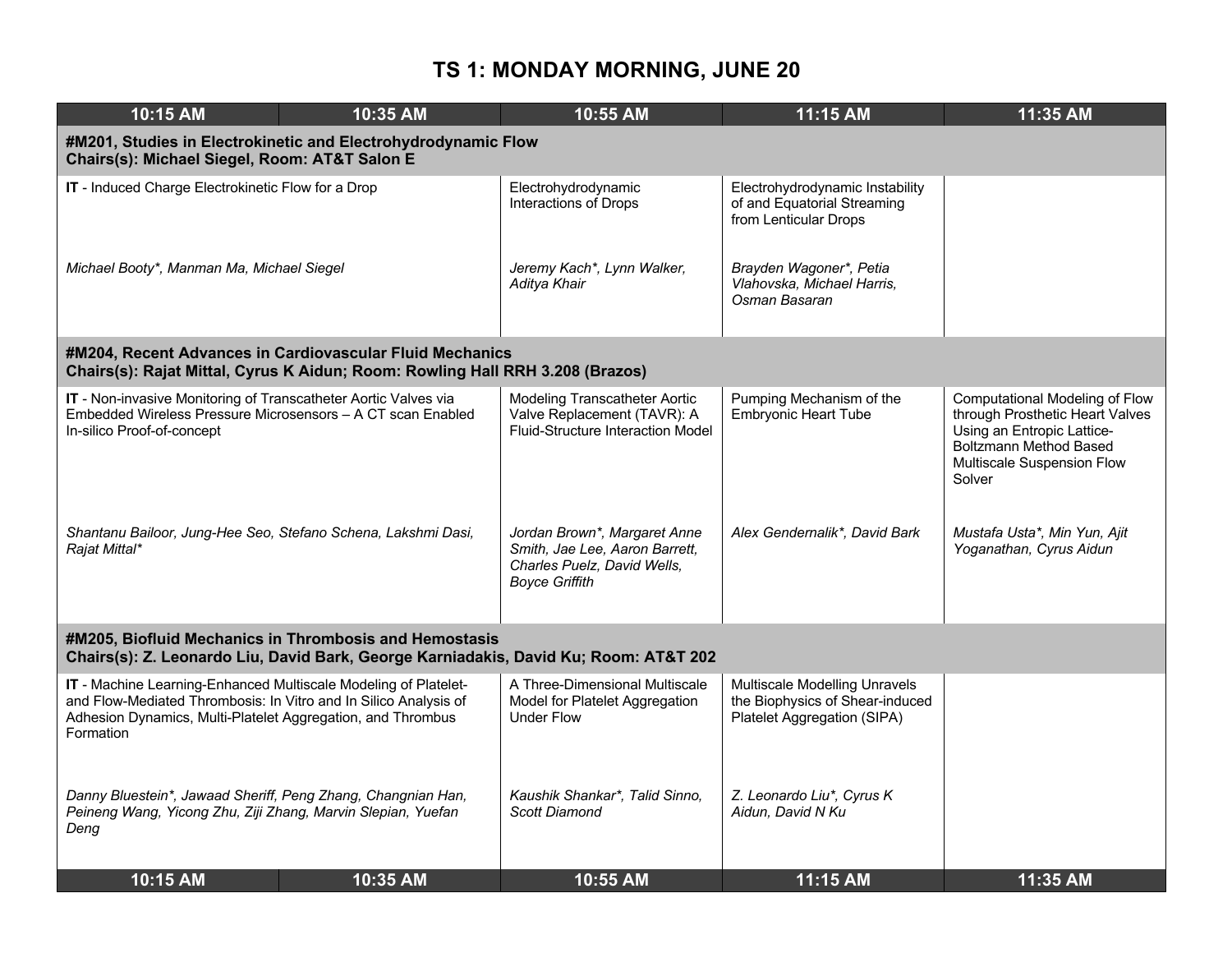| #M210, Complex Fluids and Soft Matter<br>Chairs(s): Anne Grillet; Room: Rowling Hall RRH 3.304                |                                                                                                                                                                                             |                                                                                                      |                                                                                                                                                                                                                      |                                                                                                                                         |
|---------------------------------------------------------------------------------------------------------------|---------------------------------------------------------------------------------------------------------------------------------------------------------------------------------------------|------------------------------------------------------------------------------------------------------|----------------------------------------------------------------------------------------------------------------------------------------------------------------------------------------------------------------------|-----------------------------------------------------------------------------------------------------------------------------------------|
| IT - Colloidal Vitrification is a Spontaneous Non-Equilibrium<br><b>Transition Driven by Osmotic Pressure</b> |                                                                                                                                                                                             | <b>Strain-Induced Critical Slowing</b><br>Down in Disordered Networks                                | A Novel Algorithm for Wet<br>Particle Collisions and Flow                                                                                                                                                            | Dynamics of Free Elastic Sheets<br>in Stokes Flow: Wrinkling<br>Dynamics in Uniaxial<br>Extensional Flow and Near-Wall<br>Sedimentation |
| Roseanna Zia*, J. Galen Wang                                                                                  |                                                                                                                                                                                             | Jordan Shivers*, Abhinav<br>Sharma, Fred MacKintosh                                                  | Robert Davis*                                                                                                                                                                                                        | Yijiang Yu*, Michael Graham                                                                                                             |
| #M214, Electrokinetics for Nano and Microfluidics<br>Chairs(s): Ankur Gupta; Room: AT&T 203                   |                                                                                                                                                                                             |                                                                                                      |                                                                                                                                                                                                                      |                                                                                                                                         |
| <b>IT</b> - Enhanced Ion<br>Transportation Through Ion-<br>Selective Membrane                                 | Rapid and Multicycle in situ<br>Profiling of Tissue Specific Gene<br>Expression in Multicellular<br>Organisms by Electrokinetic Ion<br><b>Concentration Polarization</b><br>Enhanced smFISH | <b>Enhanced Voltage Generation</b><br>through Electrolyte Flow over<br><b>Liquid-Filled Surfaces</b> | One-Step Water Microfiltration<br>and Disinfection through<br>Diffusiophoresis                                                                                                                                       | Electrokinetic Technologies for<br><b>Cell Cultures</b>                                                                                 |
| Sung Jae Kim*                                                                                                 | Gongchen Sun*, Jason Wan,<br>Hang Lu, Hsueh-Chia Chang                                                                                                                                      | Bei Fan*, Prabhakar Bandaru                                                                          | Fernando Temprano-Coleto*,<br>Howard A. Stone                                                                                                                                                                        | Vivek Yadav*, Hsueh-Chia<br>Chang                                                                                                       |
| #M224, High-Speed Boundary Layer Transition<br>Chairs(s): Koen Groot; Room: Rowling Hall RRH 3.406            |                                                                                                                                                                                             |                                                                                                      |                                                                                                                                                                                                                      |                                                                                                                                         |
| IT - Mach 6 Boundary Layer Cross-flow Turbulent Transition and<br>Control                                     |                                                                                                                                                                                             | Global Reconstruction of<br><b>Experimental Hypersonic</b><br>Disturbance Modes                      | A Comparison of the Power-<br>Spectral Density, Bispectrum,<br>and Spectral Proper Orthogonal<br>Decomposition of High-Speed<br>Schlieren Data Collected from<br>Sharp Cone Boundary Layers at<br>Mach 6 and Mach 14 | Experimental Analysis of a<br>Transitioning Boundary Layer at<br><b>High Freestream Enthalpy</b>                                        |
| Thomas Corke*                                                                                                 |                                                                                                                                                                                             | Jonathan "Luke" Hill*, Matthew<br>Borg, Mark Reeder                                                  | Cole Sousa*, Stuart Laurence                                                                                                                                                                                         | Laura Paquin*, Stuart Laurence,<br>Ahsan Hameed, Nick Parziale                                                                          |
| 10:15 AM                                                                                                      | 10:35 AM                                                                                                                                                                                    | 10:55 AM                                                                                             | 11:15 AM                                                                                                                                                                                                             | 11:35 AM                                                                                                                                |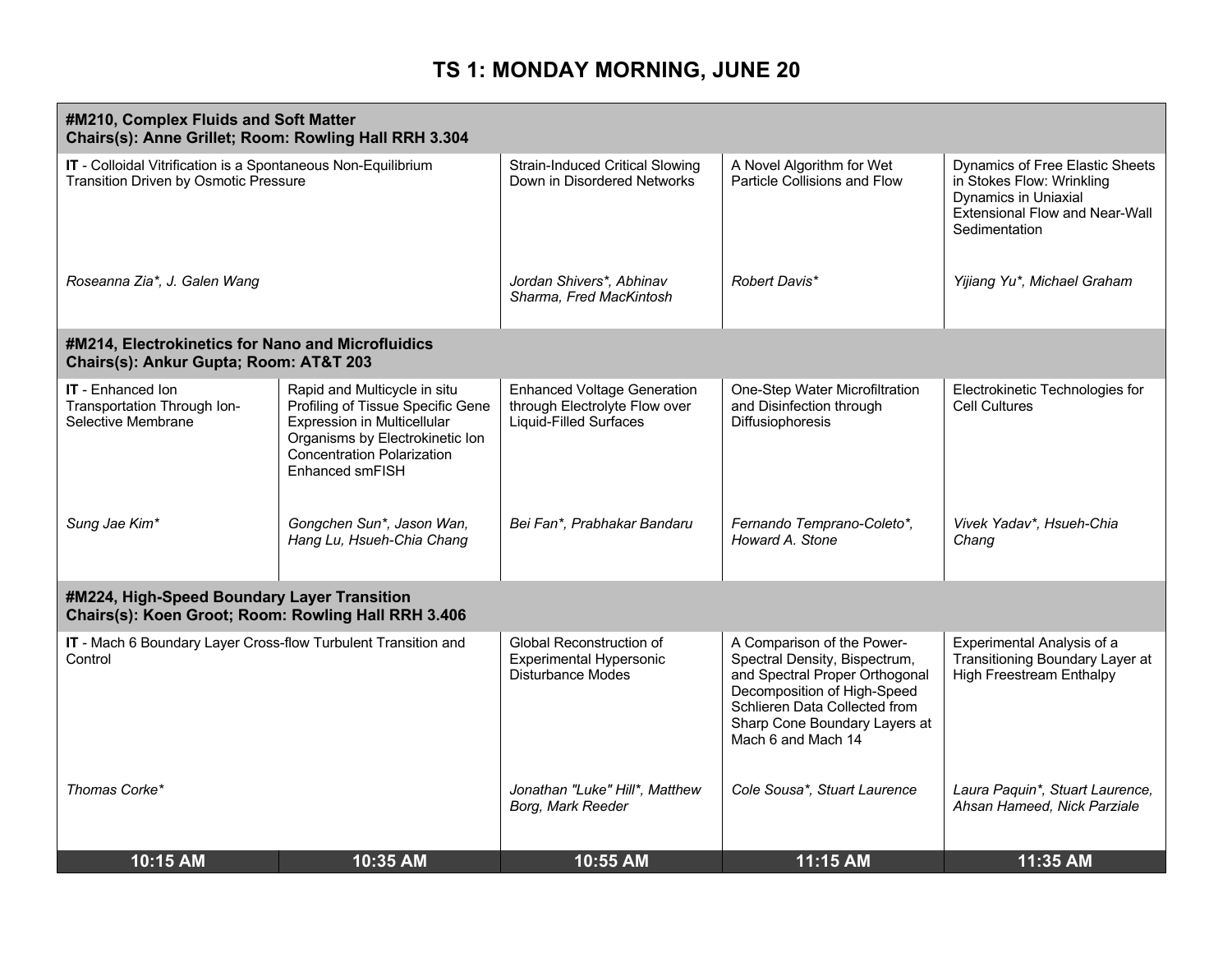| #M314, Mechanics and Physics of Advanced Manufacturing Processes - Surfaces, Materials and Deformation<br>Chairs(s): Koushik Viswanathan; Room: Rowling Hall RRH 3.216 (Comal) |                                                                                                                                                                            |                                                                                               |                                                                                                            |                                                                                                                          |
|--------------------------------------------------------------------------------------------------------------------------------------------------------------------------------|----------------------------------------------------------------------------------------------------------------------------------------------------------------------------|-----------------------------------------------------------------------------------------------|------------------------------------------------------------------------------------------------------------|--------------------------------------------------------------------------------------------------------------------------|
| Size Effect. Friction and<br>Adhesion in Small-Scale Cutting<br>of Metals                                                                                                      | <b>Surface Embrittlement of Metals</b><br>by Sub-100 nm Organic Films                                                                                                      | Wrinkle-Roller Interaction in<br><b>Elastic Sheets</b>                                        | Hybrid Homogenization Theory<br>with Surface/Interface Effects for<br>Random Nanocomposites                |                                                                                                                          |
| Gan Feng, Dinakar Sagapuram*                                                                                                                                                   | Mohammed Naziru Issahaq*,<br>Anirudh Udupa, Debapriya<br>Pinaki Mohanty, Tatsuya<br>Sugihara, Jason Davis, Ronald<br>Latanision, Srinivasan<br>Chandrasekar, James B. Mann | R. S. Hutton*, J. L. Brown, J. A.<br>Hanna                                                    | Shizhen Yin*, Marek-jerzy<br>Pindera                                                                       |                                                                                                                          |
| #M315, New Metamaterial Concepts<br>Chairs(s): Michael R. HabermRoom: AT&T Salon D                                                                                             |                                                                                                                                                                            |                                                                                               |                                                                                                            |                                                                                                                          |
| IT - On the Realization of Topological Edge States on a Dislocation<br>Inter-face of an Elastic Waveguide                                                                      |                                                                                                                                                                            | Dynamics of Bilayer Topological<br>Maxwell Lattices                                           | Design-strategies for<br><b>Topological Metamaterials</b>                                                  | A Geometric Modeling<br>Framework for Top-Down<br><b>Structural Design of Auxetic</b><br><b>Materials</b>                |
| Fabio Semperlotti*, Ting-Wei Liu                                                                                                                                               |                                                                                                                                                                            | Mohammad Charara*, James<br>McInerney, Kai Sun, Xiaoming<br>Mao, Stefano Gonella              | Emil Prodan*, Wenting Cheng,<br>Camelia Prodan                                                             | Md Kamrul Hasan*, Matthew<br>Ebert, Riddhi Adhikari, Kai Lupo,<br>Ergun Akleman, Matt Pharr,<br>Vinayak R. Krishnamurthy |
| #M318, Physics-Based and Data-Driven Multiscale Modeling of Nano-Materials<br>Chairs(s): Susanta Ghosh, Room: AT&T 105                                                         |                                                                                                                                                                            |                                                                                               |                                                                                                            |                                                                                                                          |
| IT - Multiscale Simulation Techniques for Sub-Continuum Transport                                                                                                              |                                                                                                                                                                            | Computational Design of High-<br><b>Entropy Alloys with Optimal</b><br>Mechanical Performance | Multiscale Modeling of Nano-<br><b>Materials Using Novel</b><br>Concurrent Atomistic-Continuum<br>Coupling | A Manifold Learning Model for<br>the Deformation of Multiwalled<br>Carbon Nanotubes under<br><b>Torsion and Bending</b>  |
| Jayathi Y. Murthy*                                                                                                                                                             |                                                                                                                                                                            | Mauricio Ponga*                                                                               | Sankha Subhra Aditya*, Samit<br>Roy                                                                        | Upendra Yadav, Shashank<br>Pathrudkar, Susanta Ghosh*                                                                    |
| 10:15 AM                                                                                                                                                                       | 10:35 AM                                                                                                                                                                   | 10:55 AM                                                                                      | 11:15 AM                                                                                                   | 11:35 AM                                                                                                                 |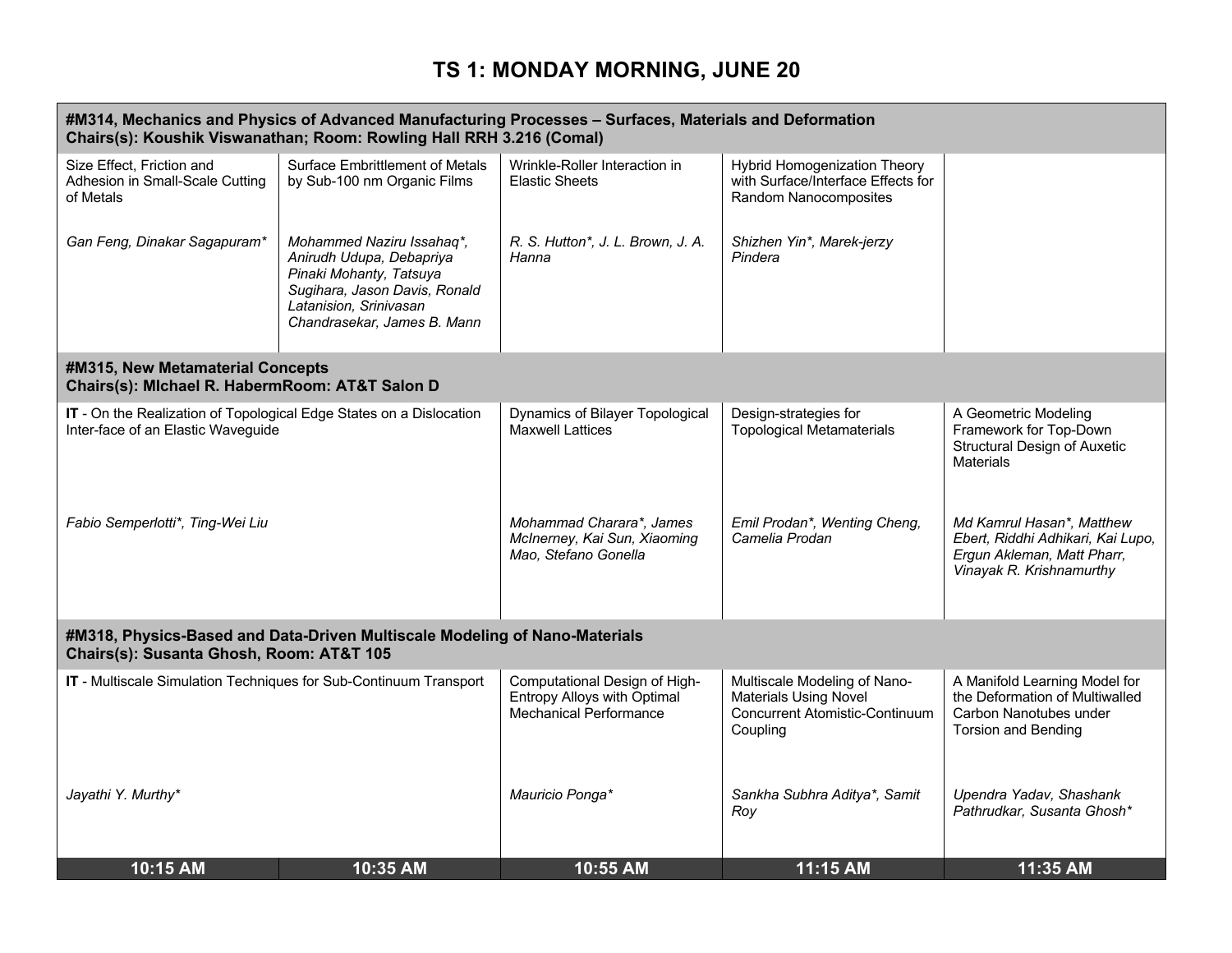| #M324, Mechanics of Soft Matter: From Living Systems to Functional Composites<br>Chairs(s): Renee Zhao, Room: AT&T 101 |                                                                                                                                     |                                                                                                                                      |                                                                                                                                                |  |
|------------------------------------------------------------------------------------------------------------------------|-------------------------------------------------------------------------------------------------------------------------------------|--------------------------------------------------------------------------------------------------------------------------------------|------------------------------------------------------------------------------------------------------------------------------------------------|--|
| IT - Transparent lonogels with Extreme Toughness, Strength and<br>Stiffness by In Situ Phase Separation                | Mechanisms of Force<br><b>Transmission in Fiber Networks</b>                                                                        | Modeling of Collagen Fiber<br>Orientation in the Plane of the<br>Porcine Dermis                                                      | A Higher-order Morphoelastic<br>Beam Model for Biologically<br>Growing Tubes and Filaments                                                     |  |
| Michael Dickey*, Meixiang Wang, Jian Hu                                                                                | Mainak Sarkar*, Jacob Notbohm                                                                                                       | Suman Jaiswal*, Siva<br>Nadimpalli, Samuel Lieber,<br>Shawn Chester                                                                  | Jun Zhong, Vikas Srivastava*                                                                                                                   |  |
| #M325, Mechanics of Liquid Crystal Elastomers<br>Chairs(s): Ruobing Bai, Room: Rowling Hall RRH 4.308                  |                                                                                                                                     |                                                                                                                                      |                                                                                                                                                |  |
| IT - Recent Advances in Liquid Crystal Elastomers                                                                      | Flexoelectricity, Light and Liquid<br><b>Crystal Elastomers</b>                                                                     | How Liquid Crystal Networks<br>Work in Theory                                                                                        |                                                                                                                                                |  |
| Kaushik Bhattacharya*                                                                                                  | Amir Hossein Rahmati*, Kosar<br>Mozaffari, Liping Liu, Pradeep<br>Sharma                                                            | Guido Kusters*, Nicholas Tito,<br>Paul van der Schoot, Cornelis<br>Storm                                                             |                                                                                                                                                |  |
| #M330, Mechanics of the Human Skull and Brain<br>Chairs(s): Alper Erturk, Room: Rowling Hall RRH 3.414                 |                                                                                                                                     |                                                                                                                                      |                                                                                                                                                |  |
| IT - Transcranial Imaging with Light and Sound                                                                         | Mechanics of Ultrasonic<br>Neuromodulation                                                                                          | <b>Enhancing Wave Transmission</b><br>through the Skull with Non-<br><b>Hermitian Complementary</b><br><b>Acoustic Metamaterials</b> | <b>Experimental and Numerical</b><br><b>Ultrasound Transmission</b><br>Analysis in Temporal and<br>Parietal Bones at Large<br>Incidence Angles |  |
| Hector Estrada*, Daniel Razansky                                                                                       | Hossein Salahshoor*, Mikhail<br>Shapiro, Michael Ortiz                                                                              | Steven Craig*, Phoebe Welch,<br>Chengzhi Shi                                                                                         | Matteo Mazzotti*, Eetu<br>Kohtanen, Alper Erturk,<br>Massimo Ruzzene                                                                           |  |
| #M335, Instabilities in Solids and Structures<br>Chairs(s): Stavros Gaitanaros, Room: AT&T 201                         |                                                                                                                                     |                                                                                                                                      |                                                                                                                                                |  |
| <b>IT</b> - Domain Formation and Soft Modes of Deformation in Reinforced<br>Elastomers                                 | <b>Formation of Surface Wrinkles</b><br>and Creases in Constrained<br>Dielectric Elastomers Subject to<br>Electromechanical Loading | Instability-induced Pattern<br><b>Transformation in Soft</b><br><b>Particulate Composites</b>                                        | Snap-Through Instability<br>Enables Fast Soft Robots Based<br>on Thermal Actuation                                                             |  |
| Joshua Furer, Pedro Ponte Castañeda*                                                                                   | Chad Landis*, Rui Huang, John<br>Hutchinsion                                                                                        | Dean Chen*, Stephan Rudykh,<br>Nitesh Arora, Yuhai Xiang, Jian<br>Li, Viacheslav Slesarenko                                          | Shuang Wu*, Gregory Baker, Jie<br>Yin, Yong Zhu                                                                                                |  |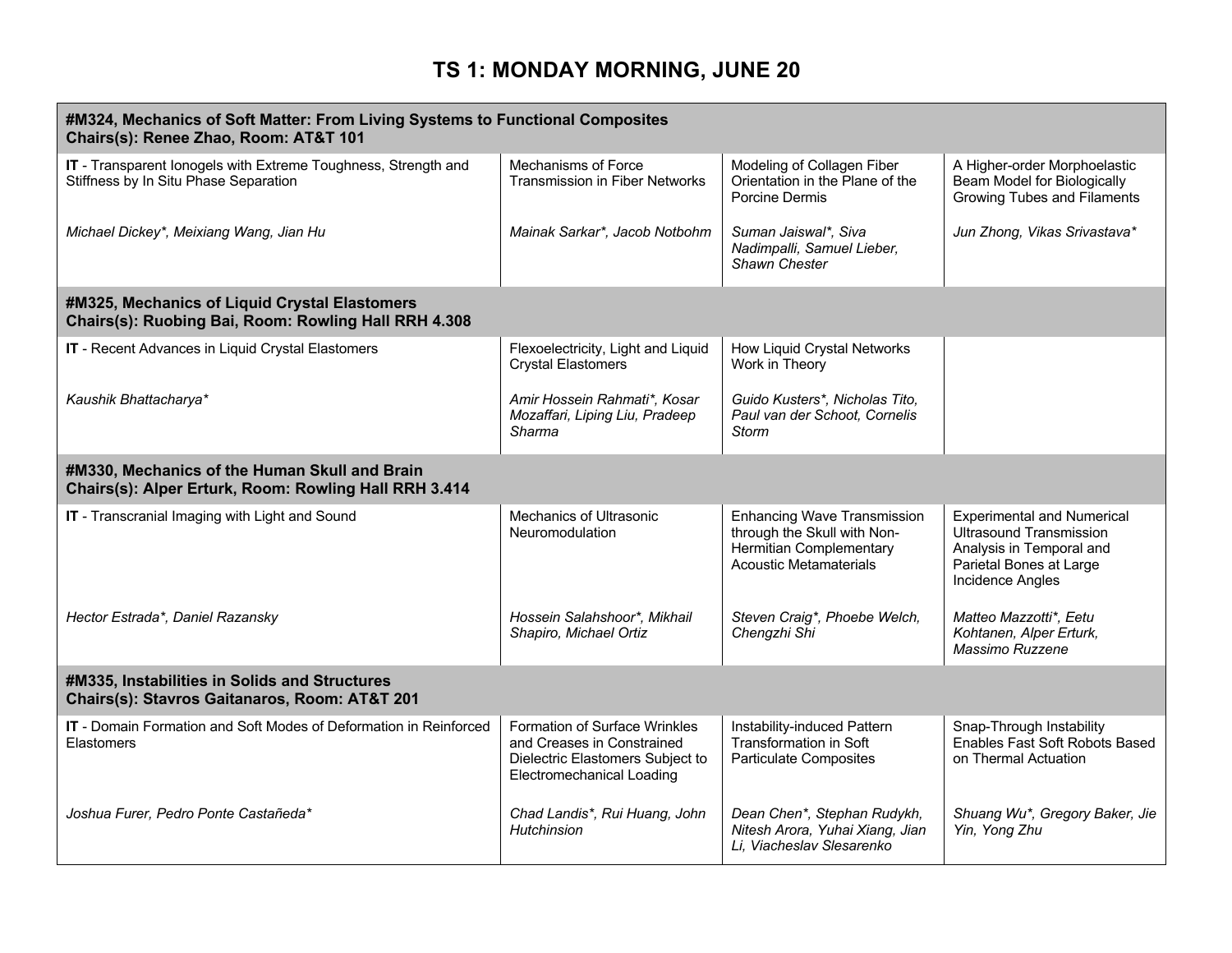| <b>NSF Special Talk</b><br><b>Wendy Crone</b><br>Funding Opportunities for Mechanics at the National Science Foundation<br>$1:45$ PM |                                                                                                                                             |                                                                                             |                                                                                                                                                                      |                                                                                                                |  |
|--------------------------------------------------------------------------------------------------------------------------------------|---------------------------------------------------------------------------------------------------------------------------------------------|---------------------------------------------------------------------------------------------|----------------------------------------------------------------------------------------------------------------------------------------------------------------------|----------------------------------------------------------------------------------------------------------------|--|
| Room: AT&T 116                                                                                                                       |                                                                                                                                             |                                                                                             |                                                                                                                                                                      |                                                                                                                |  |
| 01:45 PM                                                                                                                             | 02:05 PM                                                                                                                                    | 02:25 PM                                                                                    | 02:45 PM                                                                                                                                                             | 03:05 PM                                                                                                       |  |
| Chairs(s): Sulin Zhang, Room: AT&T 301                                                                                               | #M103, Data-driven Approaches for Multiscale and/or Multiphysics Systems                                                                    |                                                                                             |                                                                                                                                                                      |                                                                                                                |  |
| IT - Machine Learning Accelerated, High Throughput, Multi-<br>Objective Optimization of Multiprincipal Element Alloys                |                                                                                                                                             | Hybrid Elastoplasticity with Data-<br>Driven Yielding and Model-<br><b>Based Hardening</b>  | <b>Relate Material and Structural</b><br><b>Scale Nondestructive Evaluation</b><br>Data into a Computational<br><b>Mechanics Framework</b>                           | Scaling in Anti-Plane Elasticity<br>on Random Shear Modulus<br>Fields with Fractal and Hurst<br><b>Effects</b> |  |
| Tian Guo, Lianping Wu, Teng Li*                                                                                                      |                                                                                                                                             | Jan Niklas Fuhg*, Nikolaos<br><b>Bouklas</b>                                                | Mohammadreza Bahadori*,<br>Emine Tekerek, Antonios<br>Kontsos                                                                                                        | Yaswanth Sai Jetti*, Martin<br>Ostoja-Starzewski                                                               |  |
| Chairs(s): Zhen Chen, Room: AT&T 204                                                                                                 |                                                                                                                                             | #M104, Meshfree, Peridynamics, and Particle Methods: Contemporary Advances and Applications |                                                                                                                                                                      |                                                                                                                |  |
| Quasi-static Peridynamic<br>Evolution with Unstable<br><b>Nonlocal Forces</b>                                                        | Solving Large Peridynamic<br>Models in Corrosion and<br>Dynamic Fracture                                                                    | An Ultra-high Speed<br>Reproducing Kernel Particle<br>Method                                | Solver Selection and Complexity<br>Analysis for the Meshfree<br>Methods                                                                                              | Minimal Positive Stencils in<br>Meshfree Finite Difference<br>Methods for Linear Elliptic PDEs                 |  |
| Robert Lipton*, Debdeep<br>Bhattacharya                                                                                              | Florin Bobaru*, Longzhen Wang,<br>Farzaneh Mousavi, Siavash<br>Jafarzadeh, Adam Larios                                                      | Siavash Jafarzadeh*, Michael<br>Hillman                                                     | Yanran Wang*, Michael Hillman                                                                                                                                        | Qihao Ye*, Xiaochuan Tian                                                                                      |  |
| #M106, Theory and Applications of Functional Interpolation to Optimization and Control<br>Chairs(s): Andrew Sinclair, Room: AT&T 106 |                                                                                                                                             |                                                                                             |                                                                                                                                                                      |                                                                                                                |  |
| Pontryagin Neural Networks for<br>Solving Hypersonic Optimal<br><b>Control Problems</b>                                              | IT - Physics-Informed Neural Networks and Theory of Functional<br>Connections: Applications to Guidance and Control in Aerospace<br>Systems |                                                                                             | IT - Boltzmann Neural Networks and Theory of Functional<br>Connections for the Class of Rarefied Gas Dynamics Problems in<br>the Bhatnagar-Gross-Krook Approximation |                                                                                                                |  |
| Kristofer Drozd*                                                                                                                     | Roberto Furfaro*, Enrico Schiassi, Andrea Scorsoglio                                                                                        |                                                                                             | Mario De Florio*, Enrico Schiassi, Roberto Furfaro                                                                                                                   |                                                                                                                |  |
| 01:45 PM                                                                                                                             | 02:05 PM                                                                                                                                    | 02:25 PM                                                                                    | 02:45 PM                                                                                                                                                             | 03:05 PM                                                                                                       |  |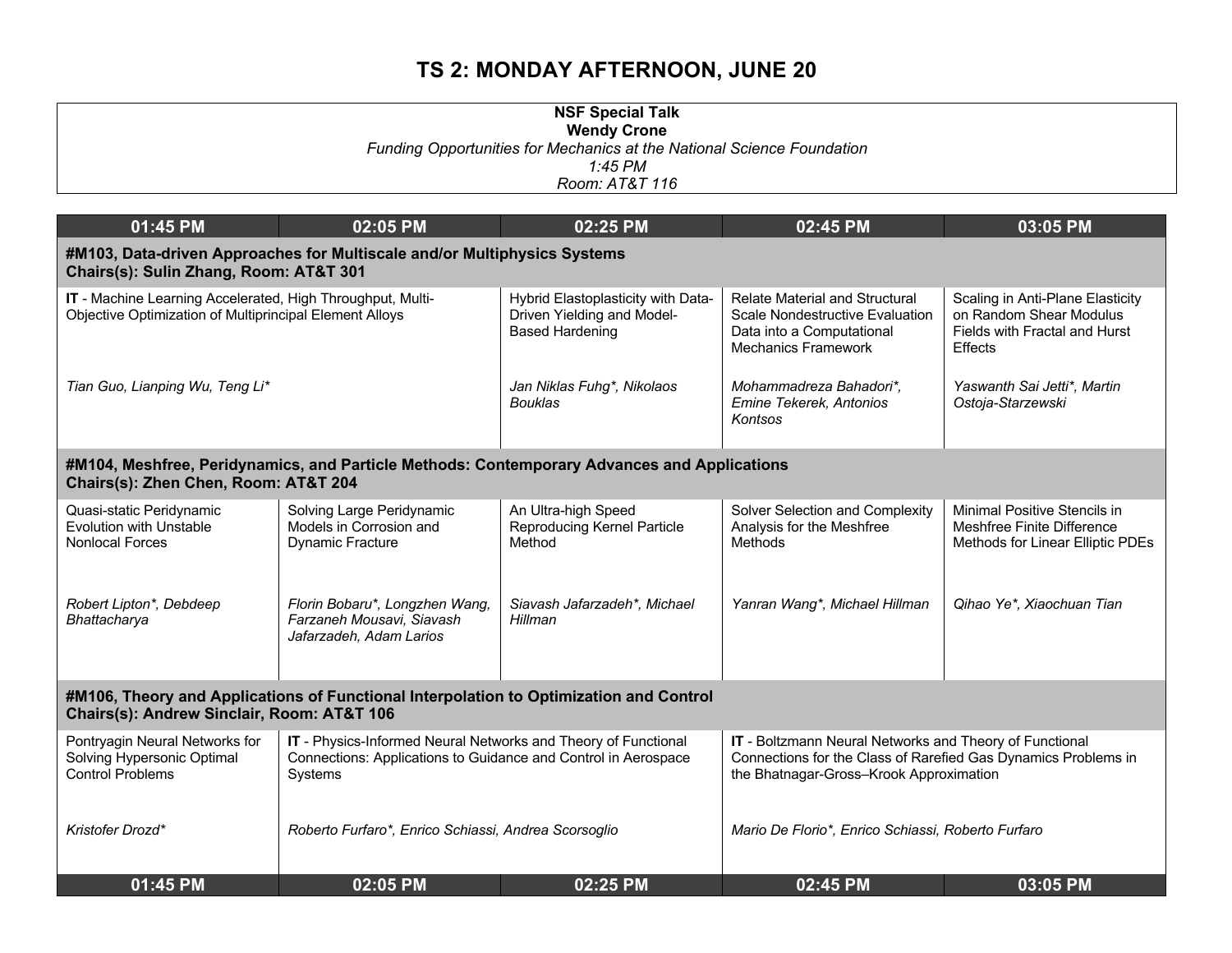|                                                                                                                                                                                      | #M201, Studies in Electrokinetic and Electrohydrodynamic Flow<br>Chairs(s): Michael Booty, Room: AT&T Salon E                                  |                                                                                                                    |                                                                                                                 |                                                           |  |
|--------------------------------------------------------------------------------------------------------------------------------------------------------------------------------------|------------------------------------------------------------------------------------------------------------------------------------------------|--------------------------------------------------------------------------------------------------------------------|-----------------------------------------------------------------------------------------------------------------|-----------------------------------------------------------|--|
| IT - Biological Molecular Solvation with Stokes Flow and Poisson-<br><b>Boltzmann Electrostatics</b>                                                                                 |                                                                                                                                                | Polarization of Disc and Ring<br>Electrodes in High-Conductivity<br><b>Electrolyte Solutions</b>                   | Electrohydrodynamic Interfacial<br>Instability at the Stagnation<br>Point of a Converging Flow                  |                                                           |  |
| Bo Li*                                                                                                                                                                               |                                                                                                                                                | Kenneth Yamamoto*, Anil Köklü,<br>Ali Beskok, Vladimir Ajaev                                                       | Mohammadhossein Firouznia*,<br>Michael Miksis, Petia Vlahovska,<br>David Saintillan                             |                                                           |  |
|                                                                                                                                                                                      | #M204, Recent Advances in Cardiovascular Fluid Mechanics<br>Chairs(s): Cyrus K Aidun, Mustafa Usta, Room: Rowling Hall RRH 3.208 (Brazos)      |                                                                                                                    |                                                                                                                 |                                                           |  |
| IT - Learning Whole Heart Mesh Generation from Cardiac Images                                                                                                                        |                                                                                                                                                | IT - Prediction of Flow Circulation and Oxygenation in Patient-<br>Specific Abdominal Aortic Aneurysms             |                                                                                                                 | Dynamics Modes of Inflow Jet in<br><b>Brain Aneurysms</b> |  |
| Fanwei Kong, Shawn Shadden*                                                                                                                                                          |                                                                                                                                                | Alexis Throop, Nicole Bohatch, Rana Zakerzadeh*                                                                    |                                                                                                                 | Trung Le, Tam Nguyen*                                     |  |
|                                                                                                                                                                                      | #M205, Biofluid Mechanics in Thrombosis and Hemostasis<br>Chairs(s): Z. Leonardo Liu, David Bark, George Karniadakis, David Ku, Room: AT&T 202 |                                                                                                                    |                                                                                                                 |                                                           |  |
| Cell Distributions and<br>Segregation During Blood Flow<br>in Sickle Cell Disease and Iron<br>Deficiency Anemia within<br><b>Straight and Serpentine</b><br><b>Vascular Geometry</b> | The Influence of Vessel<br>Puncture on Cellular Flow<br><b>Mechanics and Possible</b><br>Implications for Hemostasis                           | Learning the Hidden<br>Hemorheology in<br>Microcirculation Based on<br>Physics-Informed Neural<br>Networks (PINNs) | <b>Simulating Detailed Cellular</b><br>Blood Flow in Diabetic and High<br><b>Shear-Rate Diseases</b>            |                                                           |  |
| Xiaopo Cheng*, Christina<br>Caruso, Wilbur Lam, Michael<br>Graham                                                                                                                    | Christian Spieker*, Gábor<br>Závodszky, Max van der Kolk,<br>Alfons Hoekstra                                                                   | Z. Leonardo Liu*, Shengze Cai,<br>George Em Karniadakis                                                            | Gabor Zavodszky*, Christian<br>Spieker, Britt van Rooij,<br>Benjamin Czaja, David de<br>Kanter, Alfons Hoekstra |                                                           |  |
| 01:45 PM                                                                                                                                                                             | 02:05 PM                                                                                                                                       | 02:25 PM                                                                                                           | 02:45 PM                                                                                                        | 03:05 PM                                                  |  |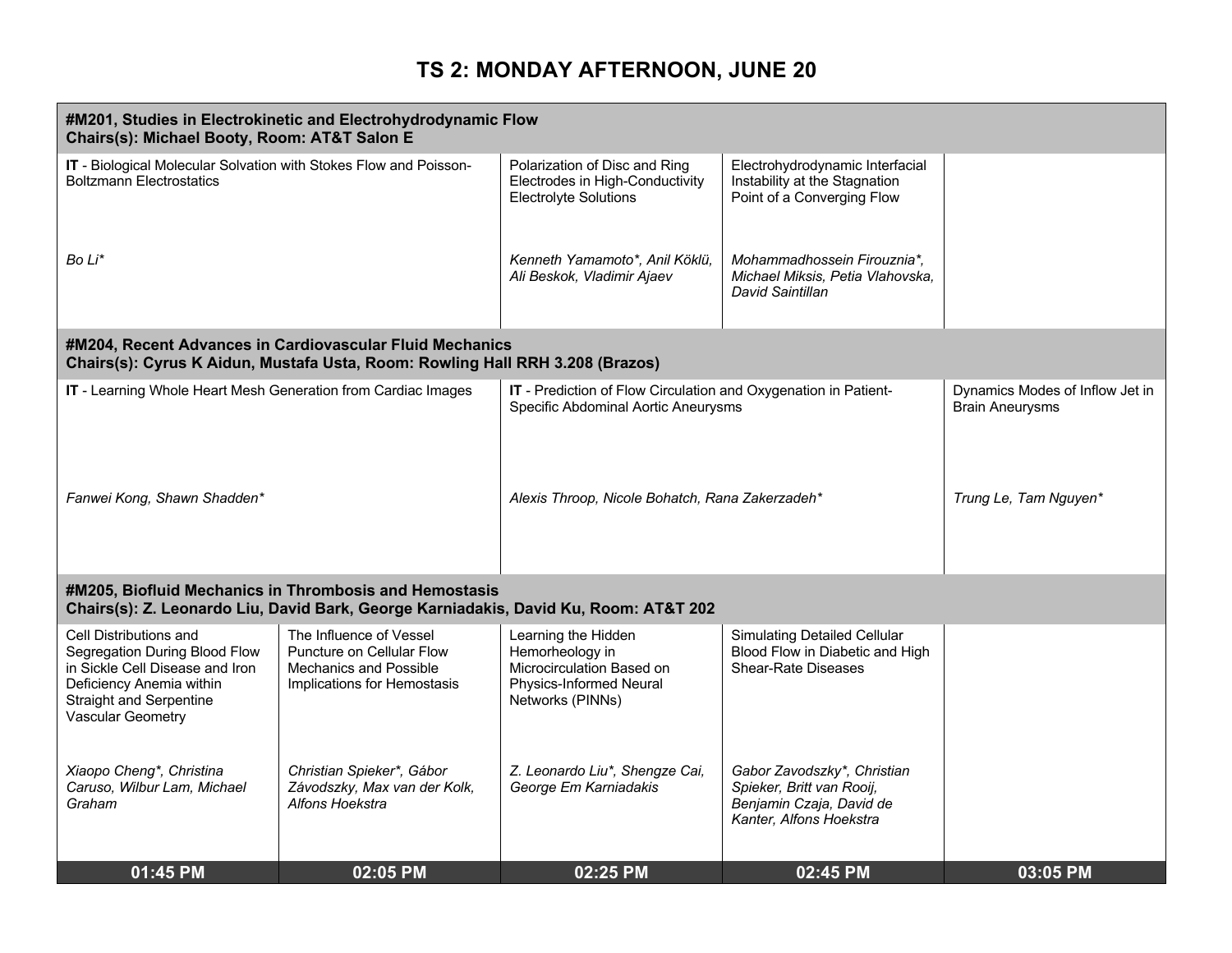| #M210, Complex Fluids and Soft Matter<br>Chairs(s): Vivek Narsimhan, Room: Rowling Hall RRH 3.304       |                                                                                                                                       |                                                                                                                   |                                                                                                                            |                                                                                                        |  |
|---------------------------------------------------------------------------------------------------------|---------------------------------------------------------------------------------------------------------------------------------------|-------------------------------------------------------------------------------------------------------------------|----------------------------------------------------------------------------------------------------------------------------|--------------------------------------------------------------------------------------------------------|--|
| Flow-Induced Scission of<br>Surfactant Micelles under Shear<br>Flow                                     | The Effect of Flow Symmetry on<br><b>Collective Dynamics of Strongly</b><br>Confined Drops in Hele-Shaw<br>Geometries                 | Two- and Three-Dimensional<br>Simulations of an<br>Elastoviscoplastic Material in a<br>Thin Mold-Filling Geometry | Periodic Deformation of<br>Semiflexible Colloidal Chains in<br><b>Eccentric Time-Varying</b><br><b>Magnetic Fields</b>     |                                                                                                        |  |
| Yusuke Koide*, Susumu Goto                                                                              | Sagnik Singha*, Masoud<br>Norouzi, Siva Vanapalli, Mark<br>Vaughn, Jerzy Blawzdziewicz,<br>Abhilash Reddy Malipeddi,<br>Kausik Sarkar | Josh McConnell*, Weston Ortiz,<br>Anne Grillet, Rekha Rao                                                         | Aldo Spatafora-Salazar*, Lucas<br>H. P. Cunha, Sibani Lisa Biswal                                                          |                                                                                                        |  |
| #M214, Electrokinetics for Nano and Microfluidics<br>Chairs(s): Henry Chu, Room: AT&T 203               |                                                                                                                                       |                                                                                                                   |                                                                                                                            |                                                                                                        |  |
| IT - Delivering Colloids to Targets Hidden Within Porous Media                                          |                                                                                                                                       | <b>Conical Nanopores Can Serve</b><br>as Nanopumps                                                                | Confinement-Dependent<br>Diffusiophoresis of<br>Nanoparticles in Porous<br>Collagen Hydrogels                              | Tuning the Spreading of<br>Chemotactic and<br>Diffusiophoretic Species by<br><b>Hydrodynamic Flows</b> |  |
| Todd Squires*, Huanshu Tan, Xiaoyu Tang, Parth Shah                                                     |                                                                                                                                       | Aaron Daniel Ratschow*, Doyel<br>Pandey, Benno Liebchen,<br>Somnath Bhattacharyya, Steffen<br>Hardt               | Sangwoo Shin*                                                                                                              | Henry Chu*, Stephen Garoff,<br>Robert Tilton, Aditya Khair                                             |  |
| #M224, High-Speed Boundary Layer Transition<br>Chairs(s): Christoph Brehm, Room: Rowling Hall RRH 3.406 |                                                                                                                                       |                                                                                                                   |                                                                                                                            |                                                                                                        |  |
| IT - Stability of Hypersonic Flows                                                                      |                                                                                                                                       | Receptivity of Supersonic<br>Boundary-Layer to Distributed<br><b>Surface Roughness</b>                            | Effect of Surface Cooling on<br><b>Hypersonic Boundary Layer</b><br>Transition for Sharp and Blunt-<br><b>Tipped Cones</b> |                                                                                                        |  |
| Helen Reed*                                                                                             |                                                                                                                                       | Bijaylakshmi Saikia*, Christoph<br>Brehm                                                                          | Mathew Major, Luke Hill*, Mark<br>Reeder, Matthew Borg                                                                     |                                                                                                        |  |
| 01:45 PM                                                                                                | 02:05 PM                                                                                                                              | 02:25 PM                                                                                                          | 02:45 PM                                                                                                                   | 03:05 PM                                                                                               |  |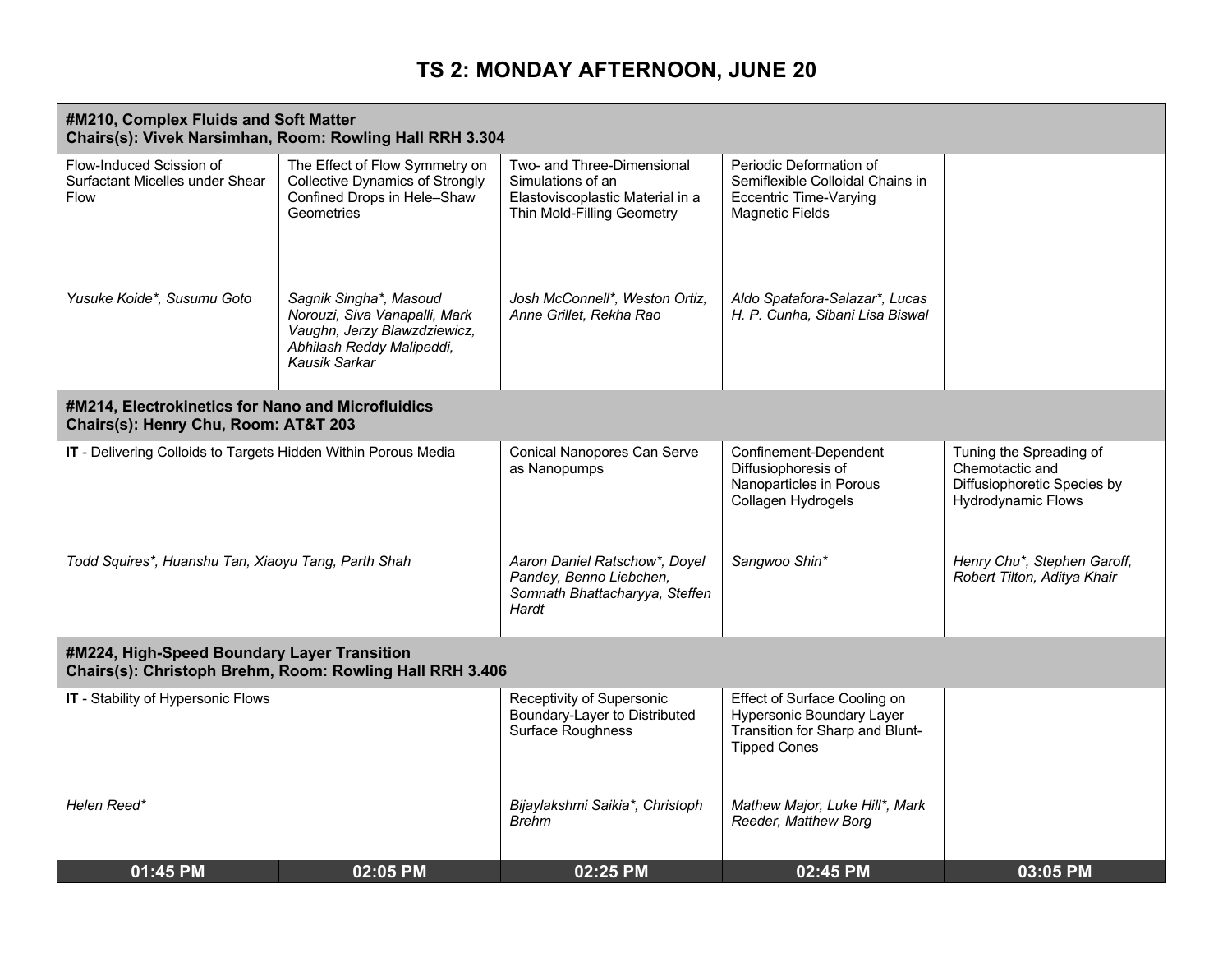| #M314, Mechanics and Physics of Advanced Manufacturing Processes - Surfaces, Materials and Deformation<br>Chairs(s): Dinakar Sagapuram, Room: Rowling Hall RRH 3.216 (Comal) |                                                                                                                          |                                                                                                                          |                                                                                                                                                   |                                                                                                                                                       |
|------------------------------------------------------------------------------------------------------------------------------------------------------------------------------|--------------------------------------------------------------------------------------------------------------------------|--------------------------------------------------------------------------------------------------------------------------|---------------------------------------------------------------------------------------------------------------------------------------------------|-------------------------------------------------------------------------------------------------------------------------------------------------------|
| <b>Novel Correlations Between</b><br>Process Forces and Void<br>Morphology for Effective<br>Detection and Minimization of<br>Defects during Friction Stir<br>Welding         | Determining Large Strain Metal<br>Plasticity Parameters Using In-<br>Situ Full-Field Observations of<br>Cutting          | <b>Exploiting Flow Kinematics to</b><br>Better Understand Large Strain<br><b>Deformation Processes</b>                   | Simulation of Orthogonal<br>Machining of Aluminum 6061<br>Alloy with Superimposed Chip<br>Pulling                                                 | Application of Photoelasticity in<br>High-Speed Orthogonal Cutting<br>for Determination of Cutting<br>Forces & Contact Length during<br>Shear Banding |
| Mohammad Ali Ansari*, Frank<br>Pfefferkorn, Shiva Rudraraju                                                                                                                  | Harshit Chawla*, Shwetabh<br>Yadav, Hrayer Aprahamian,<br>Dinakar Sagapuram                                              | Deepika Gupta*, Anirudh<br>Udupa, Puli saikiran, Koushik<br>Viswanathan                                                  | Changlong Cui*, Homar Lopez<br>Hawa, Vis Madhavan, Wilfredo<br>Moscoso                                                                            | Aditya Pandey*, Pavan Bhavsar,<br>Viswanatha Madhavan, Wilfredo<br>Moscoso-Kingsley                                                                   |
| #M315, New Metamaterial Concepts<br>Chairs(s): Stefano Gonella, Room: AT&T Salon D                                                                                           |                                                                                                                          |                                                                                                                          |                                                                                                                                                   |                                                                                                                                                       |
| 2D Transformation Elasticity for<br><b>Perfect Wave Cloaking</b>                                                                                                             | Using Representation Theory to<br><b>Understand Acoustic Wave</b><br>Propagation through Deformable<br>Phononic Crystals | On Some Recent Advances on<br>the Theory of Field Patterns                                                               | <b>Functional Architected Materials</b><br>by Harnessing Structure<br>Instabilities                                                               |                                                                                                                                                       |
| Guoliang Huang*                                                                                                                                                              | Tejas Dethe*, Andrej Kosmrlj                                                                                             | Ornella Mattei*                                                                                                          | Yuzhen Chen, Tianzhen Liu,<br>Lihua Jin*                                                                                                          |                                                                                                                                                       |
| #M318, Physics-Based and Data-Driven Multiscale Modeling of Nano-Materials<br>Chairs(s): Susanta Ghosh, Room: AT&T 105                                                       |                                                                                                                          |                                                                                                                          |                                                                                                                                                   |                                                                                                                                                       |
| IT - From ab-initio to Continuum: Data-Driven Multiscale Methods for<br>Soft/Hard Nanomaterials                                                                              |                                                                                                                          | Ab initio Electromechanical<br>Response of Nanotubes - from<br><b>Existing Materials to</b><br><b>Unprecedented Ones</b> | The Effect of Microstructural<br>Modifications on Ultrasonic<br>Wave Propagation and<br>Scattering in Ice Composites, a<br><b>Numerical Study</b> | An Atomistic-based Finite<br>Deformation Continuum<br>Membrane Model for Monolayer<br><b>Transition Metal</b><br>Dichalcogenides                      |
| N.R. Aluru*                                                                                                                                                                  |                                                                                                                          | Hsuan Ming Yu*, Amartya<br>Banerjee                                                                                      | Farshad Ghanbari*, Andrea P.<br>Arguelles, Francesco Simonetti,<br><b>Christian Peco</b>                                                          | Upendra Yadav, Susanta<br>Ghosh*                                                                                                                      |
| 01:45 PM                                                                                                                                                                     | 02:05 PM                                                                                                                 | 02:25 PM                                                                                                                 | 02:45 PM                                                                                                                                          | 03:05 PM                                                                                                                                              |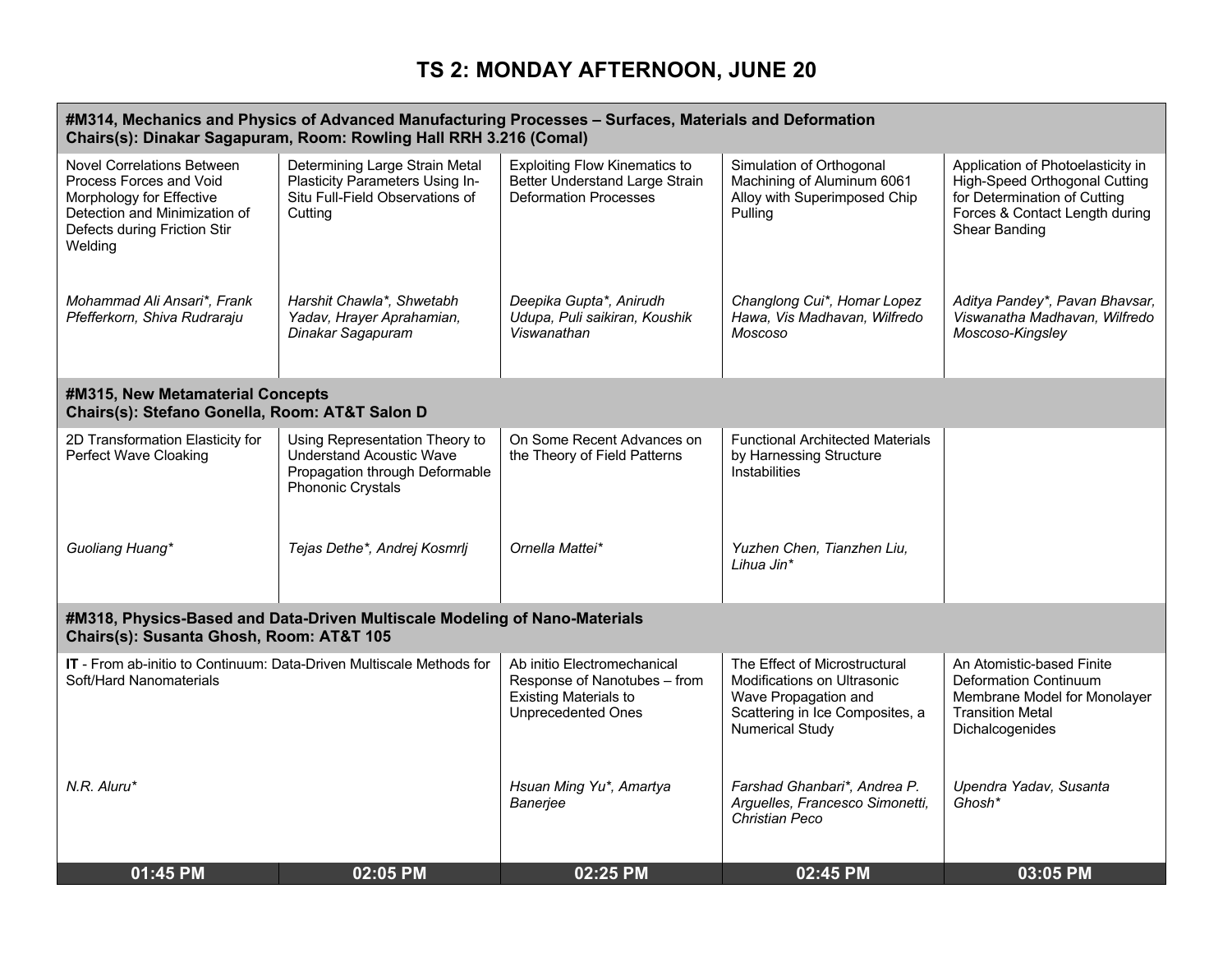| #M324, Mechanics of Soft Matter: From Living Systems to Functional Composites<br>Chairs(s): Renee Zhao, Shuai Wu, Room: AT&T 101 |                                                          |                                                                                                                    |                                                                                                                                                                     |                                                                                                       |
|----------------------------------------------------------------------------------------------------------------------------------|----------------------------------------------------------|--------------------------------------------------------------------------------------------------------------------|---------------------------------------------------------------------------------------------------------------------------------------------------------------------|-------------------------------------------------------------------------------------------------------|
| IT - Salt-Induced Volume Phase Transition of Polyelectrolyte Gels                                                                |                                                          | Elastomers Filled with Liquid<br>Inclusions: Theory, Numerical<br>Implementation, and Some<br><b>Basic Results</b> | Soft Magnetoelectric Materials                                                                                                                                      | Force-mediated Cellular<br>Anisotropy and Plasticity Dictate<br>the Elongation Dynamics of<br>Embryos |
| Rui Huang*                                                                                                                       |                                                          | Oscar Lopez-Pamies,<br>Kamalendu Ghosh*                                                                            | Amir Hossein Rahmati*, Rong<br>Jia, Kai Tan, Liping Liu, Qian<br>Deng, Xuanhe Zhao, Pradeep<br>Sharma                                                               | Chao Fang, Yuan Lin*                                                                                  |
| #M325, Mechanics of Liquid Crystal Elastomers<br>Chairs(s): Lihua Jin, Room: Rowling Hall RRH 4.308                              |                                                          |                                                                                                                    |                                                                                                                                                                     |                                                                                                       |
| IT - Shape Morphing Liquid Crystal Elastomers: 4D Printing and<br>Self-Assembled Structures                                      |                                                          | <b>Spatially Programmed Liquid</b><br>Crystal Elastomers for<br>Reconfigurable 3D Structures                       | Optimal Design of Soft<br>Responsive Structures and<br>Actuators                                                                                                    | Mesoscale Photomechanical<br>Coupling in Photoactive Liquid<br><b>Crystal Elastomers</b>              |
| Taylor Ware*                                                                                                                     |                                                          | Xueju Wang*, Yi Li                                                                                                 | Andrew Akerson*, Kaushik<br>Bhattacharya                                                                                                                            | Ruobing Bai*                                                                                          |
| #M330, Mechanics of the Human Skull and Brain                                                                                    | Chairs(s): Matteo Mazzotti, Room: Rowling Hall RRH 3.414 |                                                                                                                    |                                                                                                                                                                     |                                                                                                       |
| <b>IT</b> - Natural Modes of 3D Vibration of the Human Brain in Vivo                                                             |                                                          | Frequency Response of the<br>Human Brain Substructures<br>During Helmeted Side Impacts                             | Computational Modeling and<br>Non-Contact Vibroacoustic<br><b>Experiments for Elastic</b><br>Parameter and Damping<br>Identification of Dry Cranial<br><b>Bones</b> |                                                                                                       |
| Jordan Escarcega, Andrew Knutsen, Dzung Pham, Philip Bayly*                                                                      |                                                          | Fargol Rezayaraghi*, Javid<br>Abderezaei, Efe Ozkaya,<br>Aymeric Pionteck, Devlin Stein,<br><b>Mehmet Kurt</b>     | Eetu Kohtanen, Matteo<br>Mazzotti*, Massimo Ruzzene,<br><b>Alper Erturk</b>                                                                                         |                                                                                                       |
| 01:45 PM                                                                                                                         | 02:05 PM                                                 | 02:25 PM                                                                                                           | 02:45 PM                                                                                                                                                            | 03:05 PM                                                                                              |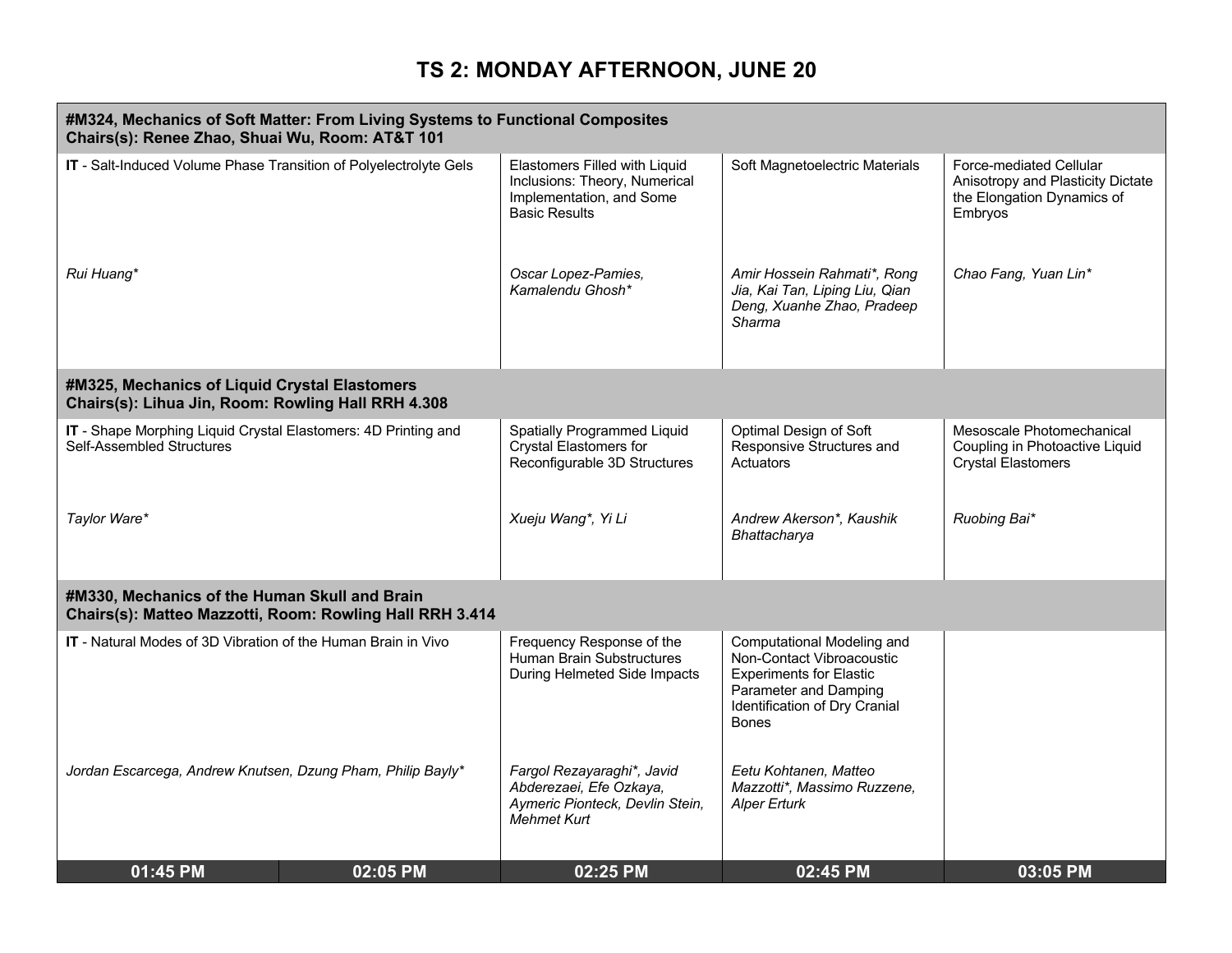| #M335, Instabilities in Solids and Structures<br>Chairs(s): Christelle Combescure, Room: AT&T 201 |                                                                                                          |                                                            |                                                                                                                                                              |                                                                                                       |
|---------------------------------------------------------------------------------------------------|----------------------------------------------------------------------------------------------------------|------------------------------------------------------------|--------------------------------------------------------------------------------------------------------------------------------------------------------------|-------------------------------------------------------------------------------------------------------|
| Energy Focusing in Snapping<br>Cables                                                             | Piercing Soft Solids: A<br>Mechanical Theory for Surface<br><b>Rupture and Dissipative</b><br>Mechanisms | Delayed Oscillator Model for a<br>Vessel-Valve-Pipe System | Cells Exploit a Phase Transition<br>to Mechanically Remodel the<br><b>Fibrous Extracellular Matrix</b>                                                       | Asymmetric Buckling and Mode-<br>switching of an Elastica under a<br><b>Lateral Restraining Force</b> |
| Abhinav Ravindra Dehadrai*,<br>James Hanna                                                        | Stefano Fregonese*, Mattia<br>Bacca                                                                      | Gabor Stepan*, Fanni Kadar,<br>Csaba Hos                   | Georgios Grekas*, Phoebus<br>Rosakis, Chrysovalantou<br>Kalaitzidou, Maria Proestaki,<br>Jacob Notbohm, Charalambos<br>Makridakis, Guruswami<br>Ravichandran | Kelin Chen, Colin Bruce, Yannis<br>Korkolis*                                                          |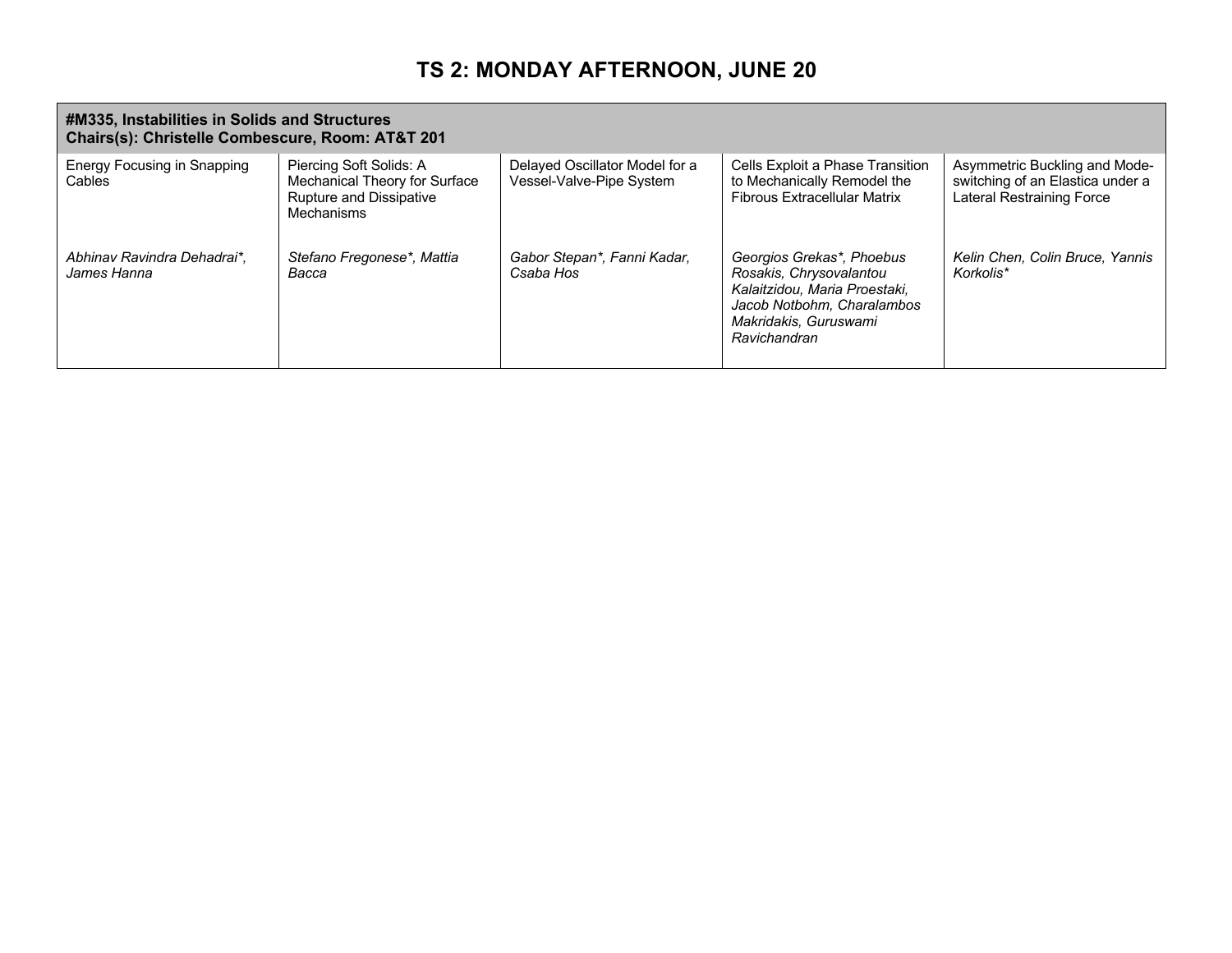| 03:45 PM                                                                                                                             | 04:05 PM                                                                                                                   | 04:25 PM                                                                                                                                                 | 04:45 PM                                                                                              | 05:05 PM                                                                                                          |  |  |  |
|--------------------------------------------------------------------------------------------------------------------------------------|----------------------------------------------------------------------------------------------------------------------------|----------------------------------------------------------------------------------------------------------------------------------------------------------|-------------------------------------------------------------------------------------------------------|-------------------------------------------------------------------------------------------------------------------|--|--|--|
|                                                                                                                                      | #M103, Data-driven Approaches for Multiscale and/or Multiphysics Systems<br>Chairs(s): Christos Athanasiou, Room: AT&T 301 |                                                                                                                                                          |                                                                                                       |                                                                                                                   |  |  |  |
| IT - From Data Driven to Physics Informed PDE Surrogates                                                                             |                                                                                                                            | Data-Driven Design Optimization<br>Approach for Metal Additive<br>Manufacturing Using Physics-<br><b>Based Surrogate Modeling</b>                        | A Physics-based Data-Driven<br>Approach for Modeling of<br>Environmental Degradation in<br>Elastomers |                                                                                                                   |  |  |  |
| Nikolaos Bouklas*, Jan Niklas Fuhg, Arnav Karmakar, Teeratorn<br>Kadeethum                                                           |                                                                                                                            | Vignesh Perumal*, Emine<br>Tekerek, Alex Riensche, Lars<br>Jacquemetton, Kevin Cole,<br>Harold Halliday, Prahlada Rao,<br>Ahmad Najafi, Antonios Kontsos | Aref Ghaderi*, Roozbeh<br>Dargazany                                                                   |                                                                                                                   |  |  |  |
| Chairs(s): J. S. Chen, Room: AT&T 204                                                                                                | #M104, Meshfree, Peridynamics, and Particle Methods: Contemporary Advances and Applications                                |                                                                                                                                                          |                                                                                                       |                                                                                                                   |  |  |  |
| Study of Multiscale Interfacial<br>Feature Effects on Failure<br>Initiation via Particle-Based<br><b>Methods</b>                     | Study of the Shear-Band<br>Evolution Across the Interface<br>Between Concurrent Micro- and<br>Nano-Scale Simulation        | Variational Multiscale Methods<br>for Constraints: Essential<br>Boundary Conditions and a Link<br>to Nitsche's Method                                    | A Nonlocal Lattice Particle<br>Method for Heat Conduction<br>Modeling and Analysis                    | Solving Boundary Value<br>Problems by Strong and Weak<br>Form Methods Using<br>Reproducing Kernel<br>Peridynamics |  |  |  |
| Zhen Chen*                                                                                                                           | Yu-Chen Su*, Zhen Chen                                                                                                     | Andrew Groeneveld*, Michael<br>Hillman                                                                                                                   | Donglai Liu*, Hailong Chen                                                                            | Feihong Liu*, Michael Hillman                                                                                     |  |  |  |
| #M106, Theory and Applications of Functional Interpolation to Optimization and Control<br>Chairs(s): Roberto Furfaro, Room: AT&T 106 |                                                                                                                            |                                                                                                                                                          |                                                                                                       |                                                                                                                   |  |  |  |
| Coordinate-Invariant Kalman<br>Filtering                                                                                             | Using Functional Interpolation to<br>Solve Boundary Value Geodesic<br>Problem                                              | Fractal-Wavelet Modeling in<br><b>Dynamical Systems</b>                                                                                                  | IT - Pontryagin Neural Networks Applied to Optimal Control<br>Problems for Aerospace Applications     |                                                                                                                   |  |  |  |
| Andrew Sinclair*, Scott Norrix,<br>Ethan Burnett, Eric Butcher                                                                       | Daniele Mortari*                                                                                                           | Emanuel Guariglia*                                                                                                                                       | Andrea D'Ambrosio*                                                                                    |                                                                                                                   |  |  |  |
| 03:45 PM                                                                                                                             | 04:05 PM                                                                                                                   | 04:25 PM                                                                                                                                                 | 04:45 PM                                                                                              | 05:05 PM                                                                                                          |  |  |  |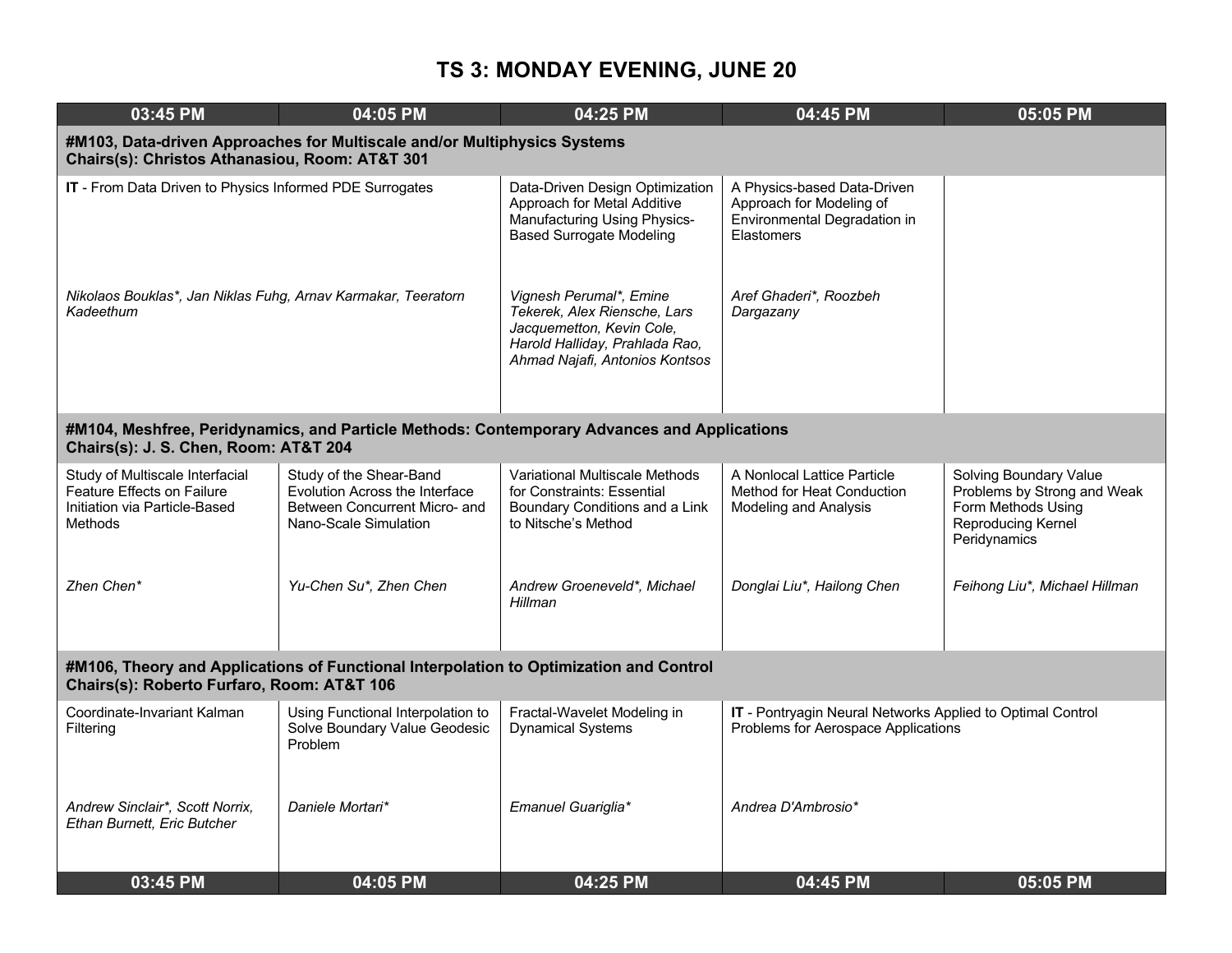| #M204, Recent Advances in Cardiovascular Fluid Mechanics<br>Chairs(s): Mustafa Usta, Room: Rowling Hall RRH 3.208 (Brazos)                                           |                                                                                                                                        |                                                                                                                                                                  |                                                                                |          |
|----------------------------------------------------------------------------------------------------------------------------------------------------------------------|----------------------------------------------------------------------------------------------------------------------------------------|------------------------------------------------------------------------------------------------------------------------------------------------------------------|--------------------------------------------------------------------------------|----------|
| IT - A Microphysiological Model of Blood Cell-Endothelium<br>Interactions to Study Drug Delivery Mechanisms                                                          |                                                                                                                                        | Hybrid Approach for Cell<br>Transport in Cardiovascular<br><b>Flows</b>                                                                                          | IT - Particle Transport in Blood Flow Across Scales                            |          |
|                                                                                                                                                                      | Qin (Maggie) Qi*, Junling Guo, Christine Hamadani, Samir Mitragotri                                                                    | Lahcen Akerkouch*, Trung Le                                                                                                                                      | Cyrus Aidun*, Zixiang Liu                                                      |          |
| Chairs(s): Becca Thomases, Room: AT&T Salon E                                                                                                                        | #M207, Microswimming in Newtonian and Complex Fluid Environments                                                                       |                                                                                                                                                                  |                                                                                |          |
| IT - A Swirling Robotic Swimmer Propelled Only by Fluid Normal<br><b>Stresses</b>                                                                                    |                                                                                                                                        | Formation of a Strong Negative<br>Wake Behind a Helical Swimmer<br>in a Viscoelastic Fluid                                                                       | Helical Swimming in Yield Stress<br>Fluids                                     |          |
| Eric Shaqfeh*, Jeremy Binagia, Laurel Kroo, Noah Eckman, Manu<br>prakash                                                                                             |                                                                                                                                        | Shijian Wu, Tom Solano,<br>Kourosh Shoele*, Hadi<br>Mohammadigoushki                                                                                             | Farshad Nazari, Kourosh<br>Shoele, Hadi<br>Mohammadigoushki*                   |          |
| #M210, Complex Fluids and Soft Matter<br>Chairs(s): Jeffrey Morris, Room: Rowling Hall RRH 3.304                                                                     |                                                                                                                                        |                                                                                                                                                                  |                                                                                |          |
| <b>Experimental and Theoretical</b><br><b>Studies of Cross-Stream</b><br>Migration of Non-Spherical<br>Particles in a Quadratic Flow of<br><b>Viscoelastic Fluid</b> | Shear-Induced Gradient<br>Diffusivity of a Red Blood Cell<br>Suspension: Effects of Cell<br>Dynamics from Tumbling to<br>Tank-Treading | Homogenization Estimates for<br>the Rheology of Suspensions of<br><b>Highly Deformable Particles</b><br><b>Under Large Amplitude</b><br><b>Oscillatory Shear</b> | Dynamics of Dense Suspension<br>Droplet Impacting on Liquid<br><b>Surfaces</b> |          |
| Cheng-Wei Tai*, Shiyan Wang,<br><b>Vivek Narsimhan</b>                                                                                                               | Abhilash Malipeddi, Kausik<br>Sarkar*                                                                                                  | Pedro Ponte Castaneda*,<br>Christoph Kammer                                                                                                                      | Boqian Yan, Xiaoyu Tang*                                                       |          |
| 03:45 PM                                                                                                                                                             | 04:05 PM                                                                                                                               | 04:25 PM                                                                                                                                                         | 04:45 PM                                                                       | 05:05 PM |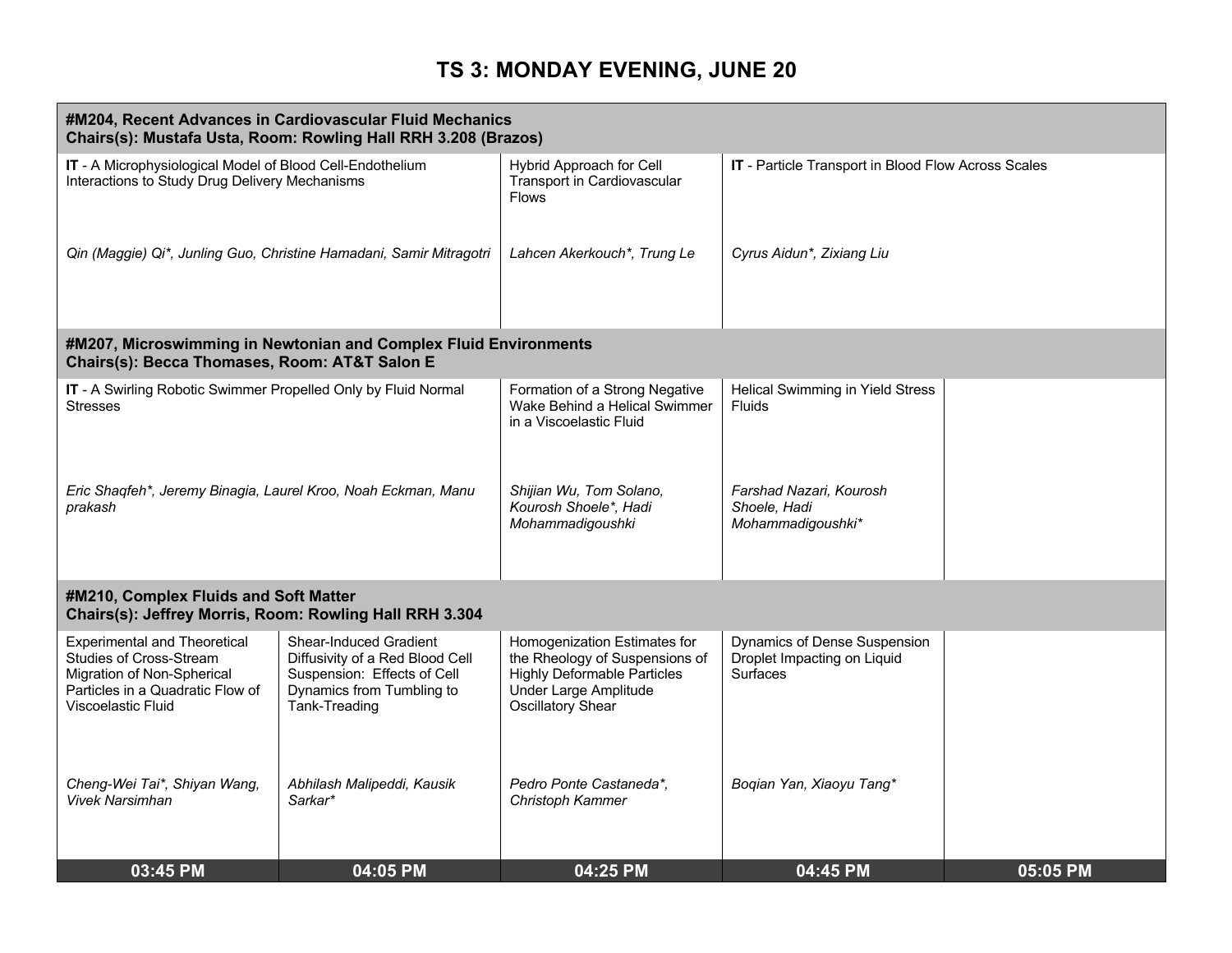|                                                                                                                                                              | #M214, Electrokinetics for Nano and Microfluidics<br>Chairs(s): Aditya Khair, Room: AT&T 203                    |                                                                                                                                                                                                               |                                                                                                                    |                                                                                                                                             |  |  |
|--------------------------------------------------------------------------------------------------------------------------------------------------------------|-----------------------------------------------------------------------------------------------------------------|---------------------------------------------------------------------------------------------------------------------------------------------------------------------------------------------------------------|--------------------------------------------------------------------------------------------------------------------|---------------------------------------------------------------------------------------------------------------------------------------------|--|--|
| IT - Diffusiophoretic and<br>Diffusioosmotic Dispersion in<br><b>Channel Flows</b>                                                                           | Surface Charge Heterogeneity<br>Directed Particle Migration and<br>Assembly                                     | Coion-Motion-Dominated<br>Electroosmotic Transport and<br>Simultaneous Electrokinetic<br><b>Energy Generation and Flow</b><br>Augmentation in Polyelectrolyte-<br><b>Brush Functionalized</b><br>Nanochannels | <b>Fluid Elasticity-Enhanced</b><br>Dielectrophoretic Focusing of<br>Particles in Very Dilute Polymer<br>Solutions | CO2-Driven Diffusiophoresis<br>and Water Cleaning: Similarity<br>Solutions for Predicting the<br>Exclusion Zone in a Channel<br><b>Flow</b> |  |  |
| Jesse Ault*                                                                                                                                                  | Xiaoyu Tang*, Parth Shah, Todd<br>Squires                                                                       | Siddhartha Das*, Turash Pial,<br>Harnoor Sachar                                                                                                                                                               | Mahmud Raihan*, Heston Dort,<br>Xiangchun Xuan                                                                     | Suin Shim*, Mrudhula Baskaran,<br>Ethan H. Thai, Howard A. Stone                                                                            |  |  |
| Chairs(s): Yves Dubief, Room: Rowling Hall RRH 3.414                                                                                                         | #M222, Elastic and Elasto-Inertial Turbulence: New Discoveries and Remaining Challenges                         |                                                                                                                                                                                                               |                                                                                                                    |                                                                                                                                             |  |  |
| IT - The Self-Sustaining Cycle of Elastic Turbulence: Chaotic<br>Polymer Dynamics Driven by Small-Scale Travelling Elastic Waves<br>and Large-Scale Diwhirls |                                                                                                                 | Direct Numerical Simulations of<br><b>Polymer Solutions for Laminar-</b><br>Turbulence Transition in<br><b>Channel Flow</b>                                                                                   | Inertio-elastic Instabilities and<br>Turbulence in Submerged<br>Viscoelastic Jets                                  |                                                                                                                                             |  |  |
| Bamin Khomami*, NanSheng Liu, Jiaxing Song                                                                                                                   |                                                                                                                 | Alexia Martinez Ibarra*, Jae<br>Sung Park                                                                                                                                                                     | Sami Yamanidouzisorkhabi*,<br>Yashasvi Raj, Tamer A. Zaki,<br>Gareth H. McKinely, Irmgard<br><b>Bischofberger</b>  |                                                                                                                                             |  |  |
| #M224, High-Speed Boundary Layer Transition                                                                                                                  | Chairs(s): Christoph Brehm, Room: Rowling Hall RRH 3.406                                                        |                                                                                                                                                                                                               |                                                                                                                    |                                                                                                                                             |  |  |
| Physical Insight into Shock<br>Wave Turbulent Boundary Layer<br>Interaction of Compressible<br><b>Flows</b>                                                  | PSE Energy-Budget Analysis for<br>the Extension of Amplification<br><b>Factor Transport Transition</b><br>Model |                                                                                                                                                                                                               |                                                                                                                    |                                                                                                                                             |  |  |
| Vahid Tavanashad*, Kourosh<br>Shoele                                                                                                                         | Koen Groot*, Jay Patel, Caleb<br>Saiyasak, James Coder,<br>Douglas Stefanski, Helen Reed                        |                                                                                                                                                                                                               |                                                                                                                    |                                                                                                                                             |  |  |
| 03:45 PM                                                                                                                                                     | 04:05 PM                                                                                                        | 04:25 PM                                                                                                                                                                                                      | 04:45 PM                                                                                                           | 05:05 PM                                                                                                                                    |  |  |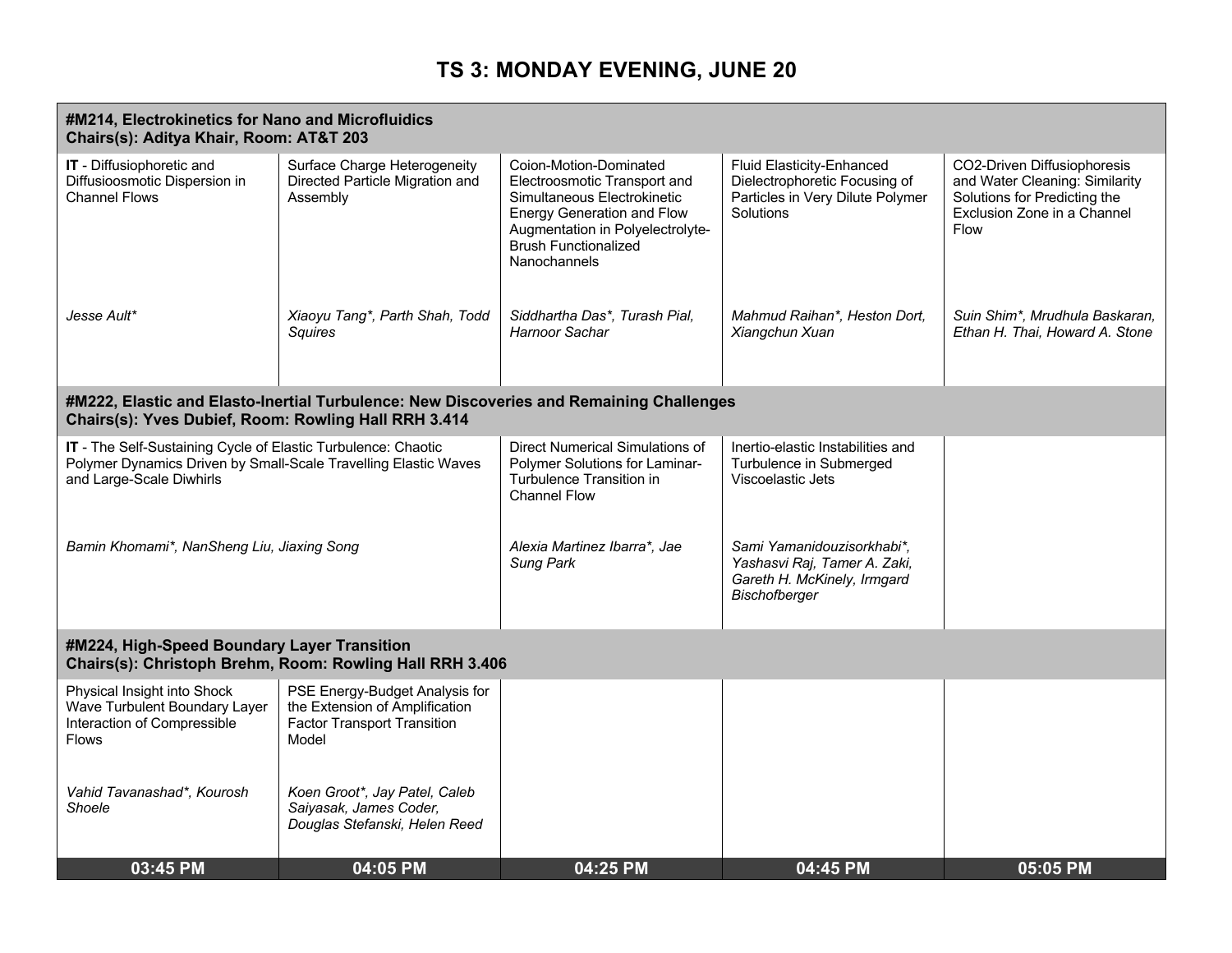#### **#M314, Mechanics and Physics of Advanced Manufacturing Processes – Surfaces, Materials and Deformation Chairs(s): Dinakar Sagapuram, Room: Rowling Hall RRH 3.216 (Comal)** Effect of Heat Treatment on Deformation Behavior during Nanoscratch Test of Additively Manufactured Inconel 718 Design and Performance of a Projectile Impact Framework for Evaluating Advanced Structural **Materials** Modeling Non-Steady Temperature Fields in Shear Localized Chip Formation in Machining The Development of a High-Resolution Finite Element Model for Machining under Adiabatic Shear Banding Conditions Method of Least-square Solution Applied to Selective Laser Melting: Linking Dimensionless Numbers to Microstructure and Melt Pool Morphology *Mustafa Rifat\*, Saurabh Basu Vineet Dawara, Ashok Bajantri, Koushik Viswanathan\*, SVS Narayan Murty Ravi Srivatsa Bindiganavile Narasimhan\*, Dinakar Sagapuram Homar Lopez-Hawa, Viswanathan Madhavan, Moscoso Wilfredo-Kingsley\*, Aditya Pandey Kunal Bhagat\*, Shiva Rudraraju* **#M315, New Metamaterial Concepts Chairs(s): Daniel Torrent Martí, Room: AT&T Salon D** Source Localization Based on Deep Learning of Phononic Modes Spectral Flow of a Localized Elastic Mode under Evolving Boundary Conditions Bound Modes in the Continuum in Architected Elastic Beams Non-Reciprocal Mechanical Devices from Time-Modulated Mechanisms *Alireza Amirkhizi\*, Weidi Wang, Ankit Srivastava, Amir Ashkan Mokhtari Raj Kumar Pal\*, Marco Miniaci, Florian Allein Adib Rahman\*, Raj Kumar Pal Paolo Celli\*, Antonio Palermo* **#M318, Physics-Based and Data-Driven Multiscale Modeling of Nano-Materials Chairs(s): Amartya Banerjee, Room: AT&T 105** Predicting Stability of Alloying Silicon Electrodes for Multivalent Cations by Support Vector Regression Machine Learning Model for Predicting the Electronic Structure of Nanotubes under **Strain** A Novel Sequential Method to Train Physics Informed Neural Networks for Allen Cahn and Cahn Hilliard Equations *Joy Datta\*, Vidhusi Sharma, Dibakar Datta Shashank Pathrudkar\*, Hsuan Ming Yu, Susanta Ghosh, Amartya Banerjee Revanth Mattey\*, Susanta Ghosh* **03:45 PM 04:05 PM 04:25 PM 04:45 PM 05:05 PM**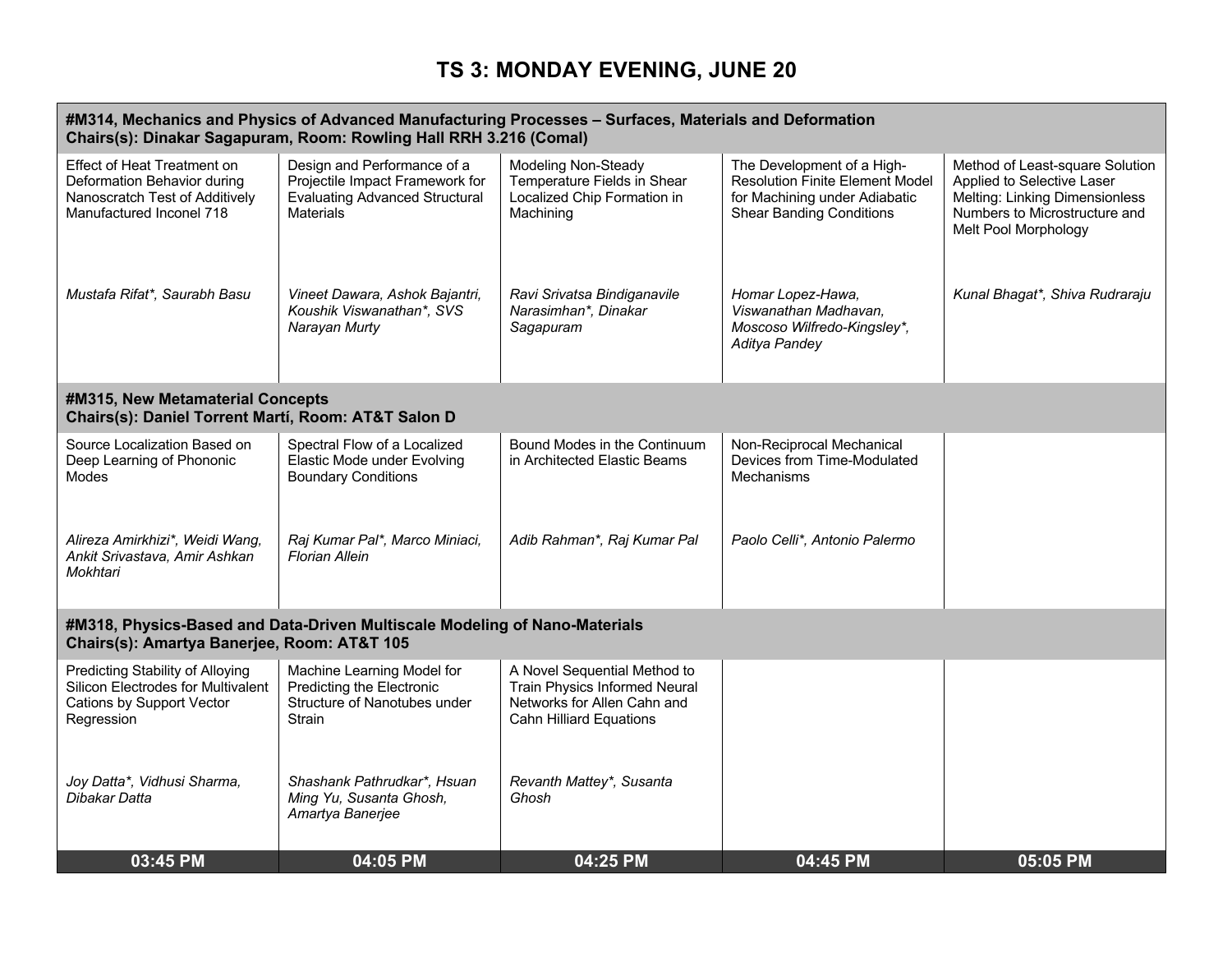| Chairs(s): Jerry Qi, Room: AT&T 101                                                                  | #M324, Mechanics of Soft Matter: From Living Systems to Functional Composites                  |                                                                                                                                              |                                                                     |  |
|------------------------------------------------------------------------------------------------------|------------------------------------------------------------------------------------------------|----------------------------------------------------------------------------------------------------------------------------------------------|---------------------------------------------------------------------|--|
| Architected Kirigami<br>Metamorphosis                                                                | Leveraging Hierarchical<br>Multistability for Controlled<br><b>Underactuated Soft Robotics</b> | Flexoelectricity in Soft<br>Elastomers and the Molecular<br>Mechanisms Underpinning the<br>Design and Emergence of Giant<br>Flexoelectricity | Spinning-enabled Wireless<br>Amphibious Origami Millirobot          |  |
| Yanbin Li, Jie Yin*                                                                                  | Juan Osorio, Harith Morgan,<br>Katherine Riley, Andres Arrieta*                                | Kosar Mozaffari*, Matthew<br>Grasinger, Pradeep Sharma                                                                                       | Renee Zhao*                                                         |  |
| #M325, Mechanics of Liquid Crystal Elastomers<br>Chairs(s): Xueju Wang, Room: Rowling Hall RRH 4.308 |                                                                                                |                                                                                                                                              |                                                                     |  |
| IT - Programming Intelligence in Liquid Crystalline Elastomers and<br>Composites                     |                                                                                                | <b>Thermally Induced Self-Rupture</b><br>of a Constrained Liquid Crystal<br>Elastomer                                                        | Viscoelasticity and Fracture of<br><b>Liquid Crystal Elastomers</b> |  |
| Shu Yang*                                                                                            |                                                                                                | Raja Annapooranan*,<br>Shengqiang Cai                                                                                                        | Chen Wei*, Scott Cao, Dehao<br>Lin, Yu Zhou, Lihua Jin              |  |
| #M335, Instabilities in Solids and Structures<br>Chairs(s): Georgios Grekas, Room: AT&T 201          |                                                                                                |                                                                                                                                              |                                                                     |  |
| Lattice Instabilities and<br>Amorphous Shear Band<br>Formation in Intermetallic Alloys               | On the Effect of Nonuniform<br>Void Distributions in the<br>Unstable Void Growth Regime        | On the Micromechanics of<br>Ductile Damage in Nanotwinned<br><b>Materials</b>                                                                |                                                                     |  |
| Prakarsh Pandey*, Shiva<br>Rudraraju                                                                 | Aitor Cruzado*, Matthew Nelms,<br>Amine Benzerga                                               | Shailendra Joshi*                                                                                                                            |                                                                     |  |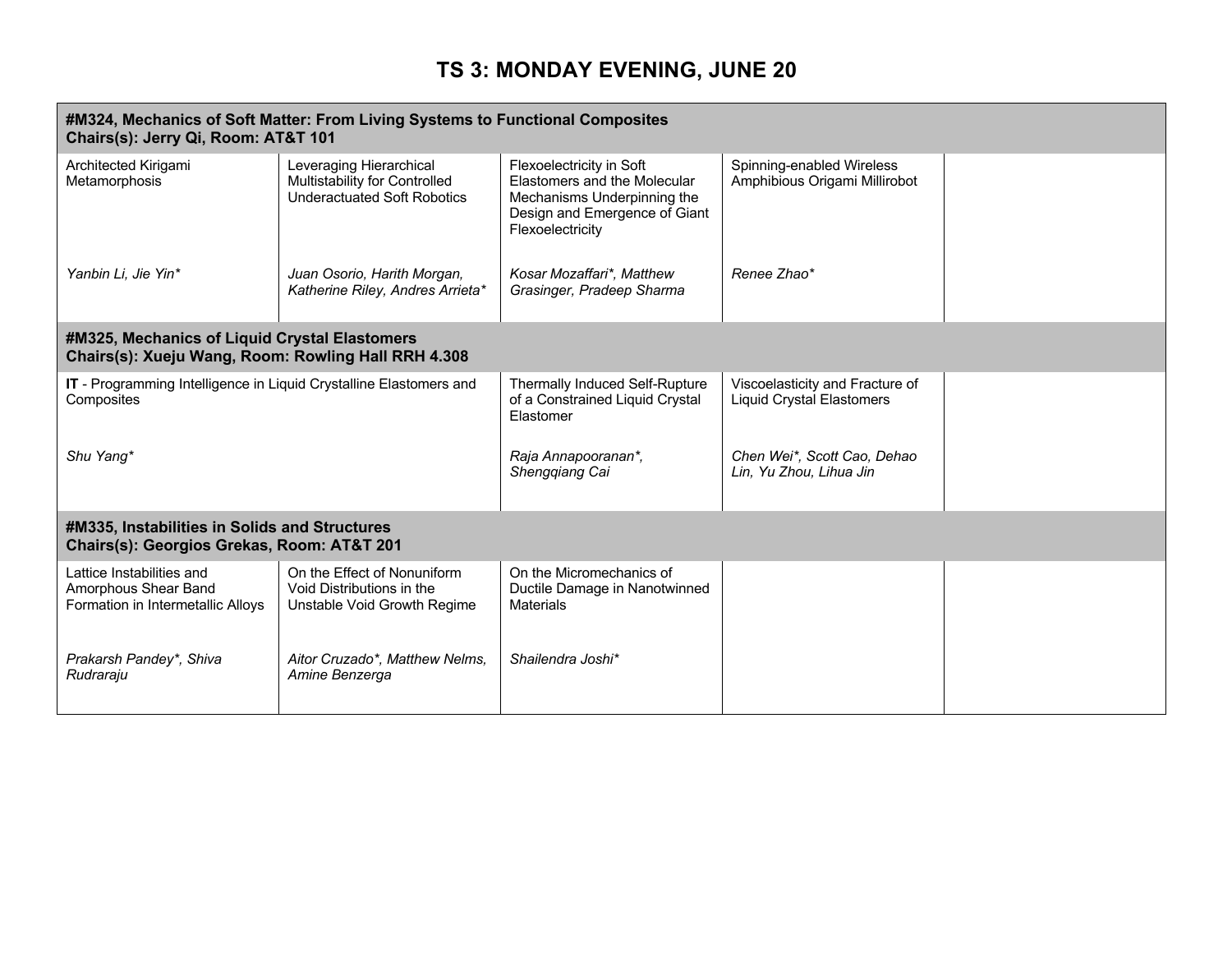# **Tuesday, June 21**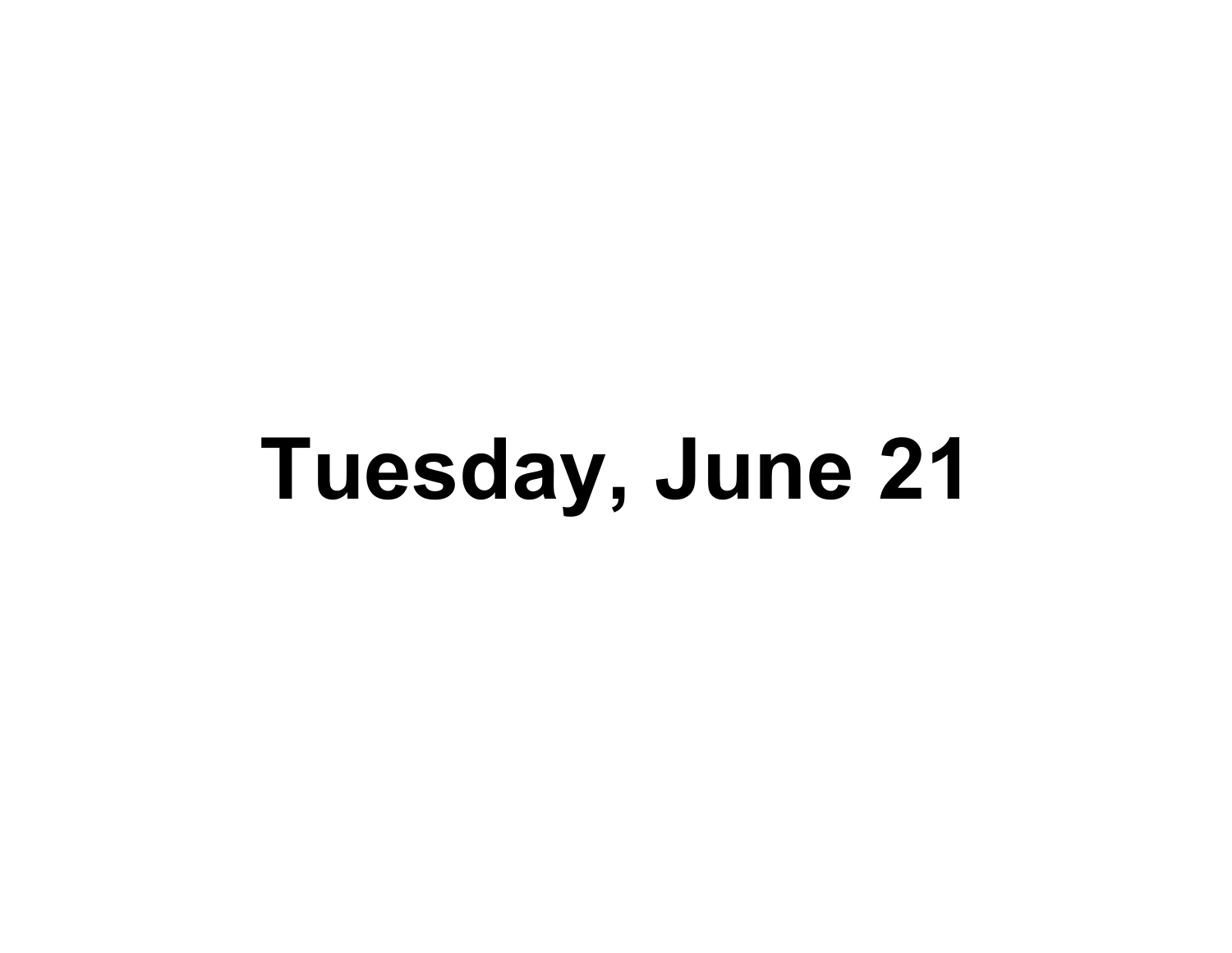|                                                                                                                                                | <b>Plenary Speaker</b><br><b>Ellen Kuhl</b>                                                                                                                |                                                                                                                                                   |                                                                                                                 |  |
|------------------------------------------------------------------------------------------------------------------------------------------------|------------------------------------------------------------------------------------------------------------------------------------------------------------|---------------------------------------------------------------------------------------------------------------------------------------------------|-----------------------------------------------------------------------------------------------------------------|--|
|                                                                                                                                                | Data-driven Modeling and Physics-based Learning in the Biomedical Sciences                                                                                 |                                                                                                                                                   |                                                                                                                 |  |
|                                                                                                                                                | $8:30 - 9:45$ AM<br>Room: AT&T 204; Chair: Krishna Garikipati                                                                                              |                                                                                                                                                   |                                                                                                                 |  |
|                                                                                                                                                |                                                                                                                                                            |                                                                                                                                                   |                                                                                                                 |  |
| 10:15 AM<br>10:35 AM                                                                                                                           | 10:55 AM                                                                                                                                                   | 11:15 AM                                                                                                                                          | 11:35 AM                                                                                                        |  |
| #M103, Data-driven Approaches for Multiscale and/or Multiphysics Systems<br>Chairs(s): Wei Li, Room: AT&T 301                                  |                                                                                                                                                            |                                                                                                                                                   |                                                                                                                 |  |
| IT - Tailoring Structural Stochasticity in Property-Driven<br><b>Computational Microstructure Design</b>                                       | Deep-Green Inversion to Extract<br><b>Traction-Separation Relations at</b><br><b>Material Interfaces</b>                                                   | Inverse Modeling of Interfacial<br><b>Traction Separation Relations</b><br>Using an Energy Conservation<br>Integral Based Deep Complex<br>Network | Deep Springs: Inverse Design of<br><b>Suspended Elastic Beams Using</b><br>Deep Neural Networks                 |  |
| Hongyi Xu*, Leidong Xu                                                                                                                         | Congjie Wei, Jiaxin Zhang,<br>Kenneth M. Liechti, Chenglin<br>$Wu^*$                                                                                       | Congjie Wei*, Jiaxin Zhang,<br>Kenneth M. Liechti, Chenglin<br>Wu                                                                                 | Yongkyu Lee*, Leixin Ma,<br>Mohammad Khalid Jawed                                                               |  |
| #M205, Biofluid Mechanics in Thrombosis and Hemostasis<br>Chairs(s): Z. Leonardo Liu, David Bark, George Karniadakis, David Ku, Room: AT&T 202 |                                                                                                                                                            |                                                                                                                                                   |                                                                                                                 |  |
| IT - VWF Conformation, Interaction with Nanoparticles and Potential<br>Impact on SIPA                                                          | Platelets and von Willebrand<br>Factor after Exposure to<br>Turbulent, but Low Shear Flow<br>with Implications in Mechanical<br><b>Circulatory Support</b> | Rare Event Prediction of von<br><b>Willebrand Factor Multimer</b><br>Unfolding in Extensional Flow                                                | Thrombolytic Efficacy of<br>Aptamer DTRI-031 in a<br>Microfluidic Model of Ischemic<br>Stroke and Reperfusion   |  |
| Yuanzheng Zhu, Z. Leonardo Liu, Michael Griffin, Mustafa Usta,<br>David Ku*, Cyrus Aidun                                                       | Alice Liu*, David Bark                                                                                                                                     | Sagar Kania*, Peter Nguyen,<br>Alparslan Oztekin, Edmund<br>Webb III                                                                              | Rassam Rassam*, Kimberly<br>Thomas, Christina Daniel, Philip<br>Spinella, Shahid Nimjee, Susan<br>Shea          |  |
| #M207, Microswimming in Newtonian and Complex Fluid Environments<br>Chairs(s): Eric Shaqfeh, Room: AT&T Salon E                                |                                                                                                                                                            |                                                                                                                                                   |                                                                                                                 |  |
| <b>IT</b> - The Hydrodynamics of Active Matter in Inhomogeneous<br>Environments                                                                | Topography-Driven Control of<br><b>Active Nematic Swarms</b>                                                                                               | <b>Coarse-Graining Kinetic</b><br>Theories of Polar Active<br>Suspensions                                                                         | Directed Anomalous Transport<br>of Self-Propelled Nanoparticles<br>in Newtonian Fluid with Thermal<br>Gradients |  |
| Gwynn Elfring*                                                                                                                                 | Joseph Barakat*, Kevin Modica,<br>Sho Takatori                                                                                                             | Scott Weady*, David Stein,<br><b>Michael Shelley</b>                                                                                              | Ali Mohammadi*, Zhen Li                                                                                         |  |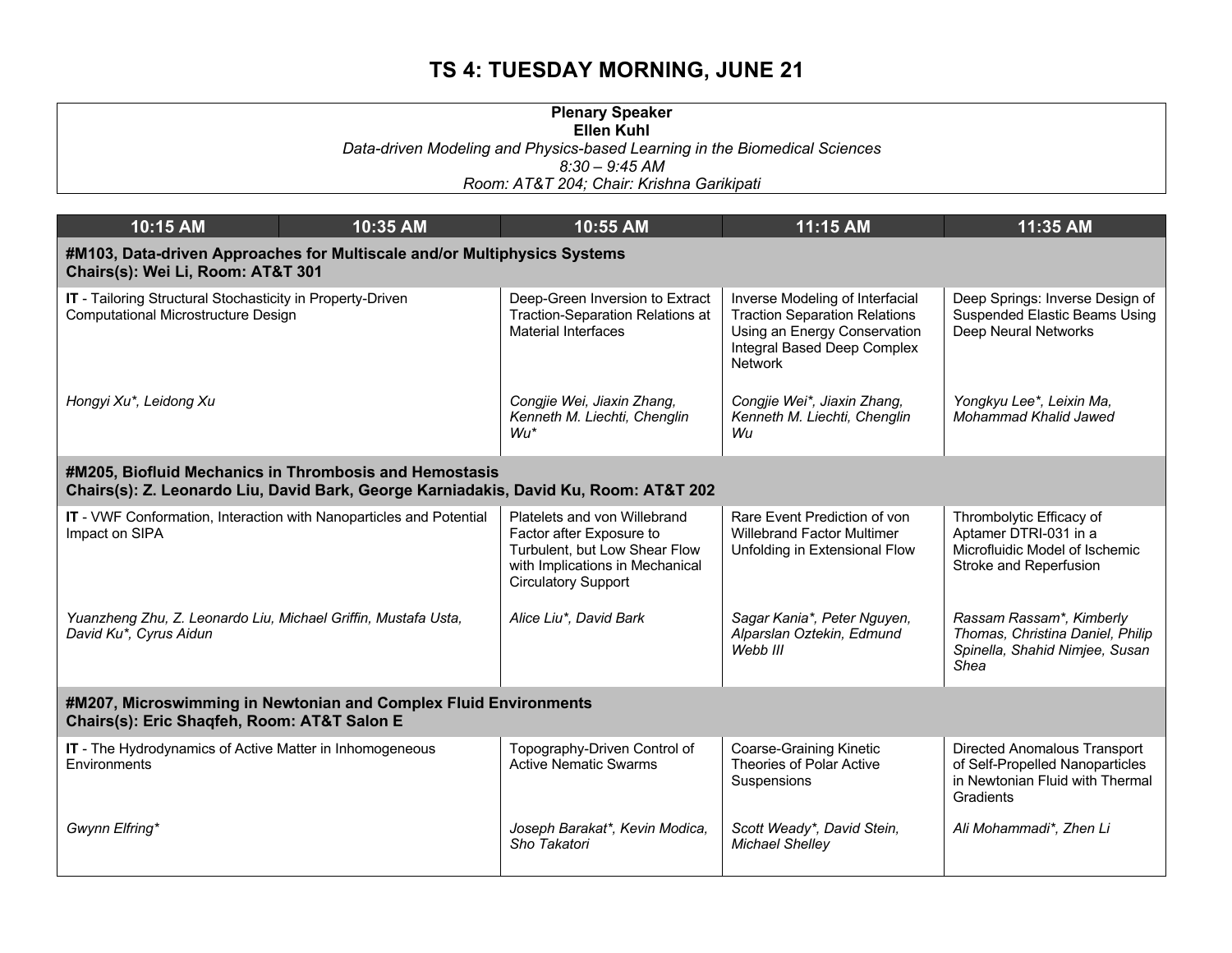| 10:15 AM                                                                                                          | 10:35 AM                                                                                                                                          | 10:55 AM                                                                                | 11:15 AM                                                                                                                           | 11:35 AM                                                                                                                                                                 |
|-------------------------------------------------------------------------------------------------------------------|---------------------------------------------------------------------------------------------------------------------------------------------------|-----------------------------------------------------------------------------------------|------------------------------------------------------------------------------------------------------------------------------------|--------------------------------------------------------------------------------------------------------------------------------------------------------------------------|
| #M214, Electrokinetics for Nano and Microfluidics<br>Chairs(s): Aditya Khair, Room: AT&T 203                      |                                                                                                                                                   |                                                                                         |                                                                                                                                    |                                                                                                                                                                          |
| IT - Towards Reduced-order Modeling of Electroconvection                                                          |                                                                                                                                                   | Electroconvection with Pattern<br>Size Optimization                                     | Interfacial Charge Layering in<br>Polar Liquids                                                                                    | Charging of an Electrochemical<br>Cell: Theoretical Framework to<br>Simulate Coupled Dynamics of<br>Double Layers and Redox<br>Reactions for Arbitrary Number<br>of lons |
| Ali Mani*                                                                                                         |                                                                                                                                                   | Shirin Provat*, Kourosh Shoele,<br>Mark Sussman                                         | J. Pedro de Souza*, Alexei<br>Kornyshev, Martin Bazant                                                                             | Ankur Gupta*, Nathan Jarvey,<br><b>Filipe Henrique</b>                                                                                                                   |
| Chairs(s): Peter Baddoo, Room: AT&T 105                                                                           | #M221, Methods for Data-Driven Modeling of Unsteady Fluid Flows                                                                                   |                                                                                         |                                                                                                                                    |                                                                                                                                                                          |
| Equations                                                                                                         | IT - Supervised Learning for Unsteady Quadratic Partial Differential                                                                              | Nonlinearity-Free Dynamic<br>Mode Decomposition                                         | Operator Inference for Non-<br>Intrusive Model Reduction with<br><b>Nonlinear Manifolds</b>                                        | Physics-Informed Dynamic<br>Mode Decomposition with<br>Control                                                                                                           |
| Elizabeth Qian*                                                                                                   |                                                                                                                                                   | Benjamin Herrmann*, Peter J.<br>Baddoo, Steven L. Brunton,<br>Beverly J. McKeon         | Rudy Geelen*, Stephen Wright,<br>Karen Willcox                                                                                     | Peter J. Baddoo*, Benjamin<br>Herrmann, Steven L. Brunton,<br>Beverley J. McKeon                                                                                         |
|                                                                                                                   | #M222, Elastic and Elasto-Inertial Turbulence: New Discoveries and Remaining Challenges<br>Chairs(s): Bamin Khomami, Room: Rowling Hall RRH 3.304 |                                                                                         |                                                                                                                                    |                                                                                                                                                                          |
| <b>IT - A Review of Elasto inertial Turbulence</b>                                                                |                                                                                                                                                   | <b>Exact Coherent State in Purely</b><br>Elastic Pressure-driven Channel<br><b>Flow</b> | Tollmien-Schlichting Route to<br><b>Elastoinertial Turbulence</b>                                                                  |                                                                                                                                                                          |
| Yves Dubief*                                                                                                      |                                                                                                                                                   | Alexander Morozov*, Martin<br>Lellep, Moritz Linkmann                                   | Ashwin Shekar, Richard<br>Hommel, Michael Graham*                                                                                  |                                                                                                                                                                          |
| #M224, High-Speed Boundary Layer Transition<br>Chairs(s): Koen Groot, Room: Rowling Hall RRH 3.406                |                                                                                                                                                   |                                                                                         |                                                                                                                                    |                                                                                                                                                                          |
| IT - Analysis of Hypersonic Blunt Bodies Using Input-Output<br>Analysis with a Shock-Kinematic Boundary Condition |                                                                                                                                                   | Particle Induced Transition for<br><b>Hypersonic Flows</b>                              | <b>Global Receptivity Analysis:</b><br><b>Toward Physically Realizable</b><br>Disturbances in Hypersonic<br><b>Boundary Layers</b> |                                                                                                                                                                          |
| Joseph Nichols*                                                                                                   |                                                                                                                                                   | Vincenzo Russo*, Christoph<br><b>Brehm</b>                                              | Omar Kamal*, Matthew<br>Lakebrink, Tim Colonius                                                                                    |                                                                                                                                                                          |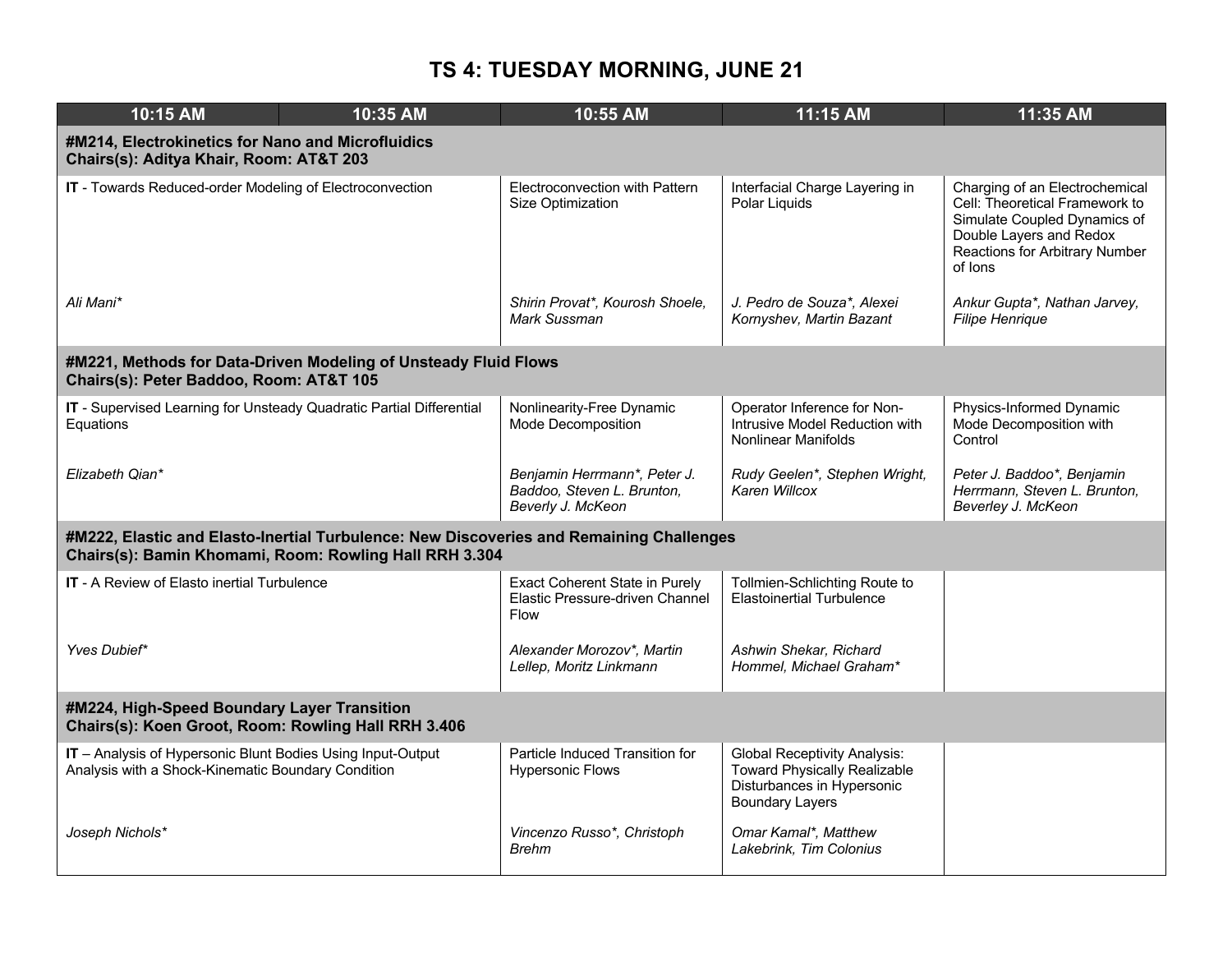| 10:15 AM                                                                                    | 10:35 AM                                                                                                                                         | 10:55 AM                                                                                                                    | 11:15 AM                                                                                                    | 11:35 AM                                                                                                                                       |
|---------------------------------------------------------------------------------------------|--------------------------------------------------------------------------------------------------------------------------------------------------|-----------------------------------------------------------------------------------------------------------------------------|-------------------------------------------------------------------------------------------------------------|------------------------------------------------------------------------------------------------------------------------------------------------|
| Chairs(s): Trisha Sain, Room: AT&T 116                                                      | #M308, Computational Fracture, Fatigue and Damage Modeling                                                                                       |                                                                                                                             |                                                                                                             |                                                                                                                                                |
| to Shock Absorbing Gels                                                                     | IT - Coupled Mechanics from Metastable Phase Transitioning Steels                                                                                | A Damage Mechanics Approach<br>to Fracture of Adhesive Bonded<br>Interfaces                                                 | A Phase-field Fracture Approach<br>to Model Damage and Failure in<br>Fiber-Reinforced Polymer<br>Composites | Prediction of Ductile Damage<br><b>Evolution in Bending Processes</b><br>Based on Experimental Data<br><b>Using Artificial Neural Networks</b> |
| Vikas Srivastava*                                                                           |                                                                                                                                                  | Bensingh Dhas Pancras*, J N<br>Reddy                                                                                        | Shabnam Konica, Akash Kumar,<br>Trisha Sain*                                                                | Jan Gerlach*, Alexander<br>Schowtjak, Waqas Muhammad,<br>Abhijit Brahme, Till Clausmeyer,<br>Kaan Inal, Erman Tekkaya                          |
| #M309, Recent Developments in Peridynamics Modeling                                         | Chairs(s): Patrick Diehl, Room: Rowling Hall RRH 3.208 (Brazos)                                                                                  |                                                                                                                             |                                                                                                             |                                                                                                                                                |
| IT - Some Aspects of Material Stability in Peridynamics                                     |                                                                                                                                                  | On Neumann-Type Boundary<br><b>Conditions for Nonlocal Models</b>                                                           | Peridynamics Computations at<br>the Exascale                                                                | Simulating Shaped Effect and<br>Damage Using a Peridynamic-<br><b>Based Discrete Element Method</b>                                            |
| Stewart Silling*                                                                            |                                                                                                                                                  | Michael Parks*, Petronela Radu                                                                                              | Pablo Seleson*, Sam Reeve                                                                                   | Debdeep Bhattacharya*, Robert<br>Lipton                                                                                                        |
|                                                                                             | #M312, Micro-Projectile Impact Testing of Emerging Materials<br>Chairs(s): Ramathasan Thevamaran and Jae-Hwang Lee, Room: Rowling Hall RRH 3.414 |                                                                                                                             |                                                                                                             |                                                                                                                                                |
| Extreme Dynamic Response of<br>Periodic 3D Micro- and Nano-<br><b>Architected Materials</b> | Microballistic Performance of<br>Carbon Nanotube Mats with<br>Inter-Tube Interfaces<br>Toughened by Polymers                                     | Energy Absorption Spectra and<br>Structural Responses of Nano-<br>Cellular Polymer Coatings upon<br>Supersonic Micro-impact | Improving the Impact<br>Performance of Polymeric<br>Materials by Tuning Molecular<br>Topology               | Blowing and Popping:<br>Mechanical Compliance and<br><b>Toughness of Elastomers</b><br><b>Experiencing Impulsive Events</b>                    |
| Carlos Portela*, Thomas<br><b>Butruille</b>                                                 | Jizhe Cai*, Nicholas<br>Jaegersberg, Ramathasan<br>Thevamaran                                                                                    | Zongling Ren*, Robert Green-<br>Warren, Noah McAllister,<br>Assimina Pelegri, Jonathan P.<br>Singer, Jae-Hwang Lee          | Sinan Keten*, Andrea Giuntoli,<br>Zhenghao Wu                                                               | Katherine Evans*, Andrew<br>Bowman, Yoan Simon,<br>Christopher Soles, Edwin Chan                                                               |
| $10:15$ AM                                                                                  | $10:35$ AM                                                                                                                                       | 10:55 AM                                                                                                                    | 11:15 AM                                                                                                    | 11:35 AM                                                                                                                                       |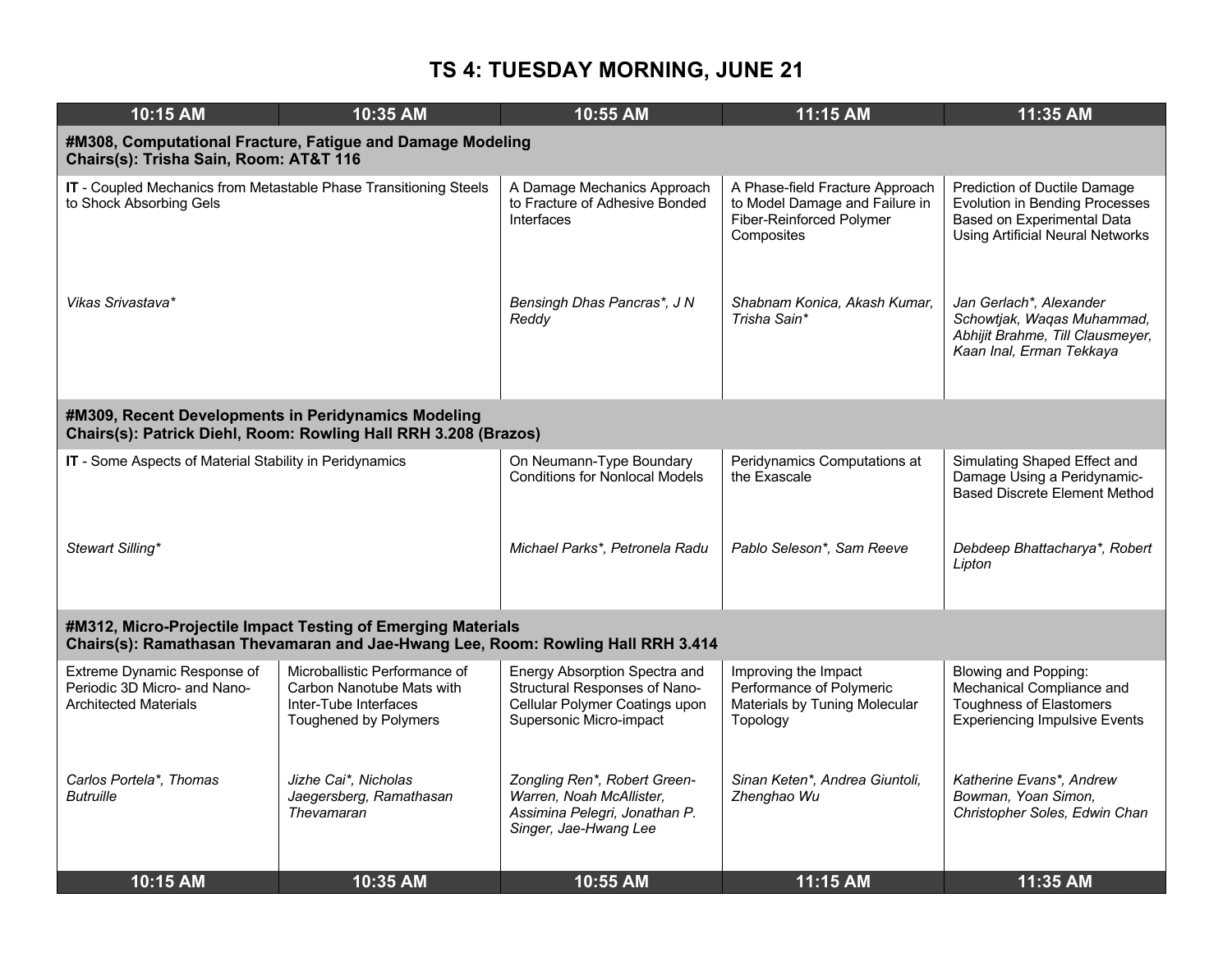|                                                                                                         | #M315, New Metamaterial Concepts<br>Chairs(s): Ornella Mattei, Room: AT&T Salon D |                                                                                                                             |                                                                                            |                                                                                                                                                    |  |
|---------------------------------------------------------------------------------------------------------|-----------------------------------------------------------------------------------|-----------------------------------------------------------------------------------------------------------------------------|--------------------------------------------------------------------------------------------|----------------------------------------------------------------------------------------------------------------------------------------------------|--|
| IT - Virtual Loss, Gain and Parity-Time Symmetry for Sound with<br><b>Complex Frequency Excitations</b> |                                                                                   | The Electromomentum Effect in<br>Piezoelectric Willis Media                                                                 | Electro-momentum Coupled<br><b>Scatterers</b>                                              | Scattering of Mechanical Waves<br>from the Perspective of Open<br>Systems and Feshbach<br>Projection Operators                                     |  |
| Andrea Alu, Seunghwi Kim*                                                                               |                                                                                   | Gal Shmuel*, René Pernas-<br>Salomón, Alan Muhafra, Majd<br>Kosta, Daniel Torrent, Michael<br>R. Haberman, Andrew N. Norris | Matthew A. Casali, Samuel P.<br>Wallen, Benjamin M.<br>Goldsberry, Michael R.<br>Haberman* | Hossein Khodavirdi*, Amir<br>Ashkan Mokhtari, Ankit<br>Srivastava                                                                                  |  |
| Chairs(s): Renee Zhao, Room: AT&T 101                                                                   | #M324, Mechanics of Soft Matter: From Living Systems to Functional Composites     |                                                                                                                             |                                                                                            |                                                                                                                                                    |  |
| IT - Multimaterial Functional Structures by Grayscale Digital Light<br>Processing 3D Printing           |                                                                                   | Electronics-Free Control of the<br>Trajectory of Soft Robots Using<br><b>Responsive Composites</b>                          | Constitutive Modeling of Visco-<br>Hyperelasticity of the<br><b>Photocured Polymers</b>    | <b>Combining Analytical</b><br>Homogenisation Schemes and<br>Soft Tissue Mechanics: A<br>Multiscale Framework for<br><b>Skeletal Muscle Tissue</b> |  |
| H. Jerry Qi*                                                                                            |                                                                                   | Qiguang He, Rui Yin, Weijian<br>Jiao, Chengyang Mo, Yucong<br>Hua, Hang Shu, Jordan Raney*                                  | Yuhai Xiang*, Cody Schilling,<br>Nitesh Arora, AJ Boydston,<br>Stephan Rudykh              | Christian Bleiler*, Pedro Ponte<br>Castañeda, Oliver Röhrle                                                                                        |  |
| Chairs(s): Nanshu Lu, Room: Rowling Hall RRH 4.308                                                      | #M328, Mechanics of Flexible, Stretchable and Bio-integrated Electronics          |                                                                                                                             |                                                                                            |                                                                                                                                                    |  |
| IT - Mechanics of Next-Generation Bioelectronics and Wearable<br><b>Devices</b>                         |                                                                                   | Shape-morphing Curved<br>Kirigami for Nondestructive<br>Grasping and Dynamically<br><b>Conformable Heaters</b>              | Ring Origami for Foldable and<br>Wearable Electronics                                      | Graphene E-Tattoos for<br>Ambulatory Electrodermal<br>Activity Sensing Enabled by<br>Heterogenous Serpentine<br><b>Ribbons</b>                     |  |
| Xuanhe Zhao*                                                                                            |                                                                                   | Yaoye Hong, Yinding Chi,<br>Shuang Wu, Yanbin Li, Yong<br>Zhu, Jie Yin*                                                     | Sophie Leanza*, Shuai Wu, Qiji<br>Ze, Renee Zhao                                           | Hongwoo Jang, Eunbin Kim,<br>Sangjun Kim, Xiangxing Yang,<br>Seungmin Kang, Kyoung-Ho Ha,<br>Rebecca Wang, Yifan Rao,<br>Nanshu Lu, Zheliang Wang* |  |
| 10:15 AM                                                                                                | 10:35 AM                                                                          | 10:55 AM                                                                                                                    | 11:15 AM                                                                                   | 11:35 AM                                                                                                                                           |  |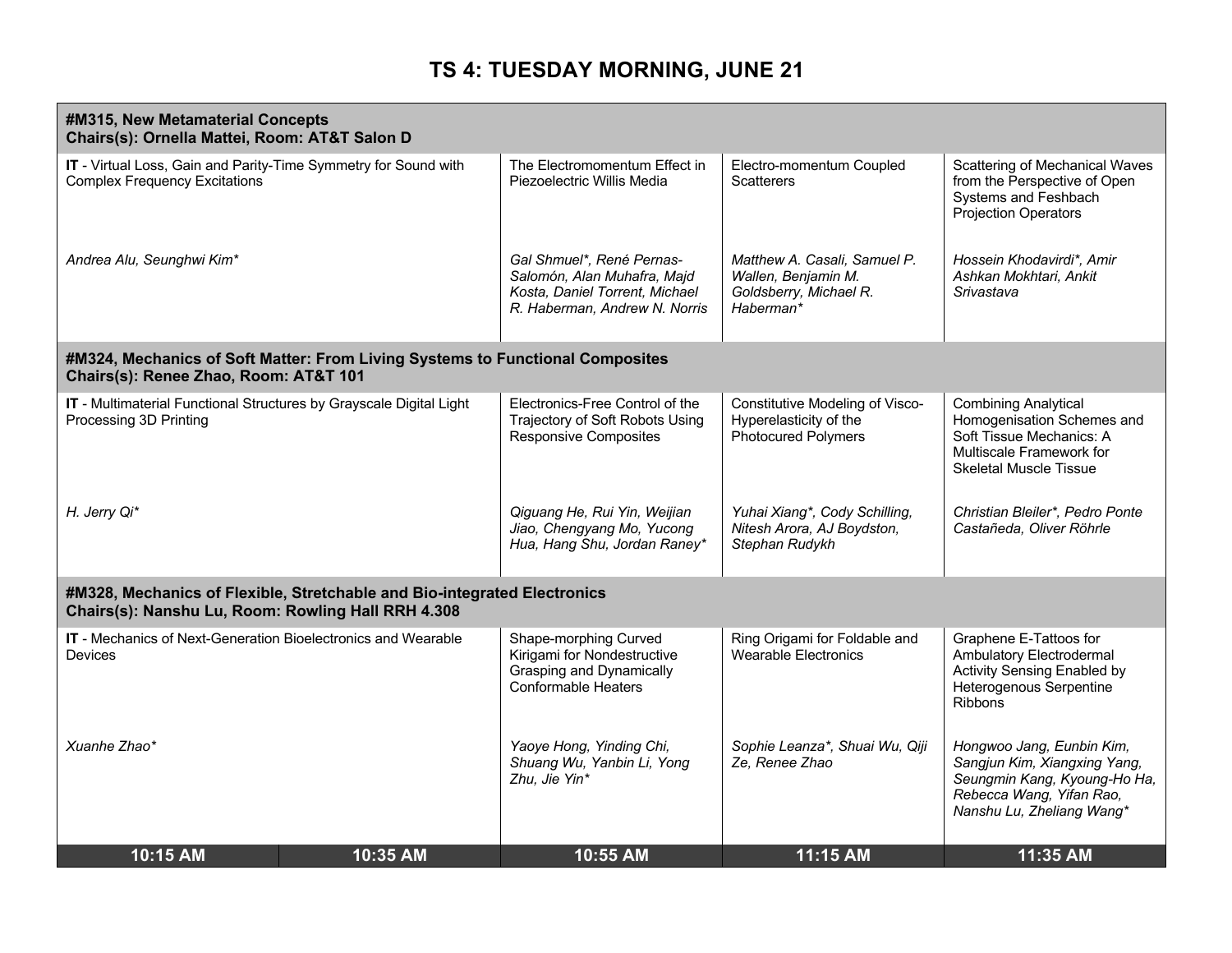#### **#M334, Trustworthy Augmented Intelligence and Data-driven Material Modeling Chairs(s): Nikolaos Bouklas, Room: AT&T 106**

| Reduced Order Models Using<br>Non-local Calculus on<br>Unstructured Weighted Graphs                                   | Multiscale Modeling with<br>Operator-Learning Neural<br><b>Networks</b>             | Deep Reinforcement Learning<br><b>Enabled Design-of-Experiments</b><br>for Path-Dependent Solids with<br>Live Decision Making | <b>NNFE Simulation of Anisotropic</b><br>Material Models for Organ Level<br>Simulations of the Aortic Heart<br>Valve |                                                                                                               |
|-----------------------------------------------------------------------------------------------------------------------|-------------------------------------------------------------------------------------|-------------------------------------------------------------------------------------------------------------------------------|----------------------------------------------------------------------------------------------------------------------|---------------------------------------------------------------------------------------------------------------|
| Siddhartha Srivastava*, Matthew<br>Duschenes, Elizabeth<br>Livingston, Krishna Garikipati                             | Minglang Yin*, Enrui Zhang, Yue<br>Yu, George Karniadakis                           | Qing Yin*, Jarett Poliner,<br><b>WaiChing Sun</b>                                                                             | Shruti Motiwale*, Christian<br>Goodbrake, Wenbo Zhang,<br>Michael Sacks                                              |                                                                                                               |
| #M335, Instabilities in Solids and Structures<br>Chairs(s): Wen Luo, Room: AT&T 201                                   |                                                                                     |                                                                                                                               |                                                                                                                      |                                                                                                               |
| Hexagonal Ring Origami -<br>Foldable and Deployable<br><b>Functional Assemblies with</b><br>Significant Packing Ratio | Machine Learning-aided Inverse<br>Design of Programmable Soft<br>Kirigami Composite | Generalized Continuum Media<br>Confronted to Long and Short<br>Wavelength Instabilities in<br><b>Architected Materials</b>    | Microscopic and Macroscopic<br>Instabilities in Elastomeric<br>Foams                                                 | Rate-dependent Wrinkling and<br>Subsequent Bifurcations of an<br>Elastic Thin Film on a<br>Viscoelastic Layer |
| Sophie Leanza*, Shuai Wu, Jize<br>Dai, Renee Zhao                                                                     | Leixin Ma*, Mohammad Khalid<br>Jawed, Mrunmayi Mungekar,<br>Vwani Roychowdhury      | Christelle Combescure*                                                                                                        | Shengzhi Luan*, Stavros<br>Gaitanaros                                                                                | Soham Mane*, Rui Huang                                                                                        |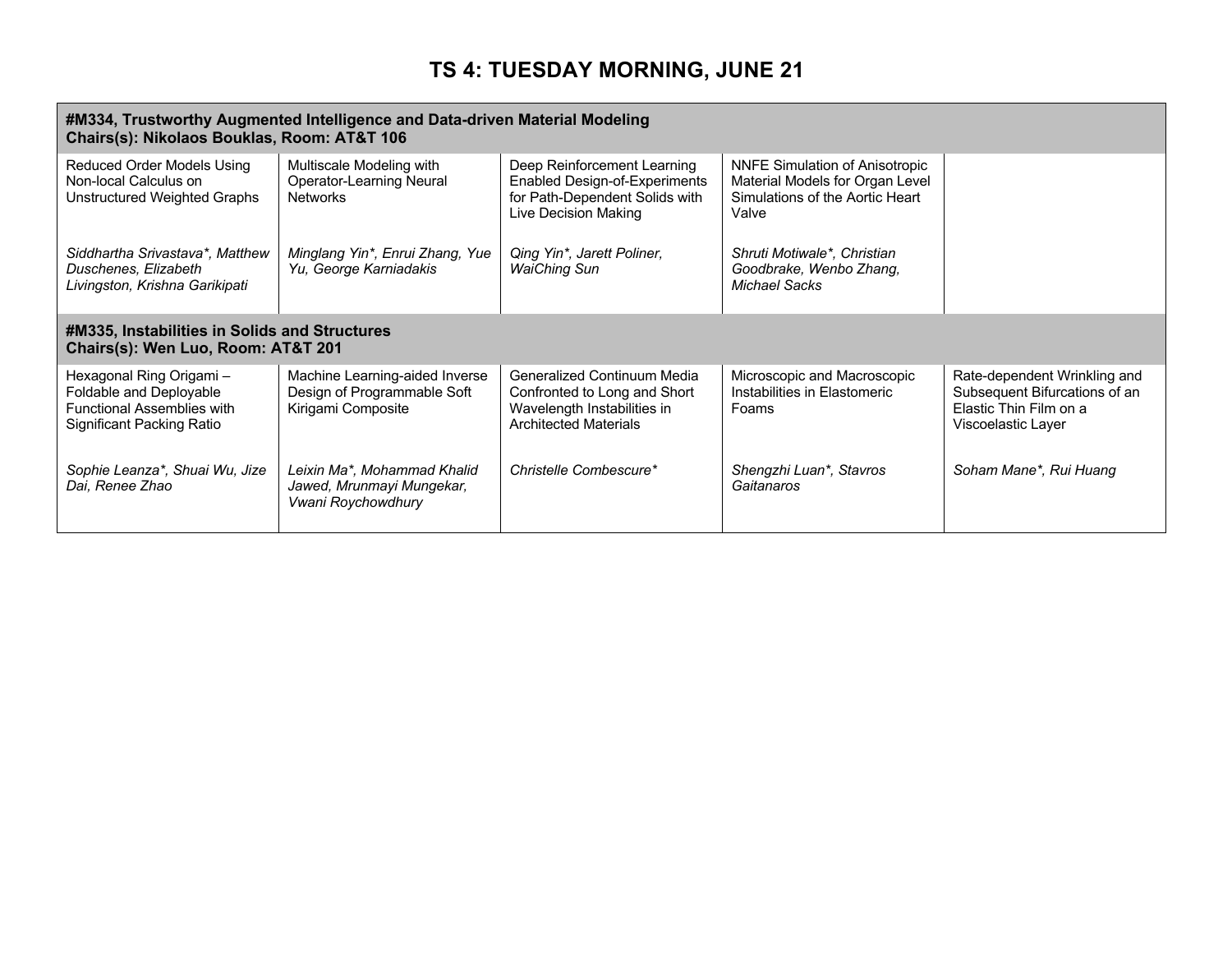| 01:45 PM                                                                                                                        | 02:05 PM                                                                                                                                       | 02:25 PM                                                                                                                           | 02:45 PM                                                                                                                               | 03:05 PM                                                                                         |
|---------------------------------------------------------------------------------------------------------------------------------|------------------------------------------------------------------------------------------------------------------------------------------------|------------------------------------------------------------------------------------------------------------------------------------|----------------------------------------------------------------------------------------------------------------------------------------|--------------------------------------------------------------------------------------------------|
| Chairs(s): Hongyi Xu, Room: AT&T 301                                                                                            | #M103, Data-driven Approaches for Multiscale and/or Multiphysics Systems                                                                       |                                                                                                                                    |                                                                                                                                        |                                                                                                  |
| IT - Integrating Experiments, Simulations, and Machine Learning for<br>Accelerating Mechanical Characterisation at Small Scales |                                                                                                                                                | Deep Learning in Concurrent<br>Multiscale Structural<br>Optimization                                                               | Multi-Deep Learning Framework<br>for Generating Stochastic<br>Representative Volume<br><b>Elements of Ceramics Matrix</b><br>Composite |                                                                                                  |
| Christos Athanasiou*, Xing Liu, Brian Sheldon, Huajian Gao                                                                      |                                                                                                                                                | Nolan Black*, Ahmad R. Najafi                                                                                                      | Mohamed Hamza*, Khaled<br>Khafagy, Aditi Chattopadhyay                                                                                 |                                                                                                  |
|                                                                                                                                 | #M205, Biofluid Mechanics in Thrombosis and Hemostasis<br>Chairs(s): Z. Leonardo Liu, David Bark, George Karniadakis, David Ku, Room: AT&T 202 |                                                                                                                                    |                                                                                                                                        |                                                                                                  |
| IT - Modeling Red Blood Cell Retention in Contracting Blood Clot                                                                |                                                                                                                                                | Computational Analysis of<br>Effects of Clot Length on Acute<br><b>Ischemic Stroke Recanalization</b><br>through Cyclic Aspiration | Multiphase Modeling of Clot<br>Formation in Aneurysms and<br>Patient-Specific Left Atrial<br>Appendages                                | An Immersed Boundary Model<br>of Aortic Valve Thrombosis with<br><b>Biochemical Interactions</b> |
| Alexander Alexeev*, Yueyi Sun, David Myers, Wilbur Lam                                                                          |                                                                                                                                                | Priyanka Patki*, Jose Monclova,<br>Scott Simon, Keefe Manning,<br>Francesco Costanzo                                               | Anass Bouchnita*, Aleksey<br>Belyaev, Vitaly Volpert                                                                                   | Aaron Barrett*, Jordan Brown,<br>Aaron Fogelson, Boyce Griffith                                  |
| Chairs(s): Gwynn Elfring, Room: AT&T Salon E                                                                                    | #M207, Microswimming in Newtonian and Complex Fluid Environments                                                                               |                                                                                                                                    |                                                                                                                                        |                                                                                                  |
| IT - Emergent Properties of Flagellar Waveforms in Viscoelastic<br>Fluids                                                       |                                                                                                                                                | <b>Efficient Analysis of a Multi-</b><br>filament Model of the Ciliary<br>Axoneme that Beats under<br><b>Steady Dynein Forces</b>  | Microhydrodynamics of Arbitrary<br>Spheroids in Linear and<br>Quadratic Flows of Shear<br><b>Thinning Fluids</b>                       |                                                                                                  |
| Becca Thomases*, Kathryn Link, Robert Guy                                                                                       |                                                                                                                                                | Louis Woodhams*, Philip Bayly                                                                                                      | Vishal Anand*, Vivek Narsimhan                                                                                                         |                                                                                                  |
| #M211, Rheology and Interfaces in Complex Fluids<br>Chairs(s): Patrick Anderson, Room: AT&T 116                                 |                                                                                                                                                |                                                                                                                                    |                                                                                                                                        |                                                                                                  |
| ElastoViscoplastic Behaviour of<br>Model Near-2D Colloidal<br>Interfaces                                                        | The Effective Shear and<br>Dilatational Viscosities of a<br>Particle-Laden Interface in the<br>Dilute Limit                                    | Instability and Rupture of Thin<br><b>Bilayer Films Laden with Soluble</b><br>Surfactant                                           | Mechanistic Insight into<br>Decrease in Lung Surfactant<br>Modulus as Acute Respiratory<br><b>Distress Progresses</b>                  | Relating Interfacial Morphology<br>and Rheology of Curved Lung<br><b>Surfactant Monolayers</b>   |
| Alexandra Alicke, T. Tervoot,<br>Jan Vermant*                                                                                   | Michael Eigenbrod, Steffen<br>Hardt*                                                                                                           | Shu Yang*, Satish Kumar, Cari<br><b>Dutcher</b>                                                                                    | Clara Ciutara*, Sourav Barman,<br>Steven lasella, Joseph<br>Zasadzinski                                                                | Steven lasella*, Sourav Barman,<br>Clara Ciutara, Joseph<br>Zasadzinski                          |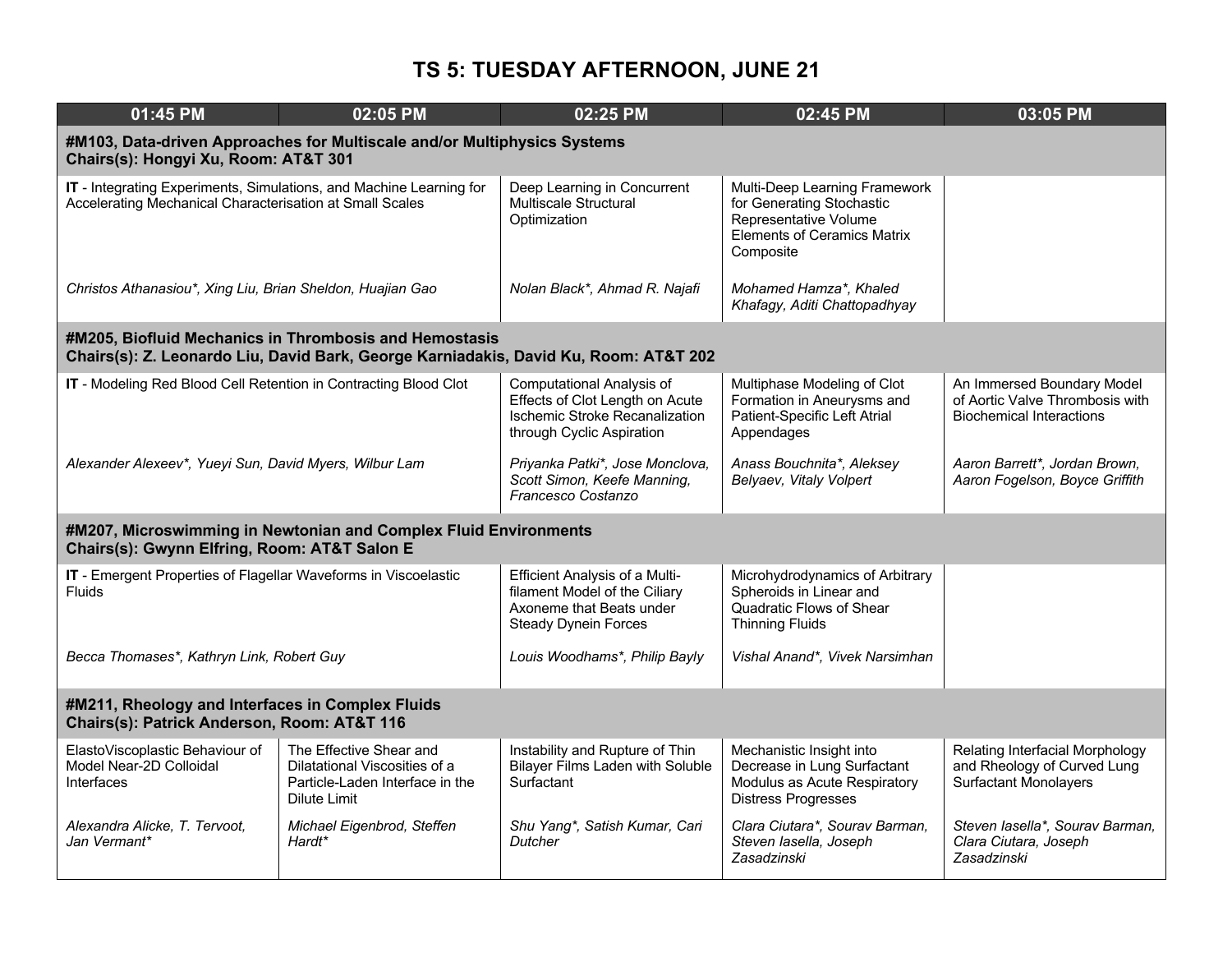| 01:45 PM                                                                                                                               | 02:05 PM                                                                                   | 02:25 PM                                                                                                                                                            | 02:45 PM                                                                                                                                       | 03:05 PM                                                                                                          |  |
|----------------------------------------------------------------------------------------------------------------------------------------|--------------------------------------------------------------------------------------------|---------------------------------------------------------------------------------------------------------------------------------------------------------------------|------------------------------------------------------------------------------------------------------------------------------------------------|-------------------------------------------------------------------------------------------------------------------|--|
| #M214, Electrokinetics for Nano and Microfluidics<br>Chairs(s): Ankur Gupta, Room: AT&T 203                                            |                                                                                            |                                                                                                                                                                     |                                                                                                                                                |                                                                                                                   |  |
| IT - Helical Propulsion of<br>Anisotropic Particles in Electric<br>Field                                                               | Ionic Conductivity of Cavity-<br>Doped Polyelectrolyte Hydrogels                           | Nonlinear Electrophoresis of<br>Microparticles in Newtonian<br><b>Buffer Solutions</b>                                                                              | Nonlinear Electrokinetic Effects<br>on Dynamics and Rheology of<br>Concentrated Suspensions of<br><b>Conductive Particles in Shear</b><br>Flow | Electric Field Driven Co-<br>Assembly and Transport of<br><b>Active and Passive Colloids</b>                      |  |
| Bhuvnesh Bharti*                                                                                                                       | Reghan J. Hill*                                                                            | Joseph Bentor*, Xiangchun<br>Xuan                                                                                                                                   | Siamak Mirfendereski*, Jae<br><b>Sung Park</b>                                                                                                 | Brishty Deb Choudhury,<br>Bhuvnesh Bharti*                                                                        |  |
| Chairs(s): Benjamin Herrmann, Room: AT&T 105                                                                                           | #M221, Methods for Data-Driven Modeling of Unsteady Fluid Flows                            |                                                                                                                                                                     |                                                                                                                                                |                                                                                                                   |  |
| IT - Time-Delay Embedding and Space-Time POD                                                                                           |                                                                                            | Analysis of the Sensitivity of<br>Nonlinear Flows to Subharmonic<br>Perturbations via the Harmonic<br><b>Resolvent</b>                                              | Stochastic SPOD-Based Models<br>for Broadband Turbulent Flows                                                                                  |                                                                                                                   |  |
| Aaron Towne*, Peter Frame                                                                                                              |                                                                                            | Alberto Padovan*, Clarence<br>Rowley                                                                                                                                | Tianyi Chu*, Oliver T. Schmidt                                                                                                                 |                                                                                                                   |  |
| #M309, Recent Developments in Peridynamics Modeling                                                                                    | Chairs(s): Pablo Seleson, Room: Rowling Hall RRH 3.208 (Brazos)                            |                                                                                                                                                                     |                                                                                                                                                |                                                                                                                   |  |
| <b>IT</b> - On Nonlocal Cohesive Continuum Mechanics and Cohesive<br>Peridynamic Modeling of Inelastic Fracture                        |                                                                                            | Coupling Approaches for<br>Classical Linear Elasticity and<br>Bond-Based Peridynamic<br><b>Models</b>                                                               | Four Mutual Properties of<br><b>Classical and Nonlocal Wave</b><br>Equations                                                                   | A Comparison Study of<br>Peridynamic Bond-Associated<br>Correspondence Material<br><b>Models</b>                  |  |
| Shaofan Ll*                                                                                                                            |                                                                                            | Patrick Diehl*, Serge<br>Prudhomme                                                                                                                                  | Burak Aksoylu*                                                                                                                                 | WaiLam Chan*, Hailong Chen                                                                                        |  |
| #M312, Micro-Projectile Impact Testing of Emerging Materials<br>Chairs(s): Sinan Keten and Jae-Hwang Lee, Room: Rowling Hall RRH 3.414 |                                                                                            |                                                                                                                                                                     |                                                                                                                                                |                                                                                                                   |  |
| Investigation of Dynamic Impact<br>Response of PMMA-Graphene<br>Layered Nanocomposites Using<br>Molecular Dynamics Simulations         | Large-Scale Atomistic<br>Simulations of Projectile Impact<br>of Block Copolymer Thin Films | Angled Supersonic Collisions for<br>Rheological Analysis of<br>Ultrahigh-Rate Tribological<br>Nonlinear Characteristics of<br><b>Block-Copolymer Microparticles</b> | The Nanostructural Evolution of<br><b>Single Crystal Silver Substrates</b><br>Through Microprojectile Impact                                   | <b>Physically Based Constitutive</b><br>Modeling of Metals: from<br>Quasistatic to Ultra High-Rate<br>Deformation |  |
| Zhangke Yang*, Cho-Chun<br>Chiang, Zhaoxu Meng                                                                                         | Andrew Bowman*, Michael<br>Roth, Edwin Chan, John<br>Newman                                | Ara Kim*, Sinan Müftü, Edwin<br>Thomas, Jae-Hwang Lee                                                                                                               | Claire Griesbach*, Jizhe Cai,<br>Ramathasan Thevamaran                                                                                         | Qi Tang*, Mostafa Hassani                                                                                         |  |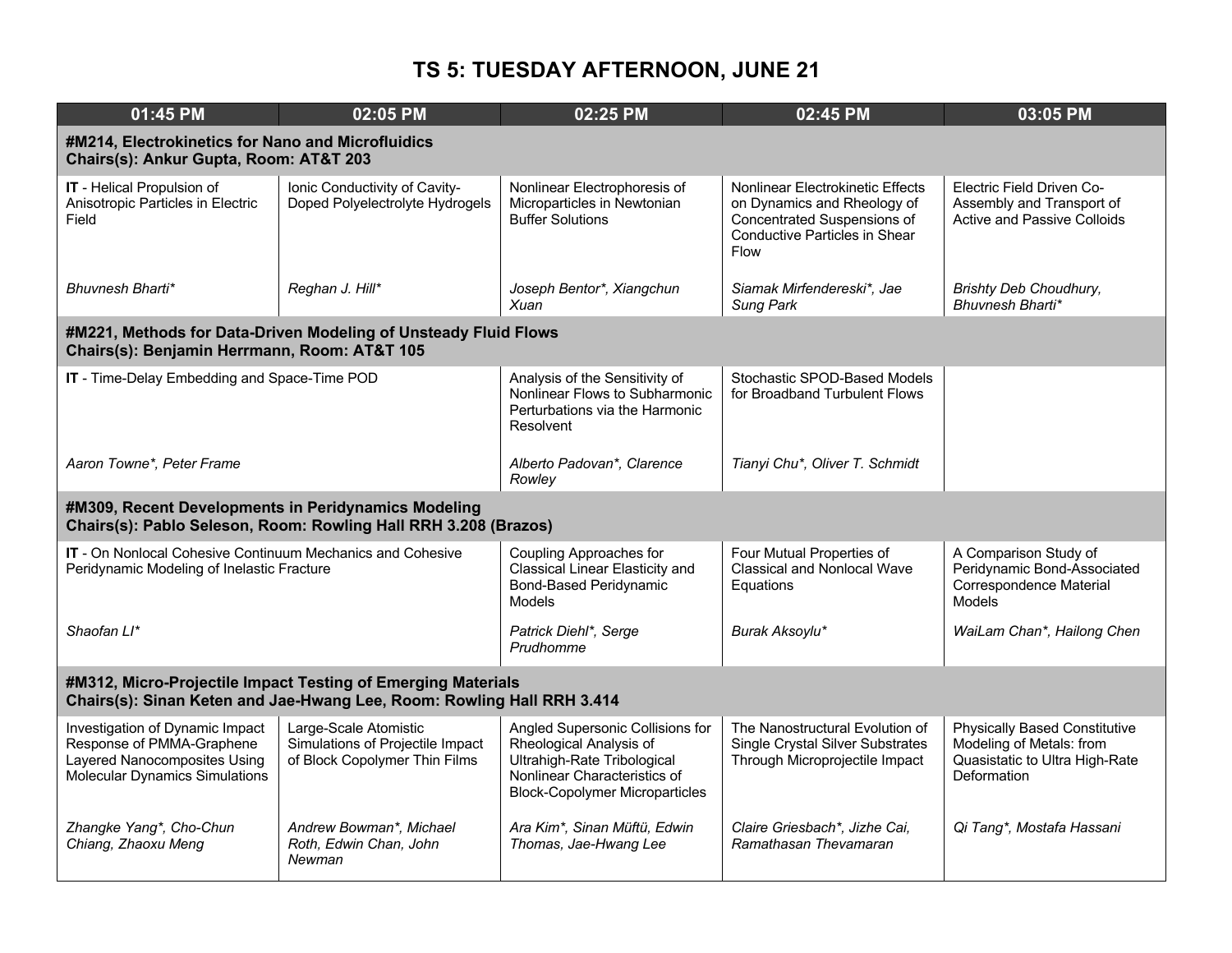| 01:45 PM                                                                                                                  | 02:05 PM                                                                                                | 02:25 PM                                                                                                                            | 02:45 PM                                                                                                   | 03:05 PM                                                                                                                                        |  |
|---------------------------------------------------------------------------------------------------------------------------|---------------------------------------------------------------------------------------------------------|-------------------------------------------------------------------------------------------------------------------------------------|------------------------------------------------------------------------------------------------------------|-------------------------------------------------------------------------------------------------------------------------------------------------|--|
| #M315, New Metamaterial Concepts<br>Chairs(s): Gal Shmuel, Room: AT&T Salon D                                             |                                                                                                         |                                                                                                                                     |                                                                                                            |                                                                                                                                                 |  |
| Mechanics of Dual Lattices: An<br><b>Explicative Perspective through</b><br>the Lens of Interface Stitching<br>Operations | Multiple Scattering Analysis of<br>Quasi-periodic Clusters of<br><b>Scatterers</b>                      | Experimental Validation of<br><b>Effective Phononic Crystals for</b><br><b>Controlling Cylindrical Torsional</b><br>Waves           | Thermo-mechanical Model of<br>Second-graded Porous<br>Materials: A Higher-order<br>Homogenization Approach |                                                                                                                                                 |  |
| Stefano Gonella*                                                                                                          | Daniel Torrent*, Marc Martí-<br>Sabaté                                                                  | Ignacio Arretche*, Kathryn<br>Matlack                                                                                               | Bozo Vazic*, Pania Newell                                                                                  |                                                                                                                                                 |  |
| #M316, Mechanics of Architected Materials<br>Chairs(s): Carlos Portella, Room: AT&T 204                                   |                                                                                                         |                                                                                                                                     |                                                                                                            |                                                                                                                                                 |  |
| IT - Additive Manufacturing of Architected and Functional Materials                                                       |                                                                                                         | Nanoarchitected Mechanical<br><b>Metamaterials</b>                                                                                  | Postbuckling Behavior and<br>Imperfection Insensitivity of<br><b>Plate Lattice Materials</b>               | Chirality in Topologically<br><b>Interlocked Material Systems</b>                                                                               |  |
| Christopher Spadaccini*                                                                                                   |                                                                                                         | Jens Bauer*, Cameron Crook,<br>Lorenzo Valdevit                                                                                     | Andrew Gross*, Fani Derveni,<br>Kara Peterman, Simos<br>Gerasimidis                                        | Dong Young Kim*                                                                                                                                 |  |
| Chairs(s): Shuai Wu, Jerry Qi, Room: AT&T 101                                                                             | #M324, Mechanics of Soft Matter: From Living Systems to Functional Composites                           |                                                                                                                                     |                                                                                                            |                                                                                                                                                 |  |
| IT - In-Situ Experimental Observations on Elastomers: Cavitation,<br>Fracture Nucleation and Propagation                  |                                                                                                         | Understanding the Rate-<br>Dependence and Inelasticity of<br>Collagen Fibrils: A Viscoelastic-<br>plastic Constitutive Model        | Stress Distribution Around a<br>Circular Hole in Two-Fiber<br><b>Reinforced Materials</b>                  | <b>Constitutive Relation for Human</b><br><b>Brain Tissue that Maximizes</b><br>Tension-compression<br>Asymmetry Subject to B-E<br>Inequalities |  |
| Jinlong Guo*, Krishnaswamy Ravi-Chandar                                                                                   |                                                                                                         | Fernanda Fontenele*, Nikolaos<br><b>Bouklas</b>                                                                                     | Manoj Myneni*, Chandler<br>Benjamin, Rajagopal<br>Kumbakonam                                               | Durga Prasad, Krishna Kannan*                                                                                                                   |  |
|                                                                                                                           | #M327, Mechanics of Polymeric Gels<br>Chairs(s): Noy Cohen, Shawn Chester, Room: Rowling Hall RRH 3.304 |                                                                                                                                     |                                                                                                            |                                                                                                                                                 |  |
| Effects of Network Structures on<br>the Fracture of Hydrogel                                                              | New Insights on the Viscoelastic<br>Behavior of Polymeric Gels                                          | Polyelectrolyte Gels: A Coupled<br>Electro-chemo-mechanical<br>Theory and Application to<br><b>Chemical Stimuli-driven Swelling</b> | Ab initio Discrete Numerical<br>Modeling of Gels for Predictive<br>Design                                  |                                                                                                                                                 |  |
| Chenghai Li*, Zhijian Wang,<br>Yang Wang, Qiguang He, Rong<br>Long, Shengqiang Cai                                        | Nikola Bosnjak, Shawn Cheser*                                                                           | Sooraj Narayan*, Lallit Anand                                                                                                       | Robert Wagner*, Jinyue Dai,<br>Xinfu Su, Franck Vernerey                                                   |                                                                                                                                                 |  |
| 01:45 PM                                                                                                                  | 02:05 PM                                                                                                | 02:25 PM                                                                                                                            | 02:45 PM                                                                                                   | 03:05 PM                                                                                                                                        |  |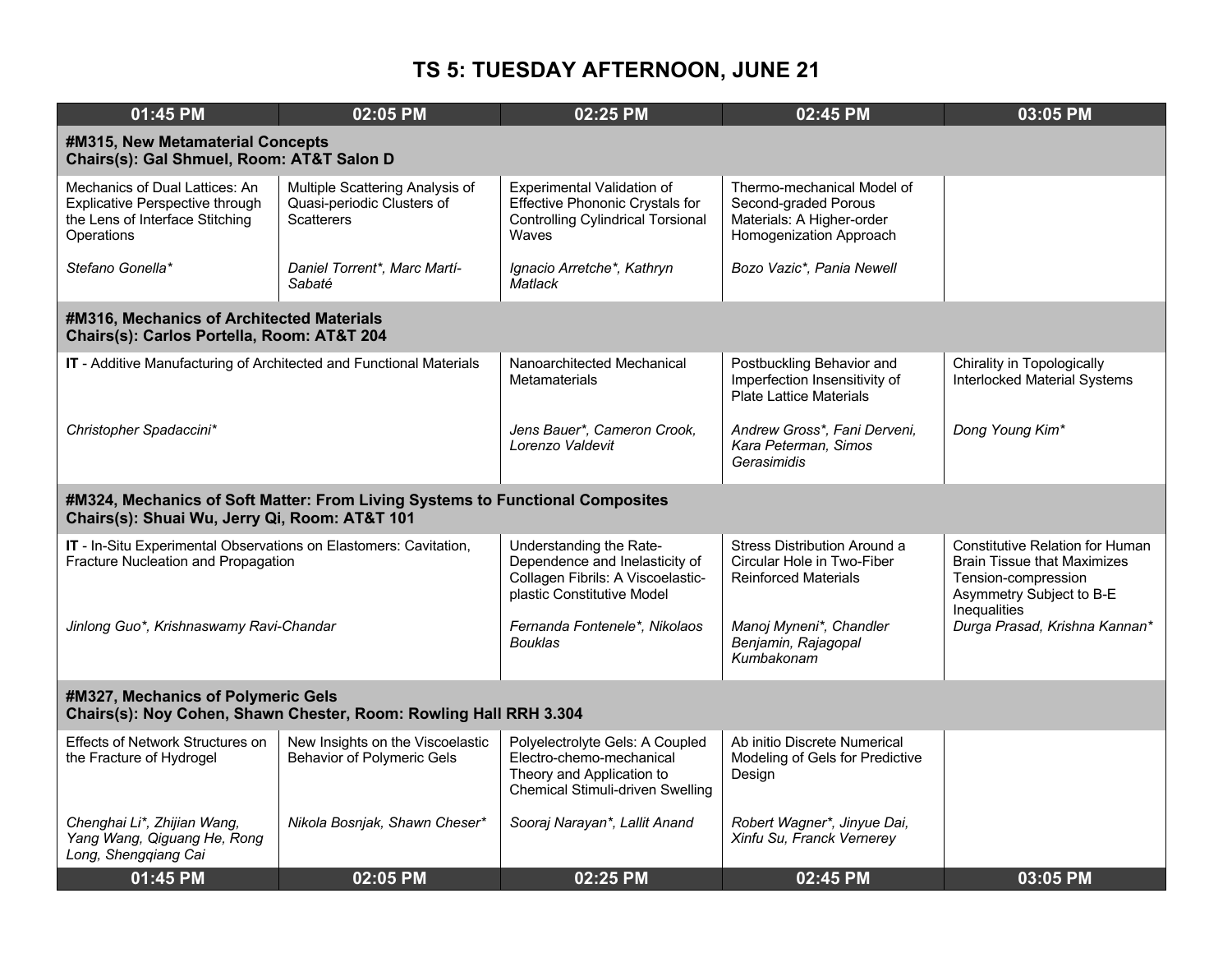| #M328, Mechanics of Flexible, Stretchable and Bio-integrated Electronics<br>Chairs(s): Nanshu Lu, Room: Rowling Hall RRH 4.308 |                                                                                                                                      |                                                                                                                            |                                                                                                                   |                                                                                                                                         |
|--------------------------------------------------------------------------------------------------------------------------------|--------------------------------------------------------------------------------------------------------------------------------------|----------------------------------------------------------------------------------------------------------------------------|-------------------------------------------------------------------------------------------------------------------|-----------------------------------------------------------------------------------------------------------------------------------------|
| IT - Liquid Metals for Stretchable and Soft Electronics                                                                        |                                                                                                                                      | Mechanical Reliability of<br>Hermetic Encapsulation<br>Materials for Flexible and<br>Stretchable Bioelectronic<br>Implants | An Unobstructive Hand Band<br>with a Stretchable Magnetic<br>Backplane for High-power<br><b>Wireless Charging</b> | Stress-Strain and Resistance-<br>Strain Hysteresis in Single-Wall<br>Carbon Nanotube Films for<br><b>Stretchable Battery Electrodes</b> |
| Michael Dickey*                                                                                                                |                                                                                                                                      | Kyungjin Kim*                                                                                                              | Sangjun Kim*, Jonathan Wells,<br>Nathan Lazarus, Nanshu Lu                                                        | Shaswat Mohanty*, Oleg A.<br>Kuznetsov, Avetik R.<br>Harutyunyan, Wei Cai                                                               |
| #M334, Trustworthy Augmented Intelligence and Data-driven Material Modeling<br>Chairs(s): WaiChing Sun, Room: AT&T 106         |                                                                                                                                      |                                                                                                                            |                                                                                                                   |                                                                                                                                         |
| Surrogates of Crystal Plasticity<br>Models Using Self-Consistent<br><b>Recurrent Neural Networks</b>                           | <b>Neural Network Finite Element</b><br>Simulation of Myocardium and<br>the Heart                                                    | Bayesian Neural Networks for<br>Weak Solution of PDEs with<br><b>Uncertainty Quantification</b>                            | Data-Driven Material Modeling<br>Employing the Theory of<br>Representations for Tensor<br><b>Functions</b>        |                                                                                                                                         |
| Colin Bonatti*, Bekim Berisha,<br>Dirk Mohr                                                                                    | Wenbo Zhang, Tan Bui-Thanh,<br>Michael Sacks*                                                                                        | Xiaoxuan Zhang*, Krishna<br>Garikipati                                                                                     | Jan Niklas Fuhg*, Dory Peters,<br>Nikolaos Bouklas                                                                |                                                                                                                                         |
| #M335, Instabilities in Solids and Structures<br>Chairs(s): Kelin Chen, Room: AT&T 201                                         |                                                                                                                                      |                                                                                                                            |                                                                                                                   |                                                                                                                                         |
| Effect of Lüders Banding on<br>Bending and Reverse Bending<br>of Tubes                                                         | Formation and Propagation of<br>Buckles during Coiling of<br><b>Cylindrical Thin Shells with</b><br><b>Thickness Discontinuities</b> | Crumple Dynamics: Interactions,<br>Patterns, and Mediation of<br><b>Global Deformation</b>                                 | Surface-driven, Elastocapillary<br>Instabilities in Soft Materials                                                | Stochastic Analysis of Buckling<br>Load of Beams on Elastic<br>Foundation                                                               |
| Weihan Zhang*, Stelios<br>Kyriakides                                                                                           | Wen Luo*, Sergio Pellegrino                                                                                                          | Eduardo Vitral*, Robert Hutton,<br>Sam Riddle, Tian Yu, Eugenio<br>Hamm, James Hanna                                       | Berkin Dortdivanlioglu*                                                                                           | Zheren Baizhikova*, Jia-Liang<br>Le, Roberto Ballarini                                                                                  |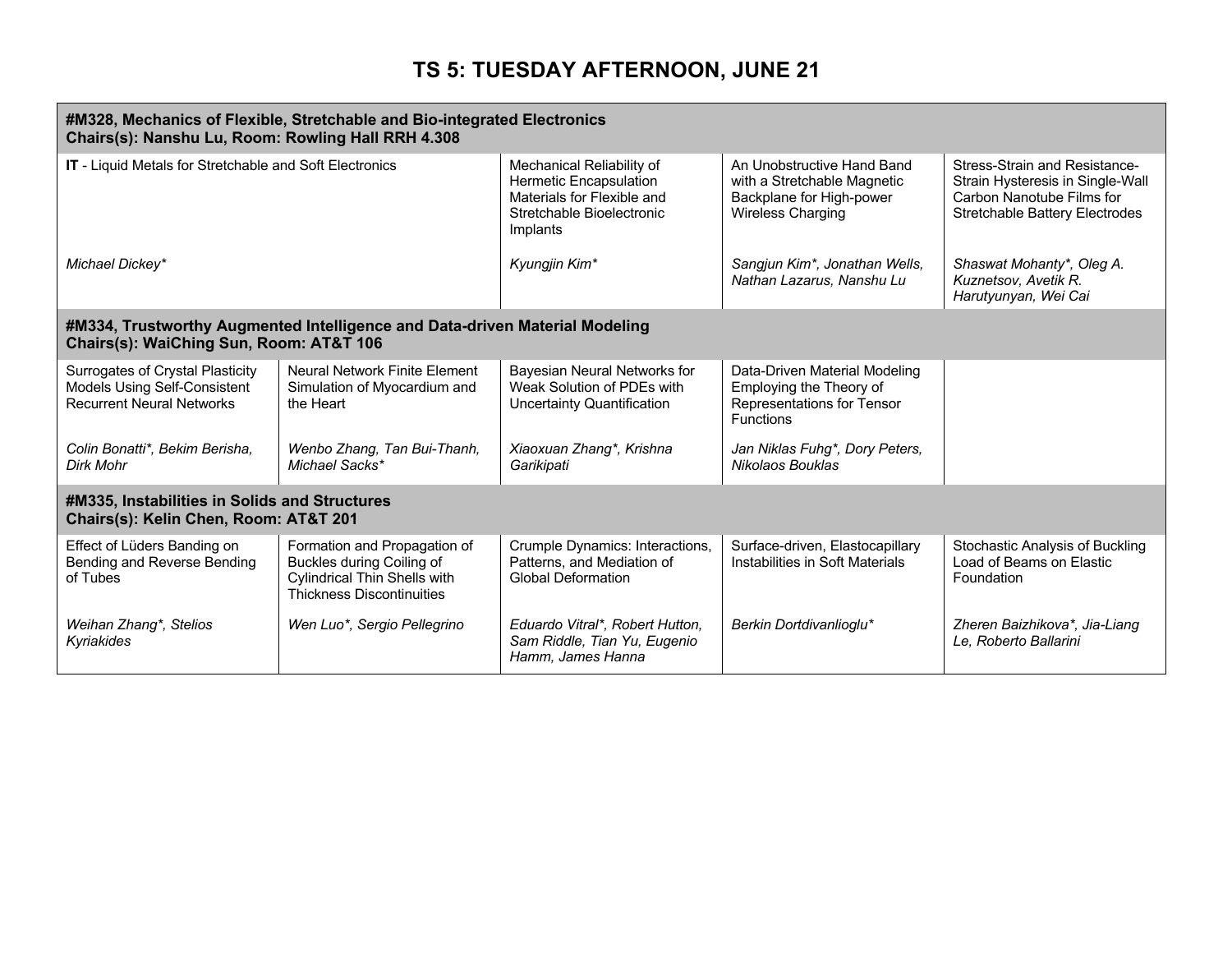| 03:45 PM                                                                                                                                 | 04:05 PM                                                                                                                            | 04:25 PM                                                                                                                       | 04:45 PM                                                                                                                                                                                 | 05:05 PM                                                   |
|------------------------------------------------------------------------------------------------------------------------------------------|-------------------------------------------------------------------------------------------------------------------------------------|--------------------------------------------------------------------------------------------------------------------------------|------------------------------------------------------------------------------------------------------------------------------------------------------------------------------------------|------------------------------------------------------------|
| #M203, External Biofluid Mechanics<br>Chairs(s): Sunny Jung, Room: AT&T Salon E                                                          |                                                                                                                                     |                                                                                                                                |                                                                                                                                                                                          |                                                            |
| IT - Evidence of Vision-Based Mechanisms for Cohesive Collective<br>Motions in Hemigrammus Rhodostomus                                   |                                                                                                                                     | IT - Impact of the Geometry of Cross-Sectional Profile of Textured<br>Surfaces on the Response of External and Internal Flows  |                                                                                                                                                                                          |                                                            |
| Benjamin THRIIA*, Baptiste Lafoux, Ramiro Godoy-Diana                                                                                    |                                                                                                                                     | Shabnam Raayai*                                                                                                                |                                                                                                                                                                                          |                                                            |
| #M211, Rheology and Interfaces in Complex Fluids<br>Chairs(s): Jan Vermant, Room: AT&T 116                                               |                                                                                                                                     |                                                                                                                                |                                                                                                                                                                                          |                                                            |
| <b>Constitutive Framework for</b><br><b>Rheologically Complex</b><br>Interfaces with an Application to<br>Elastoviscoplasticity          | Numerical Investigation of the<br>Effect of Surface Viscosity on<br>Droplet Breakup and Relaxation<br><b>Under Extensional Flow</b> | Direct Simulation and<br>Rheological Analysis of High-<br>Density Foam Flow                                                    | <b>Molecular Dynamics Simulations</b><br>of Hydrophilic-Hydrophobic<br><b>Diblock Copolymer Assemblies</b><br>in Shear Flow: Effect of<br>Concentration, Composition,<br>and Temperature |                                                            |
| Patrick Anderson*, Mick<br>Carrozza, Markus Hutter,<br>Martien Hulsen                                                                    | Vivek Narsimhan*, Natasha<br>Singh                                                                                                  | Ardalan Javadi*, Cyrus Aidun                                                                                                   | Radhakrishna Sureshkumar*,<br>Senyuan Liu                                                                                                                                                |                                                            |
| #M214, Electrokinetics for Nano and Microfluidics<br>Chairs(s): Henry Chu, Room: AT&T 203                                                |                                                                                                                                     |                                                                                                                                |                                                                                                                                                                                          |                                                            |
| IT - Making Steady Fields with Oscillating Potentials: Implications of<br>Asymmetric Rectified Electric Fields (AREFs) for Microfluidics |                                                                                                                                     | A Thin Double Layer Analysis of<br><b>Asymmetric Rectified Electric</b><br>Fields (AREFs)                                      | The Transmission Line Model<br>for Porous Electrode Charging                                                                                                                             | Charging Dynamics of<br><b>Electrochemical Capacitors</b>  |
| William Ristenpart*                                                                                                                      |                                                                                                                                     | Bhavya Balu, Aditya Khair*                                                                                                     | Mathijs Janssen*, Timur<br>Aslyamov                                                                                                                                                      | Ankur Gupta*, Filipe Henrique,<br>Pawel Zuk, Nathan Jarvey |
| #M216, Reacting Flows<br>Chairs(s): Irfan Khan, Room: AT&T 202                                                                           |                                                                                                                                     |                                                                                                                                |                                                                                                                                                                                          |                                                            |
| Computational Methods for<br>Turbulent Reacting Flows in the<br>Limit of High Schmidt Number                                             | Hydrogen/Air Premixed Swirling<br><b>Flame Combustion Simulations</b>                                                               | The Hydrodynamics of Mixing<br>Limited Competitive-<br>Consecutive Reactions in a Co-<br>Axial Jet with Disparate<br>Viscosity | <b>Chemically Reacting Turbulent</b><br>Mixing in Coaxial Miscible Liquid<br>Jets                                                                                                        |                                                            |
| Aziz Ilgun*, Rodney Fox, Alberto<br>Passalacqua                                                                                          | Gan Xiao*, Paul Palies                                                                                                              | Mustafa Usta*, Gokul<br>Pathikonda, Bo Zhang, Michael<br>Ahmad, Irfan Khan, Devesh<br>Ranjan, Cyrus Aidun                      | Bo Zhang*, Mustafa Usta, Irfan<br>Khan, Devesh Ranjan, Cyrus<br>Aidun                                                                                                                    |                                                            |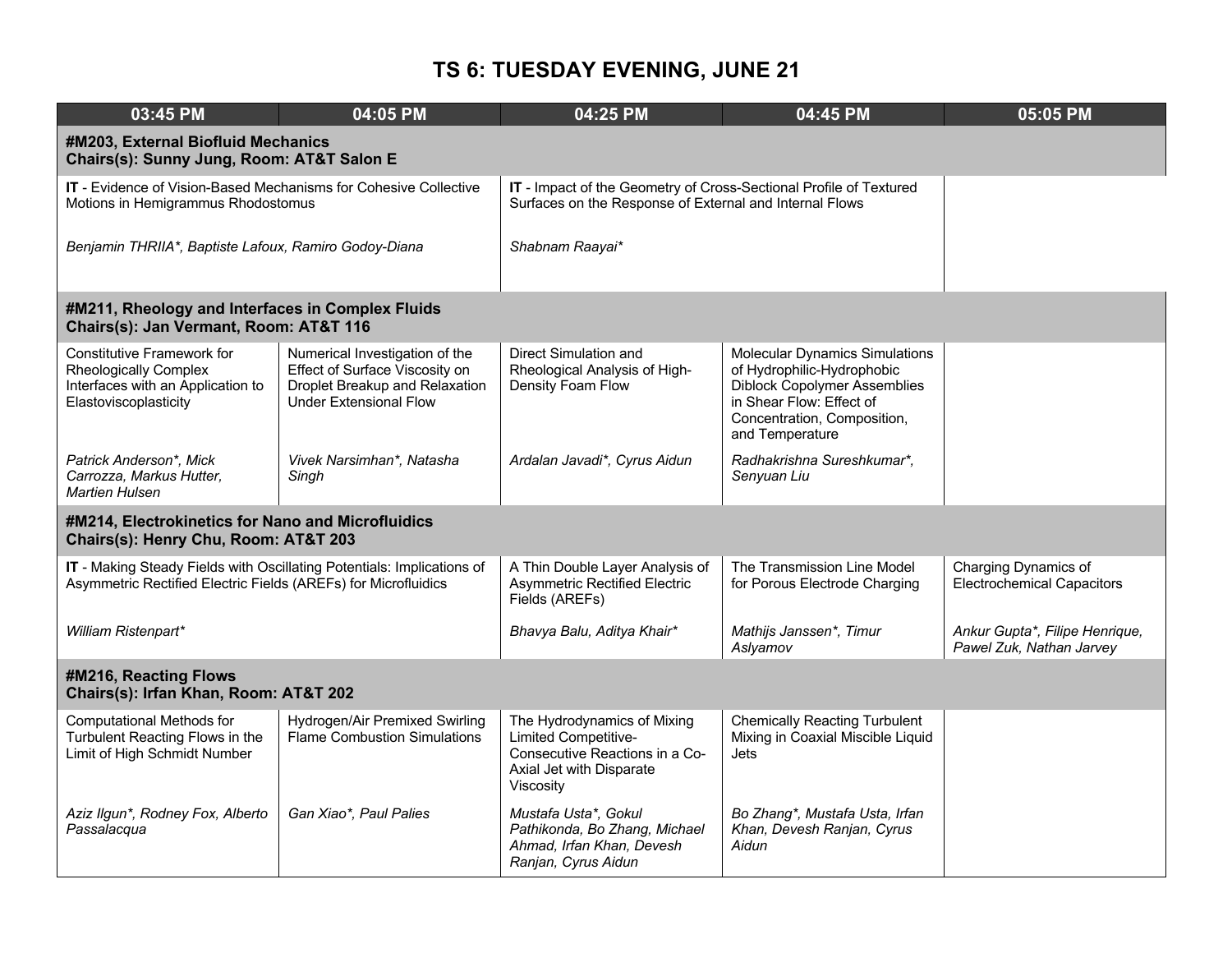| 03:45 PM                                                                                                     | 04:05 PM | 04:25 PM                                                                                                        | 04:45 PM                                                                                               | 05:05 PM                                                                                                     |  |  |
|--------------------------------------------------------------------------------------------------------------|----------|-----------------------------------------------------------------------------------------------------------------|--------------------------------------------------------------------------------------------------------|--------------------------------------------------------------------------------------------------------------|--|--|
| #M221, Methods for Data-Driven Modeling of Unsteady Fluid Flows<br>Chairs(s): Richard Semaan, Room: AT&T 105 |          |                                                                                                                 |                                                                                                        |                                                                                                              |  |  |
| IT - Parameter Exploration of Cross-Flow Turbines Under Advanced<br><b>Control Strategies</b>                |          | Active Flow Control of a Covert-<br>Inspired Deployable Flap<br><b>Strategy Using Reinforcement</b><br>Learning | Data-Driven Dimensional<br>Analysis of Flapper Valve<br>Closing Angular Velocities in<br>Unsteady Flow | Physical Interpretations and<br><b>Comparisons from Modal</b><br>Analyses of Shock-Separated<br><b>Flows</b> |  |  |
| Isabel Scherl*, Brian Polagye, Steven Brunton                                                                |          | Nirmal Jayaprasad Nair*, Andres<br>Goza                                                                         | Allan Zhong, Junmei Zhang,<br>Hadi Arabnejad*                                                          | Hannah Neuenhoff*, Jared<br>Callaham, Pino Martin, Steve<br><b>Brunton</b>                                   |  |  |

| 03:45 PM                                                                                                               | 04:05 PM                                                    | 04:25 PM                                                                                                     | 04:45 PM                                                                        | 05:05 PM                                                                                                                                             | 05:25 PM                                                                               |  |  |
|------------------------------------------------------------------------------------------------------------------------|-------------------------------------------------------------|--------------------------------------------------------------------------------------------------------------|---------------------------------------------------------------------------------|------------------------------------------------------------------------------------------------------------------------------------------------------|----------------------------------------------------------------------------------------|--|--|
| #M225 Turbulence in Compressible Flows: Recent Advances and Open Questions<br>Chair(s): Alexei Kritsuk, Room: AT&T 201 |                                                             |                                                                                                              |                                                                                 |                                                                                                                                                      |                                                                                        |  |  |
| Flow-thermodynamic<br>Interactions in<br><b>Compressible Flows</b>                                                     | Energy Transfer in<br>Isothermal Compressible<br>Turbulence | Energy Exchange<br>between Solenoidal and<br>Dilatational Motions in<br>Compressible Isotropic<br>Turbulence | Measurement of the<br>Scaling Exponents for<br>Compressible Turbulence          | Understanding<br>Compressible Turbulence<br><b>Using Massive Direct</b><br><b>Numerical Simulations:</b><br>What We Have Learned<br>and What's Ahead | <b>Compressible Reacting</b><br>Turbulence in Chemical<br>and Astrophysical<br>Systems |  |  |
| Sharath Girimaji*, Bajrang<br>Sharma                                                                                   | Alexei Kritsuk*                                             | Hang Song*, Aditya<br>Ghate, Sanjiva Lele                                                                    | Gregory Bewley*, Naoki<br>Manzano Miura, Hazel<br>Rivera-Rosario, Steven<br>Dai | Diego Donzis*, K.R.<br>Sreenivasan, J.<br>Panickacheril John                                                                                         | Alexei Poludnenko, Sai<br>Sandeep Dammati*                                             |  |  |

| 03:45 PM                                                                                                                  | 04:05 PM                                                                                       | 04:25 PM                                                                                                                                                              | 04:45 PM                                                                                                                                    | 05:05 PM |  |  |  |
|---------------------------------------------------------------------------------------------------------------------------|------------------------------------------------------------------------------------------------|-----------------------------------------------------------------------------------------------------------------------------------------------------------------------|---------------------------------------------------------------------------------------------------------------------------------------------|----------|--|--|--|
| #M301, Mechanics of Electrochemical Materials and Systems<br>Chairs(s): Siva Nadimpalli and Scott Roberts, Room: AT&T 301 |                                                                                                |                                                                                                                                                                       |                                                                                                                                             |          |  |  |  |
| Fracture Behavior of Metallic<br>Lithium and Sodium and<br>Implications for Battery<br>Applications                       | Inelastic Deformation<br>Mechanisms in Ceramic and<br>Glass Electrolytes                       | <b>Experimental Method to</b><br>characterize the Polymer<br><b>Binder/Active Material Interface</b><br><b>Failure Behavior for High Energy</b><br>Density Electrodes | Deflection and Arrest of Metal<br>Dendrites: Using Engineered<br>Stresses to Prevent Short-Circuit<br><b>Failures in Solid Electrolytes</b> |          |  |  |  |
| Matt Pharr*, Cole Fincher,<br>Jungho Shin                                                                                 | Christos Athanasiou, Xing Liu*,<br>John Lewis, Matthew McDowell,<br>Huajian Gao, Brian Sheldon | Akshay Pakhare*, Siva<br>Nadimpalli                                                                                                                                   | Cole Fincher*, Brian Sheldon,<br>Craig Carter, Yet-Ming Chiang                                                                              |          |  |  |  |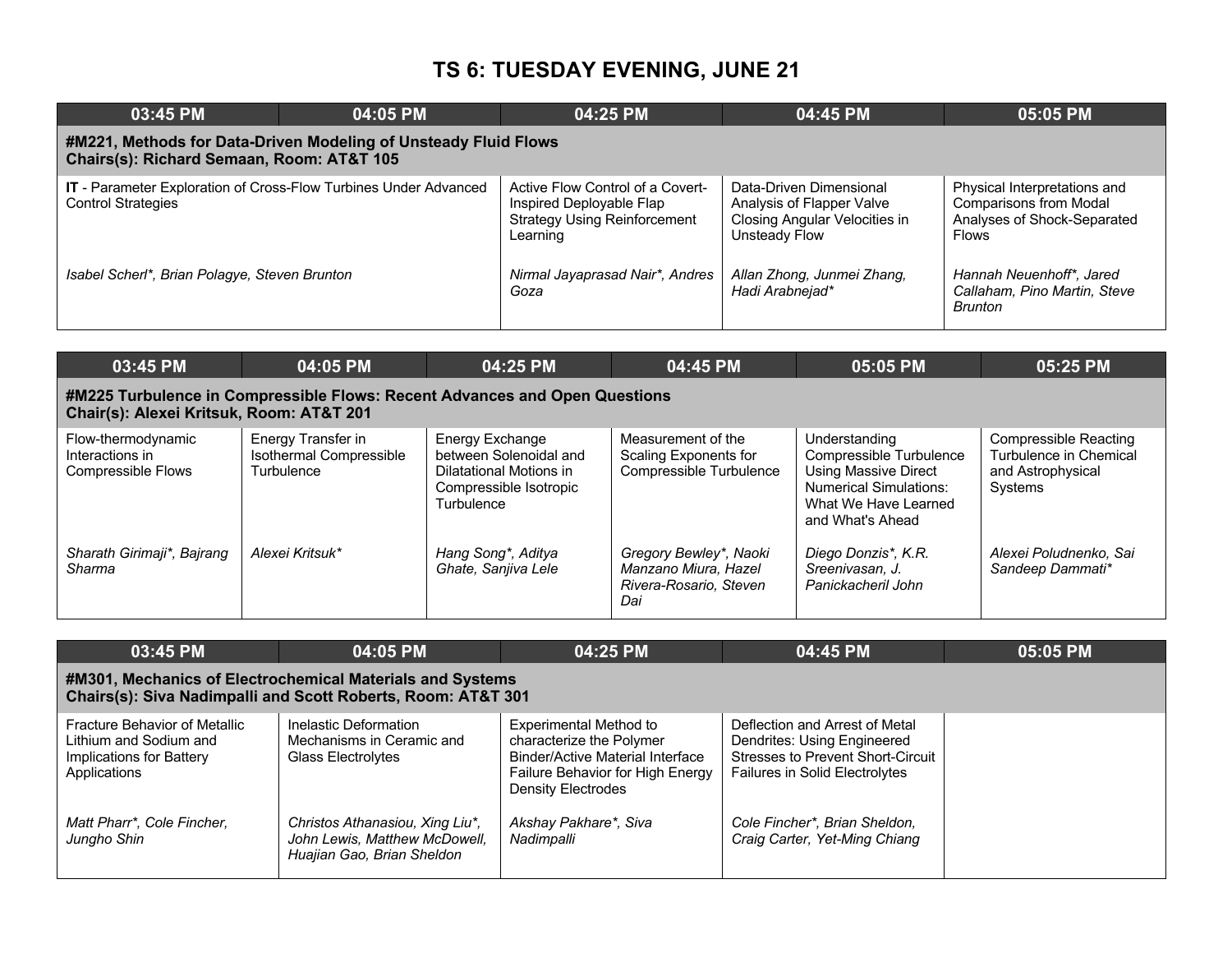| 03:45 PM                                                                            | 04:05 PM                                                                                                                 | 04:25 PM                                                                                                                 | 04:45 PM                                                                                                                                        | 05:05 PM                                                                                                                |  |  |  |
|-------------------------------------------------------------------------------------|--------------------------------------------------------------------------------------------------------------------------|--------------------------------------------------------------------------------------------------------------------------|-------------------------------------------------------------------------------------------------------------------------------------------------|-------------------------------------------------------------------------------------------------------------------------|--|--|--|
|                                                                                     | #M316, Mechanics of Architected Materials<br>Chairs(s): Paolo Celli, Room: AT&T 204                                      |                                                                                                                          |                                                                                                                                                 |                                                                                                                         |  |  |  |
| Using Prestress to Control<br>Mechanical Properties in<br>Nanoarchitected Materials | Pushing and Pulling on Ropes:<br>Energy Dissipation and<br>Reconfiguration in Hierarchical<br>Woven and Knotted Lattices | On-Demand Spatial<br>Programmability of Elastic Meta-<br><b>Materials</b>                                                |                                                                                                                                                 |                                                                                                                         |  |  |  |
| Lucas Meza*, Caelan Wisont,<br>Robert Verdoes, Matt Leahy                           | Widianto Moestopo*, Julia Greer                                                                                          | Tian Chen*                                                                                                               |                                                                                                                                                 |                                                                                                                         |  |  |  |
| Chairs(s): Jerry Qi, Room: AT&T 101                                                 | #M324, Mechanics of Soft Matter: From Living Systems to Functional Composites                                            |                                                                                                                          |                                                                                                                                                 |                                                                                                                         |  |  |  |
| IT - Snail Epiphragm Inspired, Fast and Reversible Wound Dressing<br>Adhesives      |                                                                                                                          | Evolutionary Algorithm Guided<br>Design Strategy for Functional<br>Hard-Magnetic Soft Active<br><b>Material Printing</b> | Imaging-Driven Modeling of<br>Dissection Progression in the<br>Aorta                                                                            | Highly Robust and Power-free<br>Soft Biohybrid<br>Mechanoluminescence                                                   |  |  |  |
| Shu Yang*, Mingtao Chen, Yue Wu, Alexander Tucker, Anand<br>Jagota                  |                                                                                                                          | Shuai Wu*, Craig Hamel, H.<br>Jerry Qi, Renee Zhao                                                                       | Minglang Yin*, Cristina<br>Cavinato, Jay Humphrey,<br>George Karniadakis                                                                        | Chenghai Li*, Qiguang He, Yang<br>Wang, Zhijian Wang, Zijun<br>Wang, Raja Annapooranan,<br>Michael Latz, Shengqiang Cai |  |  |  |
| #M327, Mechanics of Polymeric Gels                                                  | Chairs(s): Shawn Chester, Noy Cohen, Room: Rowling Hall RRH 3.304                                                        |                                                                                                                          |                                                                                                                                                 |                                                                                                                         |  |  |  |
| Swelling of Biopolymer Networks<br>with Hydrogen-Bond-Based<br>Cross-Links          | Fibrous Gels Modeled as Fluid<br>Filled Continua with Double-Well<br>Energy Landscape                                    | Phase Separation of Hydrogels                                                                                            | Macroscopic and Microscopic<br>Investigation of Deposition<br>Processes and Polystyrene<br>Particle and Bacteria<br>Attachment to PEG Hydrogels |                                                                                                                         |  |  |  |
| Noy Cohen*, Claus Eisenbach,<br><b>Michal Levin</b>                                 | Chuanpeng Sun, Irina<br>Chernysh, John Weisel,<br>Prashant Purohit*                                                      | Yu Zhou, Lihua Jin*                                                                                                      | Aleksandr Leontev*, Viatcheslav<br>Freger                                                                                                       |                                                                                                                         |  |  |  |
| 03:45 PM                                                                            | 04:05 PM                                                                                                                 | 04:25 PM                                                                                                                 | 04:45 PM                                                                                                                                        | 05:05 PM                                                                                                                |  |  |  |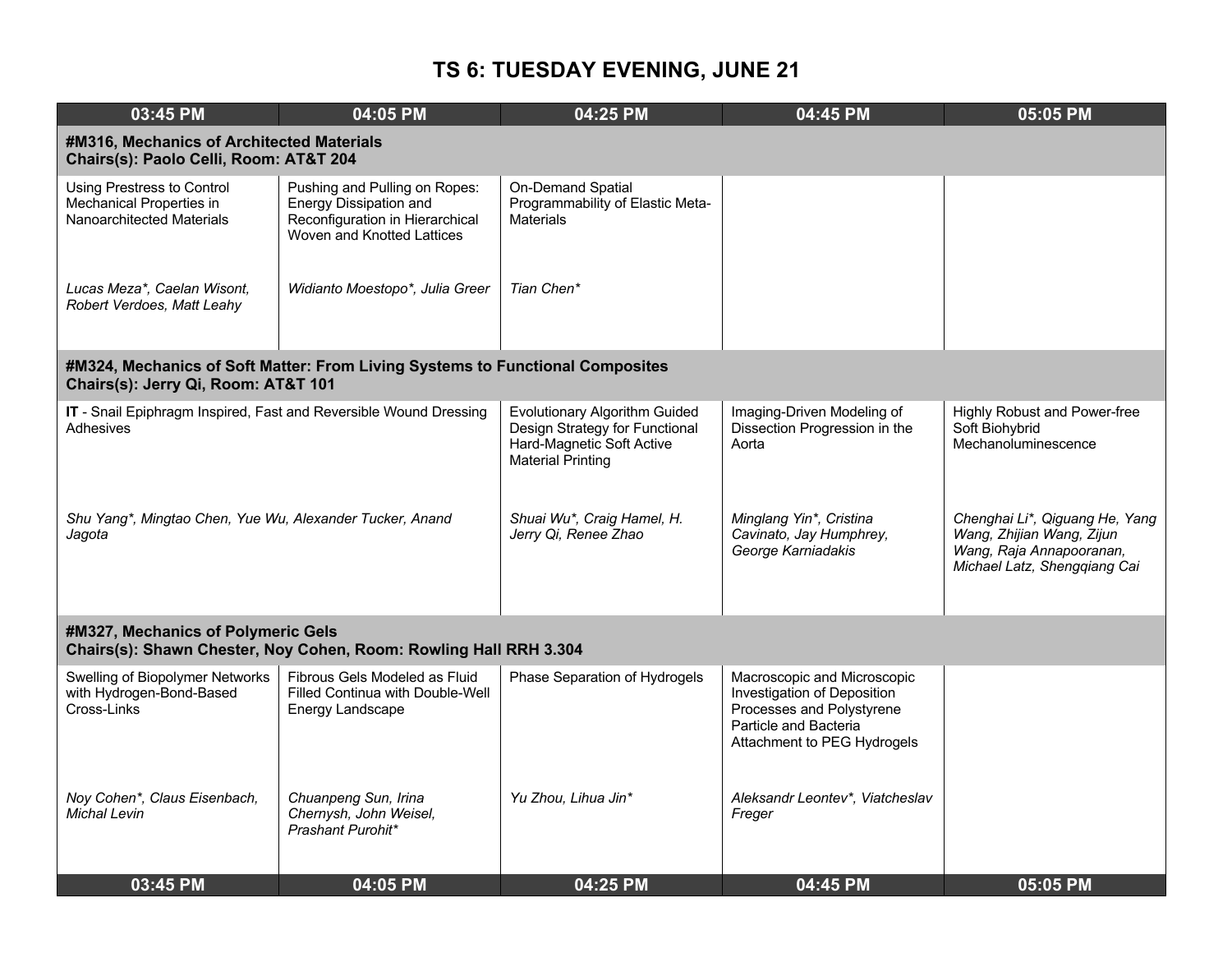| #M328, Mechanics of Flexible, Stretchable and Bio-integrated Electronics<br>Chairs(s): Nanshu Lu, Room: Rowling Hall RRH 4.308                         |                                                                                                                              |                                                                                               |                                                                                     |                                                                                                                                                        |  |  |
|--------------------------------------------------------------------------------------------------------------------------------------------------------|------------------------------------------------------------------------------------------------------------------------------|-----------------------------------------------------------------------------------------------|-------------------------------------------------------------------------------------|--------------------------------------------------------------------------------------------------------------------------------------------------------|--|--|
| <b>IT</b> - Active Control of Adhesion in Soft Devices via Subsurface<br>Stiffness and Pressure Modulation                                             |                                                                                                                              | IT - Bio-inspired Soft Suction Cups Under-water                                               |                                                                                     | Biaxially Stretchable and Self-<br><b>Sensing Textile Heater Using</b><br><b>Silver Nanowire Composite</b>                                             |  |  |
| Kevin Turner*                                                                                                                                          |                                                                                                                              | Yue Wang, Zhengwei Li, Mohamed Elhebeary, René Hensel,<br>Eduard Arzt, M Taher Saif*          |                                                                                     | Shuang Wu*, Zheng Cui,<br>Gregory Baker, Siddarth<br>Mahendran, Ziyang Xie, Yong<br><b>7hu</b>                                                         |  |  |
| #M333, Cell Mechanics and Mechanobiology                                                                                                               | Chairs(s): Shiva Rudraraju, Room: Rowling Hall RRH 3.216 (Comal)                                                             |                                                                                               |                                                                                     |                                                                                                                                                        |  |  |
| IT - Mechanochemical Phenomena on Biological Membranes -<br>Modeling Instabilities and Phase Transformations Using Kirchhoff-<br>Love Shell Kinematics |                                                                                                                              | On the Mechanics of<br>Endo/Exocytosis: Implications<br>for Virus Progeny and<br>Nanomedicine | Computational Modeling and<br>Simulation of Epithelial Wound<br>Healing             | The Mechanics of Cephalic<br>Furrow Formation in the<br>\textit{Drosophila} Embryo<br>Investigated Using an Advanced<br>Vertex Model                   |  |  |
| Rahul Gulati, Debabrata Auddya, Xiaoxuan Zhang, Krishna<br>Garikipati, Padmini Rangamani, Shiva Rudraraju*                                             |                                                                                                                              | Mattia Bacca*                                                                                 | Xiaowei Zeng*, Jie Bai                                                              | Redowan Ahmed Niloy*,<br>Michael Holcomb, Jeffrey H.<br>Thomas, Jerzy Blawzdziewicz                                                                    |  |  |
|                                                                                                                                                        | #M334, Trustworthy Augmented Intelligence and Data-driven Material Modeling<br>Chairs(s): Krishna Garikipati, Room: AT&T 106 |                                                                                               |                                                                                     |                                                                                                                                                        |  |  |
| Graph Embedding Plasticity for<br>Solids with Complex<br>Microstructures                                                                               | Multiscale Mechanical<br>Properties of Mancos Shale<br>Using Machine Learning<br>Methods                                     | Manifold Embedding Model-free<br>Elasticity                                                   | Data-driven Modeling of<br>Thermal History for Directed<br><b>Energy Deposition</b> | Variational Onsager Neural<br>Networks (VONNs): A<br>Thermodynamics-Based<br>Variational Learning Strategy for<br>Non-Equilibrium Material<br>Modeling |  |  |
| Nikolaos Vlassis, WaiChing<br>$Sun*$                                                                                                                   | Hongkyu Yoon*, Teeratorn<br>Kadeethum                                                                                        | Bahador Bahmani*, WaiChing<br>Sun                                                             | Vignesh Perumal*, Diab<br>Abbueidda, Seid Koric, Antonios<br>Kontsos                | Shenglin Huang*, Zequn He,<br>Bryan Chem, Celia Reina                                                                                                  |  |  |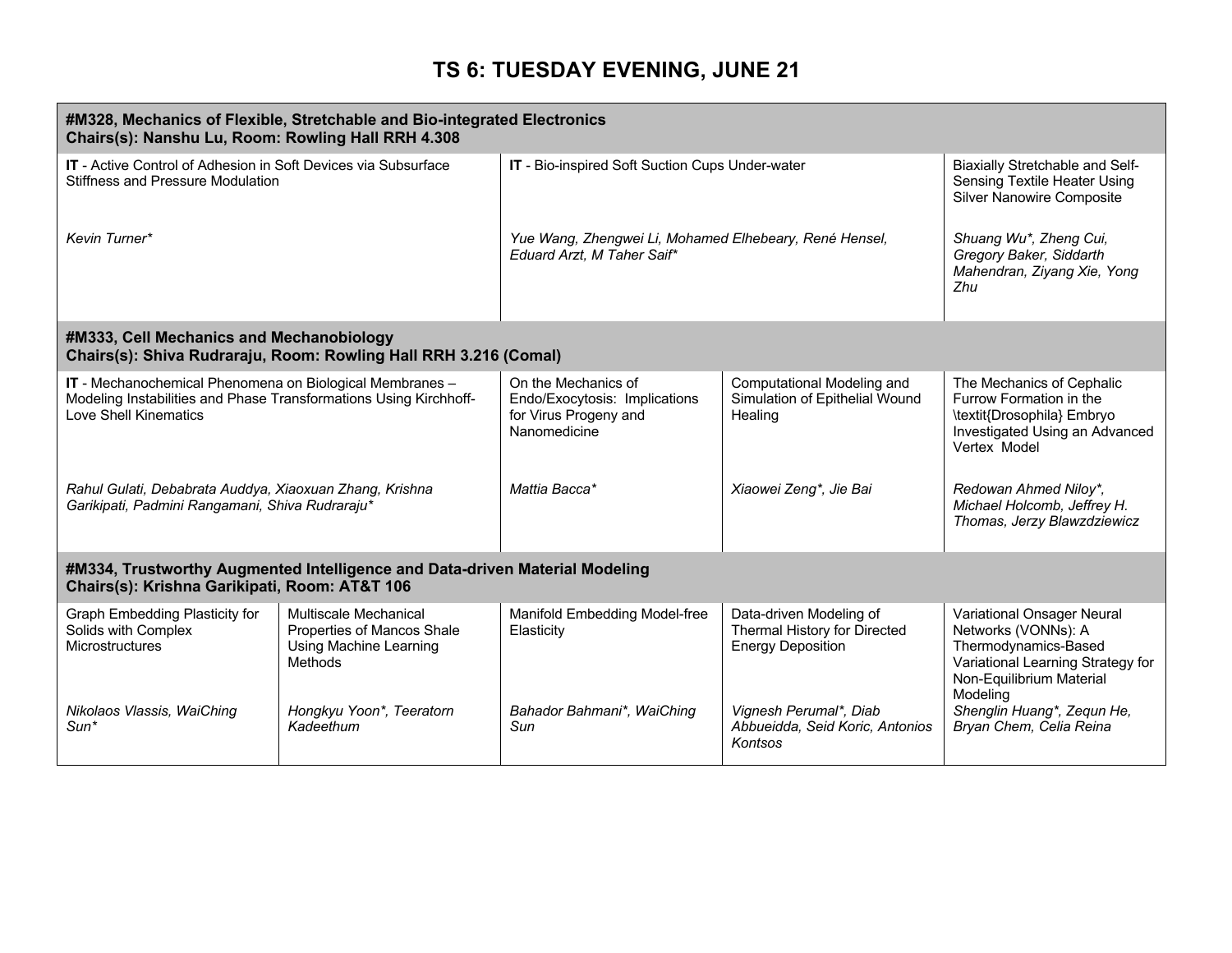# **Wednesday, June 22**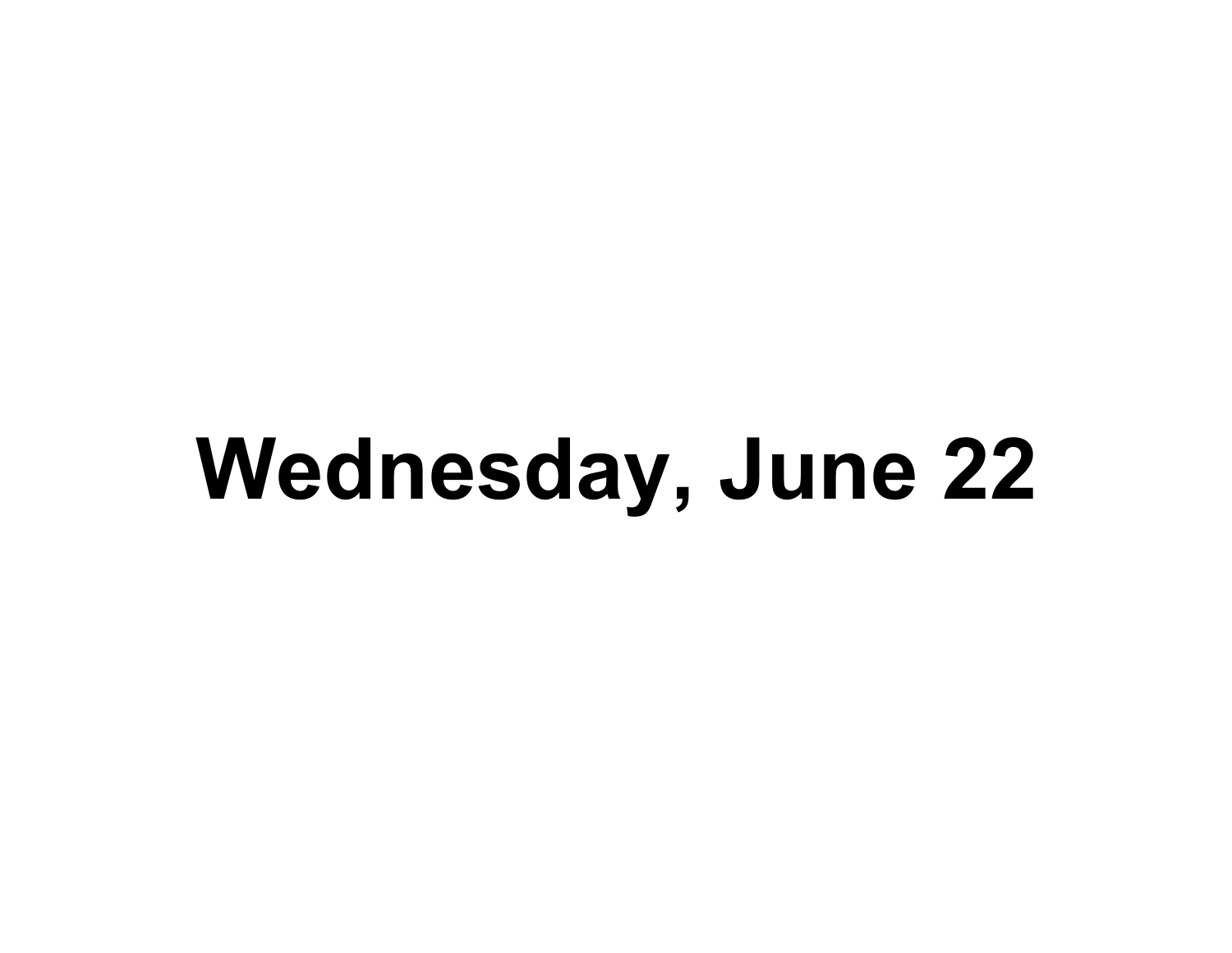# **TS 7: WEDNESDAY MORNING, JUNE 22**

| <b>Plenary Speaker</b><br>Jackie Chen                                                              |
|----------------------------------------------------------------------------------------------------|
| Mitigating Climate Change Through Ammonia-Hydrogen Premixed Turbulent Combustion<br>8:30 – 9:45 AM |
| Room: AT&T 204; Chair: Eric Shaqfeh                                                                |

| 10:15 AM                                                                                                           | 10:35 AM                                                                             | 10:55 AM                                                                                                              | 11:15 AM                                                                                                                                                 | 11:35 AM                                                                                                      |  |  |
|--------------------------------------------------------------------------------------------------------------------|--------------------------------------------------------------------------------------|-----------------------------------------------------------------------------------------------------------------------|----------------------------------------------------------------------------------------------------------------------------------------------------------|---------------------------------------------------------------------------------------------------------------|--|--|
| #M111, Statistical Physics Techniques in Computational Mechanics<br>Chairs(s): Steve Fitzerald, Room: AT&T Salon D |                                                                                      |                                                                                                                       |                                                                                                                                                          |                                                                                                               |  |  |
| IT - Uncertainty-Quantification-Driven Calculation of Long-Time<br>Properties from Atomistic Simulations           |                                                                                      | <b>Diffusive Molecular Dynamics</b><br>Simulations of Long-Term Mass<br><b>Transport with Atomistic</b><br>Resolution | Predicting the Unobserved: A<br><b>Statistical Mechanics</b><br>Framework for Non-Equilibrium<br>Material Response with<br><b>Quantified Uncertainty</b> | <b>Objective Molecular Dynamics:</b><br>An Atomistic Analogue of Exact<br>Solutions of Continuum<br>Mechanics |  |  |
| Danny Perez*, Thomas Swinburne                                                                                     |                                                                                      | Xingsheng Sun*, Kevin Wang,<br>Pilar Ariza, Michael Ortiz                                                             | Shenglin Huang*, Ian Graham,<br>Robert Riggleman, Paulo<br>Arratia, Steve Fitzgerald, Celia<br>Reina                                                     | Gunjan Pahlani*, Richard James                                                                                |  |  |
| #M203, External Biofluid Mechanics<br>Chairs(s): Shabnam Raayai-Ardakani,, Room: AT&T Salon E                      |                                                                                      |                                                                                                                       |                                                                                                                                                          |                                                                                                               |  |  |
| IT - Effect of Seal Whisker Wavelength on the Shedding Frequency<br>and Force Reduction                            |                                                                                      | Bat Drinking on the Wing                                                                                              | IT - Aerodynamics of Active and Passive Dispersal of Miniature<br>Insects with Bristled Wings                                                            |                                                                                                               |  |  |
| Kirby Heck, Trevor Dunt, Kathleen Lyons, Jennifer Franck*                                                          |                                                                                      | Sunghwan Jung*, Abhradeep<br>Maitra, Seongjin Kim, Rolf<br>Mueller, Jane Wang                                         | Vishwa Kasoju, Mitchell Ford, Ethaniel Tobar, Arvind<br>Santhanakrishnan*                                                                                |                                                                                                               |  |  |
| #M211, Rheology and Interfaces in Complex Fluids                                                                   | Chairs(s): Patrick Anderson / Jan Vermant, Room: AT&T 116                            |                                                                                                                       |                                                                                                                                                          |                                                                                                               |  |  |
| <b>Unveiling Relaxation Dynamics</b><br>in Polymer Networks with<br>Dynamic Bonds                                  | On Some Analogies between<br>Viscous Interfaces and Elastic<br><b>Dislocations</b>   | Application of the Gram-<br>Schmidt Factorization of the<br>Deformation Gradient to a Cone<br>and Plate Rheometer     |                                                                                                                                                          |                                                                                                               |  |  |
| Ran Tao*, Neil Dolinski, Anthony<br>Kotula, Joseph Dennis, Stuart<br>Rowan, Aaron Forster                          | Priti Panda*, Puneeth Shekar,<br>Puli SaiKiran, Harish Dhami,<br>Koushik Viswanathan | Sandipan Paul, Alan Freed,<br>Chandler Benjamin*                                                                      |                                                                                                                                                          |                                                                                                               |  |  |
| 10:15 AM                                                                                                           | 10:35 AM                                                                             | 10:55 AM                                                                                                              | 11:15 AM                                                                                                                                                 | 11:35 AM                                                                                                      |  |  |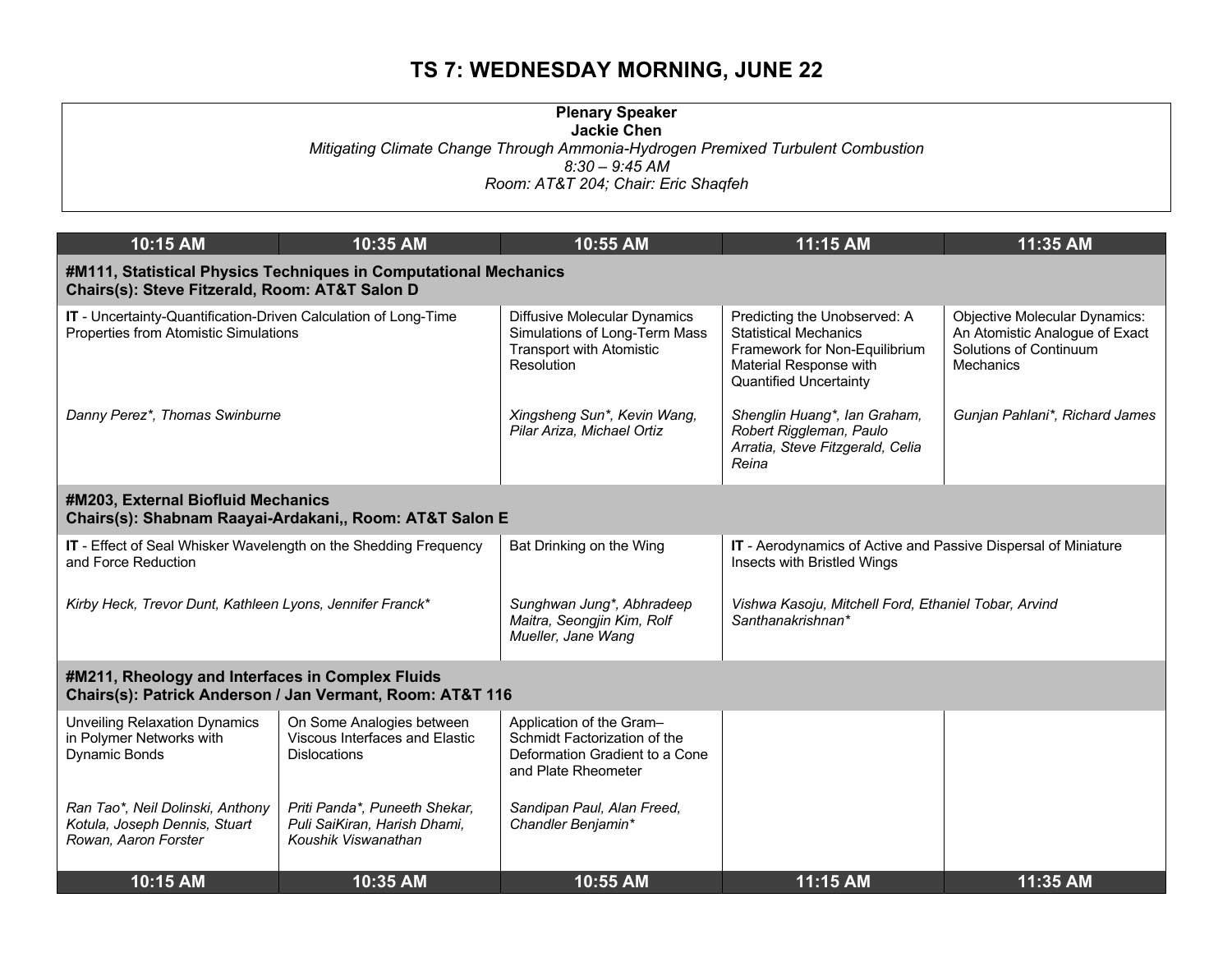# **TS 7: WEDNESDAY MORNING, JUNE 22**

| #M216, Reacting Flows<br>Chairs(s): Irfan Khan, Room: AT&T 202                                                         |                                                                                   |                                                                                                         |                                                                                                                                   |                                                                                  |  |
|------------------------------------------------------------------------------------------------------------------------|-----------------------------------------------------------------------------------|---------------------------------------------------------------------------------------------------------|-----------------------------------------------------------------------------------------------------------------------------------|----------------------------------------------------------------------------------|--|
| Mechanism Reduction Aided by<br><b>ML for Reactive Flow</b><br><b>Simulations</b>                                      | Reactive CFD to Understand<br>and Optimize Mixing in an<br><b>Annular Reactor</b> |                                                                                                         |                                                                                                                                   |                                                                                  |  |
| Aaron Nelson*, Rohit Mishra,<br>Dorrin Jarrahbashi                                                                     | Lihui Wang*, Thomas Farmer,<br>Quan Yuan                                          |                                                                                                         |                                                                                                                                   |                                                                                  |  |
| Chairs(s): Patrick D. Anderson, Room: AT&T 203                                                                         | #M218, Mechanics and Dynamics of Porous-particle Suspensions                      |                                                                                                         |                                                                                                                                   |                                                                                  |  |
| IT - Using Microgels to Design Glasses and Gels with Tailored<br>Properties                                            |                                                                                   | Slip-stick Transitions of Soft<br>Permeable Particles Near a<br><b>Rigid Wall</b>                       | Boundary Conditions at the<br>Fluid-Hydrogel Interface                                                                            |                                                                                  |  |
| Michel Cloitre*                                                                                                        |                                                                                   | Monica E. A. Zakhari*, Roger<br>Bonnecaze                                                               | Yuan Young*, James Feng,<br>Pengtao Yue, Zelai Xu, Jiaqi<br>Zhang                                                                 |                                                                                  |  |
| Chairs(s): Aditya Nair, Room: AT&T 105                                                                                 | #M221, Methods for Data-Driven Modeling of Unsteady Fluid Flows                   |                                                                                                         |                                                                                                                                   |                                                                                  |  |
| IT - Network-Based Perspectives for Unsteady Flow Modeling                                                             |                                                                                   | Sparse Identification of<br>Turbulence Closures Applied to<br>Single Phase and Particle-<br>Laden Flows | Ensemble-SINDy: Robust<br>Sparse Model Discovery in the<br>Low-Data, High-Noise Limit, with<br><b>Active Learning and Control</b> | <b>Discovering Governing</b><br><b>Equations with Deep Delay</b><br>Autoencoders |  |
| Aditya Nair*                                                                                                           |                                                                                   | Sarah Beetham, Jesse<br>Capecelatro*                                                                    | Urban Fasel*, J. Nathan Kutz,<br>Bingni W. Brunton, Steven L.<br><b>Brunton</b>                                                   | Joseph Bakarji*, Kathleen<br>Champion, Nathan Kutz, Steven<br><b>Brunton</b>     |  |
| #M225, Turbulence in Compressible Flows: Recent Advances and Open Questions<br>Chairs(s): Diego Donzis, Room: AT&T 201 |                                                                                   |                                                                                                         |                                                                                                                                   |                                                                                  |  |
| <b>Using Learned Dominant</b><br>Physical Processes with Data-<br>driven Balance Models for<br>Shock-separated Flows   | Analysis of Screech Tone<br><b>Generation Using Spatially</b><br>Weighted SPOD    | Turbulent Entropy Production in<br><b>Compressible Flows</b>                                            | The Navier-Stokes Equations<br>Do Not Describe the Smallest<br><b>Scales of Turbulence</b>                                        | Compressible Quantum<br>Turbulence in Ultracold Atoms<br>and Neutron Stars       |  |
| Vishal Bhagwandin*, Han Lee,<br>Jared Callaham, Pino Martin,<br><b>Steve Brunton</b>                                   | Olivia G. Martin*, Gao Jun Wu,<br>Sanjiva K. Lele                                 | Ethan Vogel*, Jakob Brisby,<br>James Coder                                                              | Ryan M. McMullen*, John R.<br>Torczynski, Michael A. Gallis                                                                       | Michael Forbes*, Aurel Bulgac,<br>Gabriel Wlazlowski                             |  |
| 10:15 AM                                                                                                               | 10:35 AM                                                                          | 10:55 AM                                                                                                | 11:15 AM                                                                                                                          | 11:35 AM                                                                         |  |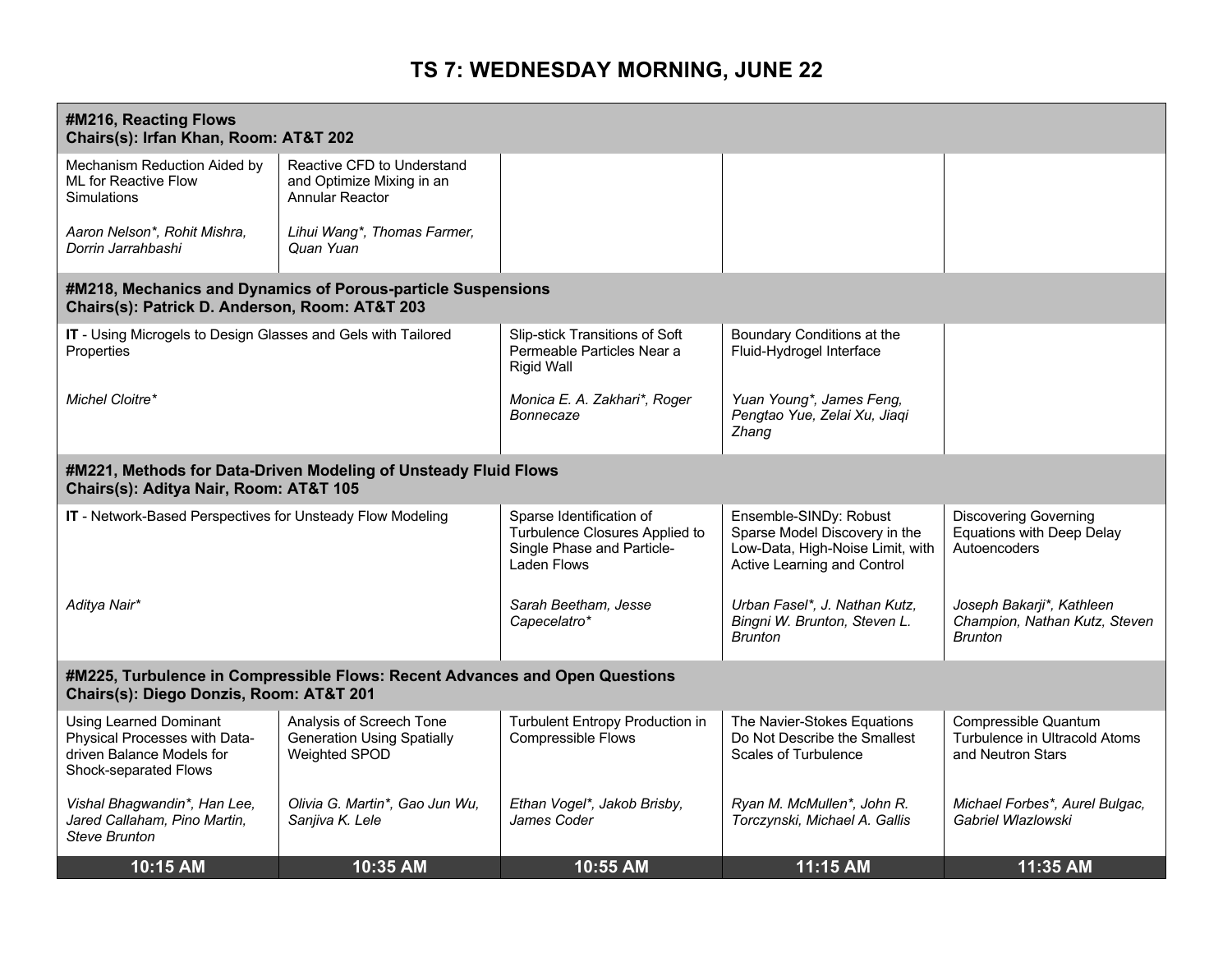# **TS 7: WEDNESDAY MORNING, JUNE 22**

| #M301, Mechanics of Electrochemical Materials and Systems<br>Chairs(s): Claudio Di Leo and Partha Mukherjee, Room: AT&T 301         |                                                                                                                                               |                                                                                                                                                                         |                                                                                                                                                      |                                                                                                                                                                                    |  |  |
|-------------------------------------------------------------------------------------------------------------------------------------|-----------------------------------------------------------------------------------------------------------------------------------------------|-------------------------------------------------------------------------------------------------------------------------------------------------------------------------|------------------------------------------------------------------------------------------------------------------------------------------------------|------------------------------------------------------------------------------------------------------------------------------------------------------------------------------------|--|--|
| Mechanical Behavior of<br>Inorganic Lithium-Conducting<br>Solid Electrolytes                                                        | In situ Transmission Electron<br>Microscopy Characterization of<br>Crack Propagation and lithium<br>Penetration in Solid State<br>Electrolyte | Sodium Metal Mechanics:<br>Temperature and Grain-rotation<br><b>Effects on Plasticity and Creep</b>                                                                     | Safety Issue Analysis and Risk<br><b>Evaluation of Defective Lithium-</b><br>ion Batteries Based on<br>Multiphysics Model and Data-<br><b>Driven</b> | A Thermodynamically<br><b>Consistent Gradient Theory For</b><br>Reaction-Diffusion-Damage in<br>Solids: Application to Metal<br>Filament Growth in Solid-State<br><b>Batteries</b> |  |  |
| Shuman Xia*                                                                                                                         | Akihiro Kushima*                                                                                                                              | William LePage*, Y. Chen, A.<br>Poli, M.D. Thouless, N.<br>Dasgupta                                                                                                     | Yikai Jia*, Jun Xu                                                                                                                                   | Donald Bistri*, Claudio Di Leo                                                                                                                                                     |  |  |
| #M316, Mechanics of Architected Materials<br>Chairs(s): Lorenzo Valdevit, Room: AT&T 204                                            |                                                                                                                                               |                                                                                                                                                                         |                                                                                                                                                      |                                                                                                                                                                                    |  |  |
| IT - Nonlinear Wave Propagation from Periodic Arrangements of<br>Rough Contact Interfaces                                           |                                                                                                                                               | Three-dimensional Printing of<br>High-sensitivity Micro-<br>Architected Piezoelectric<br>Hydrophone with Designed<br><b>Beam Pattern</b>                                | <b>Harnessing Topological</b><br><b>Mechanics of Maxwell Lattices</b><br>to Realize Stress-Focusing<br><b>Metamaterials</b>                          | Untethered Control of Functional<br>Origami Robots with Distributed<br><b>Actuation for Multimodal</b><br>Deformation                                                              |  |  |
| Kathryn Matlack*, Ganesh Patil                                                                                                      |                                                                                                                                               | Haotian Lu, Victor Couedel*,<br>Huachen Cui, Rayne Zheng                                                                                                                | Caleb Widstrand*, Harold Liu,<br>Joseph Labuz, Xiaoming Mao,<br>Stefano Gonella                                                                      | Shuai Wu*, Qiji Ze, Renee Zhao                                                                                                                                                     |  |  |
| #M320, Mechanics and Physics of Active Materials                                                                                    | Chairs(s): Theocharis Baxevanis, Room: Rowling Hall RRH 3.208 (Brazos)                                                                        |                                                                                                                                                                         |                                                                                                                                                      |                                                                                                                                                                                    |  |  |
| IT - A New Approach to Constitutive Models for SMAs and<br>Application to Thermomechanical Toughening during Steady Crack<br>Growth |                                                                                                                                               | A Constitutive Model for<br>Tailoring the Anisotropic<br><b>Thermal Expansion Tensor</b><br><b>Evolution During Deformation</b><br>Processing of Shape Memory<br>Alloys | Hamilton's Principle for Modeling<br><b>Shape Memory Alloys</b>                                                                                      | A Mesoscale Approach to<br>Modeling the Influence of Local<br>Heterogeneities in Phase<br><b>Transforming Materials</b>                                                            |  |  |
| Chad Landis*, Mohammed Alsawalhi                                                                                                    |                                                                                                                                               | Mengqian Zhang, Theocharis<br>Baxevanis*                                                                                                                                | Philipp Junker, Meike Gierig,<br>Cem Erdogan*                                                                                                        | Manish Vasoya*, Jobin K. Joy,<br>Dimitris C. Lagoudas                                                                                                                              |  |  |
| 10:15 AM                                                                                                                            | 10:35 AM                                                                                                                                      | 10:55 AM                                                                                                                                                                | 11:15 AM                                                                                                                                             | 11:35 AM                                                                                                                                                                           |  |  |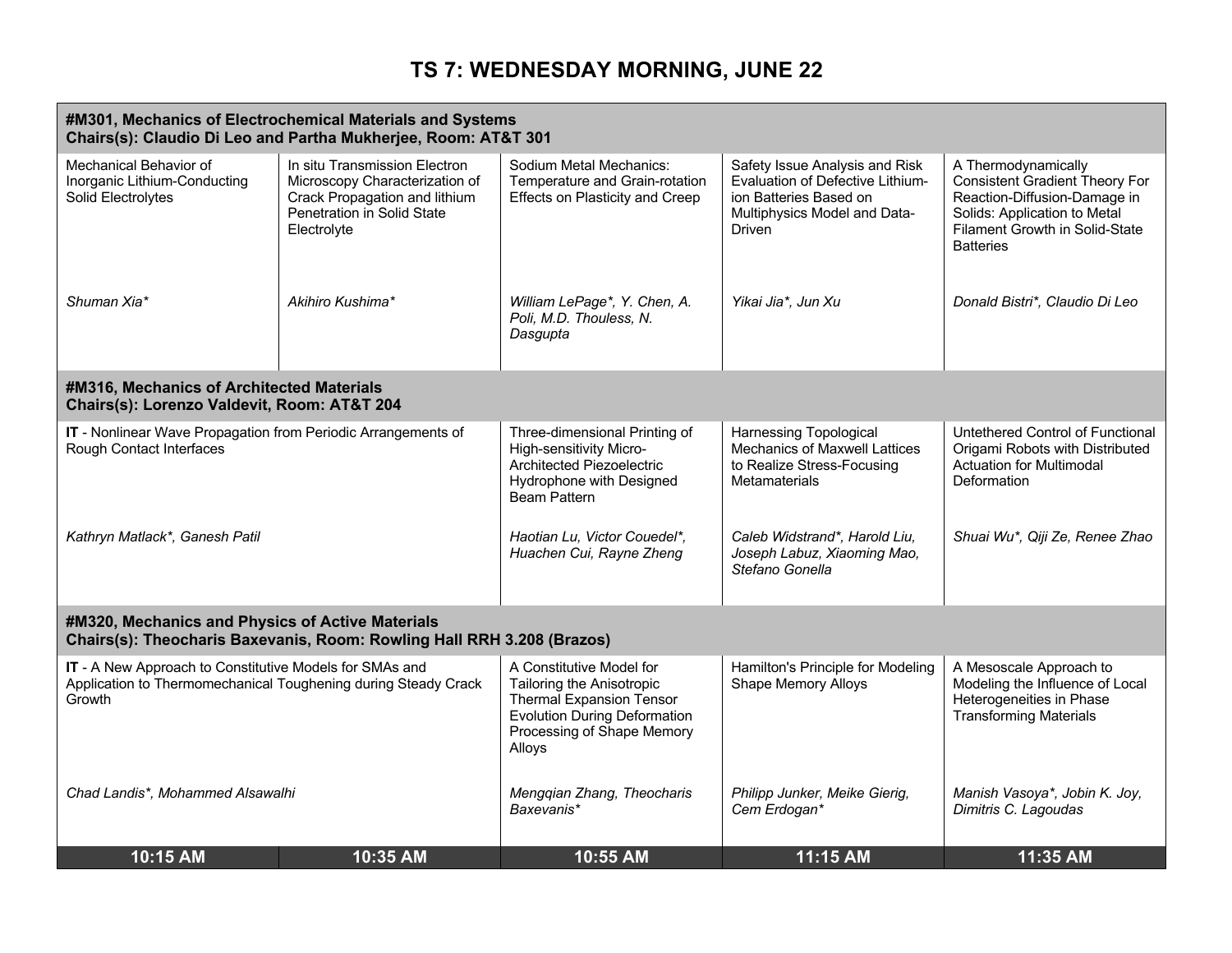# **TS 7: WEDNESDAY MORNING, JUNE 22**

| #M321, Dynamics of Soft Materials and Structures<br>Chairs(s): Robert Lowe, Room: Rowling Hall RRH 3.414   |                                                                                                                                |                                                                                                                             |                                                                                                                         |                                                                                                                 |  |
|------------------------------------------------------------------------------------------------------------|--------------------------------------------------------------------------------------------------------------------------------|-----------------------------------------------------------------------------------------------------------------------------|-------------------------------------------------------------------------------------------------------------------------|-----------------------------------------------------------------------------------------------------------------|--|
| IT - Wave Propagation in Poly(Ethylene Glycol) Diacrylate<br><b>Hydrogels</b>                              |                                                                                                                                | Observing Dynamic Shear in<br>Soft PDMS                                                                                     | Non-Linear Dynamics of a<br>Photo-Cured Thin-Shell<br>Spherical Membrane: Sudden<br>Inflation and Deflation             |                                                                                                                 |  |
| Ke Luo, Kshitiz Upadhyay, Ghatu Subhash, Douglas Spearot*                                                  |                                                                                                                                | Dylan Carberry*, Tal Cohen                                                                                                  | Robert Lowe*, Asma Ul Hosna<br>Meem, Daniel Clemens,<br><b>Christopher Cooley</b>                                       |                                                                                                                 |  |
| #M323, Soft Matter Mechanics, Physics, and Devices<br>Chairs(s): Qiming Wang, Room: Rowling Hall RRH 3.304 |                                                                                                                                |                                                                                                                             |                                                                                                                         |                                                                                                                 |  |
| IT - Self-Strengthening Material Interfaces Inspired from Protein<br>Catch Bonds                           |                                                                                                                                | From Sea Slugs to Robots:<br>Computation, Discrete<br>Geometry, and Soft Mechanics<br>in Non-Euclidean Elasticity           | Discovery of Multi-Functional<br>Polyimides through High-<br>Throughput Screening using<br>Explainable Machine Learning |                                                                                                                 |  |
| Sinan Keten*, Kerim Dansuk                                                                                 |                                                                                                                                | Kenneth Yamamoto*, Shankar<br>Venkataramani                                                                                 | Lei Tao*, Jinlong He, Vikas<br>Varshney, Wei Chen, Ying Li                                                              |                                                                                                                 |  |
| Chairs(s): Sophie Leanza, Jerry Qi, Room: AT&T 101                                                         | #M324, Mechanics of Soft Matter: From Living Systems to Functional Composites                                                  |                                                                                                                             |                                                                                                                         |                                                                                                                 |  |
| IT - Functionality through Multistability: From Soft Robots to<br>Deployable Structures                    |                                                                                                                                | Design of Highly Deformable,<br>Environmentally Responsive,<br>Polyelectrolytes                                             | <b>Bending Measures for Plates</b><br>and Shells                                                                        | Learning from Nature:<br>Discovering and Designing Bio-<br>inspired Solu-tions in Soft Matter<br>and Interfaces |  |
| katia bertoldi*, David Melancon, Benjamin Gorissen                                                         |                                                                                                                                | Meredith Silberstein*, Hongyi<br>Cai, Zhongtong Wang,<br><b>Prathamesh Raiter</b>                                           | James Hanna*, Eduardo Vitral                                                                                            | D. Dini*                                                                                                        |  |
|                                                                                                            | #M328, Mechanics of Flexible, Stretchable and Bio-integrated Electronics<br>Chairs(s): Nanshu Lu, Room: Rowling Hall RRH 4.308 |                                                                                                                             |                                                                                                                         |                                                                                                                 |  |
| IT - Organic Haptics: Soft Materials for Artificial Touch                                                  |                                                                                                                                | Stretchable Hybrid Response<br>Pressure Sensor Capable of<br><b>Accurate Pressure Sensing</b><br>under Large Tensile Strain | Cyclic and Failure Response of<br>Screen-Printed Stretchable<br>Conductors                                              | Stretchability of Horseshoe-<br><b>Shaped Silver Nanowire</b><br>Composite: Experiments and<br>Modeling         |  |
| Darren Lipomi*                                                                                             |                                                                                                                                | Kyoungho Ha, Zhengjie Li*,<br>Sangjun Kim, Nanshu Lu                                                                        | Kailey Miller, Vahidreza<br>Alizadeh, Joey Mead, Alireza<br>Amirkhizi*                                                  | Yuxuan Liu*, Shuang Wu, Yong<br>Zhu                                                                             |  |
| 10:15 AM                                                                                                   | 10:35 AM                                                                                                                       | 10:55 AM                                                                                                                    | 11:15 AM                                                                                                                | 11:35 AM                                                                                                        |  |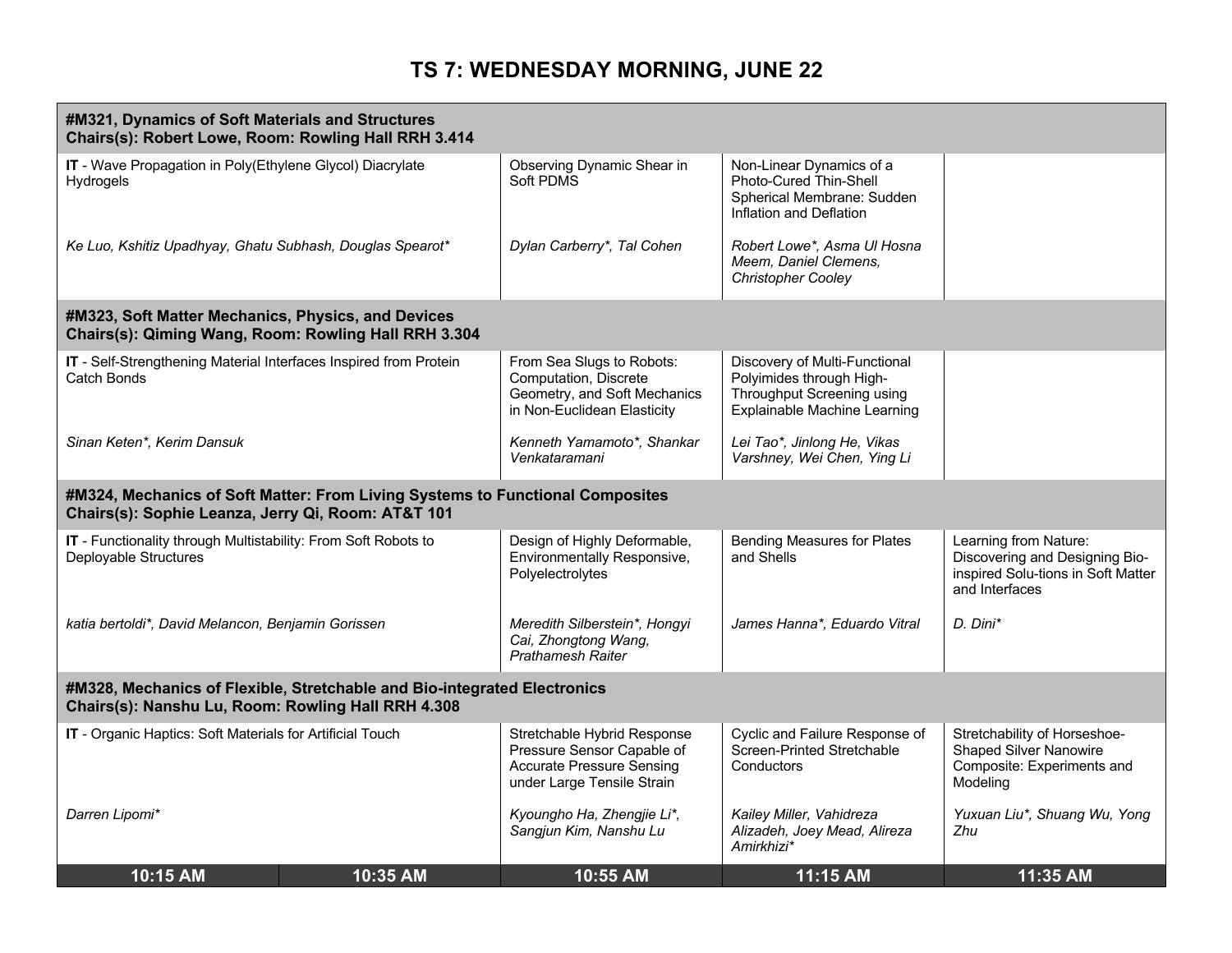# **TS 7: WEDNESDAY MORNING, JUNE 22**

| #M333, Cell Mechanics and Mechanobiology<br>Chairs(s): Shiva Rudraraju, Room: Rowling Hall RRH 3.216 (Comal)    |                                                                                                                      |                                                                                                                               |                                                                                                      |                                                                                            |
|-----------------------------------------------------------------------------------------------------------------|----------------------------------------------------------------------------------------------------------------------|-------------------------------------------------------------------------------------------------------------------------------|------------------------------------------------------------------------------------------------------|--------------------------------------------------------------------------------------------|
| Emergence of Order from<br>Randomness in Multi-cellular<br>Systems through Long Range<br>Cell-cell Interactions | Discovery of Signaling<br>Mechanisms in Cell Migration by<br>Data Driven Variational System<br><b>Identification</b> | How Cells Sense and Navigate<br>around Curvatures?                                                                            | Anisotropy Profoundly Alters<br><b>Stress Fields within Circularly</b><br><b>Shaped Living Cells</b> | The Crucial Role of Elasticity in<br>Regulating Liquid-Liquid Phase<br>Separation in Cells |
| Umnia Doha, M Taher Saif*                                                                                       | Krishna Garikipati*, Siddhartha<br>Srivastava                                                                        | Luyi Feng, Hongmei Xue, Sulin<br>Zhang*, Jimmy Hsia                                                                           | Habibeh Ashouri, Kristen Billiar,<br>Nima Rahbar*                                                    | Mrityunjay Kothari*, Tal Cohen                                                             |
| Chairs(s): Nikolaos Bouklas, Room: AT&T 106                                                                     | #M334, Trustworthy Augmented Intelligence and Data-driven Material Modeling                                          |                                                                                                                               |                                                                                                      |                                                                                            |
| IT - Learning Deep Neural Operators for Heterogeneous Material<br>Modeling                                      |                                                                                                                      | Non-intrusive Reduced-order<br>Models for Parametric Partial<br>Differential Equations via Data-<br>Driven Operator Inference | Deep Learning for Discovering<br>Mechanistic Models Directly<br>from Data                            |                                                                                            |
| Yue Yu*, Huaiqian You, Quinn Zhang, Colton Ross, Chung-Hao Lee                                                  |                                                                                                                      | Shane McQuarrie*, Parisa<br>Khodabakhshi, Karen Willcox                                                                       | Robert Stephany*, Christopher<br>Earls                                                               |                                                                                            |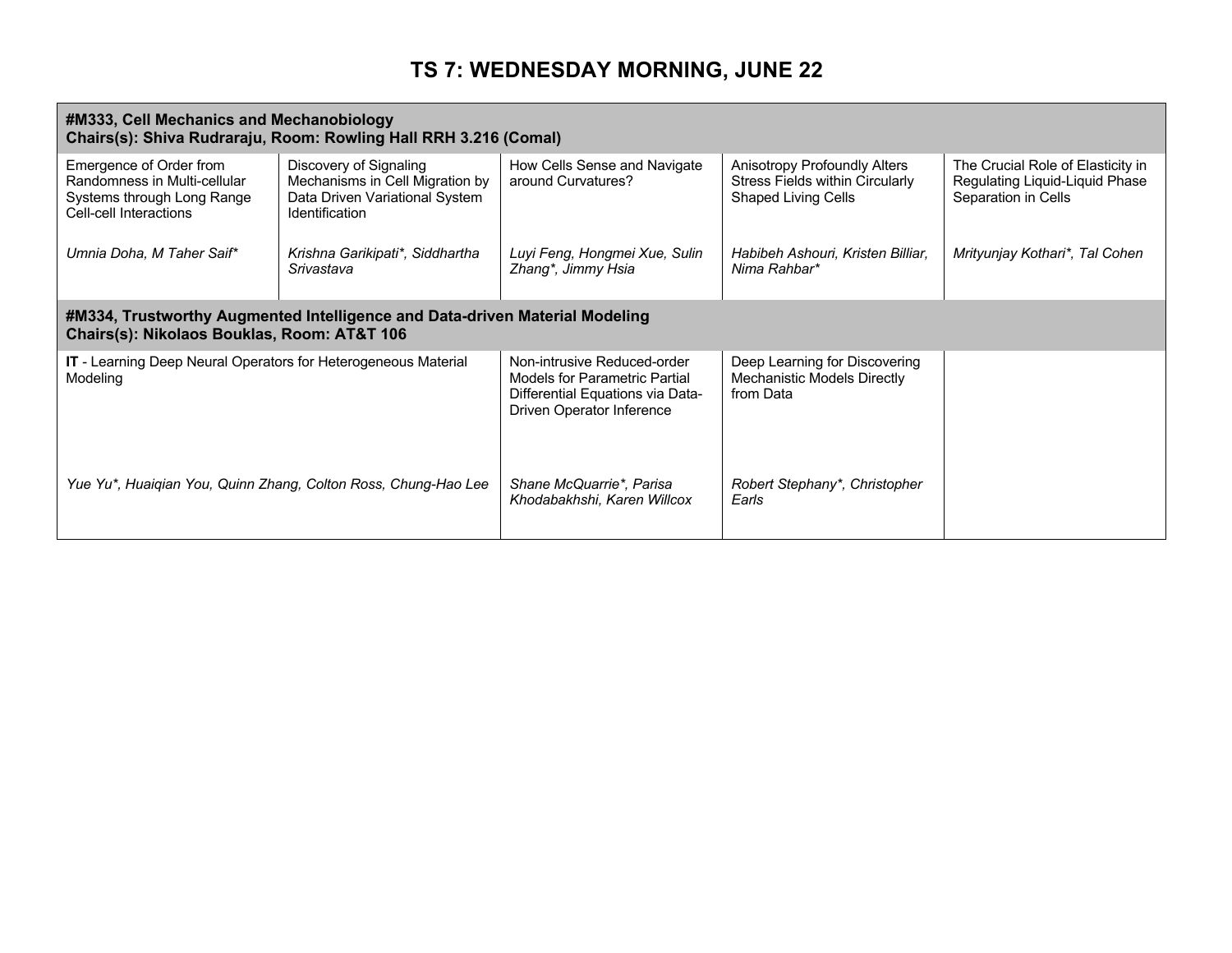| 01:45 PM                                                                                                                                      | 02:05 PM                                                                                                | 02:25 PM                                                                                                                             | 02:45 PM                                                                                                                                                                                               | 03:05 PM |  |  |
|-----------------------------------------------------------------------------------------------------------------------------------------------|---------------------------------------------------------------------------------------------------------|--------------------------------------------------------------------------------------------------------------------------------------|--------------------------------------------------------------------------------------------------------------------------------------------------------------------------------------------------------|----------|--|--|
| #M111, Statistical Physics Techniques in Computational Mechanics<br>Chairs(s): Prashant Purohit, Room: AT&T Salon D                           |                                                                                                         |                                                                                                                                      |                                                                                                                                                                                                        |          |  |  |
| IT - Mechanistic Insights into Crystalline Interfaces via Thermal<br><b>Fluctuations</b>                                                      |                                                                                                         | A Stochastic Framework for<br>Evolving Grain Statistics Using a<br>Neural Network Model for Grain<br><b>Topology Transformations</b> | Li\$ x\$CoO\$ 2\$ Phase Stability<br>Studied by Machine Learning-<br><b>Enabled Scale Bridging</b><br>Between Electronic Structure,<br><b>Statistical Mechanics and Phase</b><br><b>Field Theories</b> |          |  |  |
| Yashashree Kulkarni*, Dengke Chen                                                                                                             |                                                                                                         | Jaekwang Kim*, Nikhil Admal                                                                                                          | Gregory Teichert, Sambit Das,<br>Jamie Holber, Mostafa Shojaei*,<br>Chirranjeevi Gopal, Muratahan<br>Aykol, Vikram Gavini, Krishna<br>Garikipati                                                       |          |  |  |
| #M203, External Biofluid Mechanics<br>Chairs(s): Sunny Jung, Room: AT&T Salon E                                                               |                                                                                                         |                                                                                                                                      |                                                                                                                                                                                                        |          |  |  |
| <b>IT</b> - A Mathematical Framework to Calculate Facemasks' Effective<br>Filtration Efficiency in Large Population                           |                                                                                                         | <b>Hydrodynamics and Design</b><br>Principles of Metachronal<br>Paddling                                                             | IT - On the Impact of Vortex Formation on Particle Trapping in<br><b>Respiratory Paths</b>                                                                                                             |          |  |  |
| Akshay Anand, Tso-Kang Wang, Tomas Solano, Kourosh Shoele*                                                                                    |                                                                                                         | Mitchell Ford*, Nicholas Battista,<br>Diego Colón, Arvind<br>Santhanakrishnan                                                        | Saikat Basu*, Leonardo Chamorro, Mark Stremler                                                                                                                                                         |          |  |  |
| #M213, Modeling and Simulation of Energetic Materials<br>Chairs(s): J. Keith Clutter, Room: AT&T 101                                          |                                                                                                         |                                                                                                                                      |                                                                                                                                                                                                        |          |  |  |
| Bridging Meso- and Macro-<br><b>Scales Using Machine Learning</b><br>for Simulations of Shocked<br>Heterogenous Energetic<br><b>Materials</b> | Constitutive Modeling of the<br>Dynamic Response of<br>Polycrystalline High Energetic<br><b>Systems</b> | Effect of Void Positioning on the<br>Detonation Sensitivity of a<br>Heterogeneous Energetic<br>Material                              |                                                                                                                                                                                                        |          |  |  |
| H.S. Udaykumar*, Stephen<br>Baek, Yen Thi Nguyen, Phong<br>Nguyen, Oishik Sen                                                                 | Benoit revil-Baudard*, Oana<br>Cazacu                                                                   | Christopher Coffelt, Daniel<br>Olsen*, Christopher Miller, Min<br>Zhou                                                               |                                                                                                                                                                                                        |          |  |  |
| 01:45 PM                                                                                                                                      | 02:05 PM                                                                                                | 02:25 PM                                                                                                                             | 02:45 PM                                                                                                                                                                                               | 03:05 PM |  |  |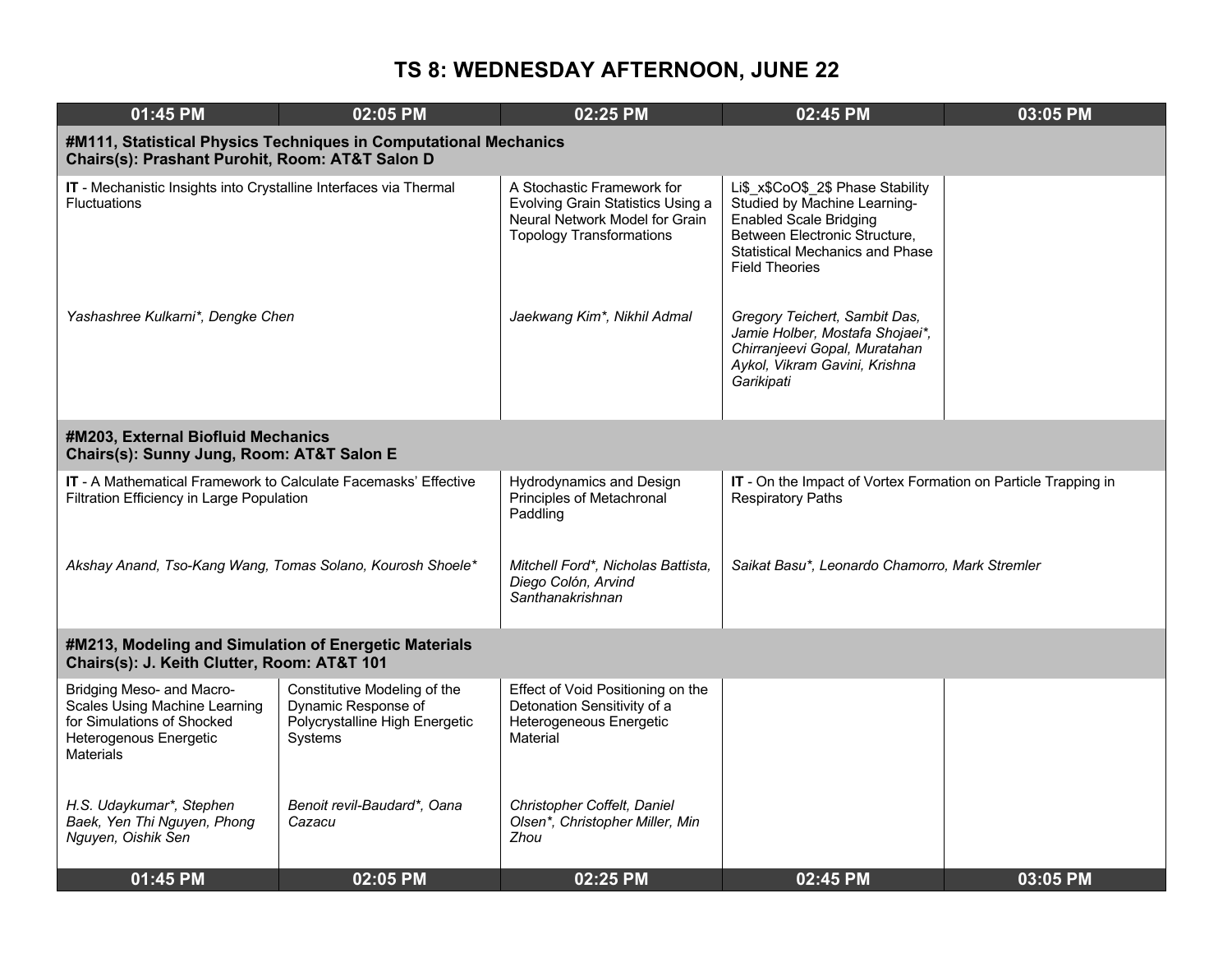| #M217, Dynamics and Instabilities of Flows with Particles Across Length Scales<br>Chairs(s): Sungyon Lee; Eckart Meiburg, Room: AT&T 202                  |                                                                                                                                               |                                                                                                                                                                                                                                      |                                                                                                                                                                     |                                                                                                  |
|-----------------------------------------------------------------------------------------------------------------------------------------------------------|-----------------------------------------------------------------------------------------------------------------------------------------------|--------------------------------------------------------------------------------------------------------------------------------------------------------------------------------------------------------------------------------------|---------------------------------------------------------------------------------------------------------------------------------------------------------------------|--------------------------------------------------------------------------------------------------|
| IT - Emergent Structure in Magnetic Microrollers                                                                                                          |                                                                                                                                               | Instabilities in Two-Dimensional<br><b>Suspension Flows</b>                                                                                                                                                                          | Rayleigh Taylor and Double<br>Diffusive Instabilities from<br>Sediment Settling in a Two-<br>Layer Stably-Stratified Hele-<br>Shaw cell                             | Suspension Dynamics: from<br>Accumulation to Fingering                                           |
| Michelle Driscoll*                                                                                                                                        |                                                                                                                                               | Rui Luo*, Li Wang, Sungyon Lee                                                                                                                                                                                                       | Patrick Bunton*, Megan Foley,<br>Daniel Stump, Gavin Thomas,<br><b>Eckart Meiburg</b>                                                                               | Yun Chen, Rui Luo, Li Wang,<br>Sungyon Lee*                                                      |
| Chairs(s): Daniel Floryan, Room: AT&T 105                                                                                                                 | #M221, Methods for Data-Driven Modeling of Unsteady Fluid Flows                                                                               |                                                                                                                                                                                                                                      |                                                                                                                                                                     |                                                                                                  |
| IT - Aerodynamic Predictions<br>Using Machine Learning                                                                                                    | Regularization of the Ensemble<br>Kalman Filter for Elliptic Inverse<br>Problems: Application to<br><b>Potential Flows</b>                    | <b>Comparing Different Nonlinear</b><br><b>Dimensionality Reduction</b><br>Techniques for Data-Driven<br><b>Unsteady Fluid Flow Modeling</b>                                                                                         | Reduced-Order Modeling and<br><b>Control of Turbulent Plane</b><br>Couette Flow with Neural<br><b>Ordinary Differential Equations</b><br>and Reinforcement Learning | <b>Discovering Spatially Localized</b><br>and Multiscale Structures in<br><b>Turbulent Flows</b> |
| Richard Semaan*                                                                                                                                           | Mathieu Le Provost*, Ricardo<br>Baptista, Youssef Marzouk, Jeff<br>Eldredge                                                                   | Hunor Csala*, Amirhossein<br>Arzani, Scott Dawson                                                                                                                                                                                    | Alec Linot*, Kevin Zeng, Michael<br>Graham                                                                                                                          | Daniel Floryan*, Alex Guo,<br>Michael D. Graham                                                  |
|                                                                                                                                                           | #M301, Mechanics of Electrochemical Materials and Systems<br>Chairs(s): Shuman Xia and Venkat Subramanian, Room: AT&T 301                     |                                                                                                                                                                                                                                      |                                                                                                                                                                     |                                                                                                  |
| A Thermodynamically<br>Consistent Gradient Theory for<br>Diffusion-Reaction-Deformation<br>in Solids: Application to<br><b>Conversion-Type Electrodes</b> | Comprehensive Simulation of<br>Intergranular Fracture Behavior<br>Inside Randomly Aggregated<br>LiNixCoyMn1-x-yO2<br>Polycrystalline Particle | <b>Modeling Chemo-Mechanics</b><br>with Electrolyte Infiltration to<br>Quantify Degradation of<br><b>Cathode Particles</b>                                                                                                           |                                                                                                                                                                     |                                                                                                  |
| Claudio Di Leo*, Arman Afshar                                                                                                                             | Zhansheng Guo*, Hao Tian,<br>Pingyuan Huang, Li Ting Gao                                                                                      | Jeffery Allen*, Peter Weddle,<br>Ankit Verma, Anudeep<br>Mallarapu, Francois Usseglio-<br>Viretta, Donal Finegan, Andrew<br>Colclasure, Weijie Mai, Volker<br>Schmidt, Orkun Furat, David<br>Diercks, Tanvir Tanim, Kandler<br>Smith |                                                                                                                                                                     |                                                                                                  |
| 01:45 PM                                                                                                                                                  | 02:05 PM                                                                                                                                      | 02:25 PM                                                                                                                                                                                                                             | 02:45 PM                                                                                                                                                            | 03:05 PM                                                                                         |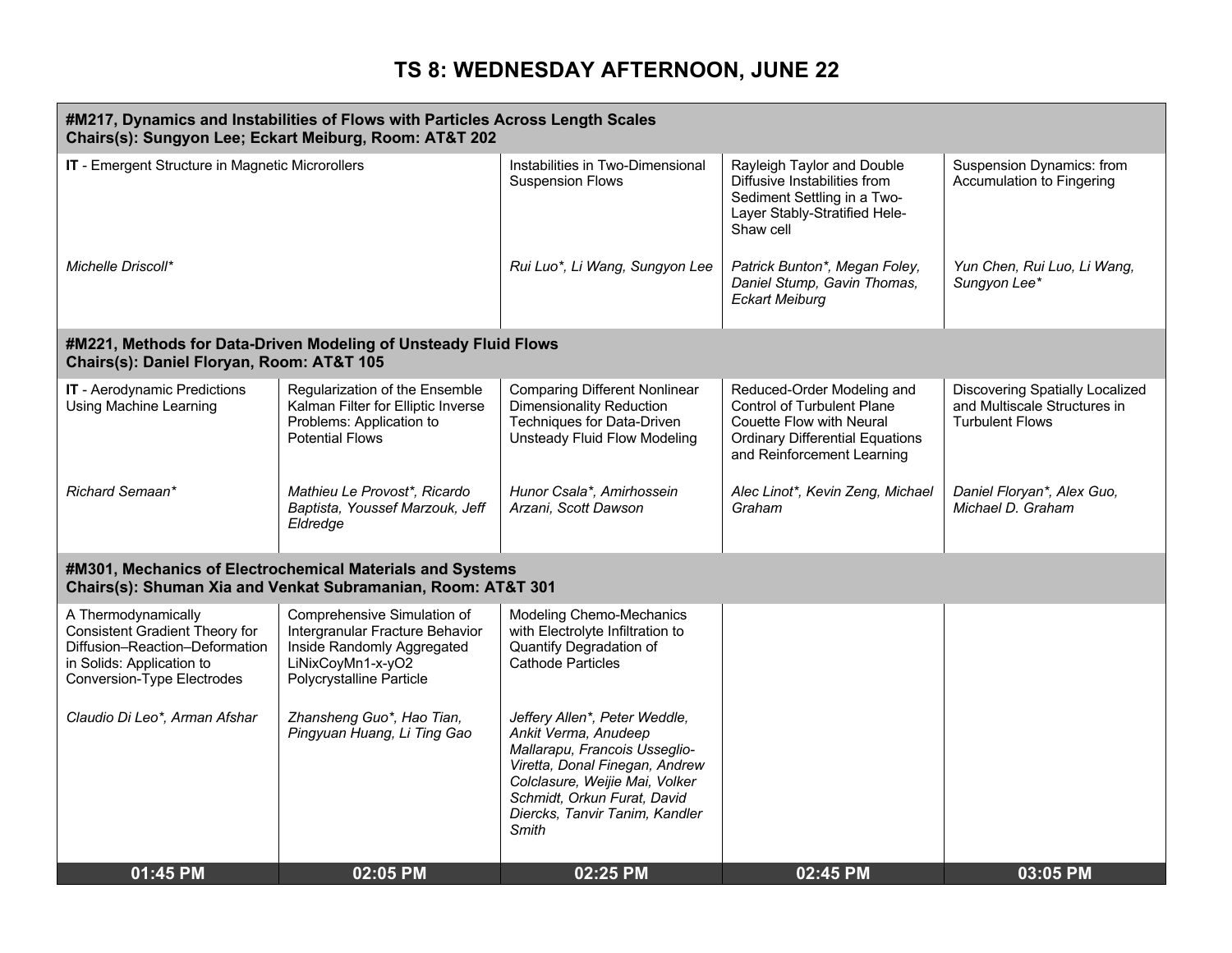| #M310, Plasticity & Ductile Failure<br>Chairs(s): Brian Lester, Room: AT&T 203                                      |                                                                                                                    |                                                                                                                                     |                                                                                                                                                          |                                                                                                         |
|---------------------------------------------------------------------------------------------------------------------|--------------------------------------------------------------------------------------------------------------------|-------------------------------------------------------------------------------------------------------------------------------------|----------------------------------------------------------------------------------------------------------------------------------------------------------|---------------------------------------------------------------------------------------------------------|
| IT - Distortional Plasticity Framework HEXAH for Application to<br><b>Advanced High Strength Steels</b>             |                                                                                                                    | Modeling and Simulation of<br>Deformation Caused by Phase<br>Transformation from beta to<br>alpha in Ti-6Al-4V during<br>Processing | Microstructure Control in Metal<br>Composites Processed by Equal<br><b>Channel Angular Extrusion</b>                                                     | Finite Volume Simulation of<br><b>Additive Friction Stir Deposition</b><br>for Manufacturing and Repair |
| Baptiste Reyne, Frederic Barlat*                                                                                    |                                                                                                                    | Sagar Bhatt*, Antoinette<br>Maniatty                                                                                                | Charles Borenstein*, Michael<br>Demkowicz                                                                                                                | K.C. Kincaid*, D.W. MacPhee,<br>G.G. Stubblefield, T.W. Rushing,<br>J.B. Jordon, P.G. Allison           |
| #M316, Mechanics of Architected Materials<br>Chairs(s): Lorenzo Valdevit, Room: AT&T 204                            |                                                                                                                    |                                                                                                                                     |                                                                                                                                                          |                                                                                                         |
| <b>Negative Group Velocity State</b><br>Inducted by Deformation in Soft<br>Layered Media                            | Estimating the Bounds on<br>Anisotropic Elastic Moduli in<br><b>Two-dimensional Structured</b><br><b>Materials</b> | A Numerical Study on<br>Mechanical Properties of Low-<br>density Fiber Networks                                                     | Exploring the Utility of<br>Asymmetry in Lattice<br>Metamaterials                                                                                        | Problems of Steady Vibrations in<br>the Coupled Theory of Double<br>Porosity Thermoelastic Materials    |
| Nitesh Arora*, Qi Yao, Stephan<br>Rudykh                                                                            | Jagannadh Boddapati*, Andrew<br>Akerson, Chiara Daraio                                                             | Soham Mane*, Kenneth Liechti,<br>Rui Huang                                                                                          | Srikar Srivatsa*, Roshan Suresh<br>Kumar, Daniel Selva, Meredith<br>Silberstein                                                                          | Merab Svanadze*                                                                                         |
| #M320, Mechanics and Physics of Active Materials<br>Chairs(s): Bjoern Kiefer, Room: Rowling Hall RRH 3.208 (Brazos) |                                                                                                                    |                                                                                                                                     |                                                                                                                                                          |                                                                                                         |
| IT - Recent Challenges in Shape Memory Alloys - From Fe-based<br><b>Systems to Additive Manufacturing</b>           |                                                                                                                    | Transformation Tunning of<br>Shape Memory Alloys for<br><b>Thermoelastic Active</b><br>Regenerators with Giant dT                   | Evolution of Phase<br><b>Transformation Induced</b><br>Deformation in NiTi Tubes<br>Under Isobaric Thermal Cycling:<br><b>Experiments and Simulation</b> | Processing-Induced Strain<br>Glass States in a Fe-Mn-Al-Cr-<br>Ni Alloy                                 |
| Thomas Niendorf*                                                                                                    |                                                                                                                    | Andre Montagnoli*, Takahiro<br>Yamazaki, Marcus Young, Ichiro<br>Takeuchi                                                           | Solon Tsimpoukis*, Stelios<br>Kyriakides, Chad M. Landis                                                                                                 | Bailey Ashmore*, Marcus L.<br>Young, Anit Giri                                                          |
| 01:45 PM                                                                                                            | 02:05 PM                                                                                                           | 02:25 PM                                                                                                                            | 02:45 PM                                                                                                                                                 | 03:05 PM                                                                                                |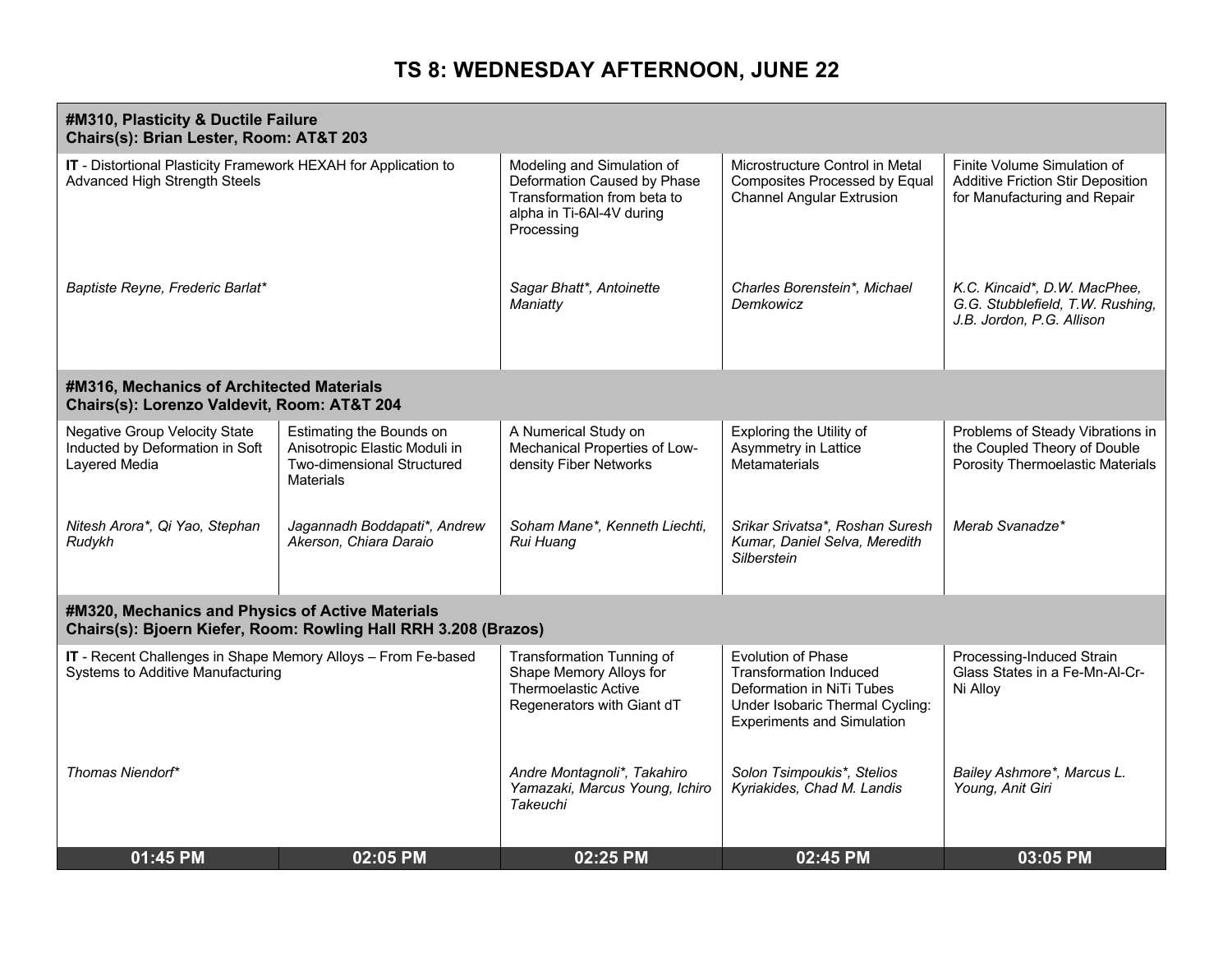| #M321, Dynamics of Soft Materials and Structures<br>Chairs(s): Christopher Cooley, Room: Rowling Hall RRH 3.414 |                                                                  |                                                                                                                                                                    |                                                                                                                                                     |                                                                                                        |  |
|-----------------------------------------------------------------------------------------------------------------|------------------------------------------------------------------|--------------------------------------------------------------------------------------------------------------------------------------------------------------------|-----------------------------------------------------------------------------------------------------------------------------------------------------|--------------------------------------------------------------------------------------------------------|--|
| Investigation of Thermo-chemo-<br>mechanically Coupled<br>Phenomena in Frontal<br>Polymerization                | <b>Dynamics of Fire-Ant Collectives</b>                          | Thermochemomechanically<br>Coupled Cavity Dynamics in<br>Incompressible Solids                                                                                     | <b>Interesting Nonlinear Frequency</b><br>Response of Dielectric<br><b>Elastomer Membranes Excited</b><br>by Voltages with Fluctuating<br>Amplitude |                                                                                                        |  |
| Xuanhe Li*, Tal Cohen                                                                                           | Alberto Fernandez-Nieves*,<br>Caleb Anderson                     | Chockalingam Senthilnathan*,<br><b>Tal Cohen</b>                                                                                                                   | Christopher Cooley*, Robert<br>Lowe                                                                                                                 |                                                                                                        |  |
| #M323, Soft Matter Mechanics, Physics, and Devices<br>Chairs(s): Ying Li, Room: Rowling Hall RRH 3.304          |                                                                  |                                                                                                                                                                    |                                                                                                                                                     |                                                                                                        |  |
| IT - Bridging the Scales in Soft Matter Mechanics: The Transient<br>Network Theory                              |                                                                  | <b>Estimations of Junctional</b><br>Fluctuations by a Stochastic<br>Method and Molecular<br>Dynamics Simulation to Review<br><b>Elasticity of Polymer Networks</b> | Sticky Rouse Time Features the<br>Self-Healing of Supramolecular<br>Polymer Networks                                                                | The Nonlinear Viscoelastic<br>Response of Suspensions of<br>Vacuous Bubbles in Rubber                  |  |
| Franck Vernerey*                                                                                                |                                                                  | Weikang Xian*, Amitesh Maiti,<br>Andrew Saab, Ying Li                                                                                                              | Zhiqiang Shen, Huilin Ye, Ying<br>Li*, Qiming Wang                                                                                                  | Oscar Lopez-Pamies, Bhavesh<br>Shirmali*                                                               |  |
| #M333, Cell Mechanics and Mechanobiology                                                                        | Chairs(s): Shiva Rudraraju, Room: Rowling Hall RRH 3.216 (Comal) |                                                                                                                                                                    |                                                                                                                                                     |                                                                                                        |  |
| IT - Viscoelastic Damage Evaluation of the Axonal Cytoskeleton                                                  |                                                                  | Modeling and Investigation of<br><b>Action Potential Propagation</b><br>along Myelinated Axons                                                                     | Mechanical Threshold of Critical<br>Neural Network Signal<br><b>Disruption Following Traumatic</b><br>Brain Injury In Vitro                         | Mechanics and Microstructure<br><b>Underlying Axonal Deformation</b><br>of Neurons and Neuronal Injury |  |
| Fuad Hasan, Ashfaq Adnan*                                                                                       |                                                                  | Rahul Gulati*, Shiva Rudraraju                                                                                                                                     | Jamie Sergay*, Luke Summey,<br>Aviad Hai, Christian Franck                                                                                          | Debabrata Auddya*, Rahul<br>Gulati, Shiva Rudraraju                                                    |  |
| 01:45 PM                                                                                                        | 02:05 PM                                                         | 02:25 PM                                                                                                                                                           | 02:45 PM                                                                                                                                            | 03:05 PM                                                                                               |  |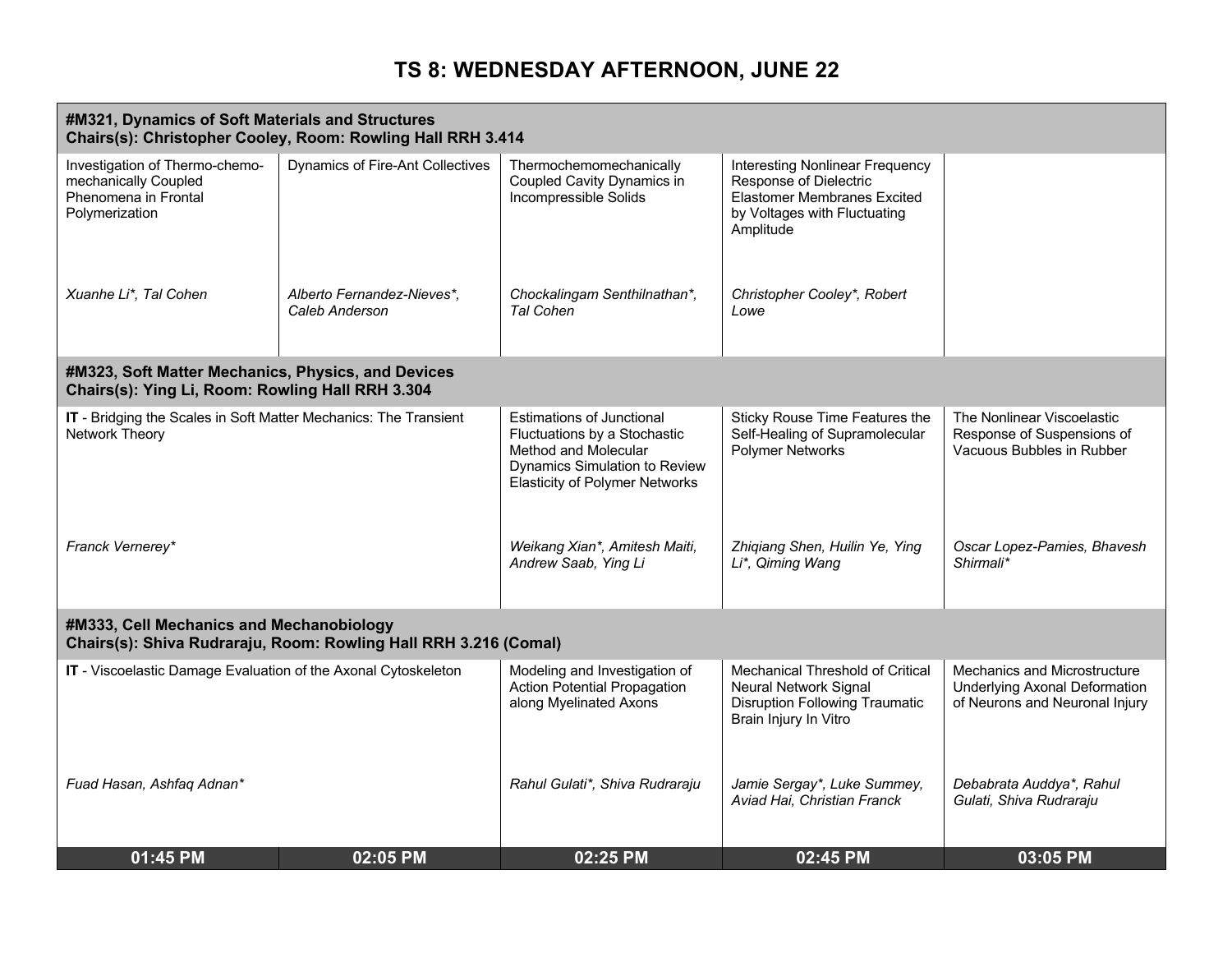#### **#M334, Trustworthy Augmented Intelligence and Data-driven Material Modeling Chairs(s): Waiching Sun, Room: AT&T 106**

| $O(nan \theta)$ . Haighing Odii, Room. AT&T TVV          |                                                                                                                                                                                                                |                                                                                                                                                    |                                                                                 |  |
|----------------------------------------------------------|----------------------------------------------------------------------------------------------------------------------------------------------------------------------------------------------------------------|----------------------------------------------------------------------------------------------------------------------------------------------------|---------------------------------------------------------------------------------|--|
| <b>Topology Optimization Through</b><br>Machine Learning | Deep Learning Framework for<br><b>Predicting Stress-Strain</b><br>Response of Microstructured<br>Materials Deep Learning<br>Framework for Predicting<br>Stress-Strain Response of<br>Microstructured Materials | A Data-Driven Approach to<br><b>Predict Full-Field Nonlinear</b><br><b>Stress Distribution and Crack</b><br>Path in Fiber-reinforced<br>Composites | Interval and Fuzzy Physics-<br>informed Neural Networks for<br>Uncertain Fields |  |
| Md Imrul Reza Shishir*, Alireza<br>Tabarraei             | Haotian Feng*, Pavana<br>Prabhakar                                                                                                                                                                             | Reza Sepasdar*, Maryam<br>Shakiba                                                                                                                  | Jan Niklas Fuhg, Ioannis<br>Kalogeris, Amelie Fau, Nikolaos<br>Bouklas*         |  |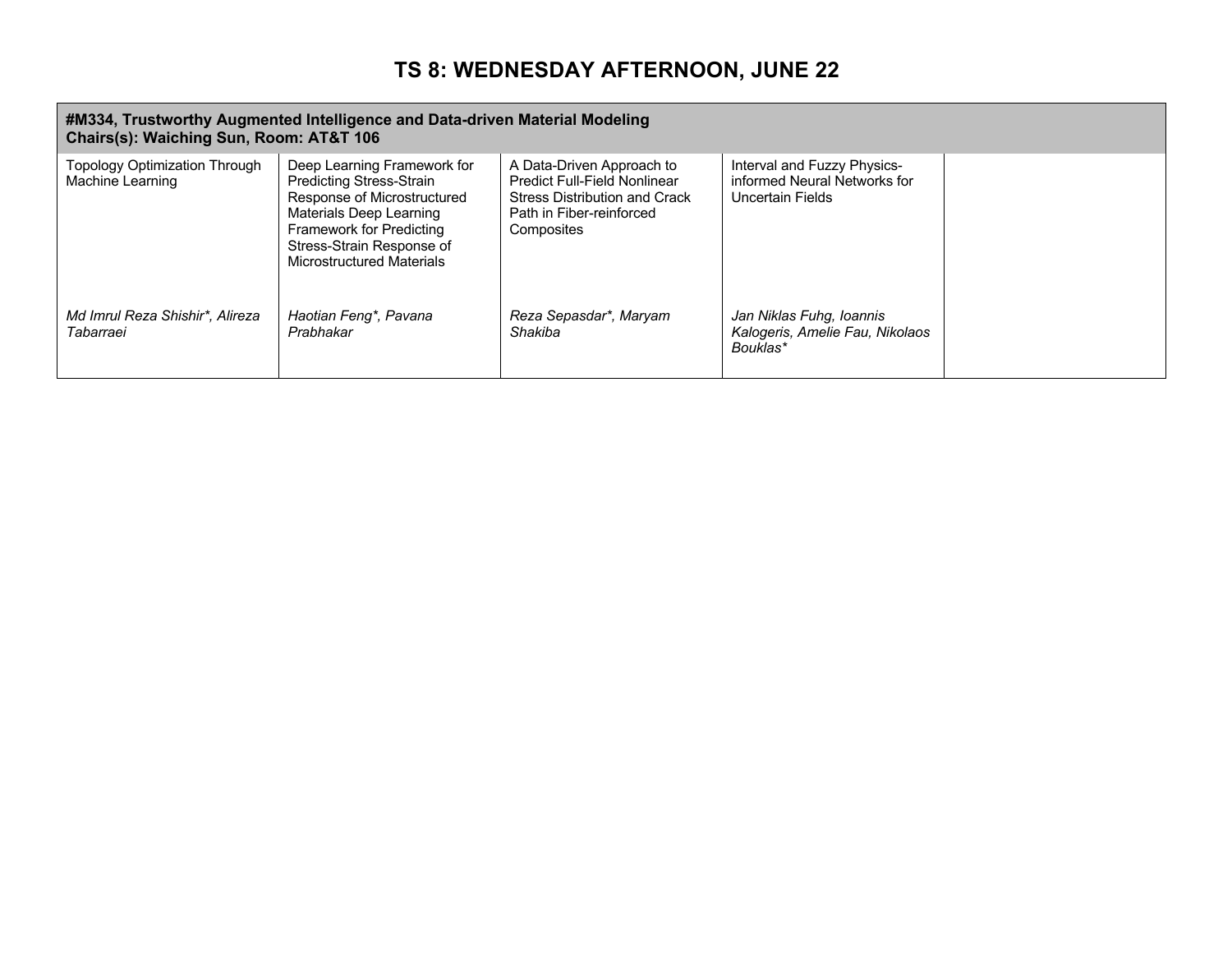| 03:45 PM                                                                                                                                                                                | 04:05 PM                                                                                                                       | 04:25 PM                                                                                                         | 04:45 PM                                                                                                          | 05:05 PM |  |
|-----------------------------------------------------------------------------------------------------------------------------------------------------------------------------------------|--------------------------------------------------------------------------------------------------------------------------------|------------------------------------------------------------------------------------------------------------------|-------------------------------------------------------------------------------------------------------------------|----------|--|
| #M111, Statistical Physics Techniques in Computational Mechanics<br>Chairs(s): Yash Kulkarni, Room: AT&T Salon D                                                                        |                                                                                                                                |                                                                                                                  |                                                                                                                   |          |  |
| Emergence of Viscosity and<br>Dissipation via Stochastic Bonds                                                                                                                          | A Framework for Uncertainty<br>Quantification in Damage<br><b>Mechanics</b>                                                    | A Mesoscale Model for the<br>Micromechanical Investigation of<br><b>Transient Polymers</b>                       | Elastic Contact of Random<br>Surfaces with Fractal and Hurst<br><b>Effects</b>                                    |          |  |
| Travis Leadbetter, Ali Seiphoori,<br>Celia Reina, Prashant Purohit*                                                                                                                     | Gideon Simpson*, Petr Plechac,<br>Jerome Troy, Jarek Knapp                                                                     | Robert Wagner*, Franck<br>Vernerey                                                                               | Yaswanth Sai Jetti*, Martin<br>Ostoja-Starzewski                                                                  |          |  |
| #M213, Modeling and Simulation of Energetic Materials<br>Chairs(s): Oana Cazacu, Room: AT&T 101                                                                                         |                                                                                                                                |                                                                                                                  |                                                                                                                   |          |  |
| Phase Field Modeling of<br>Regression Rates and<br>Morphology in Solid Composite<br>Propellants                                                                                         | Simulations and Experiments of<br><b>Explosive Particulate Dispersal</b>                                                       | Modeling Multi-Component Non-<br><b>Ideal Explosives for Munition</b><br><b>Systems Simulation</b>               |                                                                                                                   |          |  |
| Maycon Meier dos Santos*,<br><b>Brandon Runnels</b>                                                                                                                                     | Bradford Durant, J. Garno, F.<br>Ouellet, K. Hughes, T. Jackson,<br>S. Balachandar*                                            | J Keith Clutter*                                                                                                 |                                                                                                                   |          |  |
| Chairs(s): Martin Maxey, Room: AT&T 202                                                                                                                                                 | #M217, Dynamics and Instabilities of Flows with Particles Across Length Scales                                                 |                                                                                                                  |                                                                                                                   |          |  |
| IT - Microscopic Rearrangements in Highly Polydisperse Sheared<br><b>Granular Systems</b>                                                                                               |                                                                                                                                | Rheology of Concentrated<br>Suspension of Particles: the<br>Role of Surface Roughness                            | Viscous Rebound of a<br>Cylindrical Particle on a Solid<br>Wall: The Role of "Apparent<br>Softness and Roughness" |          |  |
| Eric Weeks*, Yonglun Jiang, Daniel Sussman                                                                                                                                              |                                                                                                                                | Rishabh More, Arezoo<br>Ardekani*                                                                                | Micheline Abbas*, Alicia Aguilar,<br>Matthieu Mercier, Laurent<br>Lacaze                                          |          |  |
| #M301, Mechanics of Electrochemical Materials and Systems<br>Chairs(s): Matt Pharr and Brian Sheldon, Room: AT&T 301                                                                    |                                                                                                                                |                                                                                                                  |                                                                                                                   |          |  |
| Theory of Soft Solid Electrolytes:<br><b>Overall Properties of Composite</b><br>Electrolytes, Effect of<br>Deformation and Microstructural<br>Design for Enhanced Ionic<br>Conductivity | A Diffusion-deformation Model<br>and in situ Stress Measurement<br>for High Performance Li and Na<br><b>Battery Electrodes</b> | A Virtual Multiscale Modeling<br>Chain for NaxFePO4:<br>Combining 3D Anisotropic<br>Phase-field Modeling and DFT |                                                                                                                   |          |  |
| Kosar Mozaffari*, Liping Liu,<br>Pradeep Sharma                                                                                                                                         | Akshay Pakhare*, Shawn<br>Chester, Siva Nadimpalli                                                                             | Tao Zhang*, Mohsen Sotoudeh,<br>Axel Groß, Marc Kamlah, Robert<br><b>McMeeking</b>                               |                                                                                                                   |          |  |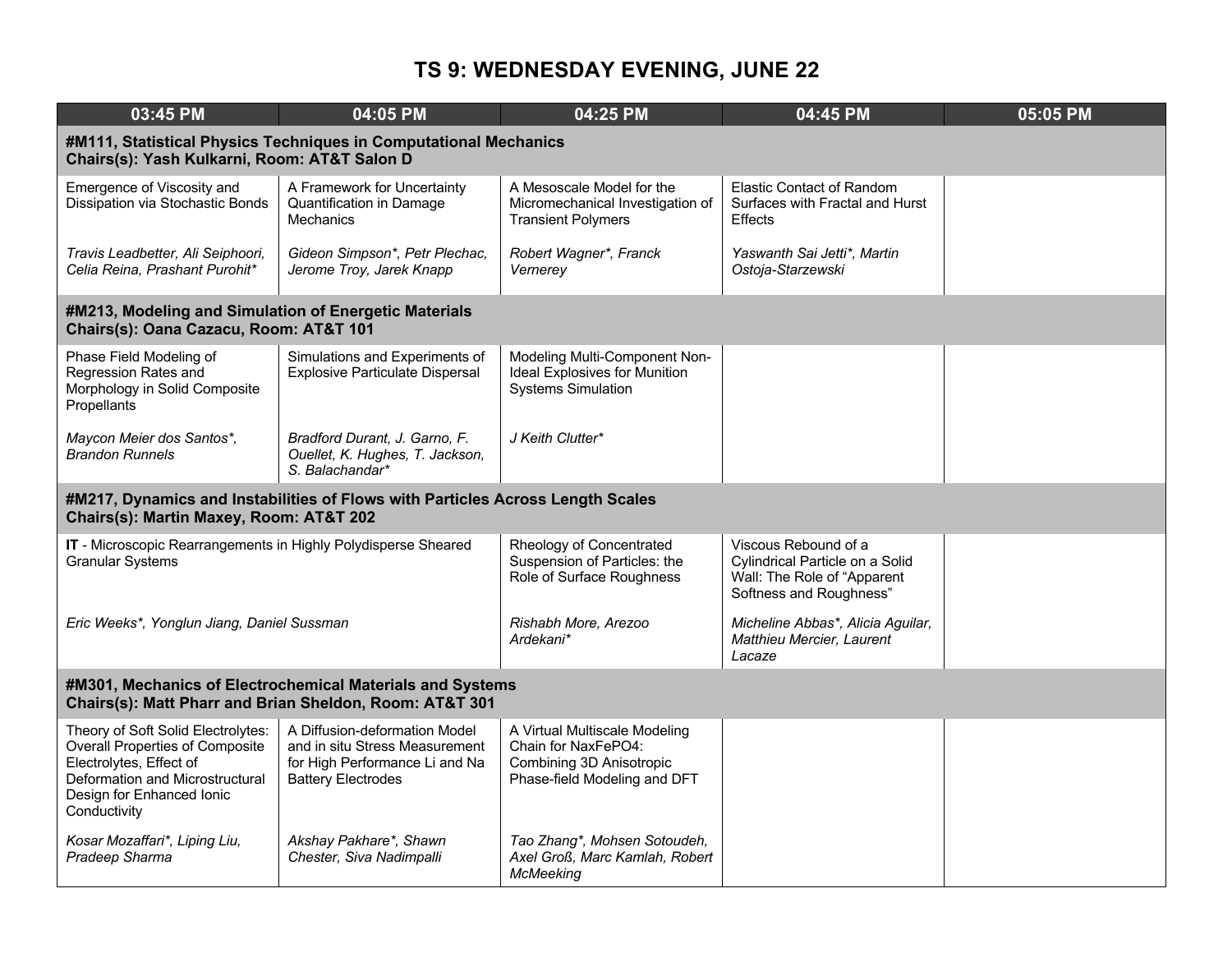| 03:45 PM                                                                                                                                                | 04:05 PM                                                                                             | 04:25 PM                                                                                                                                  | 04:45 PM                                                                                                      | 05:05 PM                                                                                                                                         |  |  |
|---------------------------------------------------------------------------------------------------------------------------------------------------------|------------------------------------------------------------------------------------------------------|-------------------------------------------------------------------------------------------------------------------------------------------|---------------------------------------------------------------------------------------------------------------|--------------------------------------------------------------------------------------------------------------------------------------------------|--|--|
| #M305, Mechanics-Guided Design, Material Processing and Applications of Composites<br>Chairs(s): Kedar Kirane, Xueju Wang, Room: Rowling Hall RRH 3.406 |                                                                                                      |                                                                                                                                           |                                                                                                               |                                                                                                                                                  |  |  |
| Rule of Mixtures for the Mooney-<br><b>Rivlin Coefficients of Graphene-</b><br><b>Based Soft Sandwich</b><br>Nanocomposites                             | An Auxetic Interpenetrating<br>Phase to Enhance the Confining<br><b>Pressure in Brittle Matrices</b> | <b>Transient Topology Optimization</b><br>for Thermal Design of<br>Microvascular Composites                                               | <b>Enabling Hierarchical Flexible</b><br><b>Syntactic Foams Using Power</b><br><b>Based Sintering Process</b> |                                                                                                                                                  |  |  |
| Kedar Kirane*, Mersim<br>Redzematovic                                                                                                                   | Andrew Gross*, Georgios<br>Tzortzinis, Simos Gerasimidis                                             | Jonathan Gorman*, Reza<br>Pejman, Ahmad Najafi                                                                                            | H. R. Tewani*, Meg Hinaus,<br>Pavana Prabhakar                                                                |                                                                                                                                                  |  |  |
| #M310, Plasticity & Ductile Failure<br>Chairs(s): Yannis Korkolis, Room: AT&T 203                                                                       |                                                                                                      |                                                                                                                                           |                                                                                                               |                                                                                                                                                  |  |  |
| Ductile Fracture under General<br>Loading Conditions: Theory and<br>Implementation                                                                      | Data-Driven Computational<br>Modeling of Plasticity-Induced<br>Damage Effects                        | Physics-informed Machine<br>Learning for Development of<br>Interpretable, Improved Material<br>Damage Models                              | Mesh Objectivity in Dynamic<br>Fracture Analyses with the<br><b>Crack Band Model</b>                          | Integrated Cohesive Zone and<br>J-integral Approaches to<br>Characterizing Indentation-<br>Induced Pillar Fracture Instability                   |  |  |
| Vigneshwaran Radhakrishnan*,<br>Amine Benzerga                                                                                                          | Sara Schlenker, Antonios<br>Kontsos*                                                                 | Donovan Birky*, Karl Garbrecht,<br>David Randall, John Emery,<br>Coleman Alleman, Brian Lester,<br>Geoffrey Bomarito, Jacob<br>Hochhalter | Taufiq Abdullah*, Kedar Kirane                                                                                | Xing Liu*, Christos Athanasiou,<br>Boyu Zhang, Nitin Padture, Jun<br>Lou, Brian Sheldon, Huajian<br>Gao                                          |  |  |
| #M311, Mechanics of Friction, Fracture and Damage in Materials Across Scales<br>Chairs(s): David Kammer, Room: AT&T 201                                 |                                                                                                      |                                                                                                                                           |                                                                                                               |                                                                                                                                                  |  |  |
| IT - Interfaces and Dynamic Brittle Fracture: Peridynamic Models of<br><b>PMMA</b>                                                                      |                                                                                                      | A Microplane-Peridynamic<br>Formulation for the Simulation of<br><b>Concrete Failure</b>                                                  | Modeling Fracture in Rate-<br>Dependent Polymer Networks: A<br>Quasicontinuum Approach                        | <b>Experimental and Numerical</b><br>Study of Slip in Fretting Fatigue<br>Contacts through Variations in<br>Load Path and Oxygen<br>Availability |  |  |
| Florin Bobaru*, Longzhen Wang                                                                                                                           |                                                                                                      | Masoud Behzadinasab, Yuri<br>Bazilevs*, John Foster                                                                                       | Ahmed Elbanna*, Ahmed<br>Ghareeb                                                                              | Luke E. Blades, RJH Paynter,<br>David Hills*                                                                                                     |  |  |
| 03:45 PM                                                                                                                                                | 04:05 PM                                                                                             | 04:25 PM                                                                                                                                  | 04:45 PM                                                                                                      | 05:05 PM                                                                                                                                         |  |  |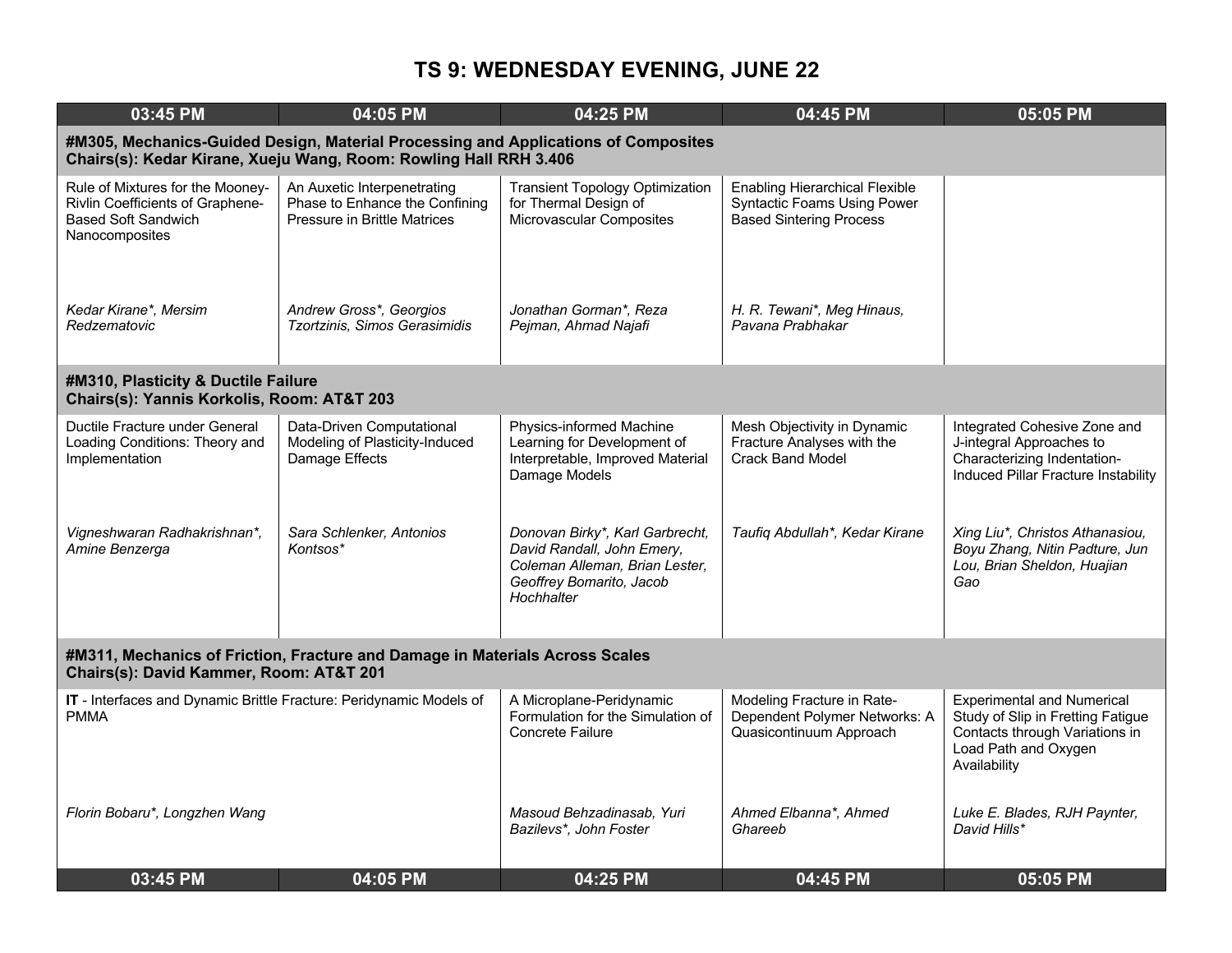| #M316, Mechanics of Architected Materials<br>Chairs(s): Carlos Portella, Room: AT&T 204                                              |                                                                                                                             |                                                                                                                                 |                                                                                                                                                                   |                                                                                                           |
|--------------------------------------------------------------------------------------------------------------------------------------|-----------------------------------------------------------------------------------------------------------------------------|---------------------------------------------------------------------------------------------------------------------------------|-------------------------------------------------------------------------------------------------------------------------------------------------------------------|-----------------------------------------------------------------------------------------------------------|
| IT - Magneto-Mechanical Metamaterials for Morphing Mode<br><b>Branching and Tunable Properties</b>                                   |                                                                                                                             | <b>Structured Fabrics with Tunable</b><br><b>Mechanical Properties</b>                                                          | In-situ X-ray Computed<br>Tomography to Observe the<br>Micro- and Macro-scale of<br>Architected Vat<br><b>Photopolymerized Structures</b>                         | Data-Based Techniques for<br>Structure-Property Correlation in<br>Periodic and Aperiodic<br>Metamaterials |
| Renee Zhao*                                                                                                                          |                                                                                                                             | Liuchi Li*, Yifan Wang, Douglas<br>Hofmann, José Andrade, Chiara<br>Daraio                                                      | Orion Kafka*, Callie Higgings,<br>Jason Killgore, Newell Moser,<br><b>Edward Garboczi</b>                                                                         | Shengzhi Luan*, Enze Chen,<br><b>Stavros Gaitanaros</b>                                                   |
| #M320, Mechanics and Physics of Active Materials                                                                                     | Chairs(s): Stephan Rudykh, Room: Rowling Hall RRH 3.208 (Brazos)                                                            |                                                                                                                                 |                                                                                                                                                                   |                                                                                                           |
| Phase-Field Nano- and Scale-<br>Free Approaches to Interaction<br>between Martensitic Phase<br><b>Transformations and Plasticity</b> | A Two-scale Three-dimensional<br>Phase-field Model for Austenite-<br>Martensite Interfaces in Shape<br><b>Memory Alloys</b> | A Finite-strain Phase-field Model<br>for Fracture in Shape Memory<br>Alloys: Modelling Framework<br>and Experimental Validation | Numerical Studies on a Coupled<br>Phase Field Model for Crack<br>Propagation and Martensitic<br>Transformation under<br><b>Mechanical and Thermal</b><br>Loadings | Modeling of Localization in<br>Pseudoelastic NiTi Tubes Under<br><b>Biaxial Stress States</b>             |
| Valery I. Levitas*                                                                                                                   | Chi Hou Lei*, Yunya Liu                                                                                                     | Theocharis Baxevanis, Md<br>Mehedi Hasan*                                                                                       | Daniel Juhre*, Ehsan Farahani                                                                                                                                     | Karlos Kazinakis*, Stelios<br>Kyriakides, Chad Landis                                                     |
| #M321, Dynamics of Soft Materials and Structures<br>Chairs(s): Robert Lowe, Room: Rowling Hall RRH 3.414                             |                                                                                                                             |                                                                                                                                 |                                                                                                                                                                   |                                                                                                           |
| Settling Dynamics of Brownian<br>Chains                                                                                              | Nonlinear Dynamic Analysis of<br>Thin Elastic Rods Using<br>Kirchhoff Theory and B-spline<br><b>Discretization</b>          | Nonlinear Dynamics of Soft<br>Bistable Beams Impacting a<br><b>Sinusoidally Vibrating Shaker</b>                                | Arbitrary-Order Sensitivity<br>Analysis and Uncertainty<br>Quantification in Phononic<br>Metamaterials through Complex-<br>Variable Finite Element Method         |                                                                                                           |
| Lucas Hildebrand Pires da<br>Cunha*, Jingjing Zhao,<br>Frederick MacKintosh, Sibani<br>Lisa Biswal                                   | Ehsan Osloub*, Mettupalayam<br>Sivaselvan                                                                                   | Michael Rouleau*, Steven Craig,<br>Yiwei Xia, Roy Shieh, Major L.<br>Robinson, Chengzhi Shi, Julien<br>Meaud                    | David Restrepo*, Juan David<br>Navarro, Arturo Montoya, Harry<br>Millwater, Matthew Balcer                                                                        |                                                                                                           |
| 03:45 PM                                                                                                                             | 04:05 PM                                                                                                                    | 04:25 PM                                                                                                                        | 04:45 PM                                                                                                                                                          | 05:05 PM                                                                                                  |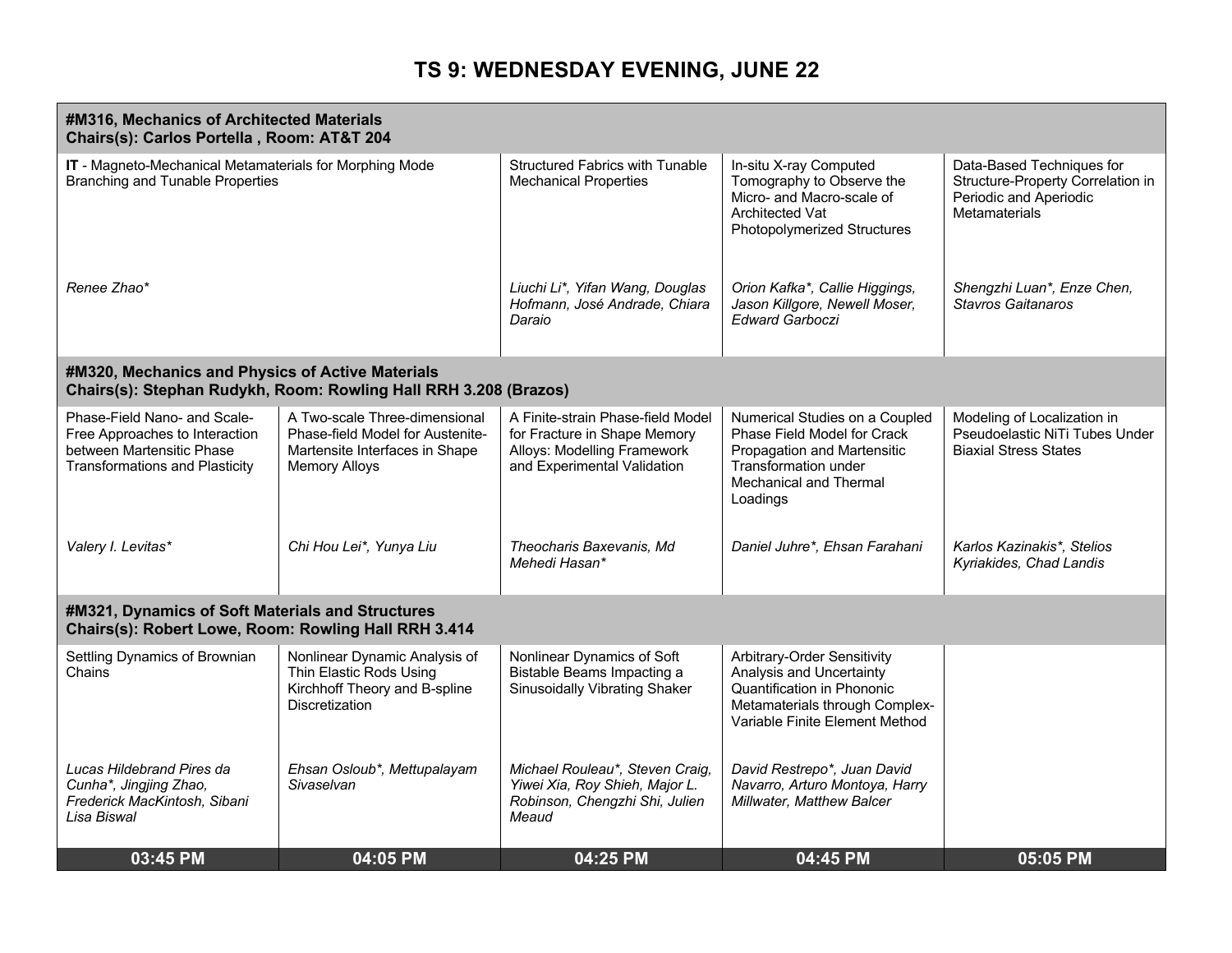| #M323, Soft Matter Mechanics, Physics, and Devices<br>Chairs(s): Xueju Wang, Room: Rowling Hall RRH 3.304                                                                     |                                                                                        |                                                                                                                      |                                                                                                  |                                                                                                                          |
|-------------------------------------------------------------------------------------------------------------------------------------------------------------------------------|----------------------------------------------------------------------------------------|----------------------------------------------------------------------------------------------------------------------|--------------------------------------------------------------------------------------------------|--------------------------------------------------------------------------------------------------------------------------|
| IT - Soft Materials by Design: Unconventional Polymer Networks<br><b>Give Extreme Properties</b>                                                                              |                                                                                        | Reconfiguration of Multistable<br>3D Ferromagnetic Composite<br>Mesostructures Guided By<br>Energy Landscape Surveys | Multiphysics Modeling of Soft<br>Ionic Conductors and Ionotronic<br><b>Devices</b>               | Multiplex On-Mask Flexible<br>MXene-Graphene Field Effect<br><b>Transistor Sensing Influenza</b><br>Virus and SARS-CoV-2 |
| Xuanhe Zhao*                                                                                                                                                                  |                                                                                        | Yi Li*, Samuel J. Avis, Teng<br>Zhang, Halim Kusumaatmaja,<br>Xueju Wang                                             | Nikola Bosnjak*, Max<br>Tepermeister, Meredith<br>Silberstein                                    | Yanxiao Li*, Chenglin Wu                                                                                                 |
| #M326, Fracture and Damage of Soft Materials<br>Chairs(s): Nikolaos Bouklas, Room: AT&T Salon E                                                                               |                                                                                        |                                                                                                                      |                                                                                                  |                                                                                                                          |
| IT - Unexpected Consequences and Dynamics Arising from Hidden<br><b>Structure in Slow Fracture</b>                                                                            |                                                                                        | Cavitation and Crack Arrest in a<br>Thin Layer of Elastomer                                                          | Interfacial Cavitation and Failure                                                               | The Rate Dependent Tensile<br>Failure of Photocured<br><b>Elastomers</b>                                                 |
| Meng Wang, Mokhtar Adda-Bedia, Jay Fineberg*                                                                                                                                  |                                                                                        | Sida Hao*, Rui Huang, Zhigang<br>Suo                                                                                 | thomas henzel, Tal Cohen*                                                                        | Yuhai Xiang*, Jialiang Tao,<br>Cody Schilling, Christian Franck,<br>AJ Boydston, Stephan Rudykh                          |
| #M333, Cell Mechanics and Mechanobiology                                                                                                                                      | Chairs(s): Shiva Rudraraju, Room: Rowling Hall RRH 3.216 (Comal)                       |                                                                                                                      |                                                                                                  |                                                                                                                          |
| Stromal Bone Cells Age,<br>Morphology and Bone Quality in<br>a Bone-on-chip                                                                                                   | A Fully 3D Computational<br>Contractile Model of the Aortic<br>Valve Interstitial Cell | <b>Yeast Biomaterial for</b><br><b>Environmental Remediation</b>                                                     | Rapid Plastic Deformation of<br>Cancer Cells Correlates with<br><b>High Metastatic Potential</b> | A Morphological Fiber Model of<br>Scar Tissues of Hip Capsule<br>Ligaments Formed around<br>Different Implant Materials  |
| <b>Bertrand Cinquin, Elise</b><br>Foulatier, Charles Drame-<br>Maigne, Rachel Sagar, Pascale<br>Guillot, Tim Arnett, Christophe<br>Sandt, Christine Chappard, Elisa<br>Budyn* | Alex Khang*, John Steinman,<br>Xinzeng Feng, Michael Sacks                             | Christos Athanasiou*, Patritsia<br>Stathatou, Xuliang Qian, Neil<br>Gershenfeld, Huajian Gao                         | Xingyu Xia, Yuan Lin*                                                                            | Angelina Avgeri*, Samantha<br>Sanders, Bertrand Cinquin,<br>Laurent Sedel, Pascal Bizot,<br>Elisa Budyn                  |
| 03:45 PM                                                                                                                                                                      | 04:05 PM                                                                               | 04:25 PM                                                                                                             | 04:45 PM                                                                                         | 05:05 PM                                                                                                                 |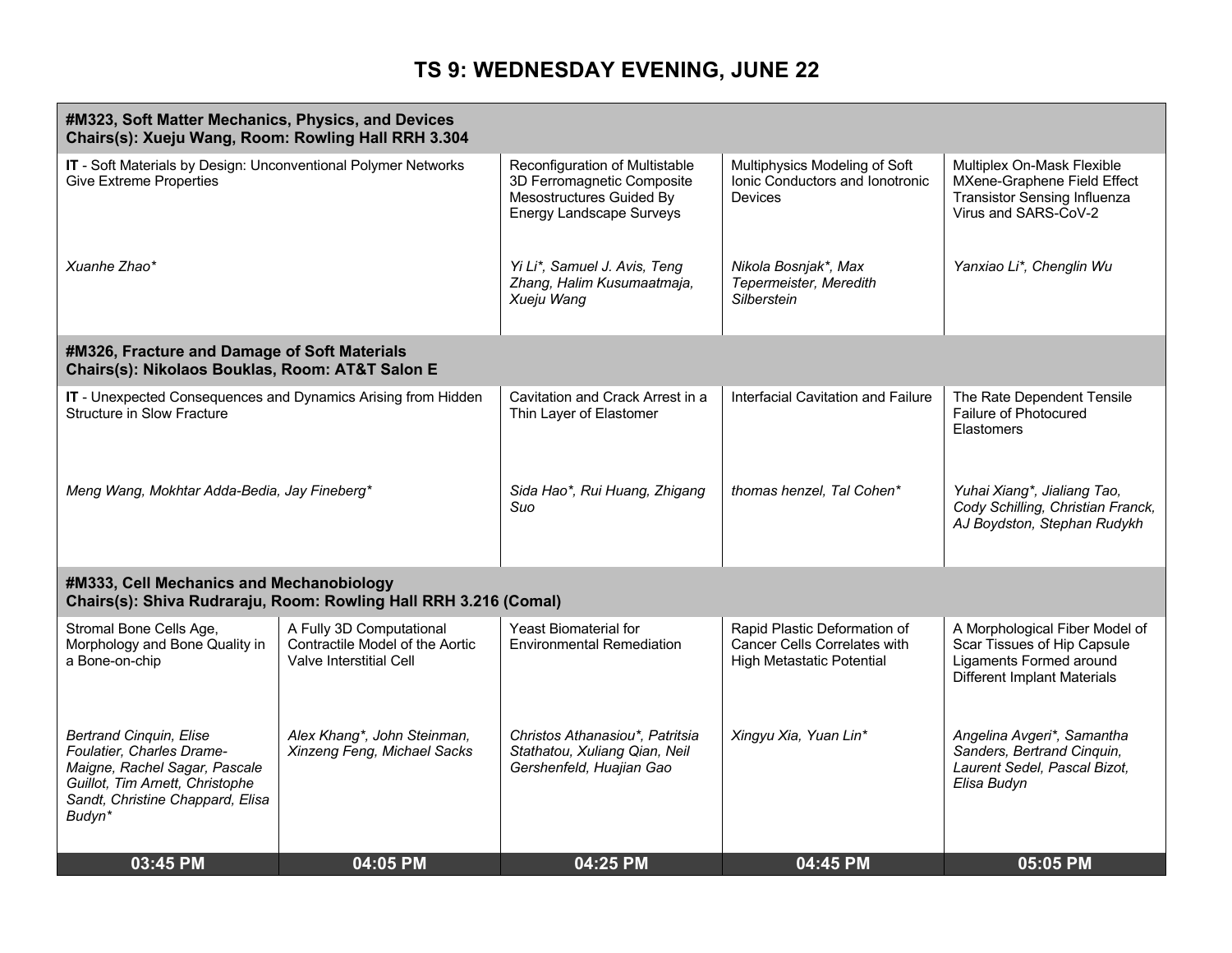#### **#M334, Trustworthy Augmented Intelligence and Data-driven Material Modeling Chairs(s): Krishna Garikipati, Room: AT&T 106**

|                                                                                                   | $\frac{1}{2}$                                                      |                                                                                            |                                                                                                                                                                   |                                                                                 |  |
|---------------------------------------------------------------------------------------------------|--------------------------------------------------------------------|--------------------------------------------------------------------------------------------|-------------------------------------------------------------------------------------------------------------------------------------------------------------------|---------------------------------------------------------------------------------|--|
| Modeling the Genotype-<br>Dependent Mechanical Behavior<br>of Soft Tissues Using Deep<br>Learning | Liquid Time-Constant Networks<br>for Engineered Systems            | Multi-Fidelity Graph Neural<br>Networks as Surrogate Models<br>for Finite Element Analysis | Reduced Order Modeling with<br><b>Boosting Barlow Twins Self-</b><br>supervised Learning for Contact<br>Problem in a Compressible<br><b>Hyperelastic Material</b> | Rapid Computation of NURBS<br>Multi-body Contact with Neural<br><b>Networks</b> |  |
| Enrui Zhang*, Bart Spronck, Jay<br>Humphrey, George Karniadakis                                   | Shrenik Zinage, Yifei Zhou*, Ilias<br><b>Bilionis, Peter Meckl</b> | Nolan Black*, Ahmad R. Najafi                                                              | Teeratorn Kadeethum*, Ida Ang,<br>Jan Niklas Fuhg, Nikolaos<br>Bouklas, Hongkyu Yoon                                                                              | Christian Goodbrake*                                                            |  |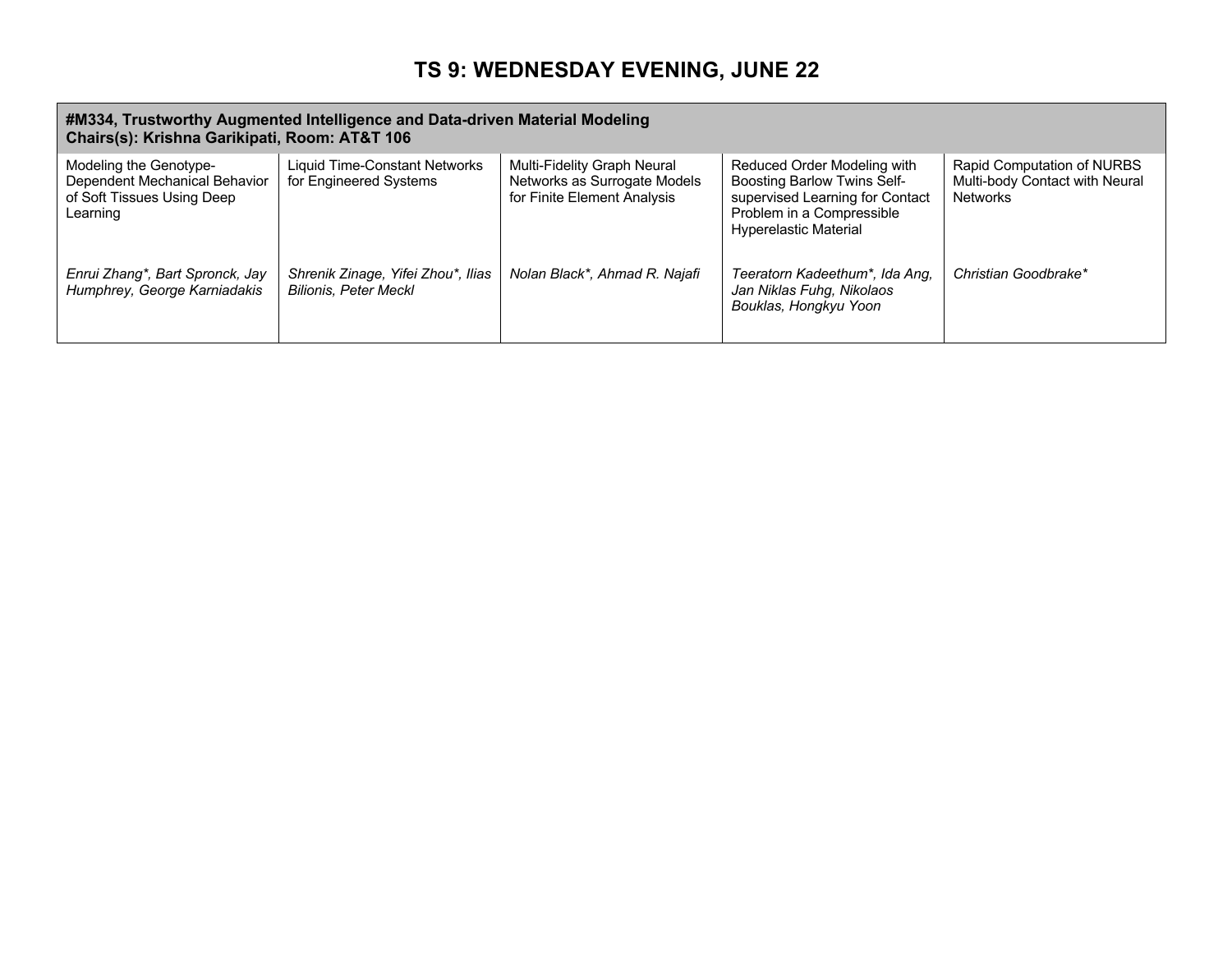# **Thursday, June 23**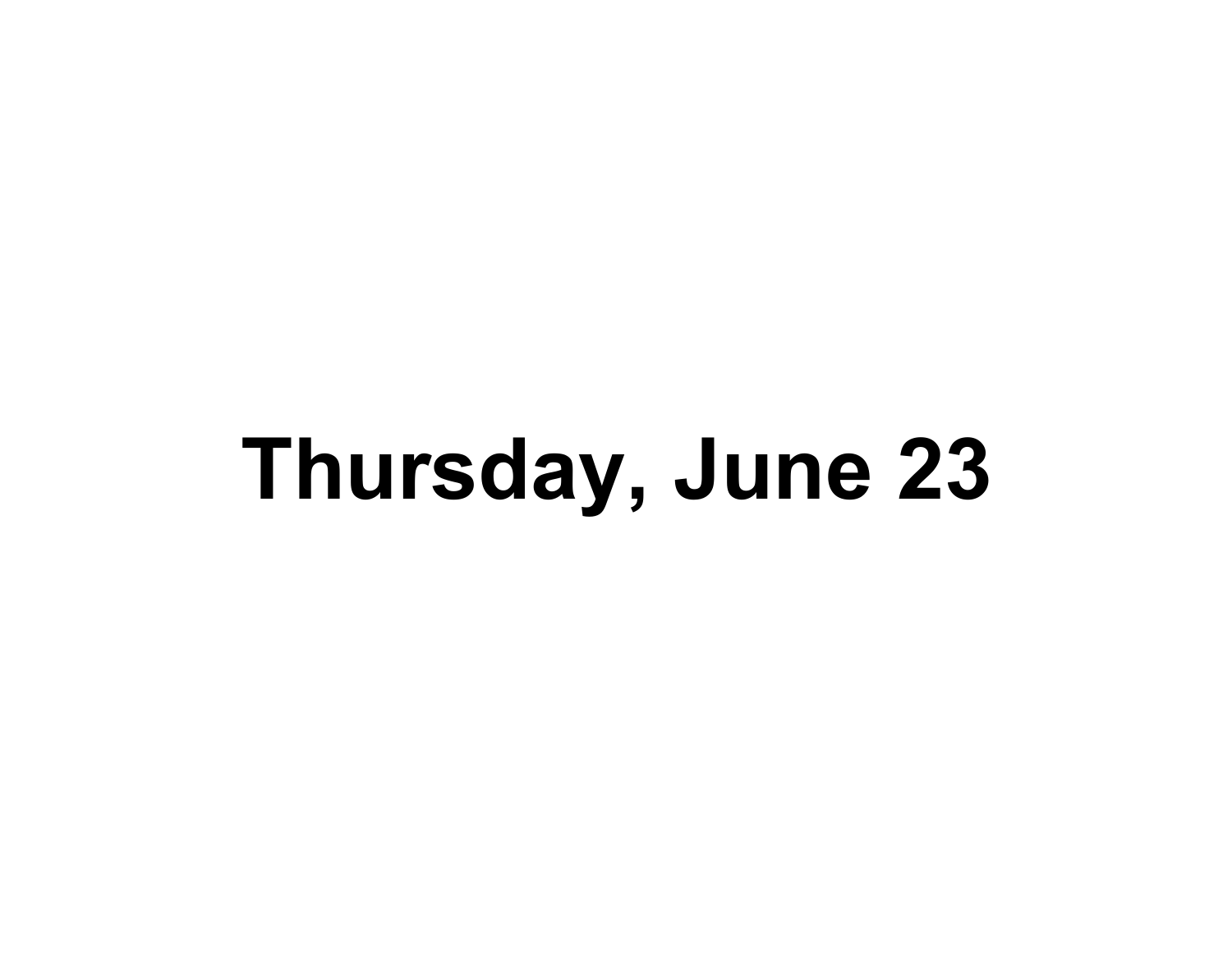| <b>Plenary Speaker</b>                |
|---------------------------------------|
| John Dabiri                           |
| <b>Bioinspired Ocean Exploration</b>  |
| $8:30 - 9:45$ AM                      |
| Room: AT&T 204; Chair: Eckart Meiburg |

| 10:15 AM                                                                              | 10:35 AM                                                                                                                | 10:55 AM                                                                                                        | 11:15 AM                                                                                            | 11:35 AM                                                                                                                                        |  |
|---------------------------------------------------------------------------------------|-------------------------------------------------------------------------------------------------------------------------|-----------------------------------------------------------------------------------------------------------------|-----------------------------------------------------------------------------------------------------|-------------------------------------------------------------------------------------------------------------------------------------------------|--|
| #M208, Cavitation and Bubble Dynamics<br>Chairs(s): Eric Johnsen, Room: AT&T Salon D  |                                                                                                                         |                                                                                                                 |                                                                                                     |                                                                                                                                                 |  |
| IT - Some Issues in the Large Eddy Simulation of Turbulent<br><b>Cavitating Flows</b> |                                                                                                                         | Liquid Re-entrant Flow and<br><b>Bubbly Shock Induced Partial</b><br>Cavity Shedding on a<br>NACA0015 Hydrofoil | Volumetric Velocimetry Study of<br>Cavitation Inception in a Pair of<br><b>Interacting Vortices</b> | <b>Experimental Study of Cavitation</b><br>Unsteadiness and Erosion on a<br>Plane Convex Hydrofoil                                              |  |
| Krishnan Mahesh*                                                                      |                                                                                                                         | Harish Ganesh*, Anubhav Bhatt,<br>Steven Ceccio                                                                 | Daniel Knister*, Harish Ganesh,<br><b>Steven Ceccio</b>                                             | Luis Carlos Morocho*, Henda<br>Djeridi, Marc Fivel, Giovanni<br>Ghigliotti                                                                      |  |
| Chairs(s): Sujit Datta, Room: AT&T 101                                                | #M212, Hydrodynamic Stability and Simulation of Complex Fluid Flows in Porous Media                                     |                                                                                                                 |                                                                                                     |                                                                                                                                                 |  |
| IT - Data Driven Modeling of Enhanced Oil Recovery by Polymer<br>Flooding             |                                                                                                                         | Flow of a Contaminated<br>Concentrated Emulsion through<br>a Periodic Porous Medium                             | Numerical Simulation of Droplets<br>in Three-Dimensional<br>Microchannels                           | Numerical Assessment of<br>Velocity, Pressure and<br>Temperature Fields of a Spur<br>and Helical Gear Using Dynamic<br><b>Meshing Technique</b> |  |
| Rohit Mishra, Prabir Daripa*                                                          |                                                                                                                         | Alexander Zinchenko*, Jacob<br>Gissinger, Robert Davis                                                          | Gesse Roure*, Alexander<br>Zinchenko, Robert Davis                                                  | Arif Hossain*, Irfan Khan,<br>Derrick Ko, Saurav Sengupta                                                                                       |  |
|                                                                                       | #M217, Dynamics and Instabilities of Flows with Particles Across Length Scales<br>Chairs(s): Eric Weeks, Room: AT&T 202 |                                                                                                                 |                                                                                                     |                                                                                                                                                 |  |
| IT - Bubbles and Fractures in Dense Suspensions                                       |                                                                                                                         | Granular Instabilities in<br><b>Explosive Volcanic Eruptions</b>                                                | Fluid-Mediated Sources to<br>Granular Temperature in<br>Homogeneous Fluidization                    | Abrasive-laden Air Flow for<br>Internal Surface Finishing                                                                                       |  |
| Irmgard Bischofberger*, Paul Lilin, Ivo Peters                                        |                                                                                                                         | Josef Dufek*                                                                                                    | Aaron Lattanzi, Vahid<br>Tavanashad, Shankar<br>Subramaniam, Jesse<br>Capecelatro*                  | Richie Garg*, Puneeth Shekar,<br>Priti Ranjan Panda, Koushik<br>Viswanathan                                                                     |  |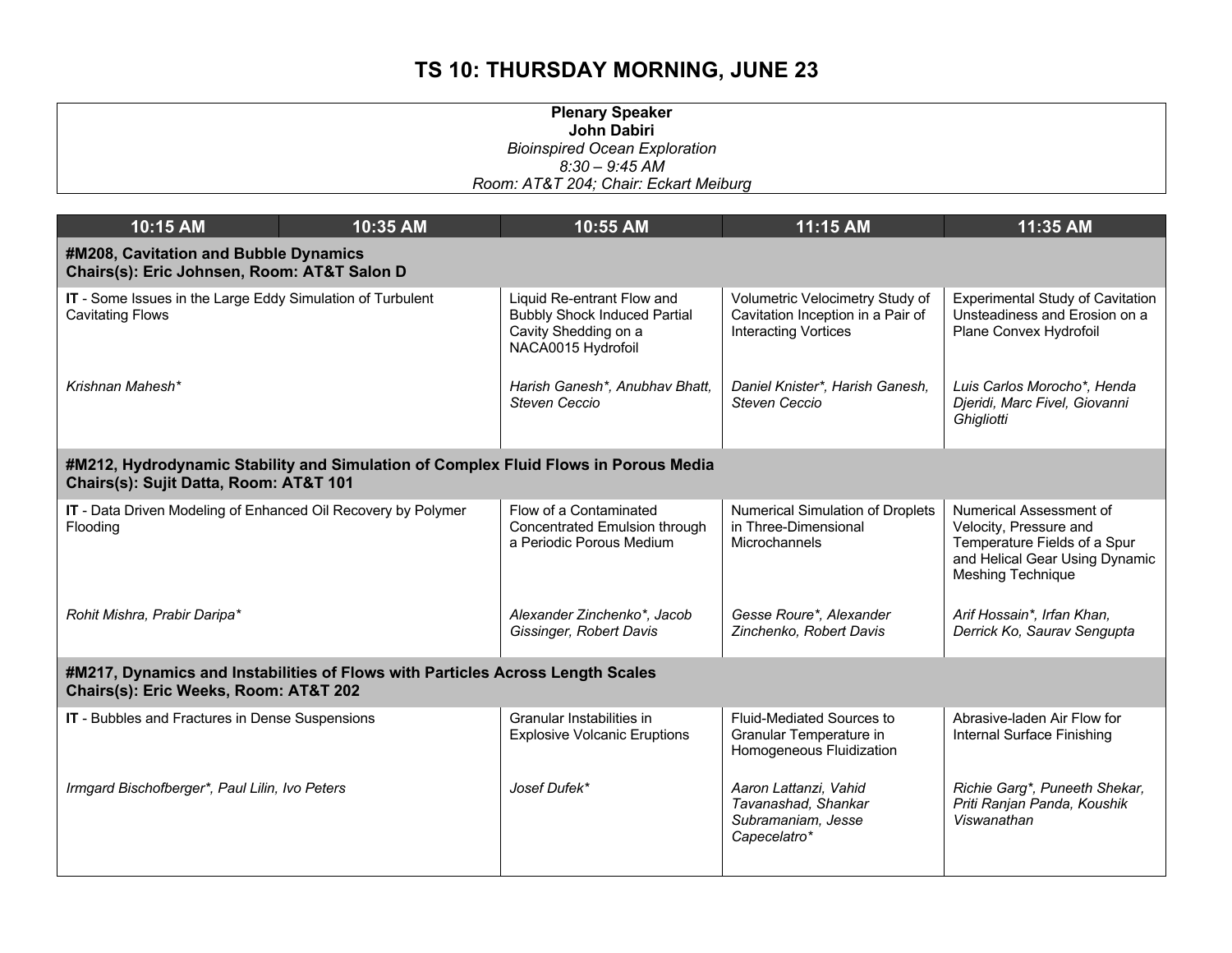| 10:15 AM                                                                                                                                   | 10:35 AM                                                                                                                                                                       | 10:55 AM                                                                                                           | 11:15 AM                                                                                                          | 11:35 AM                                                                                                                      |
|--------------------------------------------------------------------------------------------------------------------------------------------|--------------------------------------------------------------------------------------------------------------------------------------------------------------------------------|--------------------------------------------------------------------------------------------------------------------|-------------------------------------------------------------------------------------------------------------------|-------------------------------------------------------------------------------------------------------------------------------|
| Chairs(s): Thomas Tancogne-Dejean, Room: AT&T 116                                                                                          | #M302, Large Deformation and Failure of Lithium-ion batteries                                                                                                                  |                                                                                                                    |                                                                                                                   |                                                                                                                               |
| Multi-Scale Modeling of Lithium-<br>Ion Batteries, From Layers to<br><b>Battery Packs</b>                                                  | Damage of Prismatic Lithium-ion<br>Cells Subject to Bending: Test,<br>Model, and Detection                                                                                     | <b>Strain-Rate Dependent</b><br>Response of Lithium-ion Pouch<br>Cell: Experiments and Modeling                    | A Nonlinear Thermo-Viscoelastic<br>Model for Polymeric Battery<br>Separators                                      |                                                                                                                               |
| Elham Sahraei*, Mehdi Gilaki                                                                                                               | Wei Li*, Bobin Xin, Hsin Wang,<br>Juner Zhu                                                                                                                                    | Thomas Tancogne-Dejean*,<br>Vincent Grolleau, Dirk Mohr                                                            | Royal Ihuaenyi*, Xinran Xiao,<br>Jie Deng, Chulheung Bae                                                          |                                                                                                                               |
|                                                                                                                                            | #M307, Thermodynamic Modeling of Void Evolution, Fatigue, and Tribo-Wear<br>Chairs(s): Jude Osara, Room: Rowling Hall RRH 3.216 (Comal)                                        |                                                                                                                    |                                                                                                                   |                                                                                                                               |
| IT - Modeling Ultrasonic Vibration Fatigue with Unified Mechanics<br>Theory                                                                |                                                                                                                                                                                | Science of Degradation with<br>Application to Wear and Fatigue                                                     | Formulation of the Dynamics of<br>Dissipative Systems Via the<br><b>Degradation Entropy Generation</b><br>Theorem | <b>Reaction Diffusion Model for</b><br>Solid State Phase Evolution with<br>Application to Phase Evolution<br>in Solder Joints |
| Hsiao Wei Lee, Cemal Basaran*, Halina Egner, Adam Lipski,<br>Micha? Piotrowski, Stanisnaw Mrozinski, Noushad Bin Jamal M,<br>Lakshmana Rao |                                                                                                                                                                                | Michael Khonsari*                                                                                                  | Michael Bryant*                                                                                                   | Sudarshan Prasad*, Huanyu<br>Liao, Chetan Jois, Ganesh<br>Subbarayan                                                          |
| #M310, Plasticity & Ductile Failure<br>Chairs(s): W. M. Scherzinger, Room: AT&T 203                                                        |                                                                                                                                                                                |                                                                                                                    |                                                                                                                   |                                                                                                                               |
| A Novel In-plane Torsion<br><b>Experiment Enabling Plasticity</b><br>Characterization at Large<br><b>Strains</b>                           | Calibration of Elastoplastic<br><b>Constitutive Model Parameters</b><br>with Automatic Differentiation-<br>based Sensitivities: Application<br>to Full-field Experimental Data | <b>Exploration of Ductile Failure</b><br>Processes in an Aluminum Alloy<br>through X-Ray CT Scan and<br>Microscopy | Characterization of Work-<br>Hardening at High Strains in<br><b>Sheet Metal Forming</b>                           |                                                                                                                               |
| Thomas Tancogne-Dejean*,<br>Vincent Grolleau, Christian<br>Roth, Dirk Mohr                                                                 | Daniel Seidl*, Brian Granzow                                                                                                                                                   | Jianing Xie*, Krishnaswamy<br>Ravi-Chandar                                                                         | Fabian Stiebert*, Heinrich<br>Traphöner, Felix Kolpak, A.<br>Erman Tekkaya                                        |                                                                                                                               |
| 10:15 AM                                                                                                                                   | 10:35 AM                                                                                                                                                                       | 10:55 AM                                                                                                           | 11:15 AM                                                                                                          | 11:35 AM                                                                                                                      |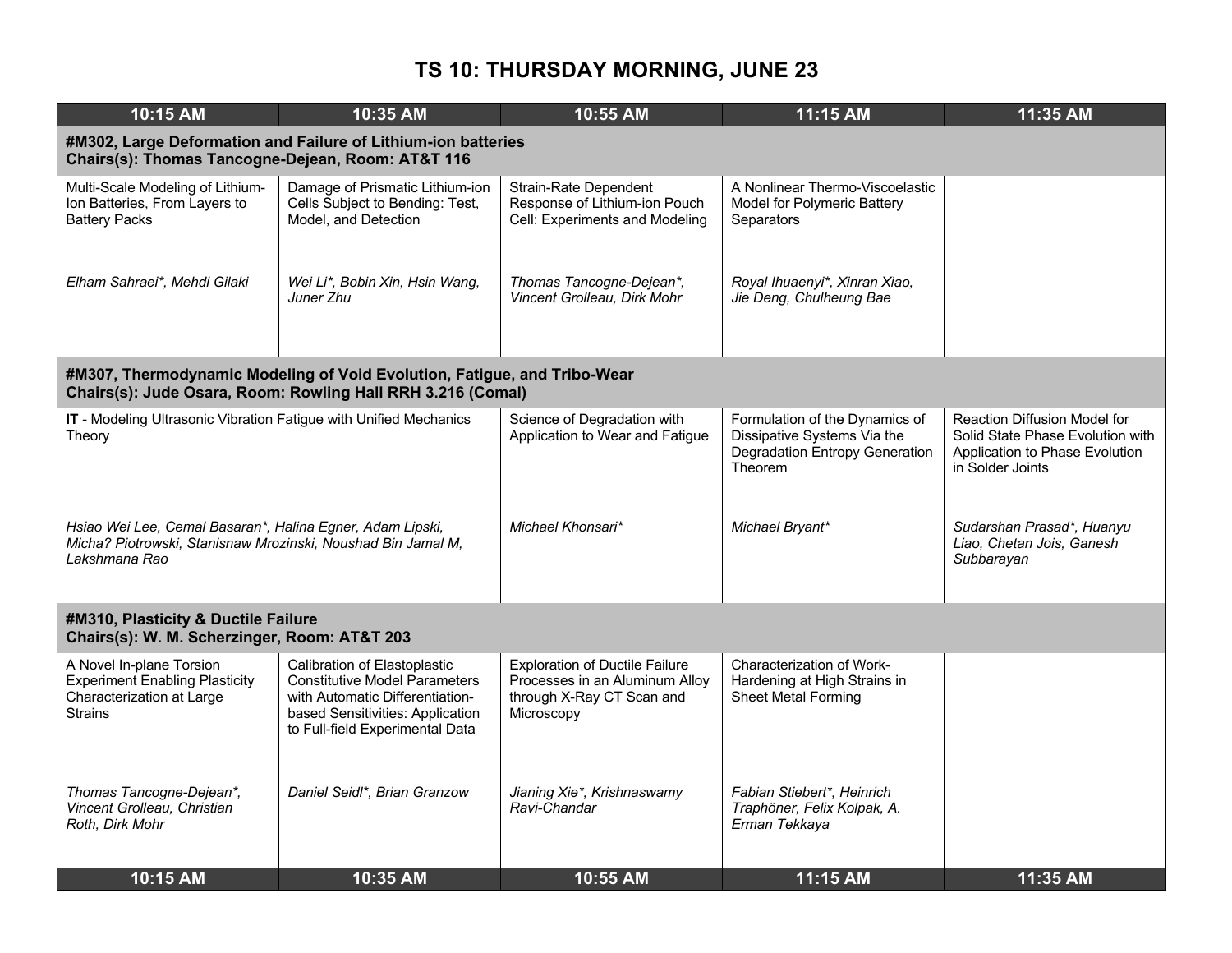| #M311, Mechanics of Friction, Fracture and Damage in Materials Across Scales<br>Chairs(s): K. Ravi-Chandar, Room: AT&T 201                         |                                                                                               |                                                                                                                                           |                                                                                                                                          |                                                                                                                                                       |  |
|----------------------------------------------------------------------------------------------------------------------------------------------------|-----------------------------------------------------------------------------------------------|-------------------------------------------------------------------------------------------------------------------------------------------|------------------------------------------------------------------------------------------------------------------------------------------|-------------------------------------------------------------------------------------------------------------------------------------------------------|--|
| <b>IT</b> - A 3-D Micro-Mechanical<br><b>Framework to Predict</b><br>Progressive Damage in Printed<br>Discontinuous Fiber-Reinforced<br>Composites | IT - In-situ Microscale Fracture<br>of Bone Shows Nanofribril<br><b>Toughening Mechanisms</b> | <b>Experimental and Computational</b><br><b>Investigations of Dynamic</b><br><b>Fracture Processes in Glass-</b><br>ceramics              | Influence of Material<br>Heterogeneity on Damage and<br>Failure in Brittle Solids under<br><b>Dynamic Compression</b>                    | <b>Graph Neural Network</b><br>Framework to Emulate Multiple<br>Crack Propagation, Crack<br>Coalescence, and Stress<br>Evolution in Brittle Materials |  |
| Maryam Shakiba*, Reza<br>Sepasdar                                                                                                                  | Ottman Tertuliano*, Bryce<br>Edwards, Lucas Meza, Virkam<br>Deshpande, Julia Greer            | Liuchi Li*, Todd Hufnagel, KT<br>Ramesh                                                                                                   | Sakshi Braroo*, K.T. Ramesh                                                                                                              | Roberto Perera, Davide<br>Guzzetti, Vinamra Agrawal*                                                                                                  |  |
| #M316, Mechanics of Architected Materials<br>Chairs(s): Lucas Meza, Room: AT&T 204                                                                 |                                                                                               |                                                                                                                                           |                                                                                                                                          |                                                                                                                                                       |  |
| IT - Toughened Interpenetrating Lattices                                                                                                           |                                                                                               | <b>Exploiting Architected Plasticity</b><br>to Enhance Fracture Toughness<br>while Maintaining Strength                                   | <b>Engineering Fracture</b><br>Mechanisms in Lightweight<br>Nanoarchitected Materials                                                    | <b>Energy-Based Fracture</b><br>Mechanics of 2D Lattice<br>Materials                                                                                  |  |
| Brad Boyce*, Benjamin White                                                                                                                        |                                                                                               | Sage Fulco, Michal Budzik,<br>Kevin Turner*                                                                                               | Zainab Patel*, Lucas Meza                                                                                                                | Shengzhi Luan, Enze Chen,<br>Stavros Gaitanaros*                                                                                                      |  |
| Chairs(s): Wei Gao, Room: AT&T 106                                                                                                                 | #M317, Mechanics of Multifunctional Low-Dimensional Materials                                 |                                                                                                                                           |                                                                                                                                          |                                                                                                                                                       |  |
| IT - Fracture of 2D Materials - In Situ Experiments and ML<br><b>Parameterized Force Fields</b>                                                    |                                                                                               | Peeling and Sliding of Graphene<br>Nanoribbons with Periodic van<br>der Waals Interactions                                                | Interface Mechanics of 2D<br><b>Materials on Metal Substrates</b>                                                                        | Crack Evolution in Multilayered<br>2D Materials in the Presence of<br><b>Interlayer Sliding</b>                                                       |  |
| Horacio Espinosa*, Xu Zhang, Hoang Nguyen                                                                                                          |                                                                                               | Rui Huang*, Zhiming Xue                                                                                                                   | Nikhil Chandra Admal*, Tusher<br>Ahmed. Mitisha Surana                                                                                   | Bo Ni*, Huajian Gao                                                                                                                                   |  |
| #M320, Mechanics and Physics of Active Materials                                                                                                   | Chairs(s): Bjoern Kiefer, Room: Rowling Hall RRH 3.208 (Brazos)                               |                                                                                                                                           |                                                                                                                                          |                                                                                                                                                       |  |
| IT - Plastic Strain Induced Phase Transformations under High<br>Pressure: Four-Scale Theory, Experiments, and Phenomena                            |                                                                                               | A Framework for Parallel<br>Computing in Finite Deformation<br>Chemo-mechanics with<br>Application to the Modeling of<br><b>Hydrogels</b> | Numerical Investigations on<br>Martensite Formation in Fe-Mn-<br>Al-Ni SMA Using a<br>Thermodynamically-informed<br>Phase-field Approach | A Gradient Regularized<br><b>Constitutive Model for</b><br>Pseudoelastic Shape Memory<br>Alloys                                                       |  |
| Valery I Levitas*                                                                                                                                  |                                                                                               | Stefan Prüger*, Friederike<br>Röver, Oliver Rheinbach, Bjoern<br>Kiefer                                                                   | Vincent von Oertzen*, Bjoern<br>Kiefer, Andreas Leineweber,<br>Alexander Walnsch                                                         | Hongrui Yu*, Chad Landis                                                                                                                              |  |
| 10:15 AM                                                                                                                                           | 10:35 AM                                                                                      | 10:55 AM                                                                                                                                  | $11:15$ AM                                                                                                                               | 11:35 AM                                                                                                                                              |  |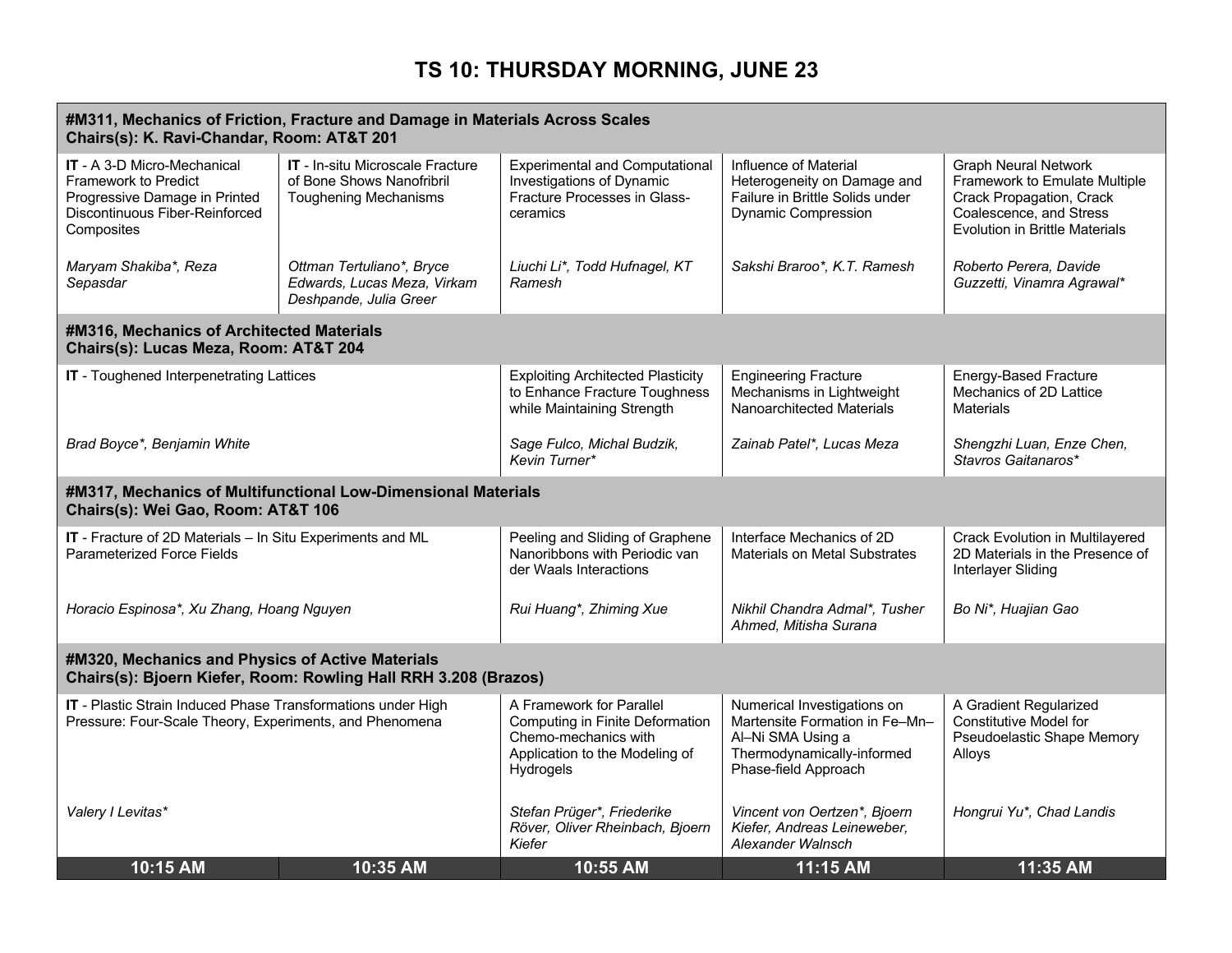| #M323, Soft Matter Mechanics, Physics, and Devices<br>Chairs(s): Ying Li, Room: Rowling Hall RRH 3.304  |                                                                                 |                                                                                                                                |                                                                                                      |                                                                                                                                                    |
|---------------------------------------------------------------------------------------------------------|---------------------------------------------------------------------------------|--------------------------------------------------------------------------------------------------------------------------------|------------------------------------------------------------------------------------------------------|----------------------------------------------------------------------------------------------------------------------------------------------------|
| IT - Mechanical Properties of Glass Fiber-Reinforced Polymer<br>Composites Printed via Multi Jet Fusion |                                                                                 | Thermoviscoelastic Mechanics<br>of a Polymeric Soft Foam:<br><b>Experimental Characterization</b><br>and Constitutive Modeling | Large-deformation Constitutive<br>Modeling of Isotropic,<br>Viscoelastic Foams                       | Recycling of Nanowire<br><b>Percolation Network for</b><br>Sustainable Wearable                                                                    |
| Xiaojiang Liu, Wei Shian Tey, Lihua Zhao, Kun Zhou*                                                     |                                                                                 | Xiangyu Sun*, Jialiang Tao,<br>Alexander Landauer, David<br>Henann, Christian Franck                                           | Xiuqi Li, Jialiang Tao, Alexander<br>Landauer, Christian Franck,<br>David Henann*                    | Yuxuan Liu*, Hongyu Wang,<br>Yong Zhu                                                                                                              |
| #M326, Fracture and Damage of Soft Materials<br>Chairs(s): Oscar Lopez-Pamies, Room: AT&T Salon E       |                                                                                 |                                                                                                                                |                                                                                                      |                                                                                                                                                    |
| A Universal Mechanism for<br>Extreme Toughening of Soft<br><b>Materials</b>                             | Rate-Dependent Damage<br>Mechanics of Polymer Networks<br>with Reversible Bonds | Modeling Cavitation of Soft Gels<br>under Complex Stress States                                                                | Interplay Between Fibrillation<br>and Cavitation in PSA Tapes:<br><b>Numerical Study</b>             | A Unified Statistical Mechanics-<br>Based Extensible Freely Jointed<br>Chain Model and its Implications<br>to Polymer Chain Scission<br>Energetics |
| Shaoting Lin*, Xuanhe Zhao                                                                              | Samuel Lamont*, Jason<br>Mulderrig, Nikolaos Bouklas,<br>Franck Vernerey        | Yuan Ji*, Justin Wilkerson                                                                                                     | Krupal Patel*, Matteo Ciccotti,<br><b>Etienne Barthel</b>                                            | Jason Mulderrig*, Brandon<br>Talamini, Nikolaos Bouklas                                                                                            |
| #M331, Programmable and Active Metamaterials<br>Chairs(s): Christopher Sugino, Room: AT&T 301           |                                                                                 |                                                                                                                                |                                                                                                      |                                                                                                                                                    |
| <b>IT</b> - Metaclusters for the Full Control of Flexural Waves                                         |                                                                                 | <b>Active Acoustic Metamaterials</b><br>with Sensor-Driver Unit Cells                                                          | Non-Hermitian Acoustic<br>Metamaterials with Periodically<br>Distributed Electroacoustic<br>Feedback | Programmable Group Velocity<br>Profile Tailoring in a<br>Piezoelectric Rainbow<br>Metamaterial                                                     |
| Daniel Torrent*, Marc Martí-Sabaté, Zhihui Wen, Yabin Jin, Pawel<br>Packo, Andrew Norris                |                                                                                 | Bogdan-Ioan Popa*                                                                                                              | Danilo Braghini*, Adriano Goto,<br>Matheus Rosa, José Arruda                                         | Mustafa Alshaqaq, Christopher<br>Sugino*, Alper Erturk                                                                                             |
| 10:15 AM                                                                                                | 10:35 AM                                                                        | 10:55 AM                                                                                                                       | 11:15 AM                                                                                             | 11:35 AM                                                                                                                                           |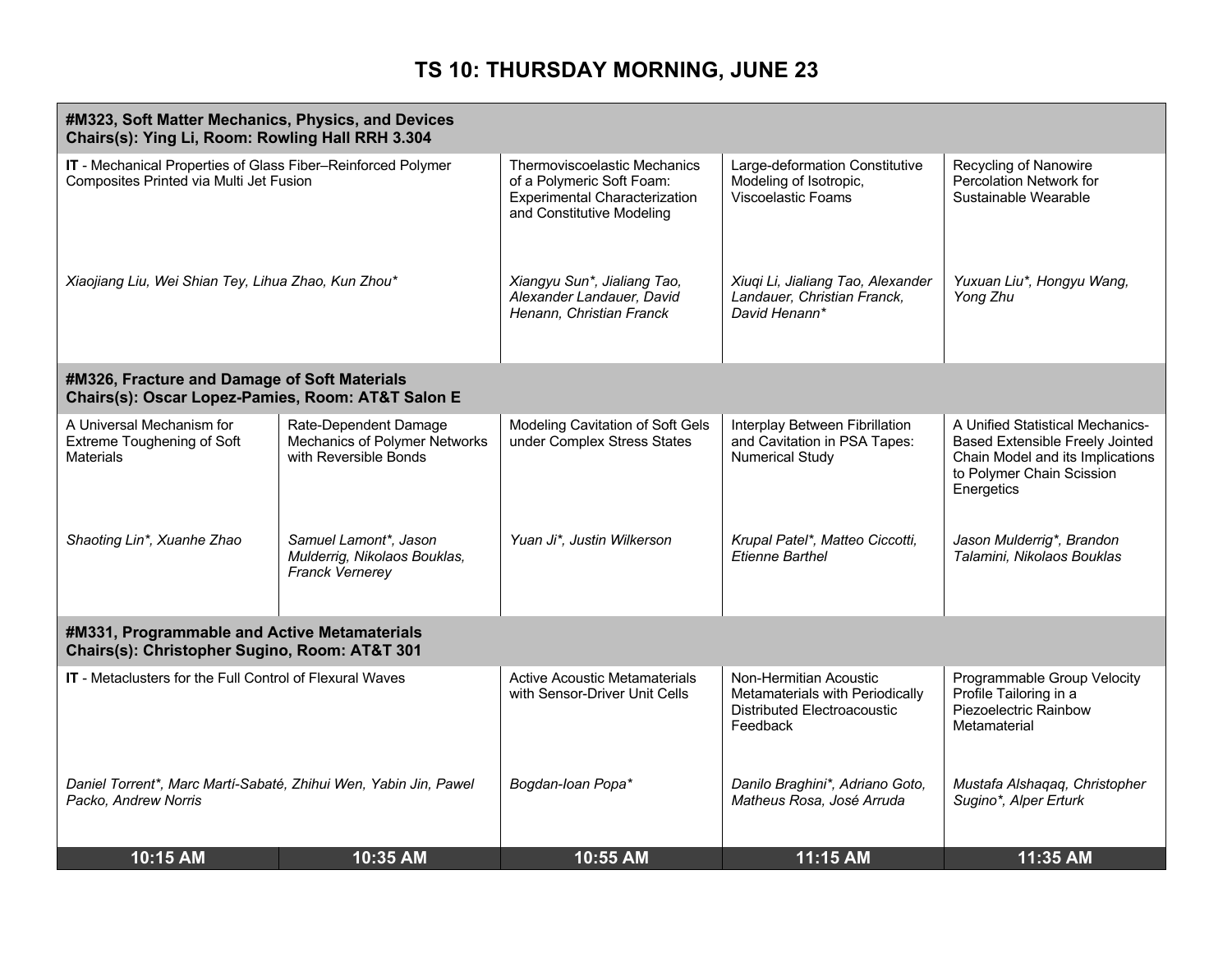| #M332, Machine Learning in the Experimental Mechanics of Materials<br>Chairs(s): Jon Estrada, Room: Rowling Hall RRH 3.414           |                                                                                                                         |                                                                                                                     |                                                                                                                                                                                            |  |
|--------------------------------------------------------------------------------------------------------------------------------------|-------------------------------------------------------------------------------------------------------------------------|---------------------------------------------------------------------------------------------------------------------|--------------------------------------------------------------------------------------------------------------------------------------------------------------------------------------------|--|
| <b>IT</b> - Data Driven Modeling of Interfacial Traction Separation<br>Relations using a Thermodynamically Consistent Neural Network | Neural Networks for Model<br><b>Order Reduction in Simulations</b><br>of Structural Mechanics: Slinky<br>as a Test Case | An Adaptive Framework for<br>Determining Optimal Valid<br>Model: Application to Size<br><b>Dependent Plasticity</b> | Inference of Deformation<br>Mechanisms, Constitutive<br>Response, and Experimental<br><b>Efficacy Using Variational</b><br>System Identification with<br>Magnetic Resonance<br>Cartography |  |
| Congjie Wei, Jiaxin Zhang, Kenneth M. Liechti*, Chenglin Wu                                                                          | Mohammad Khalid Jawed*,<br>Qiaofeng Li, Tianyi Wang, Vwani<br>Roychowdhury                                              | Danial Faghihi*, Jingye Tan,<br>Kathryn Maupin, Baoshan Liang                                                       | Denislav Nikolov, Siddhartha<br>Srivastava, Ulrich Scheven,<br>Ellen Arruda, Krishna Garikipati,<br>Jon Estrada*                                                                           |  |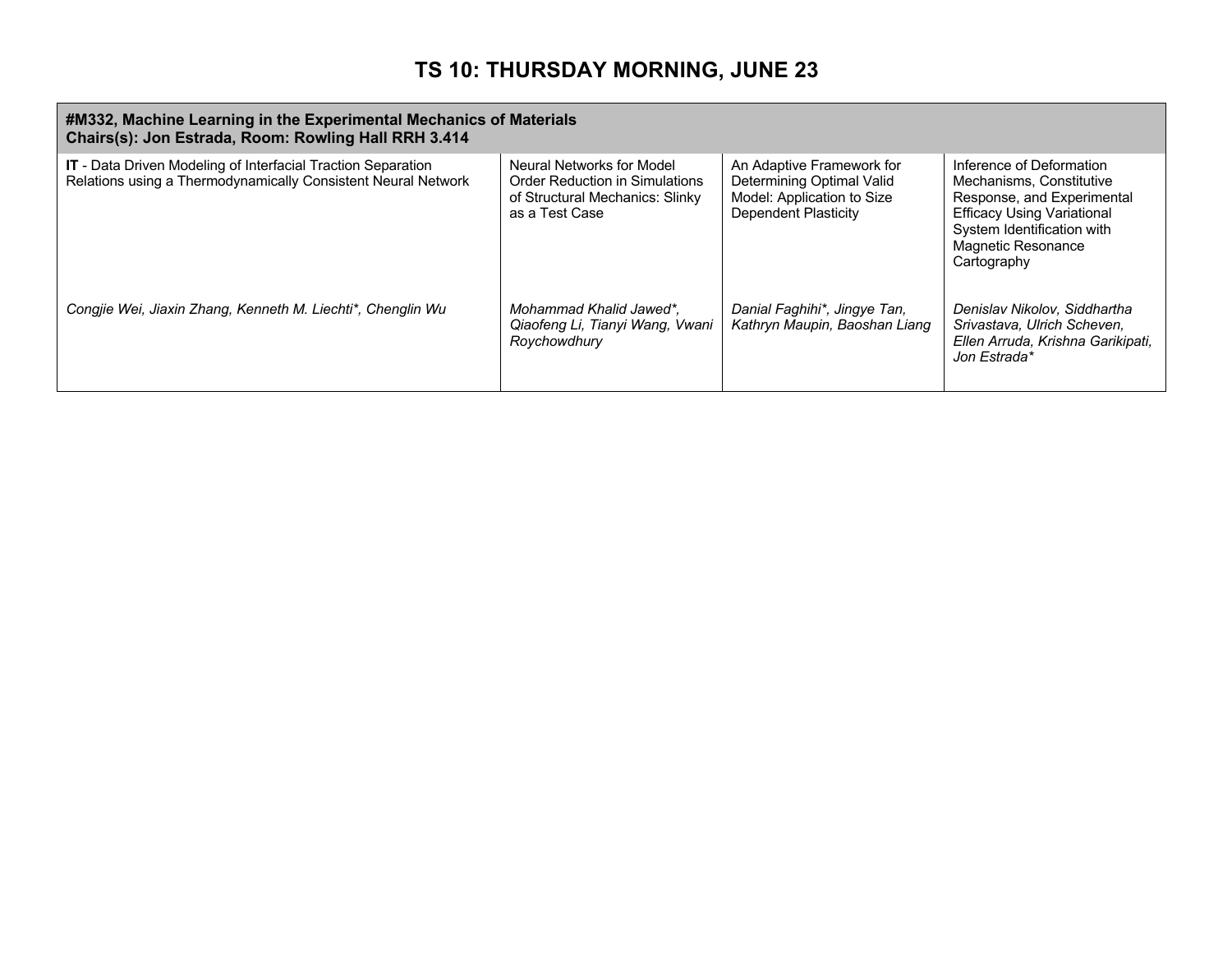| 01:45 PM                                                                                          | 02:05 PM                                                                                                                | 02:25 PM                                                                                                                       | 02:45 PM                                                                                                                                                              | 03:05 PM                                                                                                                    |  |  |
|---------------------------------------------------------------------------------------------------|-------------------------------------------------------------------------------------------------------------------------|--------------------------------------------------------------------------------------------------------------------------------|-----------------------------------------------------------------------------------------------------------------------------------------------------------------------|-----------------------------------------------------------------------------------------------------------------------------|--|--|
|                                                                                                   | #M102, Contemporary Meshfree Methods in Computational Mechanics<br>Chairs(s): John Foster, Room: Rowling Hall RRH 3.406 |                                                                                                                                |                                                                                                                                                                       |                                                                                                                             |  |  |
| IT - Nodally-Integrated RKPM for Deposition-Based Three-<br><b>Dimensional Printing</b>           |                                                                                                                         | A Bootstrapping Approach for<br>Meshfree Analysis on<br><b>Geometrically Complex Domains</b>                                   | A Highly Efficient and Portable<br>Three-Dimensional Fluid-<br><b>Structure Simulation Package</b><br>Implemented in LAMMPS                                           | One Point Integration for FEM<br>and IGA                                                                                    |  |  |
| Michael Hillman*, Kuan Chung Lin, Feihong Liu, Hanbin Cheng,<br>Jiarui Wang, Aleksandra Radlinska |                                                                                                                         | Joseph Bishop*                                                                                                                 | Ying Li*                                                                                                                                                              | Weican Li*, Masoud<br>Behzadinasab, Georgios<br>Moutsanidis, Yuri Bazilevs                                                  |  |  |
| Chairs(s): David Henann, Room: AT&T 105                                                           | #M108, Mechanics of Granular and Geo-Mechanical Systems                                                                 |                                                                                                                                |                                                                                                                                                                       |                                                                                                                             |  |  |
| Granular Column Collapse: Role<br>of Polydispersity on the Flow<br>Velocity                       | A Continuum Model for Coupled<br>Size Segregation and Flow in<br>Dense, Bidisperse Granular<br><b>Materials</b>         | Modeling Shear-Induced Sand<br>Production with a Stress-Based<br>Equivalent-Plastic-Deviatoric<br>Strain Material Removal Rule | Discrete Element Modeling of<br>Comminuted Ceramic Subject to<br><b>Extreme Confinement</b><br>Conditions                                                             | A Class of Strain-Hardening<br>Hysteretic Contact Models and<br>Discrete Element Modeling of<br><b>Granular Hopper Flow</b> |  |  |
| Oscar Polania*, Miguel Cabrera,<br>Mathieu Renouf, Emilien Azéma                                  | Shihong Li, Daren Liu, Harkirat<br>Singh, David Henann*                                                                 | Joel Given*, Kenichi Soga                                                                                                      | Zachary Wilson*, Brian Powers,<br>George Gazonas                                                                                                                      | Qiushi Chen*, Feiyang Chen,<br>Yidong Xia                                                                                   |  |  |
| #M208, Cavitation and Bubble Dynamics<br>Chairs(s): Tim Colonius, Room: AT&T Salon D              |                                                                                                                         |                                                                                                                                |                                                                                                                                                                       |                                                                                                                             |  |  |
| Shock-Induced Aero-Breakup of<br>Droplets Containing Bubbles.                                     | Fast Integration Methods for<br>Averaging Bubble Dynamics at<br><b>Sub-Grid Scales</b>                                  | <b>Acoustically Induced Growth</b><br>and Collapse of a Cavitation<br><b>Bubble in Water</b>                                   | Solution of Bimaterial Riemann<br>Problems with Arbitrary<br>Equations of State for<br>Compressible Multiphase Flow<br>and Fluid-Structure Interaction<br>Simulations | A Least-Squares Constrained<br>Sharp-Interface Method for<br><b>Bubble Dynamics</b>                                         |  |  |
| Jose Rodolfo Chreim*, Tim<br>Colonius                                                             | Spencer Bryngelson*                                                                                                     | Minki Kim*, Yuenong Ling, Eric<br>Johnsen                                                                                      | Wentao Ma*, Xuning Zhao,<br>Shafquat Islam, Aditya<br>Narkhede, Kevin Wang                                                                                            | Ratnesh K. Shukla, Pratik Das*,<br>Jonathan B. Freund                                                                       |  |  |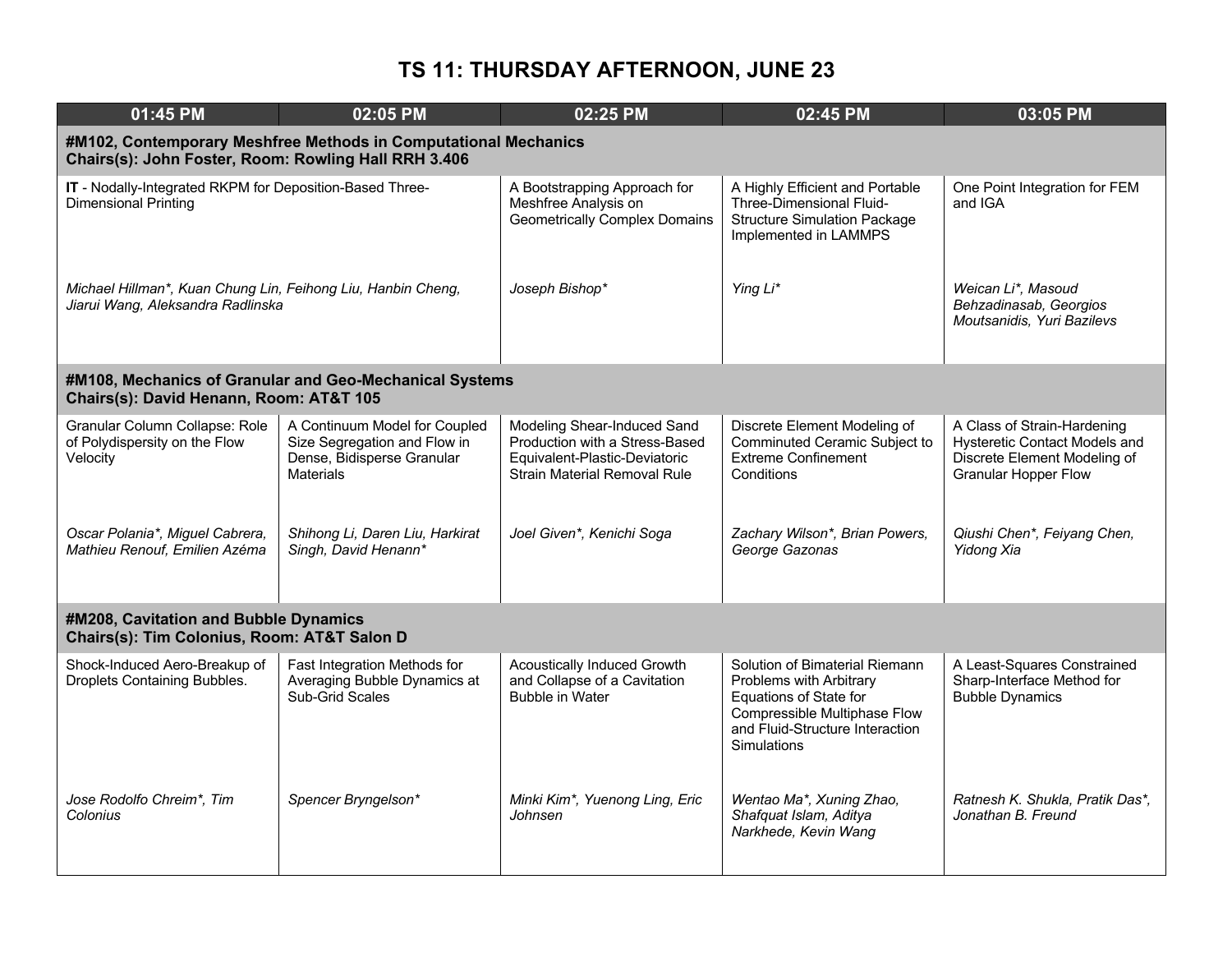| 01:45 PM                                                                                                | 02:05 PM                                                                                                                                                 | 02:25 PM                                                                                                  | 02:45 PM                                                                                      | 03:05 PM                                                                             |  |  |
|---------------------------------------------------------------------------------------------------------|----------------------------------------------------------------------------------------------------------------------------------------------------------|-----------------------------------------------------------------------------------------------------------|-----------------------------------------------------------------------------------------------|--------------------------------------------------------------------------------------|--|--|
|                                                                                                         | #M212, Hydrodynamic Stability and Simulation of Complex Fluid Flows in Porous Media<br>Chairs(s): Prabir Daripa, Room: AT&T 101                          |                                                                                                           |                                                                                               |                                                                                      |  |  |
| <b>IT</b> - Viscoelastic Flow Instabilities in Porous Media                                             |                                                                                                                                                          | Linear Stability Results When a<br>Newtonian Fluid Displaces an<br>Oldroyd-B fluid in a Hele-Shaw<br>Cell | IT - Capillary Pressure of<br>Flowing Foam in Porous Media                                    | Modeling of Dispersive Effects in<br>Multiphase Multicomponent<br>Porous Media Flows |  |  |
| Sujit Datta*                                                                                            |                                                                                                                                                          | Zhiying Hai*, Prabir Daripa                                                                               | Sibani Lisa Biswal*                                                                           | Prabir Daripa*, Sourav Dutta,<br>Prajesh Jangale                                     |  |  |
| Chairs(s): Irmgard Bischofberger, Room: AT&T 202                                                        | #M217, Dynamics and Instabilities of Flows with Particles Across Length Scales                                                                           |                                                                                                           |                                                                                               |                                                                                      |  |  |
| IT - Rheology of Mobile Sediment Beds: Particle-Resolved<br><b>Simulations</b>                          |                                                                                                                                                          | Fine Scale Turbulent and<br>Granular Processes in Intense<br><b>Sediment Transport Regimes</b>            | Microgravitational Particle<br>Interaction in Oscillatory Flow                                | Grain-Resolving Simulations of<br>Submerged Cohesive Granular<br>Collapse            |  |  |
| Bernhard Vowinckel*, Christoph Rettinger, Pascale Aussillous,<br>Eckart Meiburg, Élisabeth Guazzelli    |                                                                                                                                                          | julien chauchat*, Helder Guta,<br>remi chassagne, cyrille bonamy,<br>david hurther, Tian-Jian Hsu         | Fabian Kleischmann*, Paolo<br>Luzzatto-Fegiz, Eckart Meiburg,<br><b>Bernhard Vowinckel</b>    | Rui Zhu, Zhiguo He, Kunpeng<br>Zhao, Bernhard Vowinckel,<br>Eckart Meiburg*          |  |  |
|                                                                                                         | #M307, Thermodynamic Modeling of Void Evolution, Fatigue, and Tribo-Wear<br>Chairs(s): Cemal Basaran, Room: Rowling Hall RRH 3.216 (Comal)               |                                                                                                           |                                                                                               |                                                                                      |  |  |
| IT - Thermodynamics of Phenomenology, Performance and<br>Degradation                                    |                                                                                                                                                          | Application of the Degradation<br><b>Entropy Generation Theorem to</b><br>Degradation of Batteries        | High Strain Rate Model for bcc<br>Metals Based on the Unified<br><b>Mechanics Theory</b>      | Temperature-Only Degradation<br>Analysis                                             |  |  |
| Jude Osara*, Michael Bryant                                                                             |                                                                                                                                                          | Michael Bryant*, Jude Osara                                                                               | Cemal Basaran*, Noushad Bin<br>Jamal, Lakshamana Rao                                          | Jude Osara*                                                                          |  |  |
| #M310, Plasticity & Ductile Failure<br>Chairs(s): Eliot Fang, Room: AT&T 203                            |                                                                                                                                                          |                                                                                                           |                                                                                               |                                                                                      |  |  |
| Network Plasticity: a Mesoscale-<br>to-Continuum Model for Grain<br><b>Boundary Mediated Plasticity</b> | Model for Grain Boundary<br>Stress Field Evolution due to<br>Slip Transmission History and<br>Influence on Subsequent<br><b>Dislocation Transmission</b> | A Microvoid Coalescence<br><b>Criterion Accounting for Strain</b><br>Hardening                            | The Effect of Image Interactions<br>on the Kinkpair Nucleation of<br><b>Screw Dislocation</b> |                                                                                      |  |  |
| Daniel Bugas*, Brandon<br><b>Runnels</b>                                                                | Darshan Bamney*, Laurent<br>Capolungo, Douglas E. Spearot                                                                                                | Sahil Wajid*, Jean-Baptiste<br>Leblond, Amine Benzerga                                                    | Fei Shuang*, Wei Gao                                                                          |                                                                                      |  |  |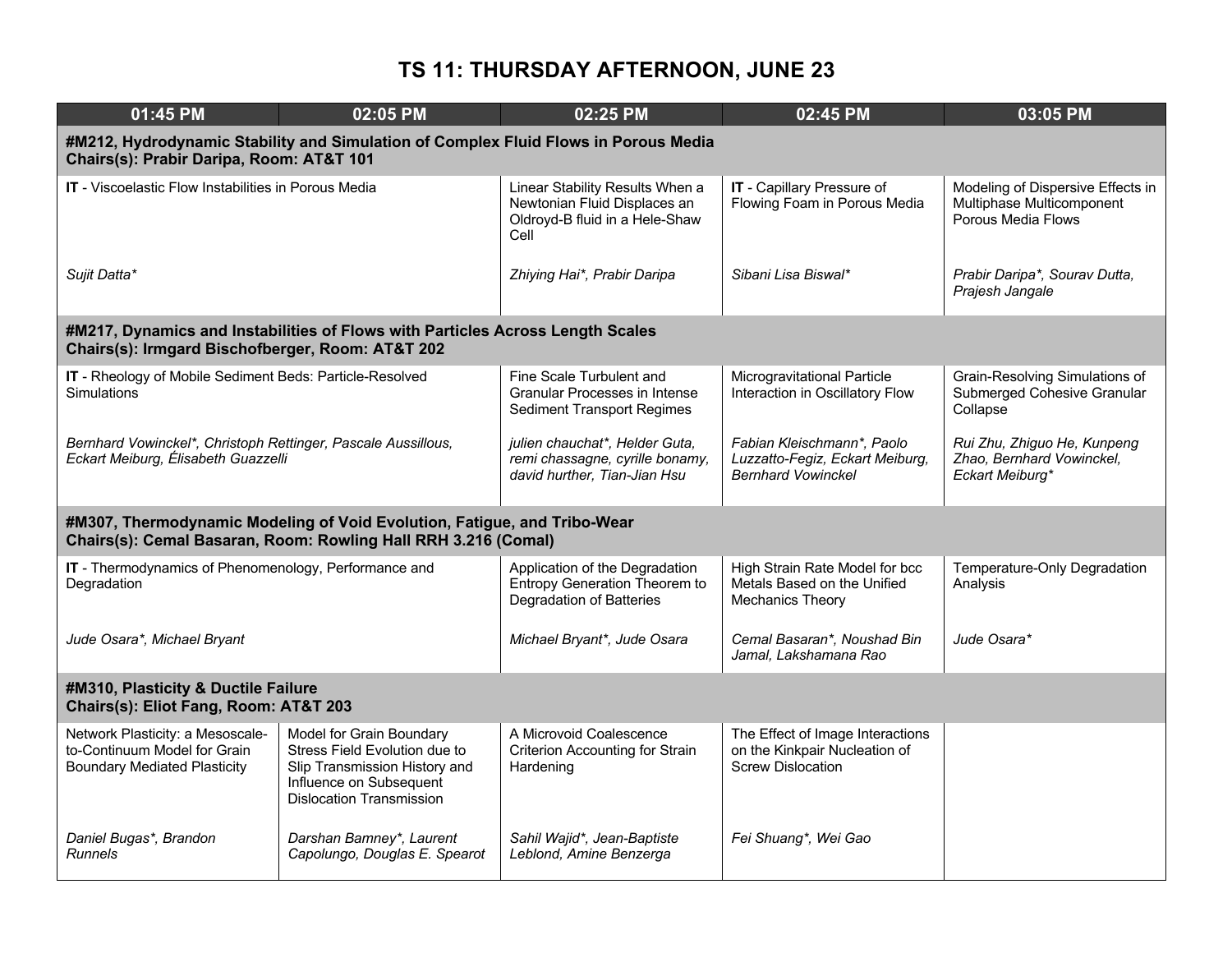| 01:45 PM                                                                                                                 | 02:05 PM                                                                                  | 02:25 PM                                                                                           | 02:45 PM                                                                                      | 03:05 PM                                                                                                                        |  |
|--------------------------------------------------------------------------------------------------------------------------|-------------------------------------------------------------------------------------------|----------------------------------------------------------------------------------------------------|-----------------------------------------------------------------------------------------------|---------------------------------------------------------------------------------------------------------------------------------|--|
| #M311, Mechanics of Friction, Fracture and Damage in Materials Across Scales<br>Chairs(s): Ahmed Elbanna, Room: AT&T 201 |                                                                                           |                                                                                                    |                                                                                               |                                                                                                                                 |  |
| <b>IT</b> - Theory for the Statistics of<br>Slip at a Frictional Interface:<br>Unifying Rate-and-State and<br>Depinning  | The Fundamental Physics of the<br>Onset of Frictional Motion: How<br>Does Friction Start? | Rubber Friction: From Steady<br>Sliding to Stick Slip and<br>Squeaking                             | <b>Frictional Nucleation Processes</b><br>at Interfaces with Non-Uniform<br>Properties        | <b>Advanced Earthquake</b><br>Sequence Simulations with Off-<br>fault Visco-plasticity                                          |  |
| Tom de Geus*, Matthieu Wyart                                                                                             | Shahar Gvirtzman*, Jay<br>Fineberg                                                        | Gabriele Albertini. Adel<br>Djellouli*, David Weitz, Katia<br>Bertoldi                             | David Kammer*, Gabriele<br>Albertini, Miguel Castellano<br>Merino                             | Mohamed Abdelmeguid*,<br>Ahmed Elbanna                                                                                          |  |
| #M316, Mechanics of Architected Materials<br>Chairs(s): Lucas Meza, Room: AT&T 204                                       |                                                                                           |                                                                                                    |                                                                                               |                                                                                                                                 |  |
| IT - Design of Architected Solids with Optimal Failure Properties                                                        |                                                                                           | Failure Analysis of Architected-<br>material Structures Using<br>Moment-Curvature<br>Relationships | On the Compressive Strength of<br><b>Brittle Architected Materials</b>                        |                                                                                                                                 |  |
| Chengyang Mo, Tim Saal, Paris Perdikaris, Jordan Raney*                                                                  |                                                                                           | Alekhya Banki*, Arun Srinivasa,<br>Junuthula Reddy                                                 | Enze Chen*, Shengzhi Luan,<br>Stavros Gaitanaros                                              |                                                                                                                                 |  |
| Chairs(s): Qing Tu, Room: AT&T 106                                                                                       | #M317, Mechanics of Multifunctional Low-Dimensional Materials                             |                                                                                                    |                                                                                               |                                                                                                                                 |  |
| IT - Electromechanical Systems Enabled by Interfacial Slip in 2D<br><b>Material Heterostructures</b>                     |                                                                                           | In Situ Self-Healing of Beam<br>Damaged MXenes under TEM                                           | Size Dependency and Structural<br><b>Stability of Twisted Bilayer</b><br>Graphene             | Applying the Weibull Distribution<br>to Nanomaterial Strength<br>Measurements: Insights on the<br>Representative Volume Element |  |
| Arend van der Zande*                                                                                                     |                                                                                           | Chenglin Wu*, Yanxiao Li,<br>Congjie Wei                                                           | Vahid Morovati*, Zhiming Xue,<br>Kenneth Liechti, Rui Huang                                   | Rodrigo Bernal*                                                                                                                 |  |
| #M320, Mechanics and Physics of Active Materials<br>Chairs(s): Bjoern Kiefer, Room: Rowling Hall RRH 3.208 (Brazos)      |                                                                                           |                                                                                                    |                                                                                               |                                                                                                                                 |  |
| IT - Soft Magnetoactive Materials: Magnetomechanical<br>Deformations and Instabilities                                   |                                                                                           | Active Damage Control in<br><b>Magnetoactive Elastomers</b><br>Induced by Magnetic Field           | Magnetoelastic Instabilities in<br>Soft Microstructured<br>Magnetoactive Elastomers           | Modeling Photo-sensitive<br><b>Polymeric Gels</b>                                                                               |  |
| Stephan Rudykh*, Nitesh Arora, Parag Pathak, Philip Buskohl,<br>Abigail Juhl, Vincent Chen                               |                                                                                           | Nusrat J. Salim*, Ignacio<br>Arretche, Connor D. Pierce,<br>Kathryn H. Matlack                     | Nitesh Arora*, Parag Pathak,<br>Vincent Chen, Abigail Juhl,<br>Philip Buskohl, Stephan Rudykh | Nikola Bosnjak*, Shawn Chester                                                                                                  |  |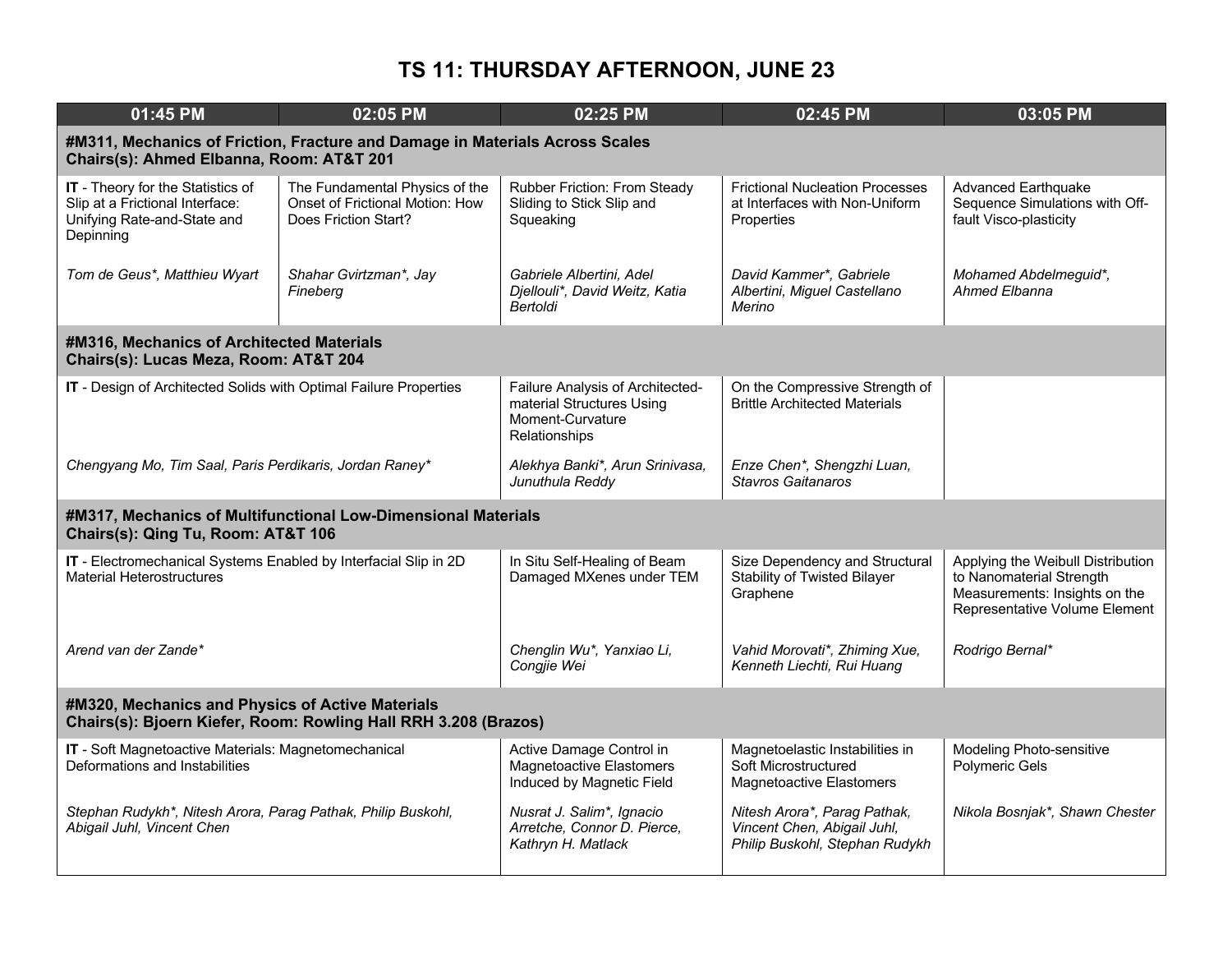| $01:45$ PM                                                                                                                          | 02:05 PM                                                                                                                                                | 02:25 PM                                                                                                                                                                            | 02:45 PM                                                                                            | 03:05 PM                                                                                                             |  |  |
|-------------------------------------------------------------------------------------------------------------------------------------|---------------------------------------------------------------------------------------------------------------------------------------------------------|-------------------------------------------------------------------------------------------------------------------------------------------------------------------------------------|-----------------------------------------------------------------------------------------------------|----------------------------------------------------------------------------------------------------------------------|--|--|
|                                                                                                                                     | #M326, Fracture and Damage of Soft Materials<br>Chairs(s): Franck Vernerey, Room: AT&T Salon E                                                          |                                                                                                                                                                                     |                                                                                                     |                                                                                                                      |  |  |
| Fracture of Poroviscoelastic<br><b>Hydrogels</b>                                                                                    | Modeling Dynamic Fracture in<br><b>Rubber-like Materials</b>                                                                                            | <b>Using Volume Controlled Cavity</b><br>Expansion (VCCE) to Inform<br><b>Constitutive Models of Fracture</b><br>Energy in Soft Materials at<br><b>Increasing Deformation Rates</b> | <b>Cavitation and Fracture</b><br>Mechanism in Soft Gelatin Gel                                     |                                                                                                                      |  |  |
| Si Chen*, Krishnaswamy Ravi-<br>Chandar                                                                                             | Ida Ang*, Bin Li, Nikolaos<br><b>Bouklas</b>                                                                                                            | Hannah Varner*, Tal Cohen                                                                                                                                                           | Fuad Hasan, Ashfaq Adnan*                                                                           |                                                                                                                      |  |  |
|                                                                                                                                     | #M329, Mechanics of Soft and Active Interfaces: Theory, Simulations, and Experiments<br>Chairs(s): Berkin Dortdivanlioglu, Room: Rowling Hall RRH 3.304 |                                                                                                                                                                                     |                                                                                                     |                                                                                                                      |  |  |
| Cavitation Induced Interfacial<br>Wear of Soft Materials at the<br>Liquid-hydrogel Interface                                        | A Model for Mechanosensitive<br>Cell Migration and Contractility<br>in ECM-rich Microtissues                                                            | A Self-Adhesion Condition for<br><b>Slanted Micropillars</b>                                                                                                                        | <b>Modeling Energetic Surfaces</b><br>with Flexural-Resistance in Soft<br>Solids and Nanostructures |                                                                                                                      |  |  |
| Alexander McGhee*, jin yang,<br><b>Christian Franck</b>                                                                             | Jaemin Kim*, Erik Mailand,<br>Mahmut Selman Sakar,<br>Nikolaos Bouklas                                                                                  | Albert Kong*, Mattia Bacca                                                                                                                                                          | Animesh Rastogi, Berkin<br>Dortdivanlioglu*                                                         |                                                                                                                      |  |  |
| #M331, Programmable and Active Metamaterials<br>Chairs(s): Bogdan Popa, Room: AT&T 301                                              |                                                                                                                                                         |                                                                                                                                                                                     |                                                                                                     |                                                                                                                      |  |  |
| IT - Understanding the Magneto-mechanical Coupling in Magneto-<br>active Elastomeric Metastructures                                 |                                                                                                                                                         | Adaptive Control of the Low<br>Frequency Waves in<br>Electromechanical Metasurfaces                                                                                                 | <b>Exploring Programmable Defect</b><br>Modes in Piezoelectric<br>Metamaterials                     | Harnessing Time Modulation in<br><b>Structures: Frequency</b><br>Conversion and Anti-reflection<br><b>Strategies</b> |  |  |
| Kathryn Matlack*, Connor Pierce, Ignacio Arretche                                                                                   |                                                                                                                                                         | Serife Tol*                                                                                                                                                                         | Danilo Beli, Renan Thomes,<br>Carlos De Marqui Junior*                                              | Emanuele Riva*, Santini<br>Jonatha, Braghin Francesco                                                                |  |  |
| #M332, Machine Learning in the Experimental Mechanics of Materials<br>Chairs(s): Alex Landauer, Room: Rowling Hall RRH 3.414        |                                                                                                                                                         |                                                                                                                                                                                     |                                                                                                     |                                                                                                                      |  |  |
| On Oocyte Profiling with<br>Indentation: Using Neural<br>Networks to Integrate<br>Mechanical Characterization<br>and Image Analysis | 3D Atomic Structure<br>Reconstruction of 2D Materials<br>Using in-situ TEM Imaging                                                                      | Spatially Mapping 2D Digital<br>Image Correlation Measurement<br>Uncertainty via Deep Learning                                                                                      | Deep-learning Assisted Big-<br>data-generating Experiments<br>under Extreme Conditions              | <b>Neural Network Driven</b><br>Nanoindentation Analysis                                                             |  |  |
| Samuel Lamont*, Joel Abadie,<br>Emmanuel Piat, Andrei<br>Constantinescu, Franck<br>Vernerev                                         | Congjie Wei*, Jiaxin Zhang,<br>Chenglin Wu                                                                                                              | Alexander Landauer*                                                                                                                                                                 | Hanxun Jin*, Rodney J. Clifton,<br>Kyung-Suk Kim                                                    | Frank Popelar*, Vahid Morovati,<br>Kenneth Liechti, Rui Huang                                                        |  |  |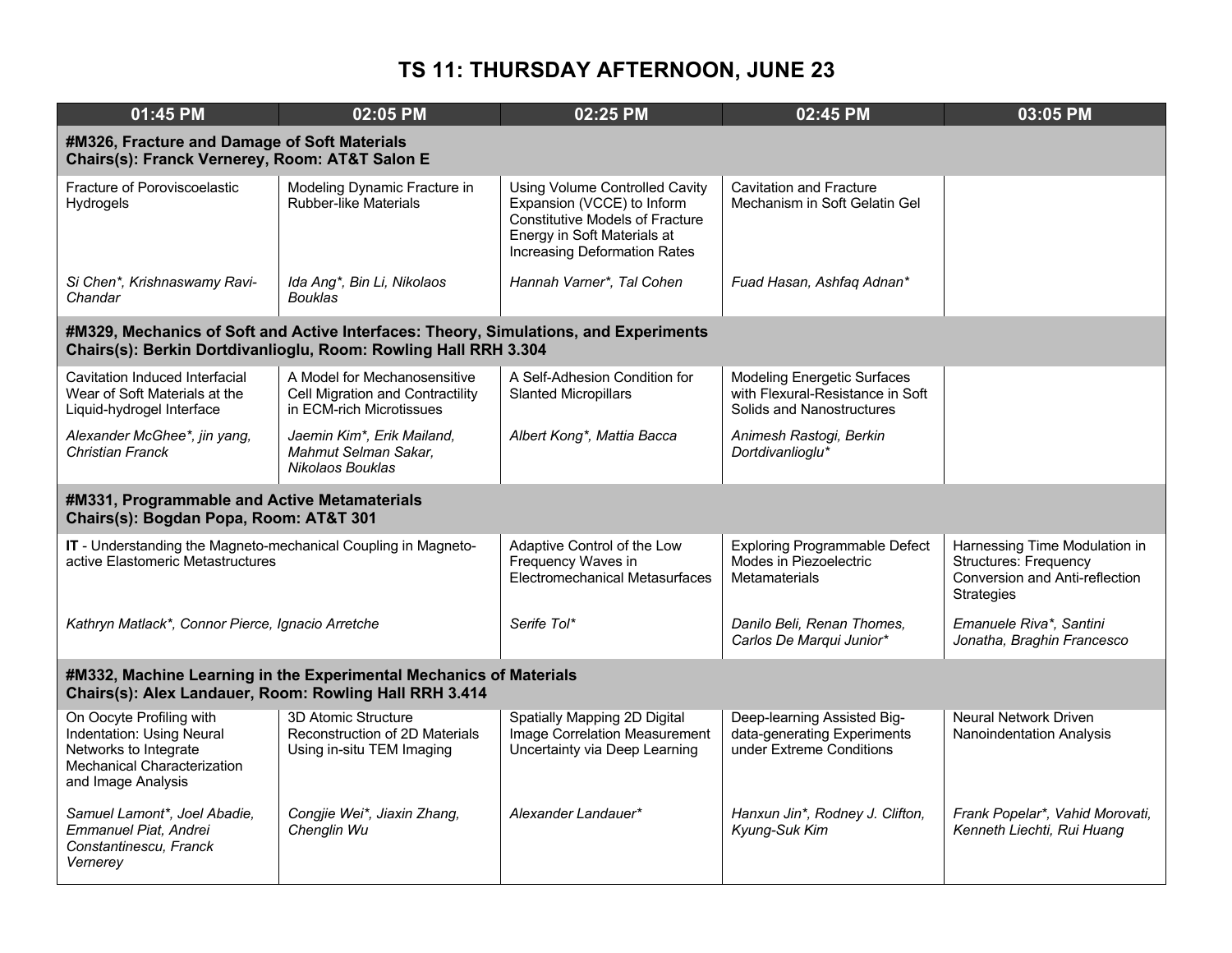| 03:45 PM                                                                                                                                                                           | 04:05 PM                                                                                                | 04:25 PM                                                                                     | 04:45 PM                                                                                                                                                | $05:05$ PM                                                                                                                      |
|------------------------------------------------------------------------------------------------------------------------------------------------------------------------------------|---------------------------------------------------------------------------------------------------------|----------------------------------------------------------------------------------------------|---------------------------------------------------------------------------------------------------------------------------------------------------------|---------------------------------------------------------------------------------------------------------------------------------|
| Chairs(s): Yuri Bazilevs, Room: Rowling Hall RRH 3.406                                                                                                                             | #M102, Contemporary Meshfree Methods in Computational Mechanics                                         |                                                                                              |                                                                                                                                                         |                                                                                                                                 |
| A Meshfree Peridynamic Model<br>for Brittle Fracture in Randomly<br>Heterogeneous Materials                                                                                        | Coupling Peridynamics with the<br>Classical Theory: Overview,<br>Challenges, and Recent<br>Developments | A Machine-Learning Framework<br>for Peridynamic Material Models<br>with Physical Constraints |                                                                                                                                                         |                                                                                                                                 |
| Yue Yu*, Yiming Fan, Huaiqian<br>You, Xiaochuan Tian, Xiu Yang,<br>Xingjie Li, Naveen Prakash                                                                                      | Pablo Seleson*                                                                                          | Xiao Xu, Marta D'Elia, John<br>Foster*                                                       |                                                                                                                                                         |                                                                                                                                 |
| Chairs(s): David Henann, Room: AT&T 105                                                                                                                                            | #M108, Mechanics of Granular and Geo-Mechanical Systems                                                 |                                                                                              |                                                                                                                                                         |                                                                                                                                 |
| Power-Law Scaling of the<br>Mechanical Response of<br>Jammed Packings of Spherical<br>and Non-Spherical Particles                                                                  | Analysis of Sea Ice Summer<br>Decline Using LS-DEM<br>Simulations and MODIS Satellite<br>Images         | Learnable Differential Simulator<br>for Modeling Granular Flows                              | Analysis of Tapped Granular<br><b>Systems Using Machine</b><br>Learning Approaches                                                                      | Numerical Modeling of<br>Mechanical Compaction of<br>Sedimentary Basins                                                         |
| Corey OHern*, Jerry Zhang,<br>Mark Shattuck                                                                                                                                        | Rigoberto Moncada Lopez*,<br>Mukund Gupta, Andrew<br>Thompson, Jose Andrade                             | Krishna Kumar*                                                                               | Vishagan Ratnaswamy*,<br>Anthony Rosato, Youngjin<br>Chung, Noor Mili, Jonathan Dye,<br>Denis Blackmore                                                 | Kunal Bhagat*, Zirou JIN, Hiroki<br>Sone, Shiva Rudraraju                                                                       |
| #M208, Cavitation and Bubble Dynamics<br>Chairs(s): Jonathan Estrada, Room: AT&T Salon D                                                                                           |                                                                                                         |                                                                                              |                                                                                                                                                         |                                                                                                                                 |
| IT - Laser-Induced Inertial Cavitation in Hydrogels: Ultra-High Strain-<br>Rate Material Characterization, Dynamic Instabilities, and Full-Feld<br><b>Deformation Measurements</b> |                                                                                                         | <b>Reduced Order Inertial</b><br>Microcavitation Rheometry                                   | Inertial Microcavitation Rheology<br>of Porcine Brain Tissue and<br>Development of a Scaling Law<br>Between Fixed and Fresh<br><b>Tissue Properties</b> | Modeling High-Strain-Rate<br>Inertial Microcavitation in Soft<br>Materials: The Role of Material<br>Response in Bubble Dynamics |
| Jin Yang*, Alexander McGhee, Harry Cramer, Elizabeth Bremer,<br>David Henann, Christian Franck                                                                                     |                                                                                                         | Zhiren Zhu, Bachir Abeid, Jon<br>Estrada*                                                    | Elizabeth Bremer*, Harry<br>Cramer, Christian Franck                                                                                                    | Anastasia Tzoumaka*, Jin Yang,<br>Christian Franck, David Henann                                                                |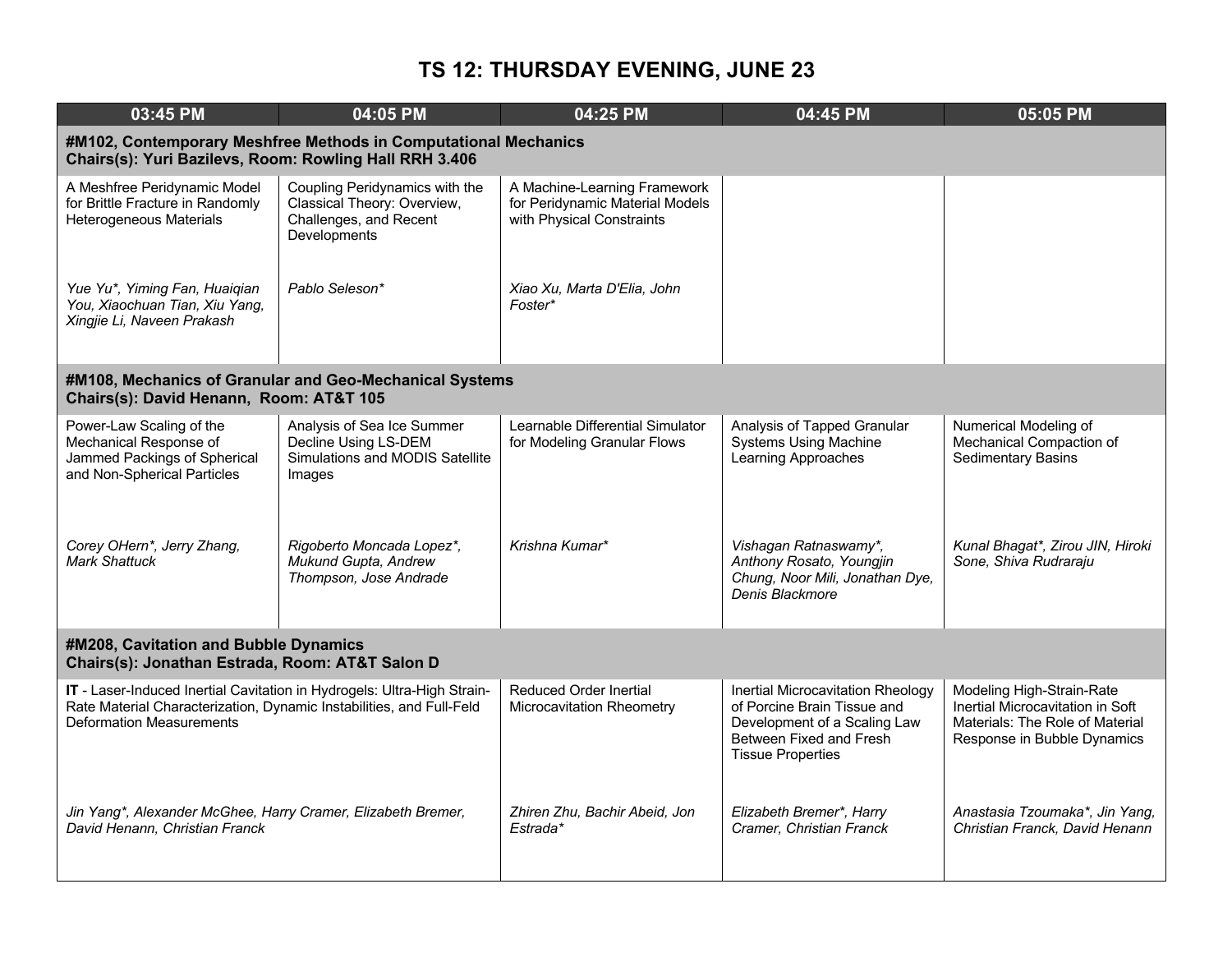| 03:45 PM                                                                                                               | 04:05 PM                                                                                                                        | 04:25 PM                                                                                                       | 04:45 PM                                                                                                                         | 05:05 PM                                                                                                                 |  |  |  |
|------------------------------------------------------------------------------------------------------------------------|---------------------------------------------------------------------------------------------------------------------------------|----------------------------------------------------------------------------------------------------------------|----------------------------------------------------------------------------------------------------------------------------------|--------------------------------------------------------------------------------------------------------------------------|--|--|--|
|                                                                                                                        | #M217, Dynamics and Instabilities of Flows with Particles Across Length Scales<br>Chairs(s): Bernhard Vowinckel, Room: AT&T 202 |                                                                                                                |                                                                                                                                  |                                                                                                                          |  |  |  |
|                                                                                                                        | IT - Breakup in Turbulence by Eddies Across Multiple Length Scales                                                              | Drag and Turbulence in Particle-<br>Laden Compressible Flows                                                   | How Fast Does an Inertial<br>Particle Fall Through a<br>Turbulent Boundary Layer?                                                | Multiphase Materials in<br><b>Turbulent Flows</b>                                                                        |  |  |  |
| Rui Ni*, Yinghe Qi, Shiyong Tan                                                                                        |                                                                                                                                 | Archana Sridhar*, Mehdi<br>Khalloufi, Jesse Capecelatro                                                        | Andrew Bragg*, David Richter,<br>Guiguan Wang                                                                                    | Charles Petty*, Andre Benard                                                                                             |  |  |  |
| Chairs(s): Piyush Grover, Room: AT&T 101                                                                               | #M220, Nonlinear Dynamics of Active Fluids and Transition to Active Turbulence                                                  |                                                                                                                |                                                                                                                                  |                                                                                                                          |  |  |  |
| IT - Understanding and Designing the Collective Dynamics of<br><b>Droplets of Active Nematic Fluids</b>                |                                                                                                                                 | Strong Coupling between the<br>Director Field and Fluid Flow in<br>Microtubule-Based Active<br><b>Nematics</b> | Optimal Control of an Active<br><b>Liquid Crystal</b>                                                                            |                                                                                                                          |  |  |  |
| Yuan Young*, David Stein, Michael Shelley                                                                              |                                                                                                                                 | Kevin Mitchell*, Ibrahim Abu-<br>Hijleh, Amanda Tan, Linda Hirst                                               | Michael Norton*, Piyush Grover,<br>Michael Hagan, Seth Fraden                                                                    |                                                                                                                          |  |  |  |
| #M310, Plasticity & Ductile Failure<br>Chairs(s): Brian Lester, Room: AT&T 203                                         |                                                                                                                                 |                                                                                                                |                                                                                                                                  |                                                                                                                          |  |  |  |
| IT - Homogenized Modeling of Anisotropic Impact Damage in Rolled<br>AZ31B with Aligned Second-phase Particles          |                                                                                                                                 | Probing Fracture Anisotropy with<br>Tubular Specimens: The Effect<br>of Specimen Geometry                      | Simplified Mechanism for<br>Anisotropic Failure in Modular<br><b>Material Models</b>                                             | Void Clustering and the Effective<br><b>Behaviour of Porous Materials:</b><br>A Fast Fourier Transform Based<br>Analysis |  |  |  |
| Caleb Foster*, Angela Olinger, Justin Wilkerson                                                                        |                                                                                                                                 | Madhav Baral, Yannis Korkolis*                                                                                 | Andrew Stershic*, Brian Lester                                                                                                   | Francisco Medrano*, Aitor<br>Cruzado, Amine Benzerga                                                                     |  |  |  |
| #M311, Mechanics of Friction, Fracture and Damage in Materials Across Scales<br>Chairs(s): Tom de Geus, Room: AT&T 201 |                                                                                                                                 |                                                                                                                |                                                                                                                                  |                                                                                                                          |  |  |  |
| <b>IT</b> - Direct Measurements of<br>Toughness Enhancement at<br>Complex Crack Tips                                   | <b>Time Dependent Energy</b><br>Release Rate for Fracture in<br>Viscoelastic Materials and<br><b>Interfaces</b>                 | Breakdown of Amontons' Law<br>due to Precursor Slip in 3D<br>Viscoelastic Object                               | IT - Isogeometric Multilayer<br><b>Composite Shell Structures:</b><br>Plasticity, Damage,<br>Delamination and Impact<br>Modeling |                                                                                                                          |  |  |  |
| John Kolinski*, Xinyue Wei                                                                                             | Zhanrui Zhang*, Rui Huang,<br>Kenneth Liecthi                                                                                   | Wataru Iwashita*, Hiroshi<br>Matsukawa, Michio Otsuki                                                          | Yuri Bazilevs*                                                                                                                   |                                                                                                                          |  |  |  |
| 03:45 PM                                                                                                               | 04:05 PM                                                                                                                        | 04:25 PM                                                                                                       | 04:45 PM                                                                                                                         | 05:05 PM                                                                                                                 |  |  |  |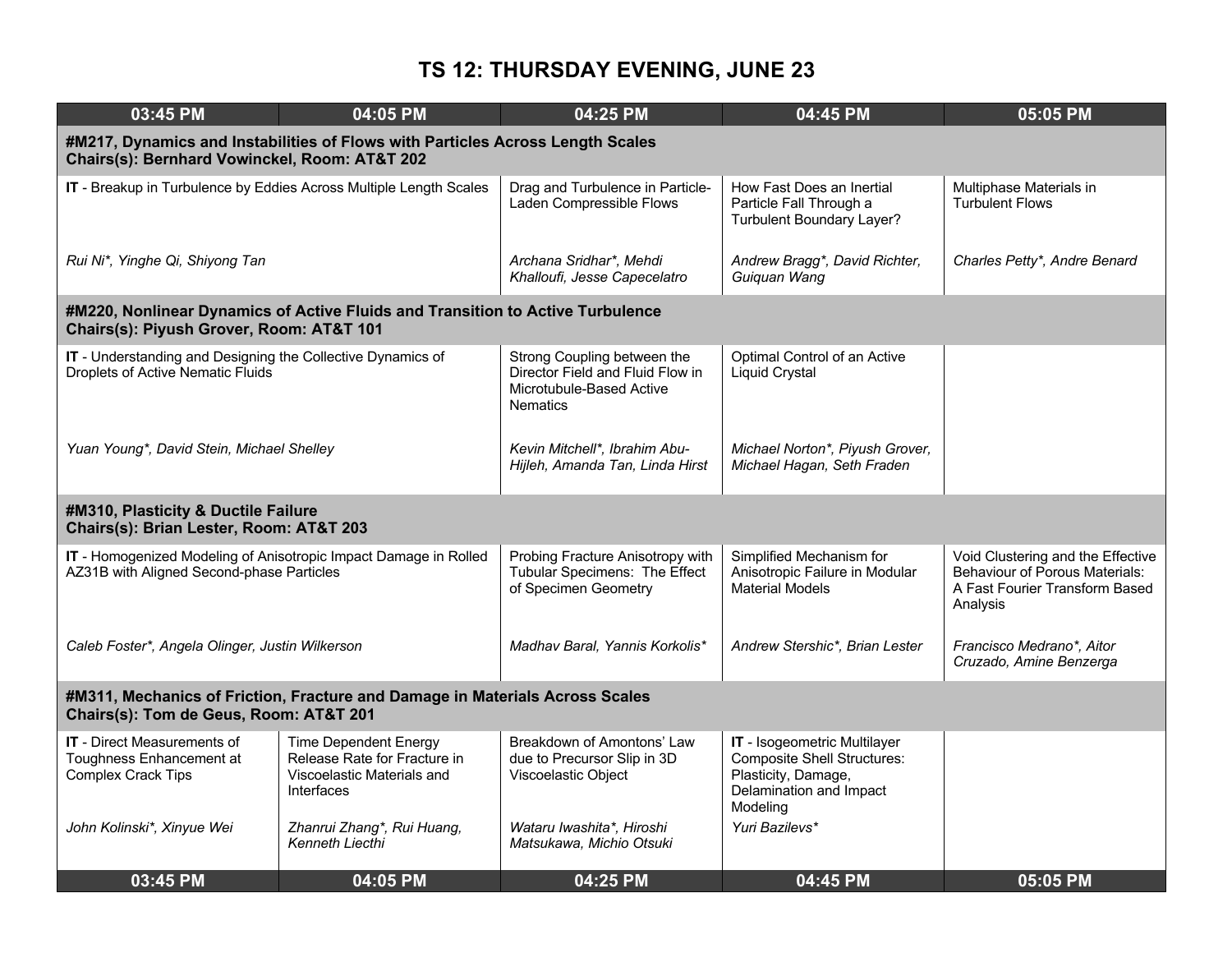|                                                                                        | #M313, Deformation and Assembly of Materials and Structures at Solid-liquid Interfaces<br>Chairs(s): Baoxing Xu, Room: Rowling Hall RRH 3.216 (Comal) |                                                                                                            |                                                                                                                                                                         |                                                                                                                           |
|----------------------------------------------------------------------------------------|-------------------------------------------------------------------------------------------------------------------------------------------------------|------------------------------------------------------------------------------------------------------------|-------------------------------------------------------------------------------------------------------------------------------------------------------------------------|---------------------------------------------------------------------------------------------------------------------------|
| IT - Out-of-contact Peeling in Viscous Adhesion                                        |                                                                                                                                                       | Hairy Fluid Mechanics:<br>Interfacial Flows through<br>Networks of Flexible Fibres                         | Mechanics and Application of<br>Elastic Wetting: Substrate-<br>Supported Droplets Confined by<br>Soft Elastic Membranes                                                 | Transfer of Films Enabled by<br>Solid-liquid Interactions                                                                 |
| Joelle Frechette*                                                                      |                                                                                                                                                       | Christopher Ushay*, Etienne<br>Jambon-Puillet, Pierre-Thomas<br>Brun                                       | Yifan Rao*, Shutao Qiao,<br>Zhaohe Dai, Nanshu Lu                                                                                                                       | Baoxing Xu*                                                                                                               |
| #M316, Mechanics of Architected Materials<br>Chairs(s): Paul Plucinsky. Room: AT&T 204 |                                                                                                                                                       |                                                                                                            |                                                                                                                                                                         |                                                                                                                           |
| Spinodoid Metamaterials:<br><b>Curvature-dependent Mechanics</b>                       | <b>Ultrahigh Strain Rate</b><br>Performance of Gradient<br>Spinodal Ceramics                                                                          | Axial Point Group Auxetics with<br><b>Emergent Rotational Responses</b>                                    | Coming Full Circle: from<br>Phenomenological Shape-<br>Morphable Kirigami to the<br>Rational Design of Shape-<br>Programmable-Controllable 3D<br>Kirigami Metamaterials | Topological Defects in Cellular<br>Solids under Geometric<br>Frustration: Animal Architecture<br>and Bio-inspired Designs |
| Carlos Portela*, Somayajulu<br>Dhulipala                                               | Nishita Anandan, Lucas Meza*                                                                                                                          | Jeffrey Lipton*, Molly Carton                                                                              | Nicolas Alderete*, Nibir Pathak,<br>Horacio Espinosa                                                                                                                    | Francisco Lopez Jimenez*,<br>Golnar Gharooni Fard, Orit<br>Peleg                                                          |
| Chairs(s): Yingchao Yang, Room: AT&T 106                                               | #M317, Mechanics of Multifunctional Low-Dimensional Materials                                                                                         |                                                                                                            |                                                                                                                                                                         |                                                                                                                           |
| IT - Fracture of Two-Dimensional Materials                                             |                                                                                                                                                       | IT - Moire Mechanics and the<br>Role of Corrugation in Exotic<br>Properties of Twisted Bilayer<br>Graphene | Phase Transition in Monolayer<br>MoTe2                                                                                                                                  | High Quality Growth and<br>Transfer of Graphene on<br>Sapphire                                                            |
| Jun Lou*                                                                               |                                                                                                                                                       | Harley Johnson, Tawfiqur<br>Rakib*                                                                         | Fei Shuang, Wei Gao*                                                                                                                                                    | Sivasakthya Mohan*, Yuqian<br>Gu, Dmitry Kireev, Deji<br>Akinwande, Kenneth Liechti                                       |
| 03:45 PM                                                                               | 04:05 PM                                                                                                                                              | 04:25 PM                                                                                                   | 04:45 PM                                                                                                                                                                | 05:05 PM                                                                                                                  |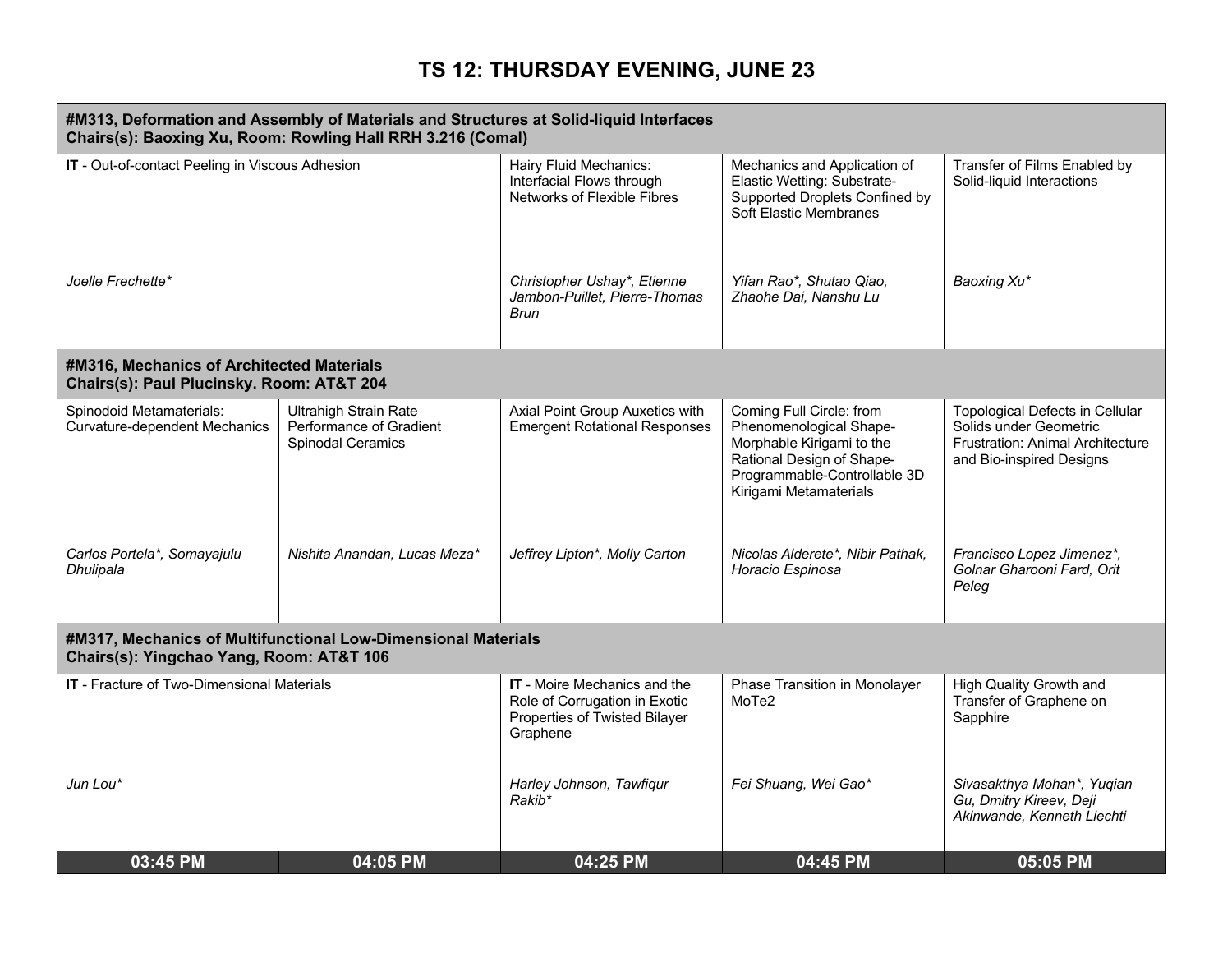|                                                                                                                                                        | #M320, Mechanics and Physics of Active Materials<br>Chairs(s): Stephan Rudykh, Room: Rowling Hall RRH 3.208 (Brazos) |                                                                                                       |                                                                                                                                                                                    |                                                                                                                                                                                     |  |  |
|--------------------------------------------------------------------------------------------------------------------------------------------------------|----------------------------------------------------------------------------------------------------------------------|-------------------------------------------------------------------------------------------------------|------------------------------------------------------------------------------------------------------------------------------------------------------------------------------------|-------------------------------------------------------------------------------------------------------------------------------------------------------------------------------------|--|--|
| Electrically-Induced Twist in<br>Geometrically Incompatible<br>Tubes                                                                                   | A Computational Investigation of<br>the Dynamics and Rheological<br>Properties of MR Fluids                          | Damping Extraction of Cyclically<br><b>Symmetric Modes Using</b><br><b>Embedded Adaptive Elements</b> | Processing and Shape-Setting<br>of Shape Memory Alloys for<br><b>Small Satellite Antennas</b><br>(ShaMAn)                                                                          | <b>Effect of Partial Thermal Cycles</b><br>During Fatigue Testing of Ni-<br>Rich High Temperature Shape<br>Memory Alloys Using<br>Synchrotron Radiation X-Ray<br><b>Diffraction</b> |  |  |
| Noy Cohen*, Nir Emuna                                                                                                                                  | Mingyang Tan, Joshua A.<br>Adeniran, Travis W. Walker*                                                               | Andres Rodriguez*, Jeffrey<br>Kauffman, Jarred Nix                                                    | Nehal Al Jabri*, Marcus Young,<br>Steven Widelitz, Art Palisoc                                                                                                                     | Faith Gantz*, Alexander<br>Demblon, Marcus Young,<br>Ibrahim Karaman                                                                                                                |  |  |
| Chairs(s): Zhen Li, Room: AT&T 116                                                                                                                     | #M322, Multiscale Methods and Mechanics of Soft Matter and Hierarchical Materials                                    |                                                                                                       |                                                                                                                                                                                    |                                                                                                                                                                                     |  |  |
| IT - Multiscale Mechanics Design in Cellulose-Enabled High-<br><b>Performance Functional Materials</b>                                                 |                                                                                                                      | A Stochastic Kinetic Model for<br>Cyclic Loading of Collagen<br><b>Fibrils</b>                        | Effect of In-Plane<br>Heterogeneous Structures and<br>Interlayer Sliding of 2D<br>Nanofillers on the Mechanical<br>and Viscoelastic Properties of<br><b>Polymer Nanocomposites</b> | <b>Distributed Order Fractional</b><br>Timoshenko Beam Theory: A<br>Multiscale Uniaxial Nonlocal<br>Beam Model                                                                      |  |  |
| Teng Li*                                                                                                                                               |                                                                                                                      | Amir Suhail*, Anuradha<br>Banerjee, Rajesh Ravindran                                                  | Zhaoxu Meng*, Zhangke Yang,<br>Cho-Chun Chiang, Yitao Wang,<br>Jane Breslin                                                                                                        | Wei Ding*, Sansit Patnaik, Fabio<br>Semperlotti                                                                                                                                     |  |  |
| #M326, Fracture and Damage of Soft Materials<br>Chairs(s): Nikolaos Bouklas, Room: AT&T Salon E                                                        |                                                                                                                      |                                                                                                       |                                                                                                                                                                                    |                                                                                                                                                                                     |  |  |
| <b>Constitutive Framework for</b><br>Thermo-chemically Aged<br>Elastomer Based on Crosslink<br>Density and Phase-field<br>Approach to Brittle Fracture | Photo-degradation of Poly(lactic<br>acid) PLA                                                                        | Impact Dynamics of Hydrogel<br>Plugs                                                                  | Modelling Fiber Plasticity in Soft<br>and Biological Composites                                                                                                                    |                                                                                                                                                                                     |  |  |
| Aimane Najmeddine*, Maryam<br>Shakiba                                                                                                                  | Keven Alkhoury*, Shawn<br>Chester                                                                                    | Joseph Bonavia*, Tal Cohen                                                                            | Fernanda Fontenele*, Nikolaos<br>Bouklas, Michalis Agoras                                                                                                                          |                                                                                                                                                                                     |  |  |
| 03:45 PM                                                                                                                                               | 04:05 PM                                                                                                             | 04:25 PM                                                                                              | 04:45 PM                                                                                                                                                                           | 05:05 PM                                                                                                                                                                            |  |  |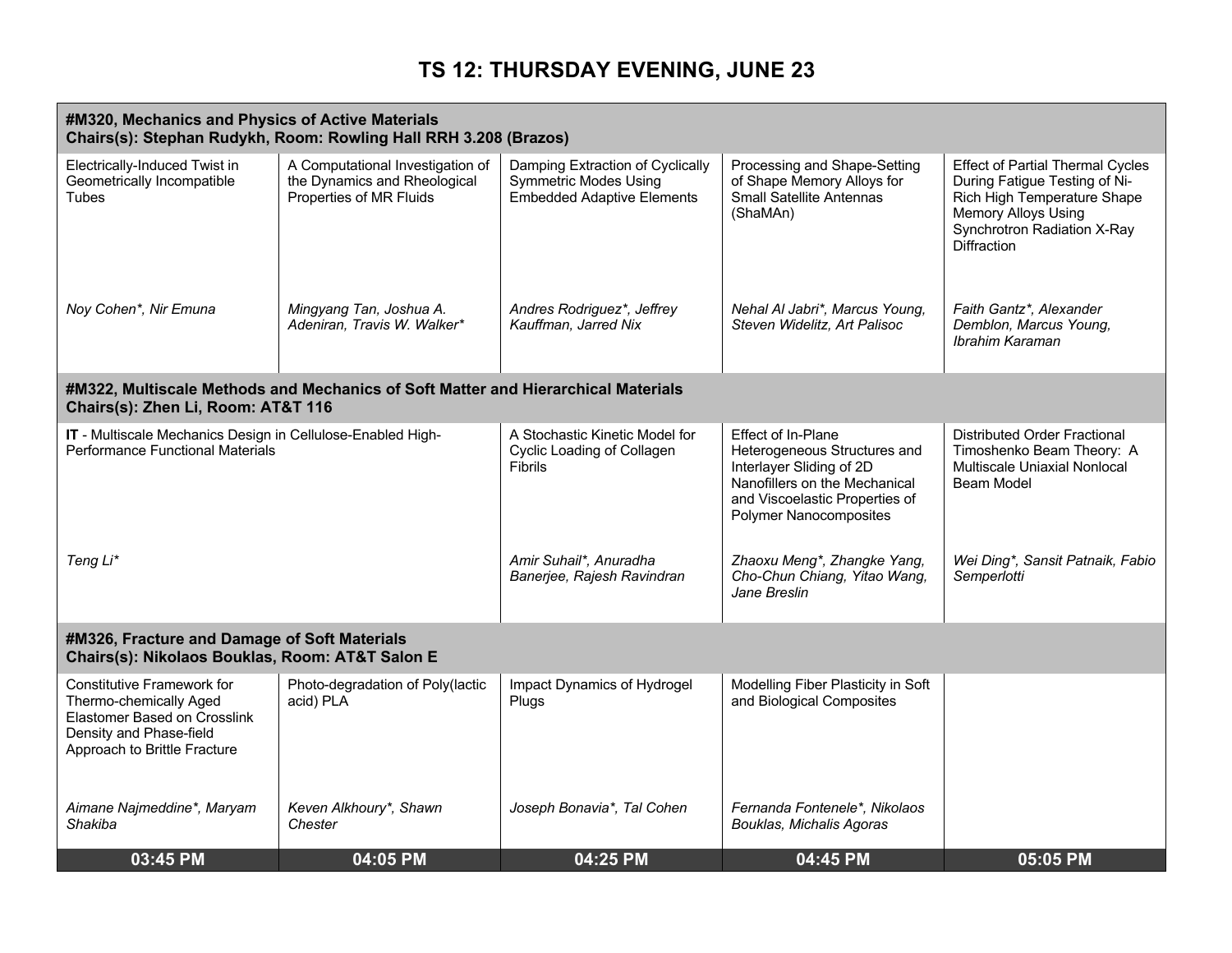| #M329, Mechanics of Soft and Active Interfaces: Theory, Simulations, and Experiments<br>Chairs(s): Berkin Dortdivanlioglu, Room: Rowling Hall RRH 3.304 |                                                                                                                                                       |                                                                                                                                             |                                                                                                                                   |                                                                                                |
|---------------------------------------------------------------------------------------------------------------------------------------------------------|-------------------------------------------------------------------------------------------------------------------------------------------------------|---------------------------------------------------------------------------------------------------------------------------------------------|-----------------------------------------------------------------------------------------------------------------------------------|------------------------------------------------------------------------------------------------|
| Fabric-based Shape-morphing<br>Inflatable Structures with<br>Programmable Turing Pattern<br>Textures                                                    | Fibrous Soft Tissue Modelling as<br>Embedded, Discrete Fiber<br><b>Networks</b>                                                                       | Flow-induced Vibrations of<br><b>Closely Packed Flexible Flags</b>                                                                          |                                                                                                                                   |                                                                                                |
| Masato Tanaka*, Yuyang Song,<br>Tsuyoshi Nomura                                                                                                         | Sotirios Kakaletsis*, Emma<br>Lejeune, Manuel Rausch                                                                                                  | Aojia Jiang*, Oluwafemi Ojo,<br>Kourosh Shoele, Kohtanen<br>Eetu, Erturk Alper                                                              |                                                                                                                                   |                                                                                                |
| #M331, Programmable and Active Metamaterials<br>Chairs(s): Serife Tol, Room: AT&T 301                                                                   |                                                                                                                                                       |                                                                                                                                             |                                                                                                                                   |                                                                                                |
| IT - Dynamics and Wave Propagation of Multistable Metastructures                                                                                        |                                                                                                                                                       | Tailoring of Nonlinear Waves by<br>Purposeful Introduction of<br>Defects in Periodic Mechanical<br>Metamaterials: A Phase Space<br>Analysis | Nonlinear Dispersion Analysis of<br>a Periodic Euler-Bernoulli Beam<br>with Pseudoelastic Shape<br><b>Memory Alloy Resonators</b> | Sensing of Mechanical<br>Perturbations Through Complex<br><b>Frequency Excitation</b>          |
| Myungwon Hwang, Andres Arrieta*                                                                                                                         |                                                                                                                                                       | Mohammed Mohammed, Piyush<br>Grover*                                                                                                        | Ralston Fernandes*, Dimitris<br>Lagoudas, James Boyd, Sami<br>El-Borgi                                                            | Curtis Rasmussen*, Matteo<br>Mazzotti, Massimo Ruzzene                                         |
| Chairs(s): TBA, Room: Rowling Hall RRH 3.414                                                                                                            | #M332, Machine Learning in the Experimental Mechanics of Materials                                                                                    |                                                                                                                                             |                                                                                                                                   |                                                                                                |
| A Machine Learning Framework<br>for Damage Mechanism<br><b>Identification from Acoustic</b><br>Emission in Unidirectional<br>SiC/SiC CMCs               | FEA Trained CNN To Accurately<br>Characterize A Crack And<br>Classify Interacting Flaws From<br><b>Experimental Ultrasound</b><br><b>Measurements</b> | An Information Entropy-based<br>loT System for Real-Time<br><b>Fracture Monitoring</b>                                                      | Discovering Structures for<br><b>Energy Absorption using</b><br>Autonomous Experimentation                                        | Combining Multimodal Data of<br>Fatigue Fracture Surfaces for<br>Analysis in a CNN             |
| Caelin Muir*, Bhavana<br>Swaminathan, Amjad<br>Almansour, Michael Presby,<br>Kathleen Sevener, Craig Smith,<br>James Kiser, Samantha Daly               | Sijun Niu*, Vikas Srivastava                                                                                                                          | Sarah Malik*, Antonios Kontsos                                                                                                              | Kelsey Snapp*, Benjamin<br>Verdier, Aldair Gongora,<br>Timothy Lawton, Emily Whiting,<br><b>Keith Brown</b>                       | Katelyn Jones*, Paul Shade,<br>Reji John, William Musinski,<br>Anthony Rollett, Elizabeth Holm |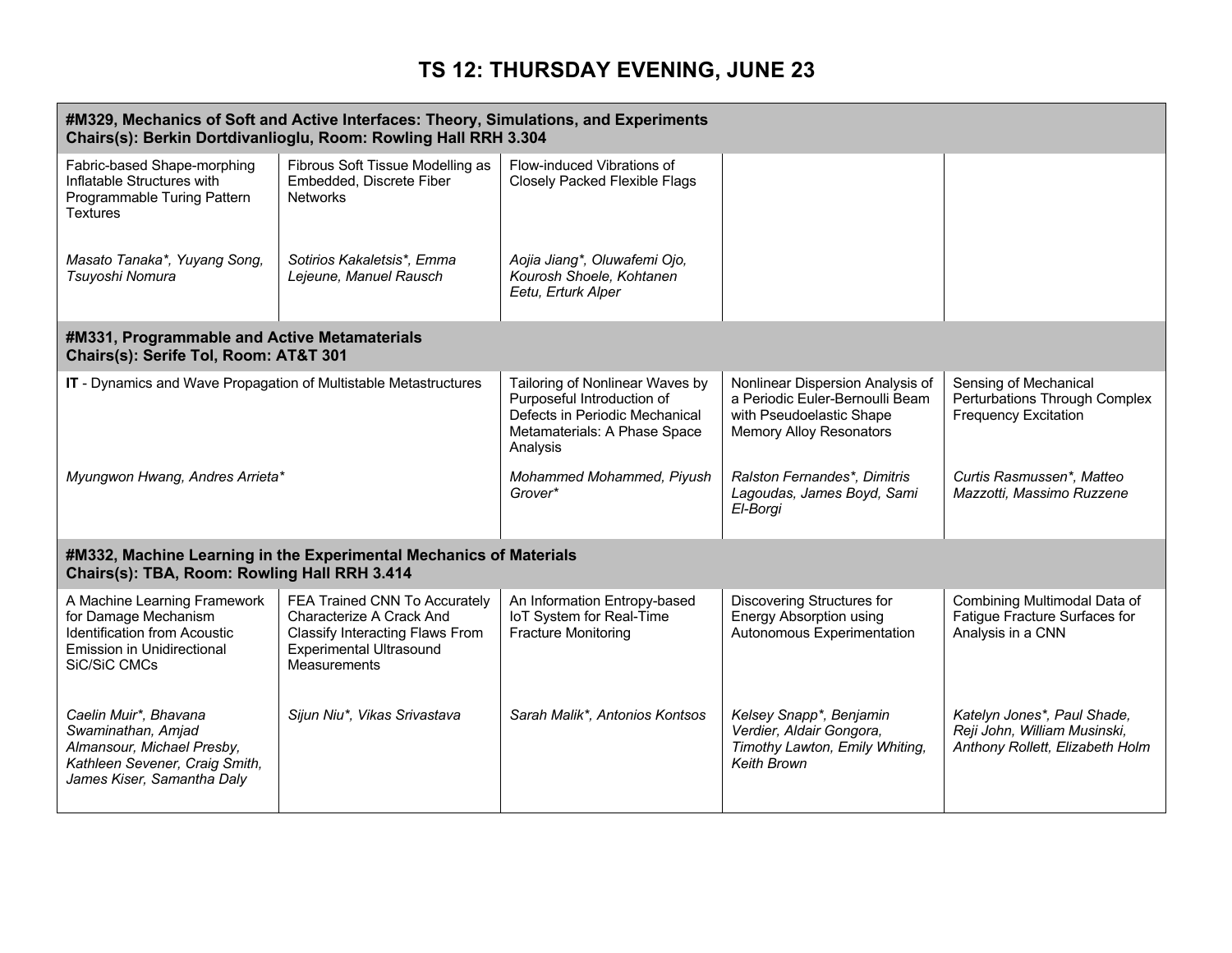| <b>Von Karmen Lectures</b><br>$9:00 - 10:00$ AM<br>Room: AT&T 204; Chair: Beverley McKeon                                                                         |                                                                 |                                                                                             |  |  |  |
|-------------------------------------------------------------------------------------------------------------------------------------------------------------------|-----------------------------------------------------------------|---------------------------------------------------------------------------------------------|--|--|--|
| 09:00 AM                                                                                                                                                          | 09:20 AM                                                        | 09:40 AM                                                                                    |  |  |  |
| #M110, 100 Years of International Collaboration in Mechanics: The Legacy of Theodore von Karman (by invitation only)<br>Chairs(s): Beverly McKeon, Room: AT&T 204 |                                                                 |                                                                                             |  |  |  |
| Introduction to 100 Years of International Collaboration<br>in Mechanics: The Legacy of Theodore von Karman                                                       | A Mechanics Odyssey Through Wars and Crises Around<br>the Globe | The von Karman Institute: a Model for Post-Graduate<br>Education in a Multinational Setting |  |  |  |
| Beverley McKeon*, Horacio Espinosa, Norman Fleck                                                                                                                  | Gabor Stepan*                                                   | Peter Grognard*, Olivier Chazot, Thierry MAGIN, Jeroen<br>van Beeck                         |  |  |  |

| 10:15 AM                                                                                              | 10:35 AM                                                                                                                | 10:55 AM                                                                                              | 11:15 AM                                                                                                                                                                                                                            | 11:35 AM                                                                                     |  |  |  |
|-------------------------------------------------------------------------------------------------------|-------------------------------------------------------------------------------------------------------------------------|-------------------------------------------------------------------------------------------------------|-------------------------------------------------------------------------------------------------------------------------------------------------------------------------------------------------------------------------------------|----------------------------------------------------------------------------------------------|--|--|--|
|                                                                                                       | #M102, Contemporary Meshfree Methods in Computational Mechanics<br>Chairs(s): John Foster, Room: Rowling Hall RRH 3.406 |                                                                                                       |                                                                                                                                                                                                                                     |                                                                                              |  |  |  |
| IT - A Multiresolution Adaptive Wavelet Method for Nonlinear Partial<br><b>Differential Equations</b> |                                                                                                                         | A Nonlocal Lattice Particle<br>Method for Coupled<br><b>Thermomechanical Modeling</b><br>and Analysis | Moving Window Techniques to<br>Model Shock Wave Propagation<br>Using the Concurrent Atomistic-<br><b>Continuum Method</b>                                                                                                           | Modeling the Elasticity of HCP<br>Crystals Using a Novel Nonlocal<br>Lattice Particle Method |  |  |  |
| Karel Matous*                                                                                         |                                                                                                                         | Donglai Liu, Hailong Chen*                                                                            | Alexander Davis, Vinamra<br>Agrawal*                                                                                                                                                                                                | Di Liu*, Hailong Chen                                                                        |  |  |  |
| Chairs(s): Ken Kamrin, Room: AT&T 105                                                                 | #M108, Mechanics of Granular and Geo-Mechanical Systems                                                                 |                                                                                                       |                                                                                                                                                                                                                                     |                                                                                              |  |  |  |
| Crystallization in Cyclically<br><b>Sheared Frictionless Grains</b>                                   | 4D Computed Tomography of<br><b>Granular Force Chains</b>                                                               | Investigation of Unsaturated Soil<br>Behaviour by Means of in situ<br>CT Imaging-Experiments          | Modeling Multiblock Systems:<br><b>Computational Analyses Backed</b><br>by Experiments                                                                                                                                              |                                                                                              |  |  |  |
| Mark D. Shattuck*, Weiwei Jin,<br>Corey O'Hern, Charles Radin,<br><b>Harry Swinney</b>                | Wei Li*, Ruben Juanes                                                                                                   | Marius Milatz*, Dennis Heinrich                                                                       | Jose Andrade, Ares Rosakis,<br>Joel Conte, Jose Restrepo,<br>Vahe Gabuchian, John Harmon,<br>Andres Rodriguez, Arpit Nema,<br>Andrea Pedretti, Ziran Zhou*,<br>Luca Sironi, Marco Andreini,<br>Filippo Dacarro, Davide<br>Bolognini |                                                                                              |  |  |  |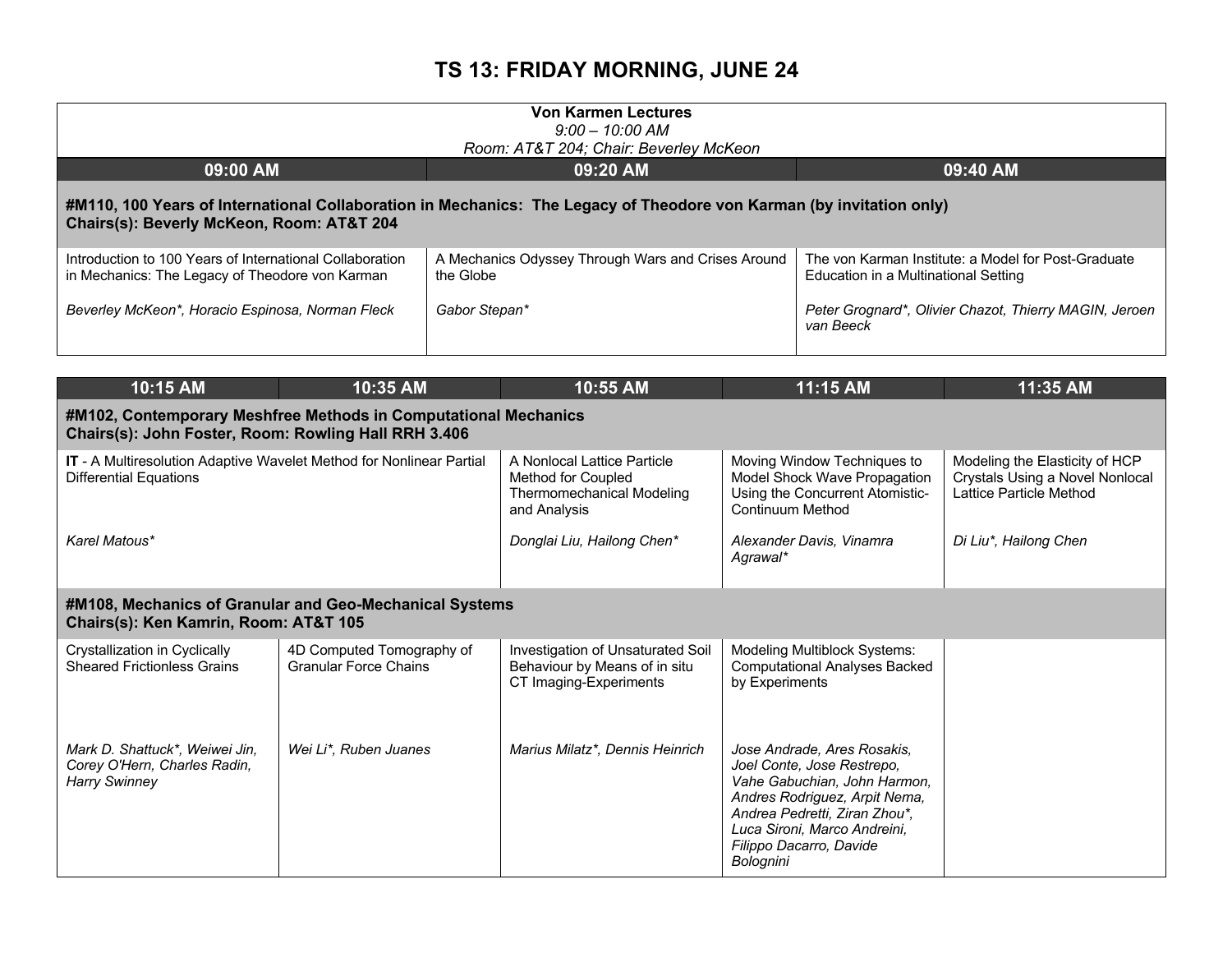| 10:15 AM                                                                                                                                                   | 10:35 AM                                                                                                             | 10:55 AM                                                                                           | 11:15 AM                                                                                                 | 11:35 AM                                                                                                          |
|------------------------------------------------------------------------------------------------------------------------------------------------------------|----------------------------------------------------------------------------------------------------------------------|----------------------------------------------------------------------------------------------------|----------------------------------------------------------------------------------------------------------|-------------------------------------------------------------------------------------------------------------------|
| Chairs(s): Horacio Espinosa, Room: AT&T 30                                                                                                                 | #M110, 100 Years of International Collaboration in Mechanics: The Legacy of Theodore von Karman (by invitation only) |                                                                                                    |                                                                                                          |                                                                                                                   |
| Theodore von Kármán and the<br>Mars Helicopter                                                                                                             | Unstable Flow Structures<br><b>Caused by Polymer Stresses</b>                                                        | Reflections of One Researcher<br>and Educator in Mechanics,<br>2022                                | Quantum Turbulence: What is it<br>and How Does It Differ from<br><b>Classical Turbulence?</b>            |                                                                                                                   |
| Morteza Gharib*                                                                                                                                            | Arezoo Ardekani*, Manish<br>Kumar                                                                                    | Kaushik Bhattacharya*                                                                              | Katepalli Sreenivasan*                                                                                   |                                                                                                                   |
| #M206, Bio-Inspired Propulsion                                                                                                                             | Chairs(s): Megan Leftwich, Room: Rowling Hall RRH 3.304                                                              |                                                                                                    |                                                                                                          |                                                                                                                   |
| <b>Efficient Biomimetic Swimming</b><br>Using Elastic Propulsors with<br><b>Tarped Thickness</b>                                                           | Effect of Curvature Variations on<br><b>Flapping Fin Propulsion</b>                                                  | A Bio-Inspired Flapping Wing<br>Robotic Platform with Twist and<br><b>Fold Capability</b>          | <b>Spatially Distributed Force</b><br>Measurement for Small<br><b>Terrestrial Animals</b>                |                                                                                                                   |
| Ersan Demirer, Alexander<br>Alexeev*                                                                                                                       | Wim M. van Rees*                                                                                                     | Xiaozhou Fan*, Alberto Bortoni,<br>Siyang Hao, Sharon Swartz,<br><b>Kenneth Breuer</b>             | Yue Guan*, Madhusudhan<br>Venkadesan                                                                     |                                                                                                                   |
| #M208, Cavitation and Bubble Dynamics<br>Chairs(s): Mauro Rodriguez, Room: AT&T Salon D                                                                    |                                                                                                                      |                                                                                                    |                                                                                                          |                                                                                                                   |
| Contrast Microbubbles for<br>Ultrasound Imaging,<br>Therapeutics and Tissue<br>Engineering: Pressure<br>Dependent Subharmonics, Jets<br>and Microstreaming | <b>Cavitation Damage Mechanism</b><br>in Stone Dusting During<br>Holmium: YAG Laser Lithotripsy                      | Numerical Simulations of<br>Cavitation Bubble Growth and<br>Collapse Near a Viscoelastic<br>Object | An Embedded Boundary Finite<br>Volume Method for Laser-Fluid<br>Coupling and Laser-Induced<br>Cavitation | Maximum Radius of an<br>Explosively Growing Bubble in a<br>Viscoelastic Medium Subjected<br>to an Ultrasound Wave |
| Kausik Sarkar*                                                                                                                                             | Gaoming Xiang*, Georgy<br>Sankin, Derek Ho, Jungin Chen,<br>Pei Zhong                                                | Mauro Rodriguez*, Jean<br>Sebastien Spratt, Spencer<br>Bryngelson, Tim Colonius                    | Xuning Zhao*, Wentao Ma,<br>Kevin Wang                                                                   | Baudouin Fonkwa Kamga*,<br>Minki Kim, Eric Johnsen                                                                |
| 10:15 AM                                                                                                                                                   | 10:35 AM                                                                                                             | 10:55 AM                                                                                           | 11:15 AM                                                                                                 | 11:35 AM                                                                                                          |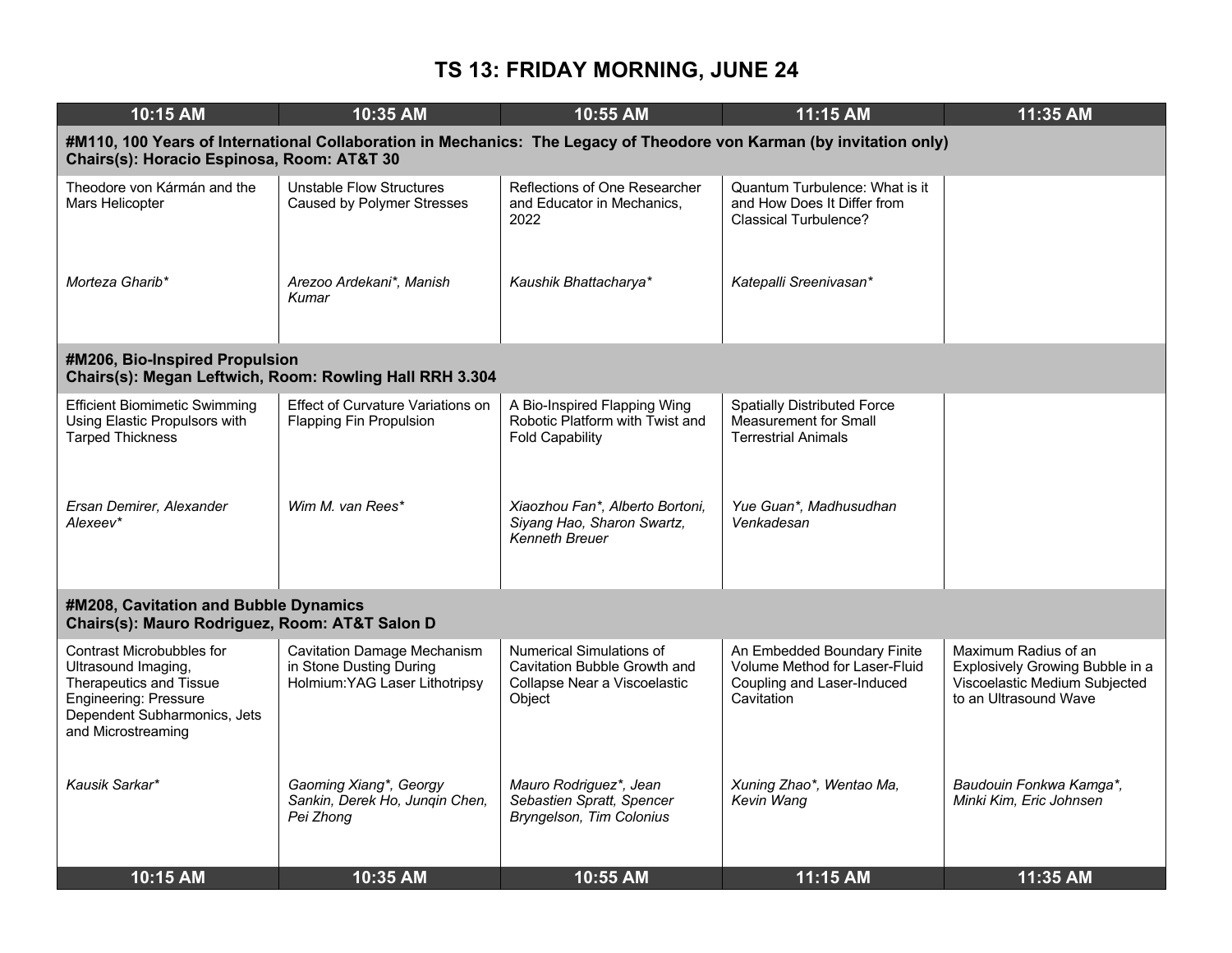| #M217, Dynamics and Instabilities of Flows with Particles Across Length Scales<br>Chairs(s): Sungyon Lee; Eckart Meiburg, Room: AT&T 202 |                                                                                                               |                                                                                                   |                                                                                             |                                                                                                                                   |
|------------------------------------------------------------------------------------------------------------------------------------------|---------------------------------------------------------------------------------------------------------------|---------------------------------------------------------------------------------------------------|---------------------------------------------------------------------------------------------|-----------------------------------------------------------------------------------------------------------------------------------|
| Key Parameters for Droplet<br>Evaporation and Mixing at the<br>Cloud Edge                                                                | Force Coupling Method for<br>Particle-Laden Flows and<br><b>Recent Applications</b>                           | Relationships Among Structure,<br>Memory, and Flow in Sheared<br><b>Disordered Materials</b>      |                                                                                             |                                                                                                                                   |
| Johan Fries, Gaetano Sardina,<br>Gunilla Svensson, Bernhard<br>Mehlig*                                                                   | Martin Maxey*, Amanda Howard                                                                                  | Paulo Arratia*, Doug Jerolmack,<br>Larry Galloway                                                 |                                                                                             |                                                                                                                                   |
| Chairs(s): Mike Norton, Room: AT&T 101                                                                                                   | #M220, Nonlinear Dynamics of Active Fluids and Transition to Active Turbulence                                |                                                                                                   |                                                                                             |                                                                                                                                   |
| (Very) Strong Correlations in<br><b>Microswimmer Suspensions</b>                                                                         | How Hydrodynamic Interactions<br>Affect the Phase Separation in<br><b>Active Systems</b>                      | <b>Experimental Studies of Active</b><br>Mixing in Laminar Flows:<br>Swimming Invariant Manifolds | <b>Braiding Dynamics in Active</b><br><b>Nematics</b>                                       | <b>Transitional Turbulence in Active</b><br>Nematic Channel Flow: Phase<br>Space Geometry and Exact<br><b>Coherent Structures</b> |
| Alexander Morozov*, Viktor<br>Skultety, Joakim Stenhammar,<br>Cesare Nardini, Davide<br>Marenduzzo                                       | Zhan Ma*, Renato Assante,<br>Cesare Nardini, Joakim<br>Stenhammar, Davide<br>Marenduzzo, Alexander<br>Morozov | Tom Solomon*                                                                                      | Spencer Smith*                                                                              | Caleb Wagner, Mike Norton, Jae<br>Sung Park, Piyush Grover*                                                                       |
| #M303, Modeling and Design for Energy Devices<br>Chairs(s): Jonghyun Park, Wei Lu, Room: AT&T Salon E                                    |                                                                                                               |                                                                                                   |                                                                                             |                                                                                                                                   |
| IT - Studies on Data-Driven Analysis for Energy System                                                                                   |                                                                                                               | Electrolyte Channel Design by<br>Physical Model and Machine<br>Learning                           | Mechanical-Electrochemical<br>Analysis of Three-Dimensional<br>(3D) Electrode Architectures | Microstructural Design of<br><b>Structural Battery Electrolyte</b>                                                                |
| Heeyun Lee*, Suk Won Cha                                                                                                                 |                                                                                                               | Tianhan Gao, Wei Lu*                                                                              | Jonghyun Park*, Yaqi Zhu,<br><b>Rahul Panat</b>                                             | Reza Pejman, Ahmad Najafi*                                                                                                        |
| 10:15 AM                                                                                                                                 | 10:35 AM                                                                                                      | 10:55 AM                                                                                          | 11:15 AM                                                                                    | 11:35 AM                                                                                                                          |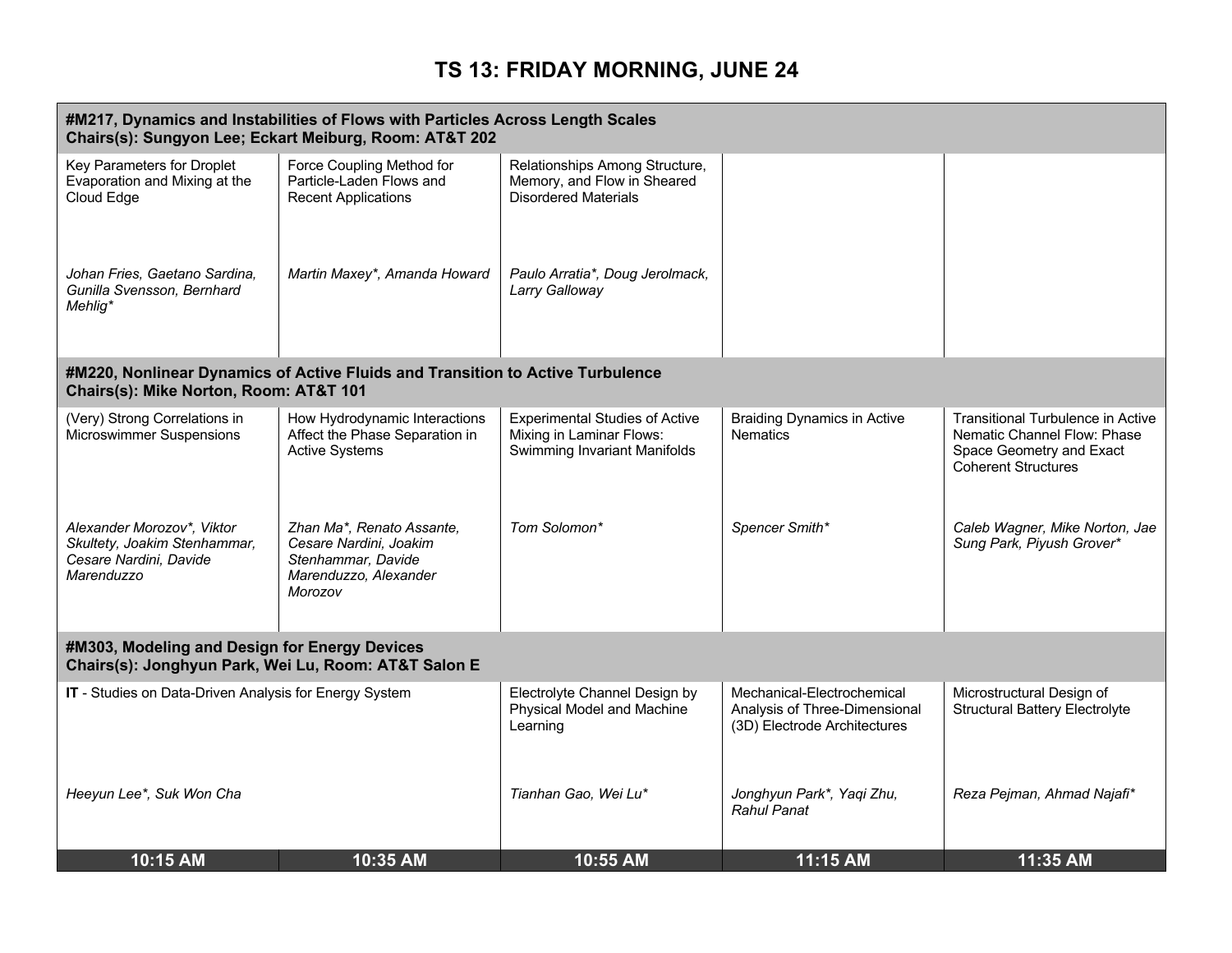| #M310, Plasticity & Ductile Failure<br>Chairs(s): Edmundo Corona, Room: AT&T 203                                                                      |                                                                                                                                 |                                                                                                                               |                                                                                                                       |                                                                                                                                                                    |
|-------------------------------------------------------------------------------------------------------------------------------------------------------|---------------------------------------------------------------------------------------------------------------------------------|-------------------------------------------------------------------------------------------------------------------------------|-----------------------------------------------------------------------------------------------------------------------|--------------------------------------------------------------------------------------------------------------------------------------------------------------------|
| IT - Dynamic Interface Instabilities as a Window into Material<br>Behavior                                                                            |                                                                                                                                 | <b>Experimental and Analytical</b><br><b>Studies for Performance</b><br>Evaluation of High-Temperature<br>Alloys              | Strain-Based Reformulation of<br>Spectral Fatigue to Handle<br>Overloads and Localized<br>Elastic-Plastic Deformation | <b>Combined Effects of Stress</b><br>Triaxiality and Strain Rate on<br>Mechanical Strength and Ductile<br>Failure Strain of Stainless-Steel<br><b>Tensile Bars</b> |
| Tracy Vogler*, Travis Voorhees, Brittany Branch, Seth Root,<br>Matthew Hudspeth, Joseph Olles                                                         |                                                                                                                                 | Lucas Maciel de Andrade Lima*.<br>Tasnim Hassan                                                                               | Dominic Jarecki*, Arun<br>Srinivasa, Nagaraja lyyer,<br>Prakash Thamburaja                                            | Jie Sheng, Xu Nie, Wei Tong*,<br>Angela Ku, Bo Song                                                                                                                |
| Chairs(s): Ottman Tertuliano, Room: AT&T 201                                                                                                          | #M311, Mechanics of Friction, Fracture and Damage in Materials Across Scales                                                    |                                                                                                                               |                                                                                                                       |                                                                                                                                                                    |
| <b>Combined Friction/Damage</b><br><b>Based Cylindrical Microplane</b><br>Model for Compression Kink<br><b>Band Failures in Composites</b>            | <b>Optimal Asymmetric Loading</b><br><b>Configurations for Extracting</b><br>Mixed-Mode Cohesive Laws<br>from Interacting Beams | Modeling Impact Response of<br><b>High Strength Concrete</b><br>Structures using GraFEA &<br><b>Experimental Verification</b> |                                                                                                                       |                                                                                                                                                                    |
| Kedar Kirane*, Jing Xue                                                                                                                               | Mohammad Ansari*, Rui Huang,<br>Kenneth Liechti                                                                                 | Ho Yong Shin*, Prakash<br>Thamburaja, Arun Srinivasa,<br>Junuthula N. Reddy                                                   |                                                                                                                       |                                                                                                                                                                    |
| #M313, Deformation and Assembly of Materials and Structures at Solid-liquid Interfaces<br>Chairs(s): Baoxing Xu, Room: Rowling Hall RRH 3.216 (Comal) |                                                                                                                                 |                                                                                                                               |                                                                                                                       |                                                                                                                                                                    |
| IT - Elastocapillarity at Cell-matrix Contacts                                                                                                        |                                                                                                                                 | Polymorphic Textures Driven by<br><b>Dynamic Elasto-capillarity</b>                                                           | Assembling 2D Materials to<br>Architectural Structures by<br>Solution Evaporation                                     |                                                                                                                                                                    |
|                                                                                                                                                       | Sulin Zhang*, Xuechen Shi, Zezhou Liu, Luyi Feng, Chung-Yuen Hui                                                                | Sam Tawfick*, Jonghyun Ha,<br>Yun Seong Kim                                                                                   | Qingchang Liu, Baoxing Xu*                                                                                            |                                                                                                                                                                    |
| 10:15 AM                                                                                                                                              | 10:35 AM                                                                                                                        | 10:55 AM                                                                                                                      | 11:15 AM                                                                                                              | 11:35 AM                                                                                                                                                           |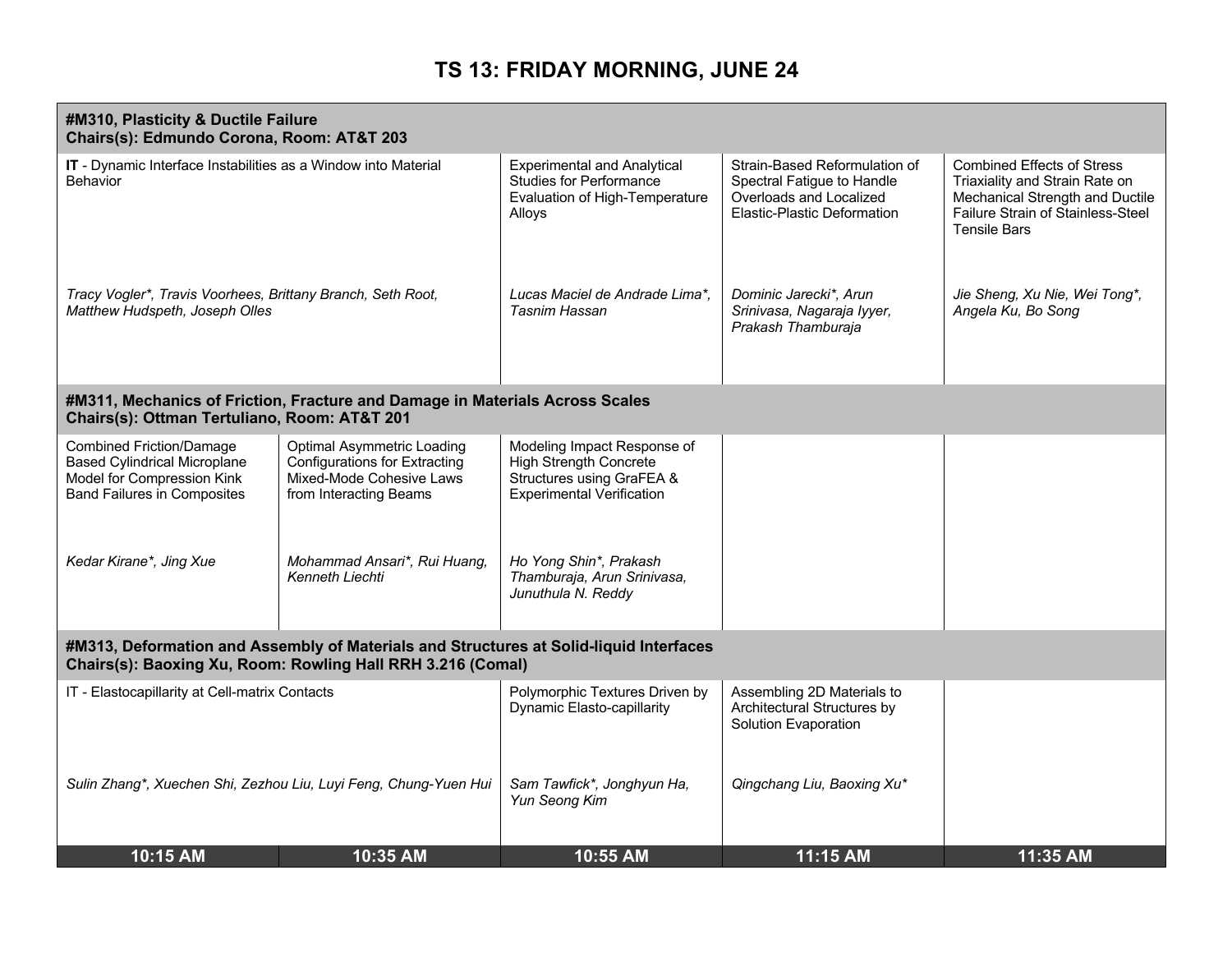| #M316, Mechanics of Architected Materials<br>Chairs(s): Lucas Meza, Room: AT&T 204                                          |                                                                                                             |                                                                                                                                 |                                                                                                          |
|-----------------------------------------------------------------------------------------------------------------------------|-------------------------------------------------------------------------------------------------------------|---------------------------------------------------------------------------------------------------------------------------------|----------------------------------------------------------------------------------------------------------|
| IT - Reprogrammable Cellular Origami                                                                                        | Continuum Field Theory for the<br>Deformations of Planar Kirigami                                           | Modeling of Porous Beams via<br>Variable-Order Fractional<br><b>Continuum Theory</b>                                            |                                                                                                          |
| Damiano Pasini*                                                                                                             | Paul Plucinsky*, Yue Zheng, lan<br>Tobasco, Paolo Celli                                                     | Sansit Patnaik, Mehdi Jokar*,<br>Fabio Semperlotti                                                                              |                                                                                                          |
| #M317, Mechanics of Multifunctional Low-Dimensional Materials<br>Chairs(s): Fatemeh Ahmadpoor, Room: AT&T 106               |                                                                                                             |                                                                                                                                 |                                                                                                          |
| <b>IT</b> - Mechanics of Mixed Dimensional Carbon Nanomaterials:<br>Historic Perspectives and Lingering Challenges          | IT - Strain-engineered Van der<br>Waals Materials for Deformable<br>Electronics                             | Fatigue of 2D Hybrid Organic-<br>Inorganic Perovskite                                                                           | Domain Aggregation and<br>Associated Pore Growth in Lipid<br><b>Membranes</b>                            |
| Mohammad Naraghi*                                                                                                           | Jin Myung Kim*, SungWoo Nam                                                                                 | Doyun Kim*, Eugenia<br>Vasileiadou, Ioannis<br>Spanopoulos, Mercouri<br>Kanatzidis, Qing Tu                                     | Yue Liu*, Guijin Zou, Huajian<br>Gao                                                                     |
| #M322, Multiscale Methods and Mechanics of Soft Matter and Hierarchical Materials<br>Chairs(s): Zhaoxu Meng, Room: AT&T 116 |                                                                                                             |                                                                                                                                 |                                                                                                          |
| IT - Understanding Fibrin-Platelet Interactions in Contracting Blood<br>Clots                                               | Understanding the Role of<br>Material Interface on Mechanical<br>Response of a Bioinspired<br>Nanocomposite | Atomistic-informed Crystal<br><b>Plasticity Finite Element</b><br>Modeling for the Study of Phase<br>Interface Atomic Coherency | Mixed-dimensional Multi-scale<br>Modeling of Adipose Tissue for<br>Subcutaneous Injection: Fluid<br>Flow |
| Alexander Alexeev*, Yueyi Sun, David Myers, Wilbur Lam                                                                      | Xingzi Yang*, Xiaowei Zeng                                                                                  | ibrahim Altarabsheh*, Xiang<br>Chen                                                                                             | Yu Leng*, Hao Wang, Mario de<br>Lucio, Hector Gomez                                                      |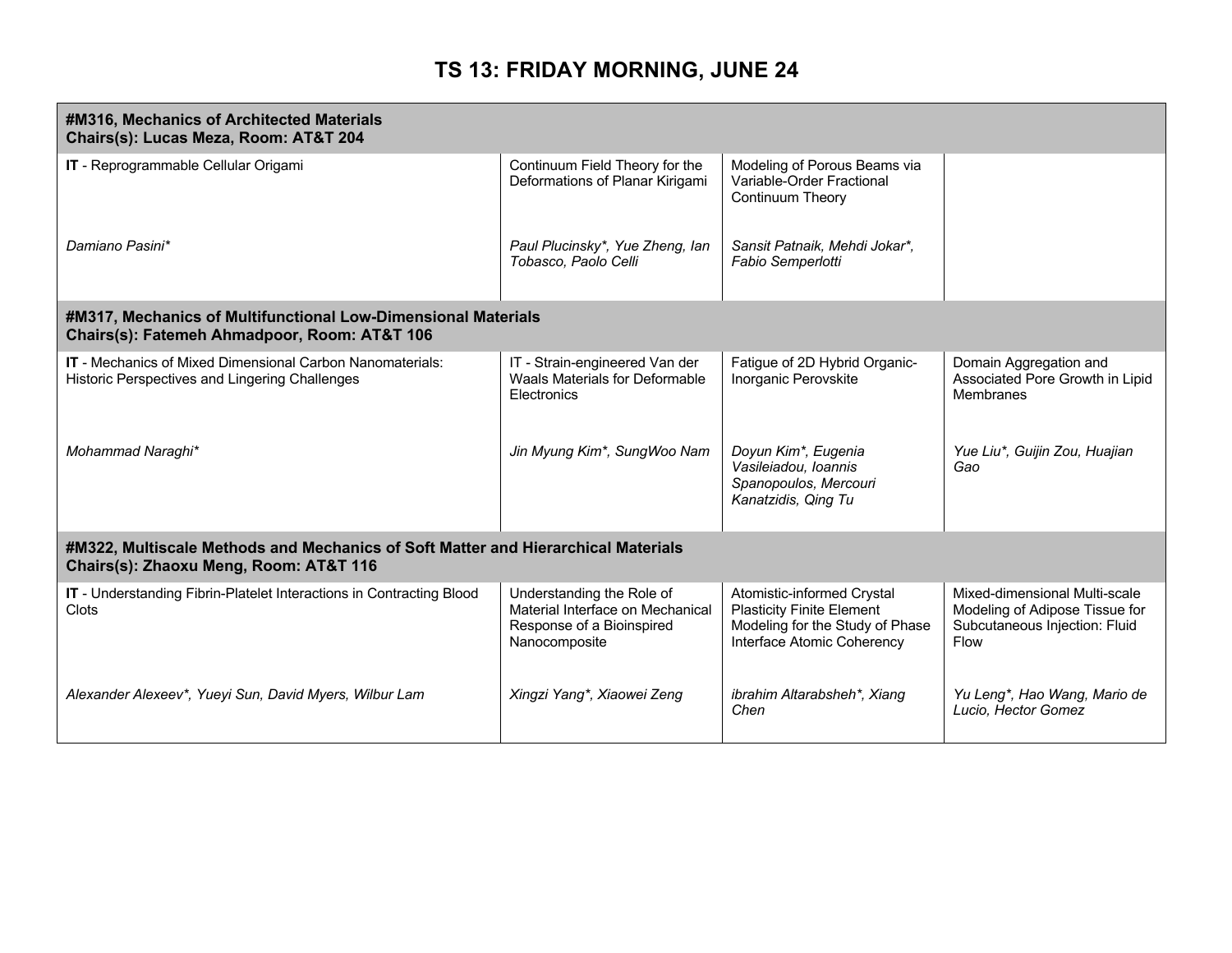| 01:45 PM                                                                                                                                  | 02:05 PM                                                                                                                         | 02:25 PM                                                                                                                         | 02:45 PM | 03:05 PM |
|-------------------------------------------------------------------------------------------------------------------------------------------|----------------------------------------------------------------------------------------------------------------------------------|----------------------------------------------------------------------------------------------------------------------------------|----------|----------|
| Chairs(s): Abhishek Venketeswaran, Room: AT&T 202                                                                                         | #M105, Physics-Based Simulation & Machine Learning Fusion for Sensor Network Design, Optimization, and Digital Twin Applications |                                                                                                                                  |          |          |
| Learning to Solve Bayesian<br><b>Filtering Problems in Real Time</b><br><b>Using Amortized Variational</b><br>Inference                   | <b>High Order Sensitivity Analysis</b><br>of Water Distribution Systems                                                          | A Multi-Fidelity Deep Neural<br>Network Approach to Structural<br><b>Health Monitoring</b>                                       |          |          |
| Kairui Hao*, Ilias Bilionis                                                                                                               | Manuel Garcia*, Mauricio<br>Aristizabal                                                                                          | Matteo Torzoni, Andrea<br>Manzoni, Stefano Mariani*                                                                              |          |          |
| Chairs(s): Ken Kamrin, Room: AT&T 105                                                                                                     | #M108, Mechanics of Granular and Geo-Mechanical Systems                                                                          |                                                                                                                                  |          |          |
| Accurate and Efficient Hydro-<br>Mechanical Coupled MPM and<br>its Application in Modeling Small<br>and Large Deformation<br>Geomechanics | Combining MPM and FVM to<br>Model Air- and Liquid-Sediment<br><b>Mixtures</b>                                                    | <b>Explaining the Micromechanics</b><br>of the Soil Water Retention<br><b>Curve Using Multiphase Lattice</b><br><b>Boltzmann</b> |          |          |
| Bodhinanda Chandra*, Ken<br>Kamrin, Kenichi Soga                                                                                          | Ken Kamrin*, Aaron<br>Baumgarten                                                                                                 | Qiuyu Wang*, Reihaneh<br>Hosseini, Krishna Kumar, Marius<br>Milatz                                                               |          |          |
| #M206, Bio-Inspired Propulsion<br>Chairs(s): Mike Plesniak, Room: Rowling Hall RRH 3.304                                                  |                                                                                                                                  |                                                                                                                                  |          |          |
| Harnessing the Cylinder Wake:<br>Building an Airfoil's Response to<br><b>Upstream Vorticity</b>                                           | RoboKrill: Pleopod Morphology<br>and Vortex Generation During<br>Drag-Based Metachronal<br>Swimming                              | Mesozooplankton Migration:<br>Turbulent Bio-Mixing as<br><b>Ecosystem Engineers</b>                                              |          |          |
| Morgan Hooper*, Beverley<br><b>McKeon</b>                                                                                                 | Sara Oliveira Pedro dos<br>Santos*, Yunxing Su, Monica<br>Wilhelmus                                                              | Yunxing Su*, Monica Wilhelmus,<br>Eckart Meiburg, Darcy<br>Taniguchi, Tihomir Kostadinov,<br><b>Dustin Carroll</b>               |          |          |
| 01:45 PM                                                                                                                                  | 02:05 PM                                                                                                                         | 02:25 PM                                                                                                                         | 02:45 PM | 03:05 PM |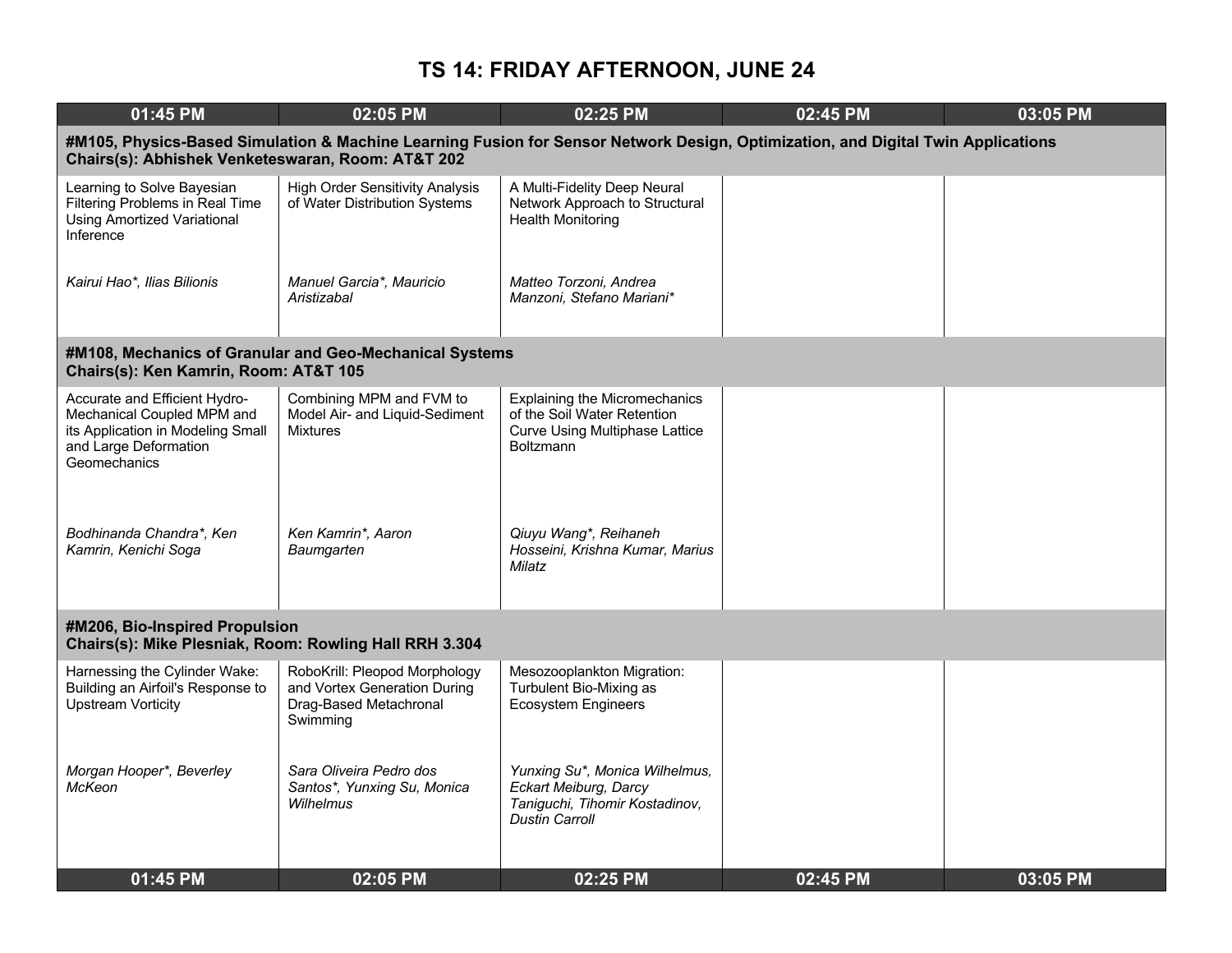|                                                                                                   | #M220, Nonlinear Dynamics of Active Fluids and Transition to Active Turbulence<br>Chairs(s): Piyush Grover, Room: AT&T 101   |                                                                                                                                                                               |                                                                                                                                           |                                                                          |  |  |
|---------------------------------------------------------------------------------------------------|------------------------------------------------------------------------------------------------------------------------------|-------------------------------------------------------------------------------------------------------------------------------------------------------------------------------|-------------------------------------------------------------------------------------------------------------------------------------------|--------------------------------------------------------------------------|--|--|
| IT - Active Polar Liquid Crystals: Rheology, Shear Induced<br>Transitions, and Negative Viscosity |                                                                                                                              | Activity Induces Chaos in 3D<br><b>Active Polar Fluids</b>                                                                                                                    | Optimal Control of Polar Active<br>Fluid                                                                                                  |                                                                          |  |  |
| Tomer Markovich*, Elsen Tjhung, Michael Cates                                                     |                                                                                                                              | Abhinav Singh*, Philipp<br>Suhrcke, Ivo F. Sbalzarini                                                                                                                         | Saptorshi Ghosh*, Chaitanya<br>Joshi, Aparna Baskaran,<br>Michael Hagan                                                                   |                                                                          |  |  |
| #M223, Mechanics and Rheology of Vitrimers                                                        | Chairs(s): Fardin Khabaz and Ralm Ricarte, Room: Rowling Hall RRH 3.216 (Comal)                                              |                                                                                                                                                                               |                                                                                                                                           |                                                                          |  |  |
| IT - Rate-Dependent Fracture of Vitrimers                                                         |                                                                                                                              | Accelerated Dynamics in Glassy<br><b>Vitrimers Undergoing Stress-</b><br>Induced Deformation                                                                                  | Inhomogeneous Rouse theory<br>for Modeling the Linear<br>Viscoelastic Behavior of<br><b>Unentangled Vitrimer Melts</b>                    | Solid-State Rheology of High Tg<br><b>Vitrimers</b>                      |  |  |
| Franck Vernerey*                                                                                  |                                                                                                                              | Fardin Khabaz*, Alessandro<br>Perego                                                                                                                                          | Ralm Ricarte*, Sachin<br>Shanbhag                                                                                                         | Paolo Edera*, Sélène Chappuis,<br>François Tournilhac, Michel<br>Cloitre |  |  |
| #M303, Modeling and Design for Energy Devices                                                     | Chairs(s): Hosop Shin, Jonghyun Park, Room: AT&T Salon E                                                                     |                                                                                                                                                                               |                                                                                                                                           |                                                                          |  |  |
| <b>IT</b> - Electrochemical-<br>Piezoelectric Mechanism for<br>Dendrite Suppression               | Study on Atomic Layer<br>Deposition (ALD) Coating on<br><b>Active Material Particles for</b><br><b>Lithium-ion Batteries</b> | Analysis of Microstructure<br>Geometric Effects on<br><b>Electrochemical and Stress</b><br>Response of Lithium-ion<br>Batteries Using 3D Randomized<br><b>Microstructures</b> | Modeling Study of Stress<br>Generation and its Impact on<br>Cell Performance of Multi-<br>layered Electrodes in Lithium-<br>Ion Batteries |                                                                          |  |  |
| Wei Lu*                                                                                           | Jonghyun Park*, Yufang He,<br>Yaqi Zhu, Hiep Pham                                                                            | Hosop Shin*, Yoon Koo Lee                                                                                                                                                     | Yoon Koo Lee*, Jonghyun Park                                                                                                              |                                                                          |  |  |
| 01:45 PM                                                                                          | 02:05 PM                                                                                                                     | 02:25 PM                                                                                                                                                                      | 02:45 PM                                                                                                                                  | 03:05 PM                                                                 |  |  |